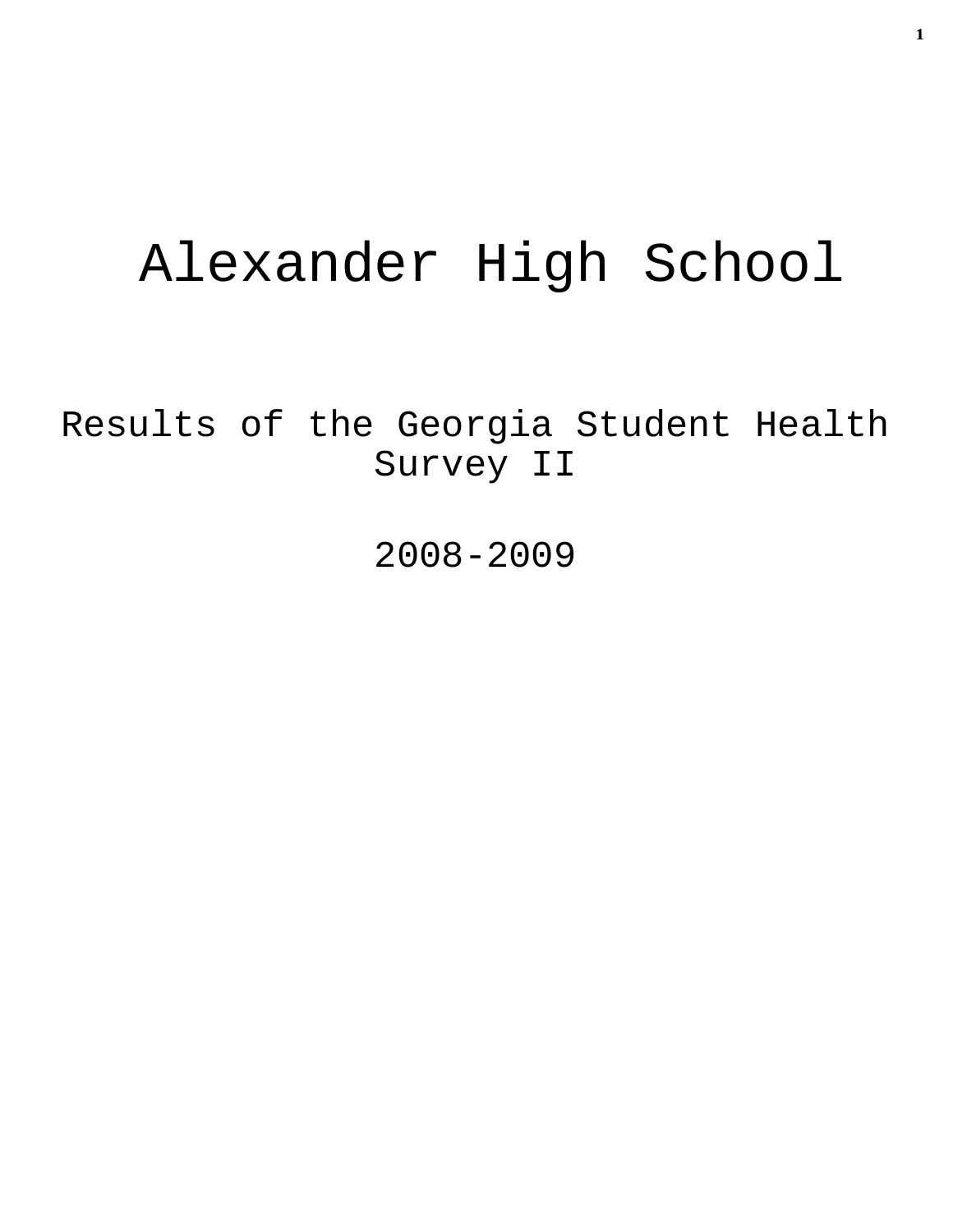# *Demographics* **2**

| Grade                    |     |  |  |  |
|--------------------------|-----|--|--|--|
| <b>Grade   Frequency</b> |     |  |  |  |
| 10                       | 176 |  |  |  |
| 12                       | 225 |  |  |  |

| <b>Frequency</b> |                | <b>Table of Gender by Grade</b> |              |              |  |
|------------------|----------------|---------------------------------|--------------|--------------|--|
| <b>Col Pct</b>   |                | Grade(Grade)                    |              |              |  |
|                  | Gender(Gender) | 10                              | 12           | <b>Total</b> |  |
|                  | <b>Female</b>  | 105<br>59.66                    | 122<br>54.22 | 227          |  |
|                  | <b>Male</b>    | 71<br>40.34                     | 103<br>45.78 | 174          |  |
|                  | <b>Total</b>   | 176                             | 225          | 401          |  |

| Frequency<br>Col Pct |
|----------------------|
|                      |

| <b>Table of Ethnicity by Grade</b> |              |              |              |  |  |  |
|------------------------------------|--------------|--------------|--------------|--|--|--|
|                                    | Grade(Grade) |              |              |  |  |  |
| <b>Ethnicity</b> (Ethnicity)       | 10           | 12           | <b>Total</b> |  |  |  |
| <b>Black</b>                       | 30<br>17.05  | 41<br>18.22  | 71           |  |  |  |
| <b>Hispanic</b>                    | 7<br>3.98    | 6<br>2.67    | 13           |  |  |  |
| <b>White</b>                       | 124<br>70.45 | 157<br>69.78 | 281          |  |  |  |
| <b>Asian</b>                       | 1<br>0.57    | 6<br>2.67    | 7            |  |  |  |
| <b>Other</b>                       | 14<br>7.95   | 15<br>6.67   | 29           |  |  |  |
| <b>Total</b>                       | 176          | 225          | 401          |  |  |  |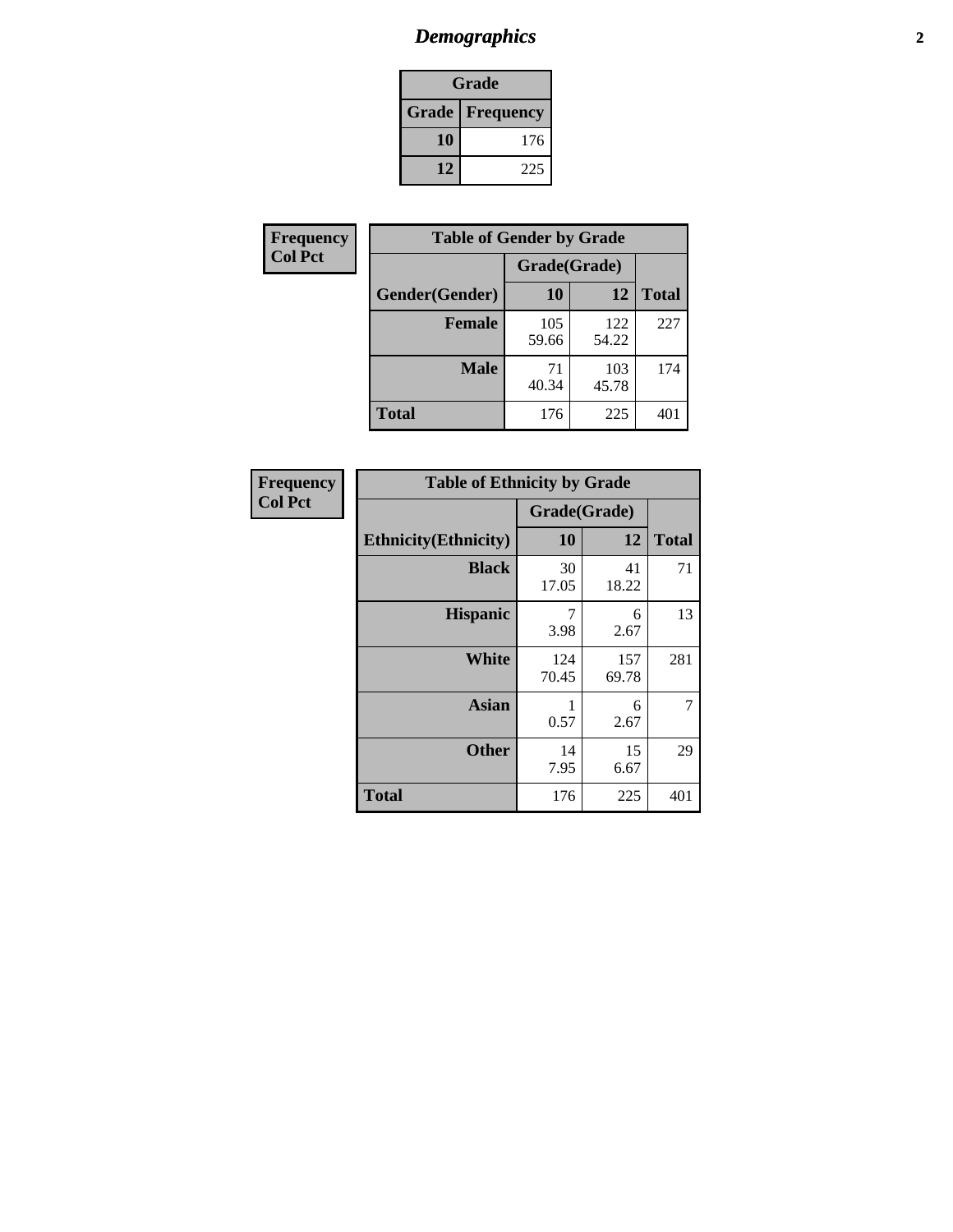#### *Title IV, Part A, Schedule A* **3** *Goal 1: Ensure that all schools are drug-free Baseline Data: Year 2008-2009 Prevalence of Drug Use*

| Frequency<br><b>Col Pct</b> | <b>Table of AlcoholAlt by Grade</b> |              |              |              |  |  |
|-----------------------------|-------------------------------------|--------------|--------------|--------------|--|--|
|                             | AlcoholAlt(Alcohol                  | Grade(Grade) |              |              |  |  |
|                             | use, past 30 days)                  | <b>10</b>    | 12           | <b>Total</b> |  |  |
|                             | Yes                                 | 27<br>15.34  | 65<br>28.89  | 92           |  |  |
|                             | N <sub>0</sub>                      | 149<br>84.66 | 160<br>71.11 | 309          |  |  |
|                             | Total                               | 176          | 225          | 401          |  |  |

| Frequency      | <b>Table of TobaccoAny by Grade</b> |              |              |              |
|----------------|-------------------------------------|--------------|--------------|--------------|
| <b>Col Pct</b> | TobaccoAny(Tobacco                  | Grade(Grade) |              |              |
|                | use, past 30 days)                  | 10           | 12           | <b>Total</b> |
|                | Yes                                 | 26<br>14.77  | 55<br>24.44  | 81           |
|                | N <sub>0</sub>                      | 150<br>85.23 | 170<br>75.56 | 320          |
|                | <b>Total</b>                        | 176          | 225          | 401          |

| Frequency<br><b>Col Pct</b> | <b>Table of MarijuanaAlt by Grade</b> |              |              |              |  |
|-----------------------------|---------------------------------------|--------------|--------------|--------------|--|
|                             | MarijuanaAlt(Marijuana                | Grade(Grade) |              |              |  |
|                             | use, past 30 days)                    | <b>10</b>    | 12           | <b>Total</b> |  |
|                             | <b>Yes</b>                            | 17<br>9.66   | 20<br>8.89   | 37           |  |
|                             | N <sub>0</sub>                        | 159<br>90.34 | 205<br>91.11 | 364          |  |
|                             | <b>Total</b>                          | 176          | 225          | 401          |  |

| <b>Frequency</b> | <b>Table of OtherDrugAny by Grade</b>  |              |              |              |  |  |
|------------------|----------------------------------------|--------------|--------------|--------------|--|--|
| <b>Col Pct</b>   | <b>OtherDrugAny(Other</b><br>drug use, | Grade(Grade) |              |              |  |  |
|                  | past 30 days)                          | 10           | 12           | <b>Total</b> |  |  |
|                  | Yes                                    | 11<br>6.25   | 23<br>10.22  | 34           |  |  |
|                  | N <sub>0</sub>                         | 165<br>93.75 | 202<br>89.78 | 367          |  |  |
|                  | <b>Total</b>                           | 176          | 225          | 401          |  |  |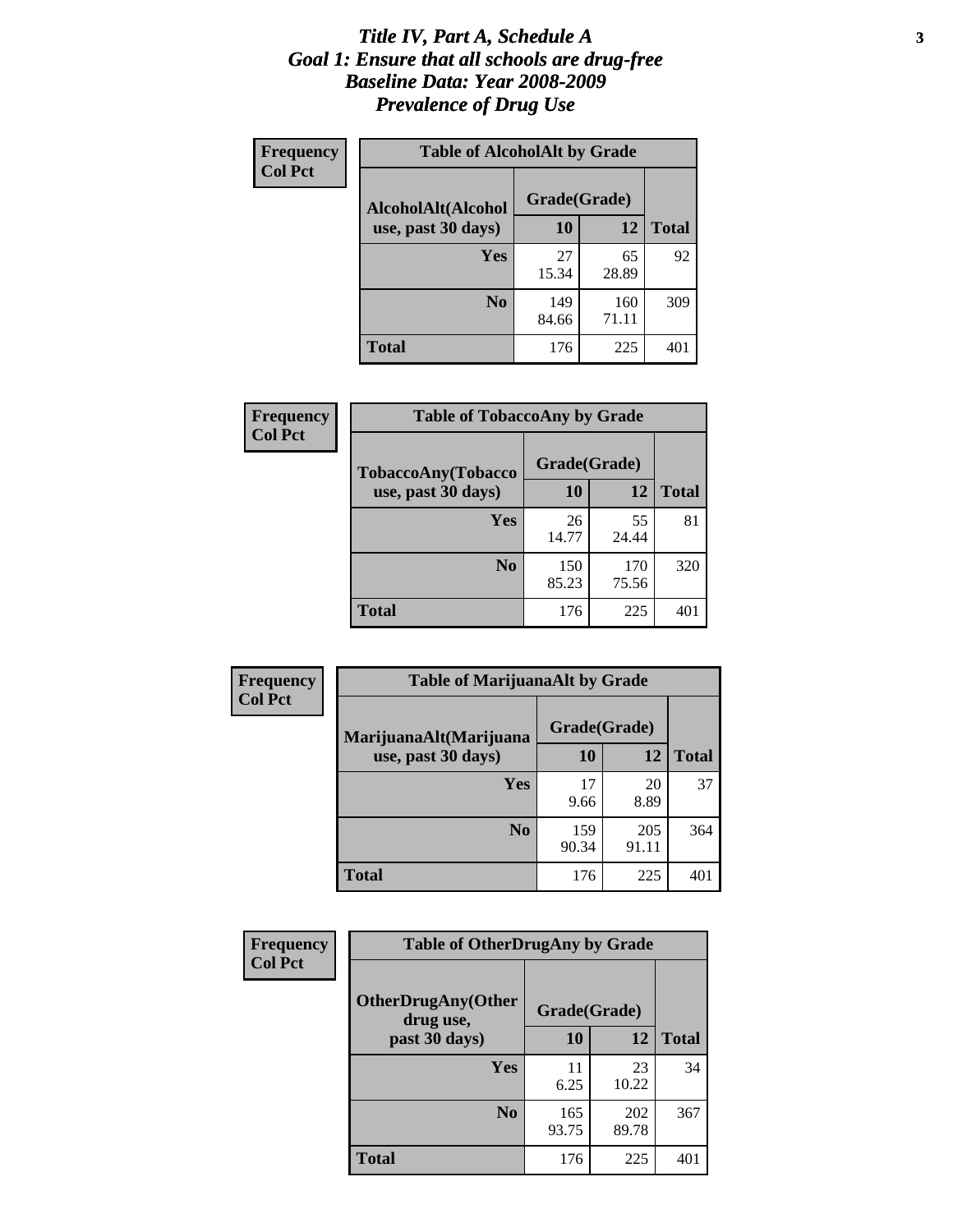#### *Average Age of Onset of Use* **4** *Results for "Average Age of Onset of Use" questions exclude students who said they did not use that substance*

| <b>Variable</b>    | Label                                                              | <b>Mean</b> |
|--------------------|--------------------------------------------------------------------|-------------|
| Alcoholinit2       | I started using alcohol when I was                                 | 13.88       |
| Cigarettesinit2    | I started smoking tobacco when I was                               | 14.10       |
| Smokelessinit2     | I started chewing tobacco when I was                               | 14.21       |
| Marijuanainit2     | I started using marijuana when I was                               | 13.33       |
| Cocaineinit2       | I started using cocaine when I was                                 | 14.15       |
| Inhalantsinit2     | I started using inhalants when I was                               | 13.17       |
| Steroidsinit2      | I started using steroids when I was                                | 9.00        |
| Ecstasyinit2       | I started using ecstasy when I was                                 | 14.55       |
| Methinit2          | I started using methamphetamines when I was                        | 13.20       |
| Hallucinogensinit2 | I started using hallucinogens when I was                           | 14.11       |
| Prescriptioninit2  | I started using prescription drugs not prescribed to me when I was | 14.07       |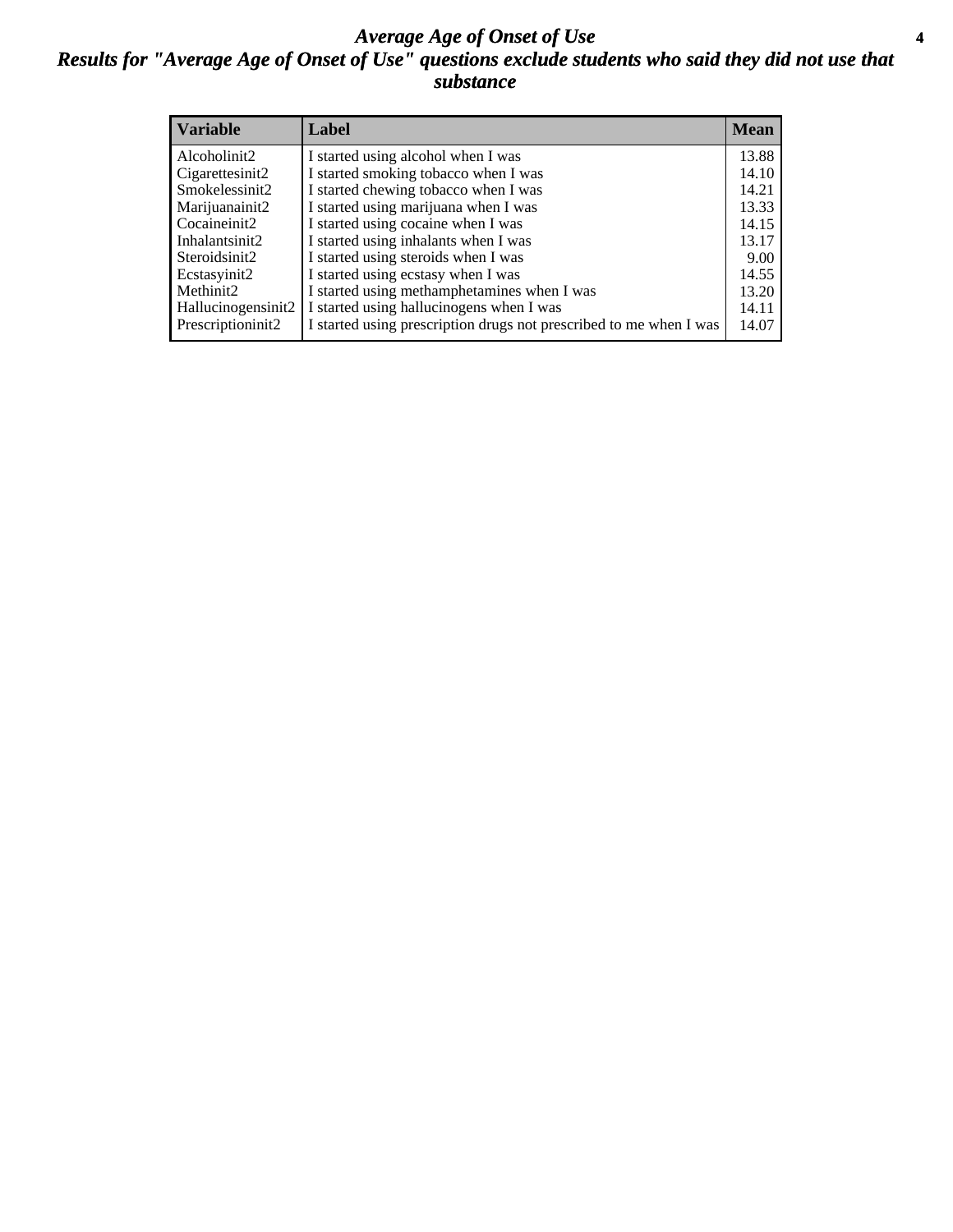# *Perception of Health Risk* **5**

| <b>Frequency</b> | <b>Table of Alcoholharmdich by Grade</b> |              |              |              |  |
|------------------|------------------------------------------|--------------|--------------|--------------|--|
| <b>Col Pct</b>   | Alcoholharmdich(I<br>think alcohol is    | Grade(Grade) |              |              |  |
|                  | harmful)                                 | 10           | 12           | <b>Total</b> |  |
|                  | <b>Yes</b>                               | 134<br>76.14 | 178<br>79.11 | 312          |  |
|                  | N <sub>0</sub>                           | 42<br>23.86  | 47<br>20.89  | 89           |  |
|                  | <b>Total</b>                             | 176          | 225          | 401          |  |

| Frequency<br><b>Col Pct</b> | <b>Table of Tobaccoharmdich by Grade</b> |              |              |              |  |
|-----------------------------|------------------------------------------|--------------|--------------|--------------|--|
|                             | Tobaccoharmdich(I<br>think tobacco is    | Grade(Grade) |              |              |  |
|                             | harmful)                                 | 10           | 12           | <b>Total</b> |  |
|                             | <b>Yes</b>                               | 165<br>93.75 | 216<br>96.00 | 381          |  |
|                             | N <sub>0</sub>                           | 11<br>6.25   | 9<br>4.00    | 20           |  |
|                             | <b>Total</b>                             | 176          | 225          | 401          |  |

| <b>Frequency</b> | <b>Table of Marijuanaharmdich by Grade</b> |              |              |              |  |  |
|------------------|--------------------------------------------|--------------|--------------|--------------|--|--|
| <b>Col Pct</b>   | Marijuanaharmdich(I<br>think marijuana is  | Grade(Grade) |              |              |  |  |
|                  | harmful)                                   | 10           | 12           | <b>Total</b> |  |  |
|                  | Yes                                        | 145<br>82.39 | 177<br>78.67 | 322          |  |  |
|                  | N <sub>0</sub>                             | 31<br>17.61  | 48<br>21.33  | 79           |  |  |
|                  | <b>Total</b>                               | 176          | 225          | 401          |  |  |

| Frequency      | <b>Table of Otherdrugharmdich by Grade</b>   |              |              |              |  |  |  |  |
|----------------|----------------------------------------------|--------------|--------------|--------------|--|--|--|--|
| <b>Col Pct</b> | Otherdrugharmdich(I<br>think other drugs are | Grade(Grade) |              |              |  |  |  |  |
|                | harmful)                                     | 10           | 12           | <b>Total</b> |  |  |  |  |
|                | Yes                                          | 165<br>93.75 | 220<br>97.78 | 385          |  |  |  |  |
|                | N <sub>0</sub>                               | 11<br>6.25   | 5<br>2.22    | 16           |  |  |  |  |
|                | <b>Total</b>                                 | 176          | 225          | 401          |  |  |  |  |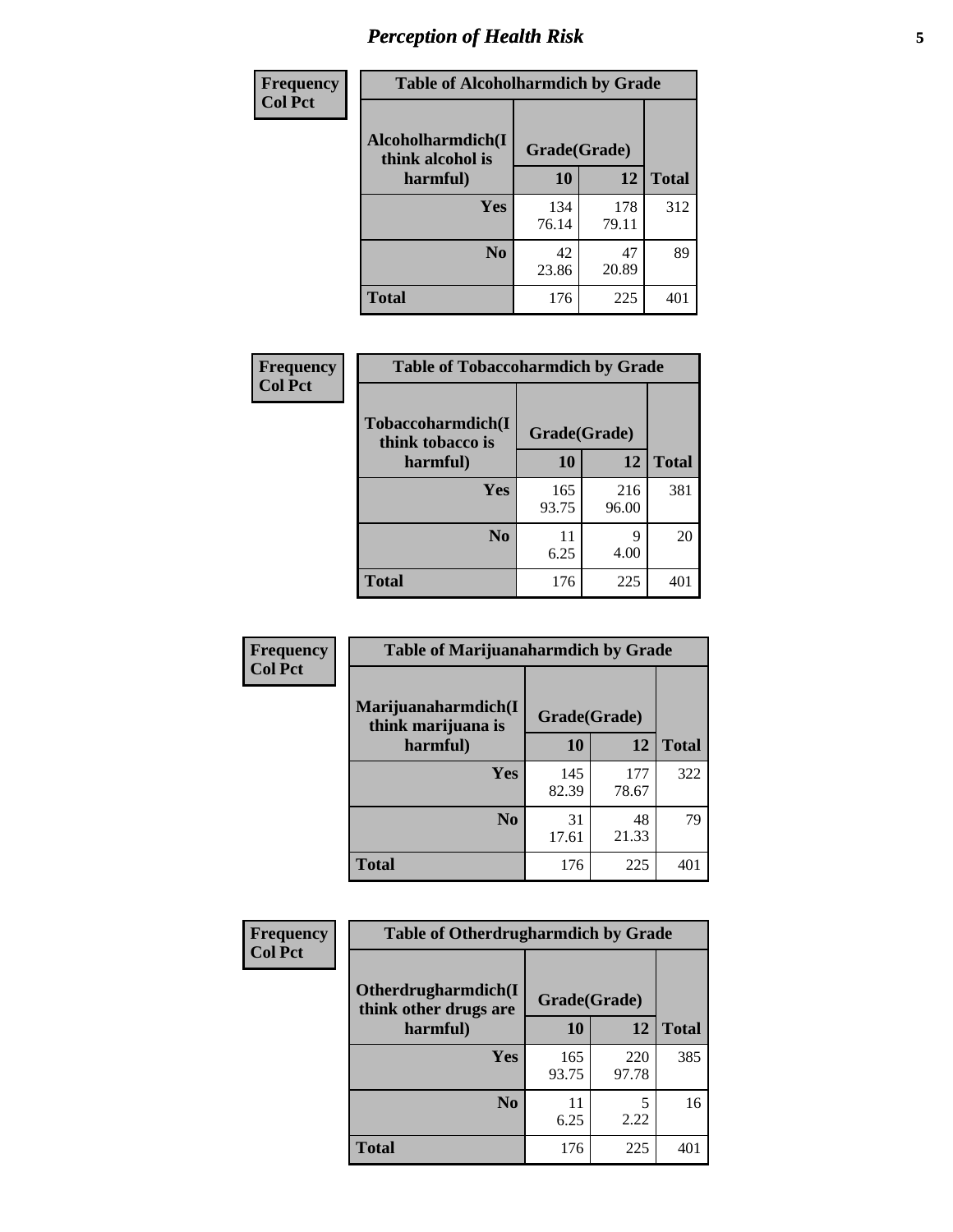# *Social Disapproval* **6**

| Frequency      | <b>Table of Alcoholpeerdich by Grade</b>                    |              |              |              |  |  |  |  |
|----------------|-------------------------------------------------------------|--------------|--------------|--------------|--|--|--|--|
| <b>Col Pct</b> | Alcoholpeerdich(My<br>friends would<br>disapprove if I used | Grade(Grade) |              |              |  |  |  |  |
|                | alcohol)                                                    | 10           | 12           | <b>Total</b> |  |  |  |  |
|                | <b>Yes</b>                                                  | 86<br>48.86  | 97<br>43.11  | 183          |  |  |  |  |
|                | N <sub>0</sub>                                              | 90<br>51.14  | 128<br>56.89 | 218          |  |  |  |  |
|                | <b>Total</b>                                                | 176          | 225          | 401          |  |  |  |  |

| <b>Frequency</b> |
|------------------|
| <b>Col Pct</b>   |

| <b>Table of Tobaccopeerdich by Grade</b>                            |              |              |              |  |  |  |  |
|---------------------------------------------------------------------|--------------|--------------|--------------|--|--|--|--|
| <b>Tobaccopeerdich</b> (My<br>friends would<br>disapprove if I used | Grade(Grade) |              |              |  |  |  |  |
| tobacco)                                                            | 10           | 12           | <b>Total</b> |  |  |  |  |
| Yes                                                                 | 108<br>61.36 | 124<br>55.11 | 232          |  |  |  |  |
| N <sub>0</sub>                                                      | 68<br>38.64  | 101<br>44.89 | 169          |  |  |  |  |
| <b>Total</b>                                                        | 176          | 225          | 40           |  |  |  |  |

| Frequency      | <b>Table of Marijuanapeerdich by Grade</b>                    |              |              |              |  |  |  |  |
|----------------|---------------------------------------------------------------|--------------|--------------|--------------|--|--|--|--|
| <b>Col Pct</b> | Marijuanapeerdich(My<br>friends would<br>disapprove if I used | Grade(Grade) |              |              |  |  |  |  |
|                | marijuana)                                                    | 10           | 12           | <b>Total</b> |  |  |  |  |
|                | <b>Yes</b>                                                    | 119<br>67.61 | 149<br>66.22 | 268          |  |  |  |  |
|                | N <sub>0</sub>                                                | 57<br>32.39  | 76<br>33.78  | 133          |  |  |  |  |
|                | <b>Total</b>                                                  | 176          | 225          | 401          |  |  |  |  |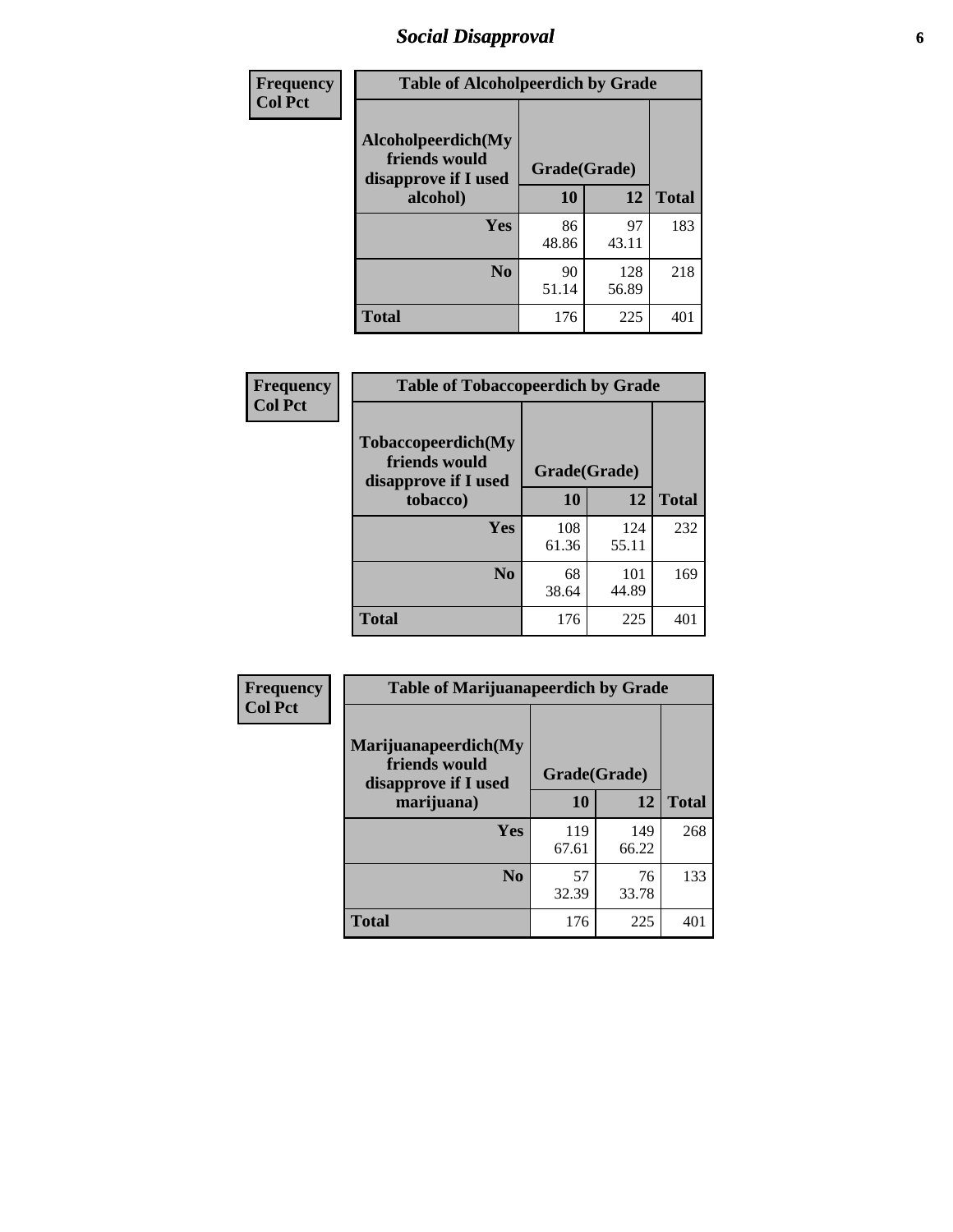# *Social Disapproval* **7**

| Frequency      | <b>Table of Otherdrugpeerdich by Grade</b>                    |              |              |              |  |  |  |  |
|----------------|---------------------------------------------------------------|--------------|--------------|--------------|--|--|--|--|
| <b>Col Pct</b> | Otherdrugpeerdich(My<br>friends would<br>disapprove if I used | Grade(Grade) |              |              |  |  |  |  |
|                | other drugs)                                                  | 10           | 12           | <b>Total</b> |  |  |  |  |
|                | Yes                                                           | 138<br>78.41 | 182<br>80.89 | 320          |  |  |  |  |
|                | N <sub>0</sub>                                                | 38<br>21.59  | 43<br>19.11  | 81           |  |  |  |  |
|                | <b>Total</b>                                                  | 176          | 225          | 401          |  |  |  |  |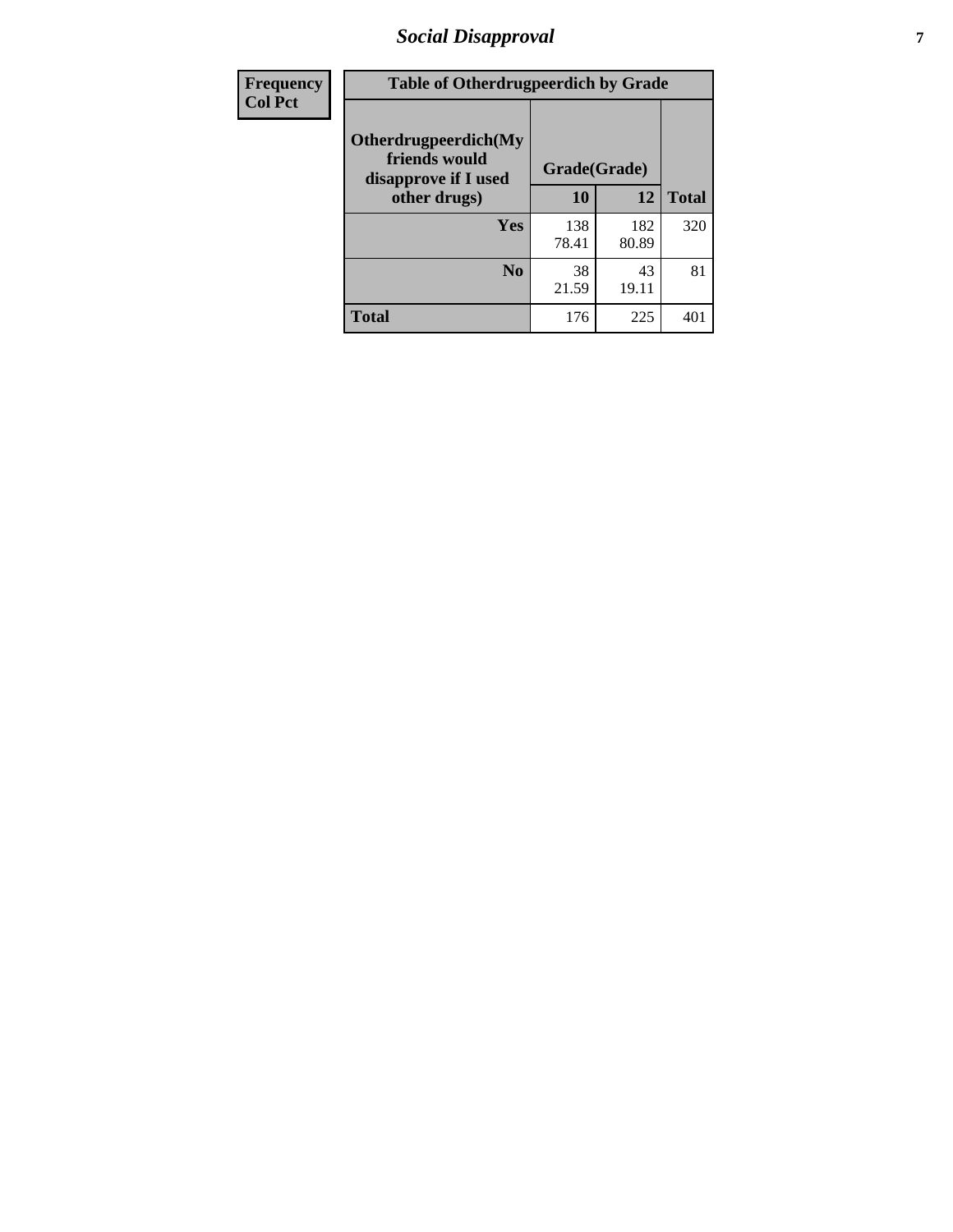#### Title IV, Part A, Schedule A **8** *Goal 2: To help ensure that all schools are safe and disciplined Baseline Data: Year 2008-2009 Student Involvement in Gang Activity*

| Frequency      | <b>Table of Gangself by Grade</b>                                                                 |                    |              |              |
|----------------|---------------------------------------------------------------------------------------------------|--------------------|--------------|--------------|
| <b>Col Pct</b> | Gangself(I<br>have<br>participated<br>in illegal<br>gang<br>activities in<br>the past 30<br>days) | Grade(Grade)<br>10 | 12           | <b>Total</b> |
|                | Yes                                                                                               | 8<br>4.55          | 9<br>4.00    | 17           |
|                | N <sub>0</sub>                                                                                    | 168<br>95.45       | 216<br>96.00 | 384          |
|                | <b>Total</b>                                                                                      | 176                | 225          | 401          |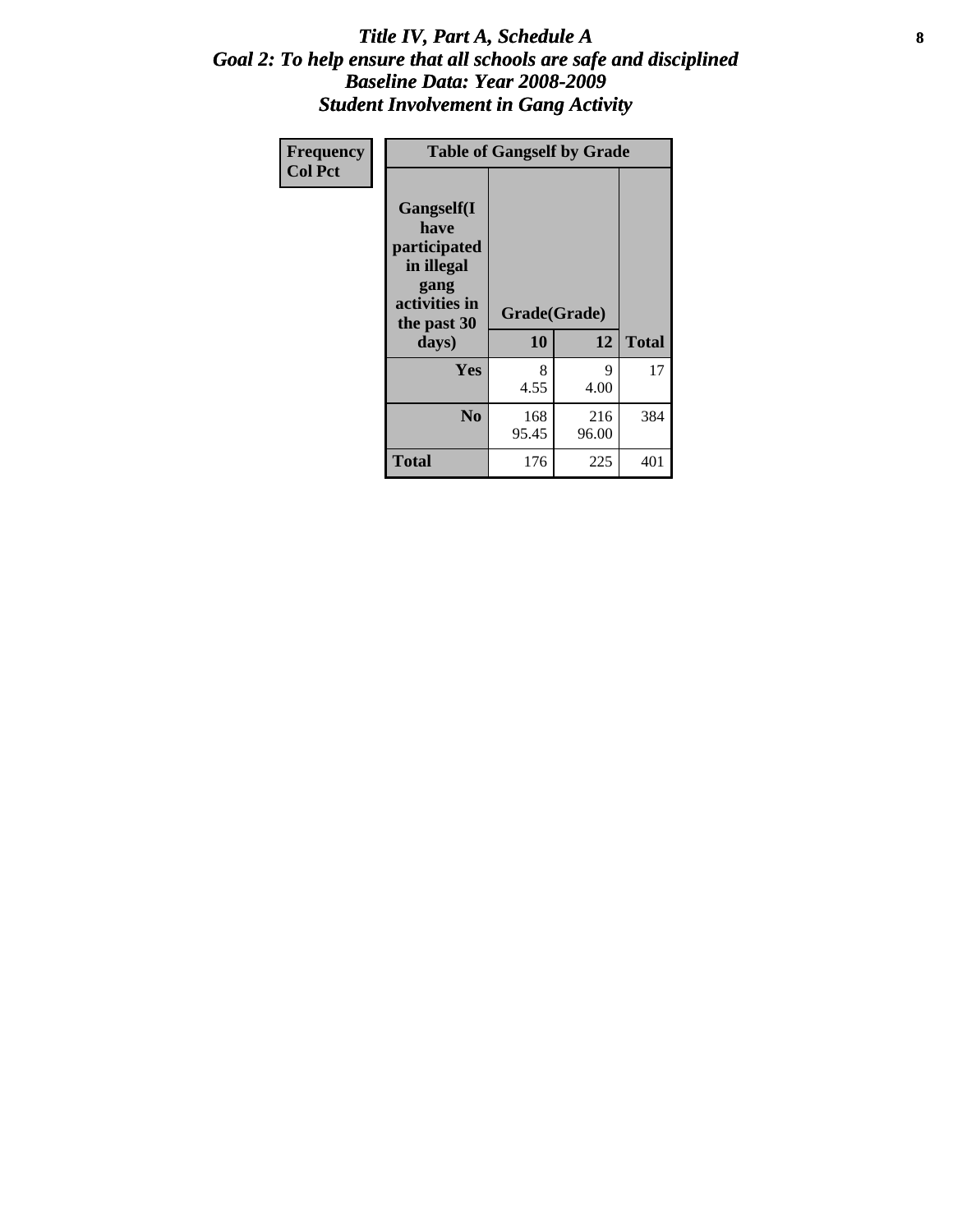# *Student Perception of School Safety* **9**

| <b>Frequency</b><br>Row Pct |
|-----------------------------|
|                             |

| <b>Table of Grade by Safeschool</b> |                                                                                                            |                                                        |             |             |     |  |  |  |
|-------------------------------------|------------------------------------------------------------------------------------------------------------|--------------------------------------------------------|-------------|-------------|-----|--|--|--|
|                                     |                                                                                                            | Safeschool (School is a place at which I feel<br>safe) |             |             |     |  |  |  |
| Grade(Grade)                        | Somewhat   Somewhat<br><b>Strongly</b><br><b>Strongly</b><br><b>Disagree</b><br>Agree<br>Disagree<br>Agree |                                                        |             |             |     |  |  |  |
| 10                                  | 30<br>17.05                                                                                                | 74<br>42.05                                            | 47<br>26.70 | 25<br>14.20 | 176 |  |  |  |
| 12                                  | 56<br>24.89                                                                                                | 116<br>51.56                                           | 31<br>13.78 | 22<br>9.78  | 225 |  |  |  |
| <b>Total</b>                        | 86                                                                                                         | 190                                                    | 78          | 47          | 401 |  |  |  |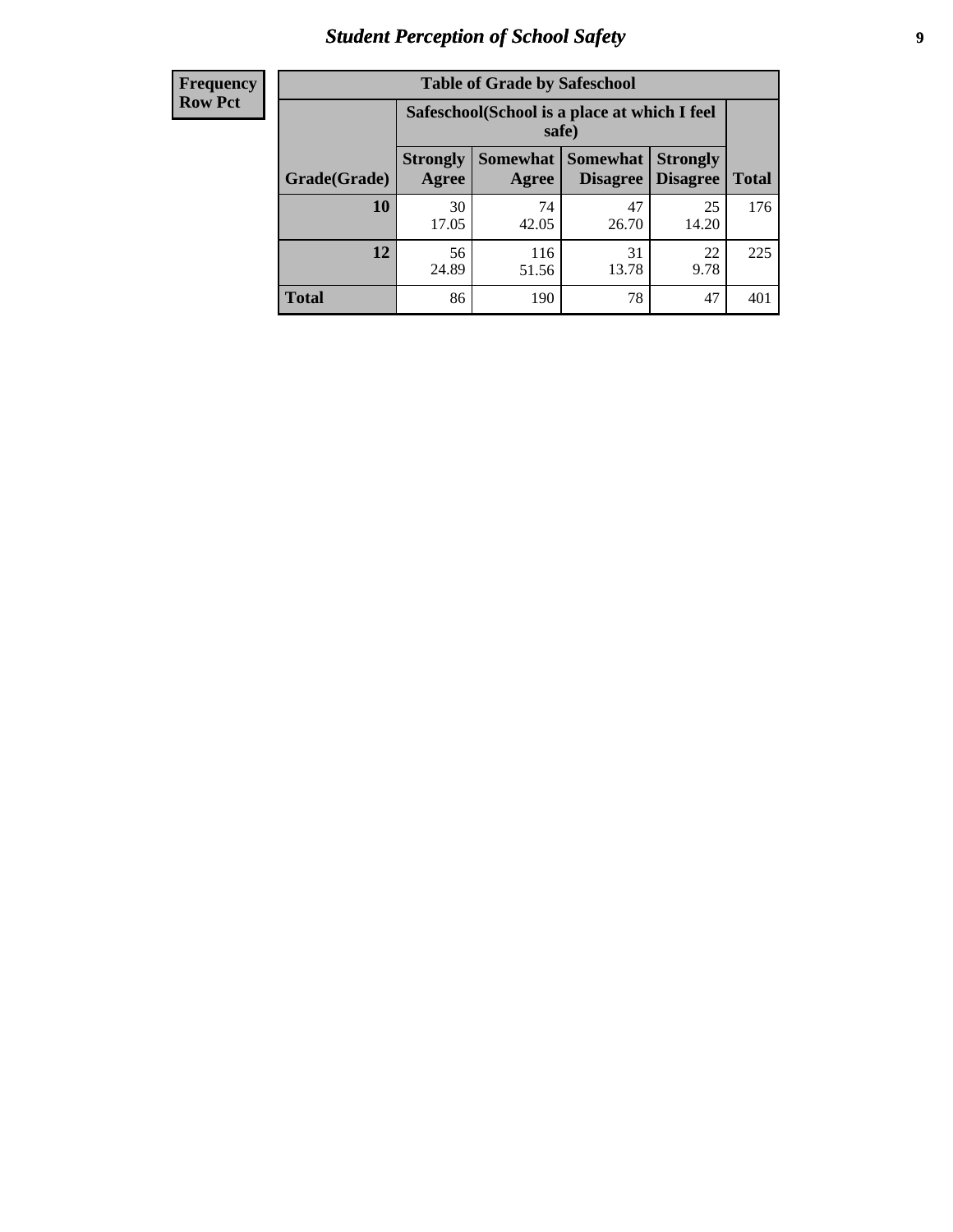#### *Students Who Have Been Bullied* **10**

| <b>Frequency</b> |
|------------------|
| Row Pct          |

| <b>Table of Grade by Bullied</b> |                            |                                                                               |                              |                   |                               |                               |                          |              |
|----------------------------------|----------------------------|-------------------------------------------------------------------------------|------------------------------|-------------------|-------------------------------|-------------------------------|--------------------------|--------------|
|                                  |                            | <b>Bullied</b> (I have been bullied by other<br>students in the past 30 days) |                              |                   |                               |                               |                          |              |
| Grade(Grade)                     | $\mathbf 0$<br><b>Days</b> | 1 or<br>2<br>days                                                             | 3 <sub>to</sub><br>5<br>days | 6 to<br>9<br>days | <b>10</b><br>to<br>19<br>days | <b>20</b><br>to<br>29<br>days | <b>All</b><br>30<br>days | <b>Total</b> |
| 10                               | 155<br>88.07               | 5<br>2.84                                                                     | 6<br>3.41                    | 0.57              | 4<br>2.27                     | 2<br>1.14                     | 3<br>1.70                | 176          |
| 12                               | 197<br>87.56               | 13<br>5.78                                                                    | 4<br>1.78                    | 2<br>0.89         | 2<br>0.89                     | 0.44                          | 6<br>2.67                | 225          |
| <b>Total</b>                     | 352                        | 18                                                                            | 10                           | 3                 | 6                             | 3                             | 9                        | 401          |

 $\blacksquare$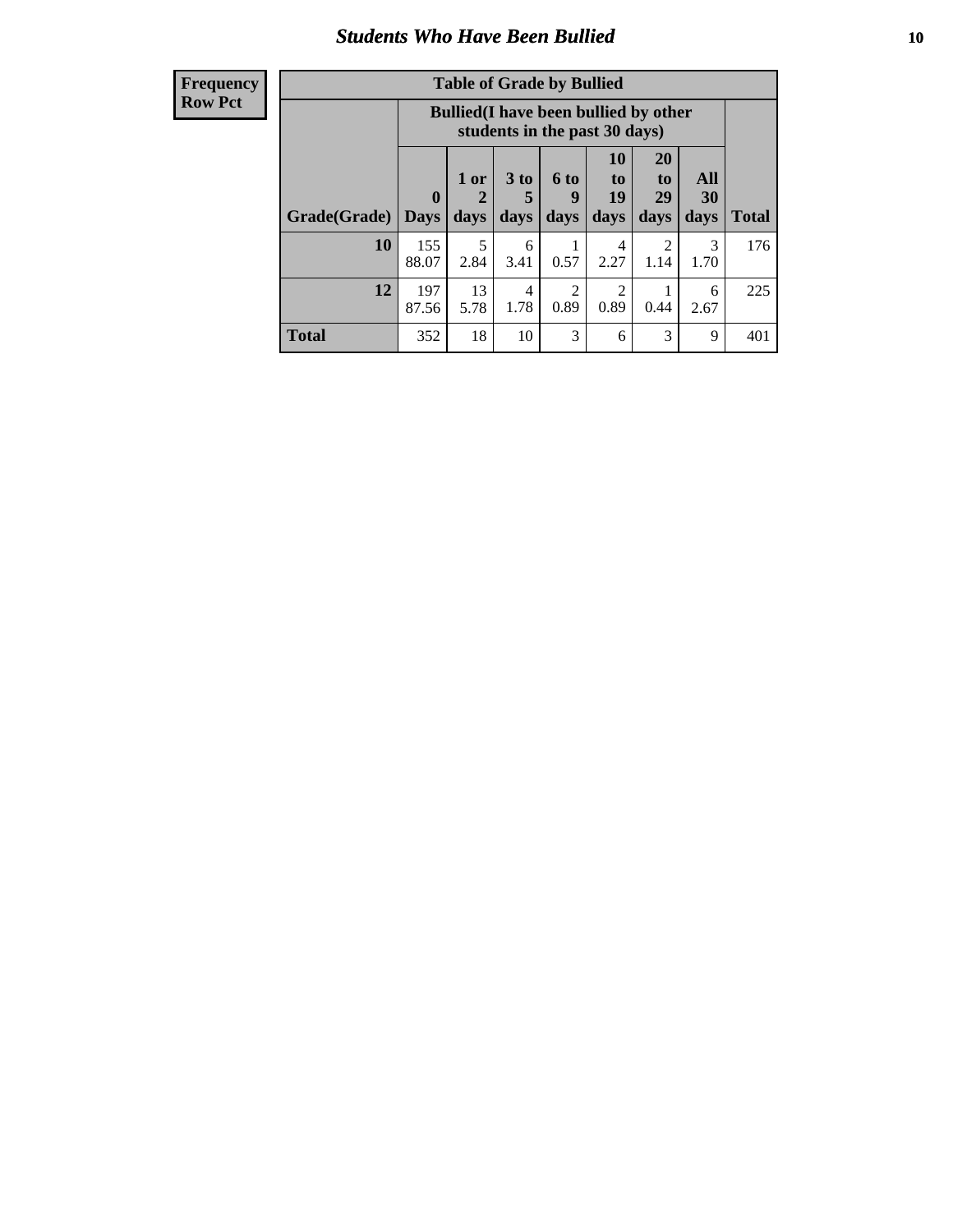#### *School Climate* **11**

| Frequency      | <b>Table of SchoolClimate1 by Grade</b> |                    |              |              |  |  |  |
|----------------|-----------------------------------------|--------------------|--------------|--------------|--|--|--|
| <b>Col Pct</b> | SchoolClimate1(I<br>like school)        | Grade(Grade)<br>10 | 12           | <b>Total</b> |  |  |  |
|                | <b>Strongly Agree</b>                   | 10<br>5.68         | 30<br>13.33  | 40           |  |  |  |
|                | <b>Somewhat Agree</b>                   | 130<br>73.86       | 143<br>63.56 | 273          |  |  |  |
|                | <b>Somewhat Disagree</b>                | 22<br>12.50        | 32<br>14.22  | 54           |  |  |  |
|                | <b>Strongly Disagree</b>                | 14<br>7.95         | 20<br>8.89   | 34           |  |  |  |
|                | Total                                   | 176                | 225          | 401          |  |  |  |

| Frequency      | <b>Table of SchoolClimate2 by Grade</b>           |                    |              |              |
|----------------|---------------------------------------------------|--------------------|--------------|--------------|
| <b>Col Pct</b> | SchoolClimate2(I<br>feel successful at<br>school) | Grade(Grade)<br>10 | 12           | <b>Total</b> |
|                | <b>Strongly Agree</b>                             | 54<br>30.68        | 71<br>31.56  | 125          |
|                | <b>Somewhat Agree</b>                             | 106<br>60.23       | 123<br>54.67 | 229          |
|                | <b>Somewhat Disagree</b>                          | 9<br>5.11          | 21<br>9.33   | 30           |
|                | <b>Strongly Disagree</b>                          | 7<br>3.98          | 10<br>4.44   | 17           |
|                | <b>Total</b>                                      | 176                | 225          | 401          |

| Frequency | <b>Table of SchoolClimate3 by Grade</b>               |              |              |              |  |
|-----------|-------------------------------------------------------|--------------|--------------|--------------|--|
| Col Pct   | SchoolClimate3(My<br>school has high<br>standards for | Grade(Grade) |              |              |  |
|           | achievement)                                          | 10           | 12           | <b>Total</b> |  |
|           | <b>Strongly Agree</b>                                 | 39<br>22.16  | 60<br>26.67  | 99           |  |
|           | <b>Somewhat Agree</b>                                 | 100<br>56.82 | 109<br>48.44 | 209          |  |
|           | <b>Somewhat Disagree</b>                              | 28<br>15.91  | 45<br>20.00  | 73           |  |
|           | <b>Strongly Disagree</b>                              | 9<br>5.11    | 11<br>4.89   | 20           |  |
|           | Total                                                 | 176          | 225          | 401          |  |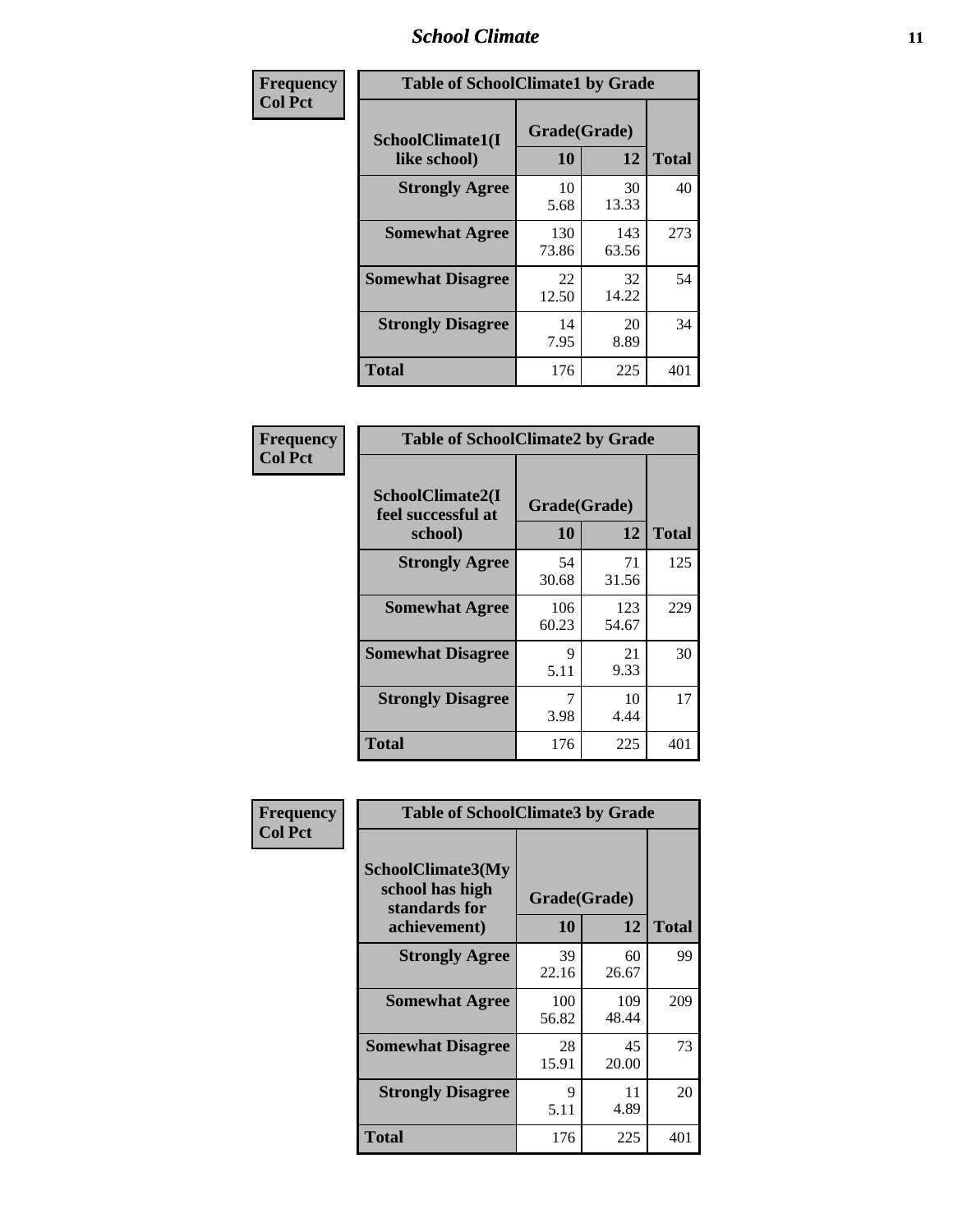#### *School Climate* **12**

| Frequency      | <b>Table of SchoolClimate4 by Grade</b>                              |                    |              |              |
|----------------|----------------------------------------------------------------------|--------------------|--------------|--------------|
| <b>Col Pct</b> | <b>SchoolClimate4(My</b><br>school sets clear<br>rules for behavior) | Grade(Grade)<br>10 | 12           | <b>Total</b> |
|                | <b>Strongly Agree</b>                                                | 73<br>41.48        | 97<br>43.11  | 170          |
|                | <b>Somewhat Agree</b>                                                | 67<br>38.07        | 100<br>44.44 | 167          |
|                | <b>Somewhat Disagree</b>                                             | 24<br>13.64        | 23<br>10.22  | 47           |
|                | <b>Strongly Disagree</b>                                             | 12<br>6.82         | 5<br>2.22    | 17           |
|                | <b>Total</b>                                                         | 176                | 225          | 401          |

| <b>Table of SchoolClimate5 by Grade</b>                   |              |              |              |  |  |  |
|-----------------------------------------------------------|--------------|--------------|--------------|--|--|--|
| SchoolClimate5(I<br>know what to do in<br>an emergency at | Grade(Grade) |              |              |  |  |  |
| school)                                                   | 10           | 12           | <b>Total</b> |  |  |  |
| <b>Strongly Agree</b>                                     | 103<br>58.52 | 144<br>64.00 | 247          |  |  |  |
| <b>Somewhat Agree</b>                                     | 50<br>28.41  | 64<br>28.44  | 114          |  |  |  |
| <b>Somewhat Disagree</b>                                  | 17<br>9.66   | 11<br>4.89   | 28           |  |  |  |
| <b>Strongly Disagree</b>                                  | 6<br>3.41    | 6<br>2.67    | 12           |  |  |  |
| <b>Total</b>                                              | 176          | 225          | 401          |  |  |  |

| <b>Frequency</b> | <b>Table of SchoolClimate6 by Grade</b>                  |                    |              |              |  |
|------------------|----------------------------------------------------------|--------------------|--------------|--------------|--|
| <b>Col Pct</b>   | <b>SchoolClimate6(Teachers</b><br>treat me with respect) | Grade(Grade)<br>10 | 12           | <b>Total</b> |  |
|                  | <b>Strongly Agree</b>                                    | 59<br>33.52        | 92<br>40.89  | 151          |  |
|                  | <b>Somewhat Agree</b>                                    | 73<br>41.48        | 100<br>44.44 | 173          |  |
|                  | <b>Somewhat Disagree</b>                                 | 34<br>19.32        | 24<br>10.67  | 58           |  |
|                  | <b>Strongly Disagree</b>                                 | 10<br>5.68         | 9<br>4.00    | 19           |  |
|                  | <b>Total</b>                                             | 176                | 225          | 401          |  |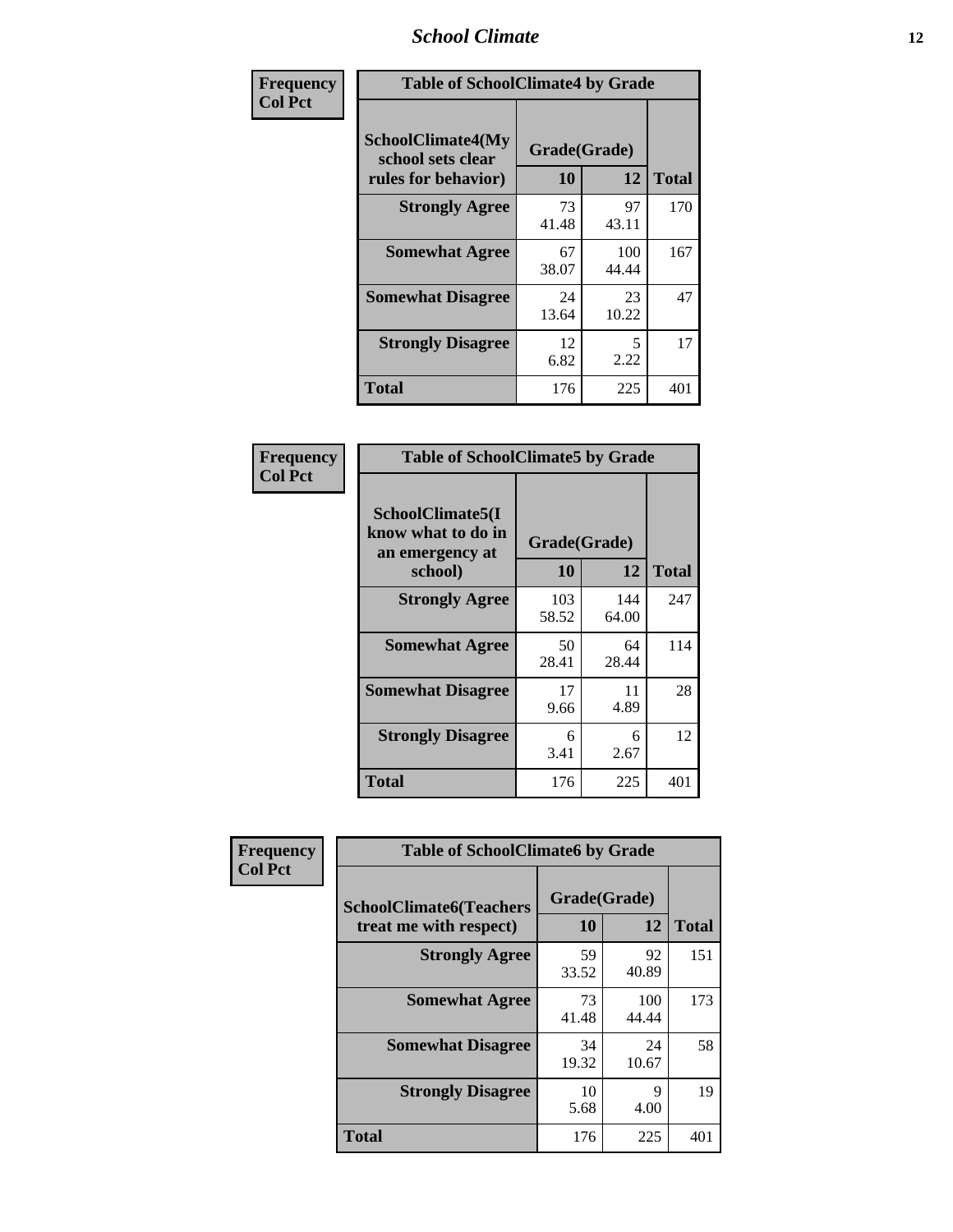#### *School Climate* **13**

| Frequency      | <b>Table of SchoolClimate7 by Grade</b>                                       |                    |              |              |
|----------------|-------------------------------------------------------------------------------|--------------------|--------------|--------------|
| <b>Col Pct</b> | <b>SchoolClimate7(Behaviors</b><br>in my class allow the<br>teacher to teach) | Grade(Grade)<br>10 | 12           | <b>Total</b> |
|                | <b>Strongly Agree</b>                                                         | 22<br>12.50        | 49<br>21.78  | 71           |
|                | <b>Somewhat Agree</b>                                                         | 101<br>57.39       | 114<br>50.67 | 215          |
|                | <b>Somewhat Disagree</b>                                                      | 42<br>23.86        | 49<br>21.78  | 91           |
|                | <b>Strongly Disagree</b>                                                      | 11<br>6.25         | 13<br>5.78   | 24           |
|                | <b>Total</b>                                                                  | 176                | 225          | 401          |

| Frequency      | <b>Table of SchoolClimate8 by Grade</b>                                              |                    |             |              |
|----------------|--------------------------------------------------------------------------------------|--------------------|-------------|--------------|
| <b>Col Pct</b> | <b>SchoolClimate8(Students</b><br>are frequently<br>recognized for good<br>behavior) | Grade(Grade)<br>10 | 12          | <b>Total</b> |
|                | <b>Strongly Agree</b>                                                                | 17<br>9.66         | 19<br>8.44  | 36           |
|                | <b>Somewhat Agree</b>                                                                | 66<br>37.50        | 94<br>41.78 | 160          |
|                | <b>Somewhat Disagree</b>                                                             | 63<br>35.80        | 81<br>36.00 | 144          |
|                | <b>Strongly Disagree</b>                                                             | 30<br>17.05        | 31<br>13.78 | 61           |
|                | <b>Total</b>                                                                         | 176                | 225         | 401          |

| Frequency      | <b>Table of SchoolClimate9 by Grade</b>                                           |                    |              |              |
|----------------|-----------------------------------------------------------------------------------|--------------------|--------------|--------------|
| <b>Col Pct</b> | SchoolClimate9(School<br>counselor would be<br>helpful if I needed<br>assistance) | Grade(Grade)<br>10 | 12           | <b>Total</b> |
|                | <b>Strongly Agree</b>                                                             | 66<br>37.50        | 106<br>47.11 | 172          |
|                | <b>Somewhat Agree</b>                                                             | 66<br>37.50        | 69<br>30.67  | 135          |
|                | <b>Somewhat Disagree</b>                                                          | 29<br>16.48        | 30<br>13.33  | 59           |
|                | <b>Strongly Disagree</b>                                                          | 15<br>8.52         | 20<br>8.89   | 35           |
|                | Total                                                                             | 176                | 225          | 401          |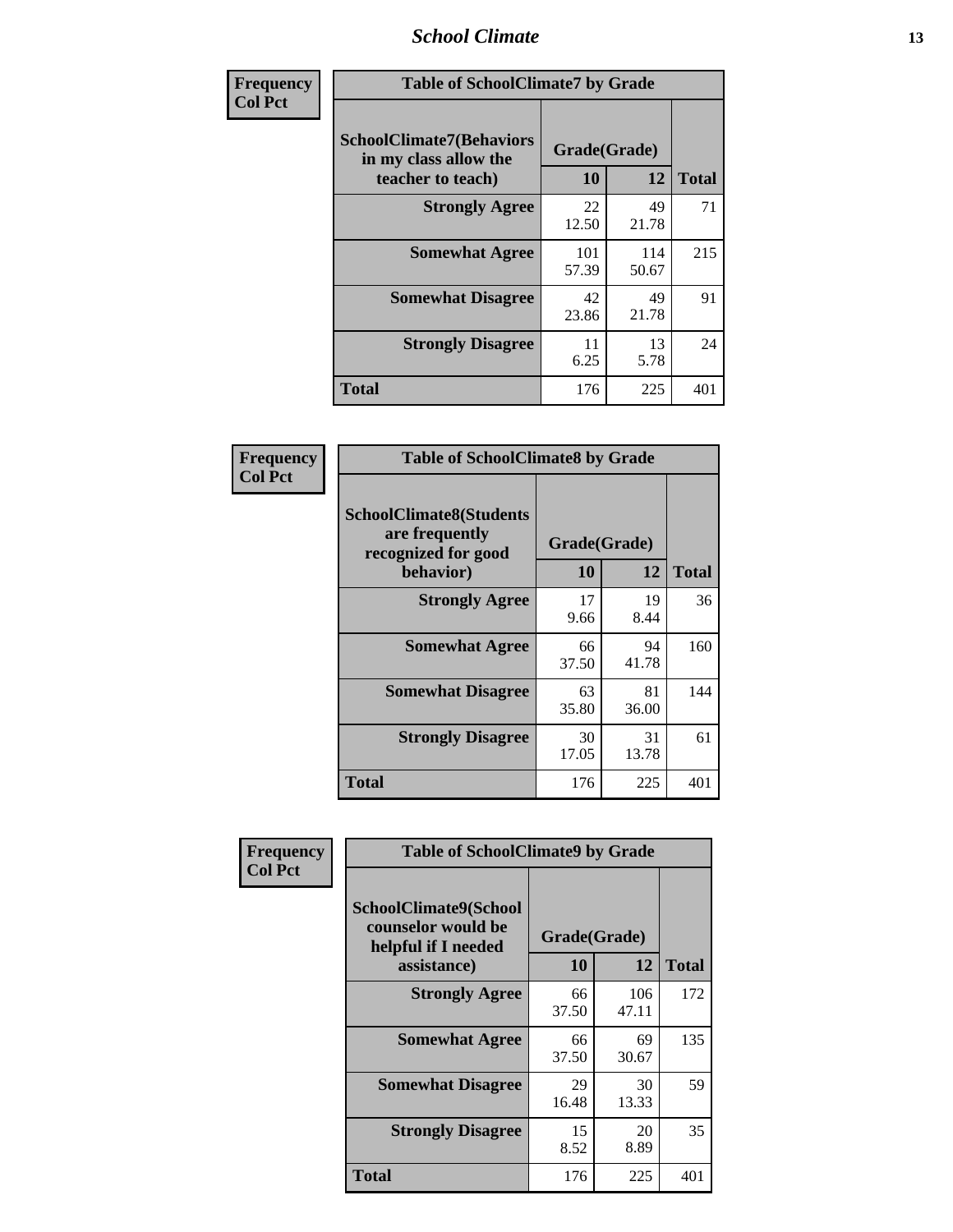### *Reasons for Dropping Out* **14**

| Frequency      | <b>Table of Dropoutreason by Grade</b>                                   |                    |              |              |
|----------------|--------------------------------------------------------------------------|--------------------|--------------|--------------|
| <b>Col Pct</b> | Dropoutreason(If<br>I dropped out the<br>reason would<br>most likely be) | Grade(Grade)<br>10 | 12           | <b>Total</b> |
|                | <b>Won't Drop out</b>                                                    | 100<br>56.82       | 136<br>60.44 | 236          |
|                | <b>Bored</b>                                                             | 25<br>14.20        | 26<br>11.56  | 51           |
|                | <b>Family Reasons</b>                                                    | 16<br>9.09         | 21<br>9.33   | 37           |
|                | <b>Being Bullied</b>                                                     | 3<br>1.70          | 3<br>1.33    | 6            |
|                | <b>Other</b>                                                             | 32<br>18.18        | 39<br>17.33  | 71           |
|                | <b>Total</b>                                                             | 176                | 225          | 401          |

| Frequency<br><b>Col Pct</b> | <b>Table of Dropout by Grade</b>                            |                    |              |     |  |
|-----------------------------|-------------------------------------------------------------|--------------------|--------------|-----|--|
|                             | Dropout(I<br>have<br>thought<br>about<br>dropping<br>out of | Grade(Grade)<br>10 | <b>Total</b> |     |  |
|                             | school)                                                     |                    | 12           |     |  |
|                             | <b>Yes</b>                                                  | 44<br>25.00        | 54<br>24.00  | 98  |  |
|                             | N <sub>0</sub>                                              | 132<br>75.00       | 171<br>76.00 | 303 |  |
|                             | <b>Total</b>                                                | 176                | 225          | 401 |  |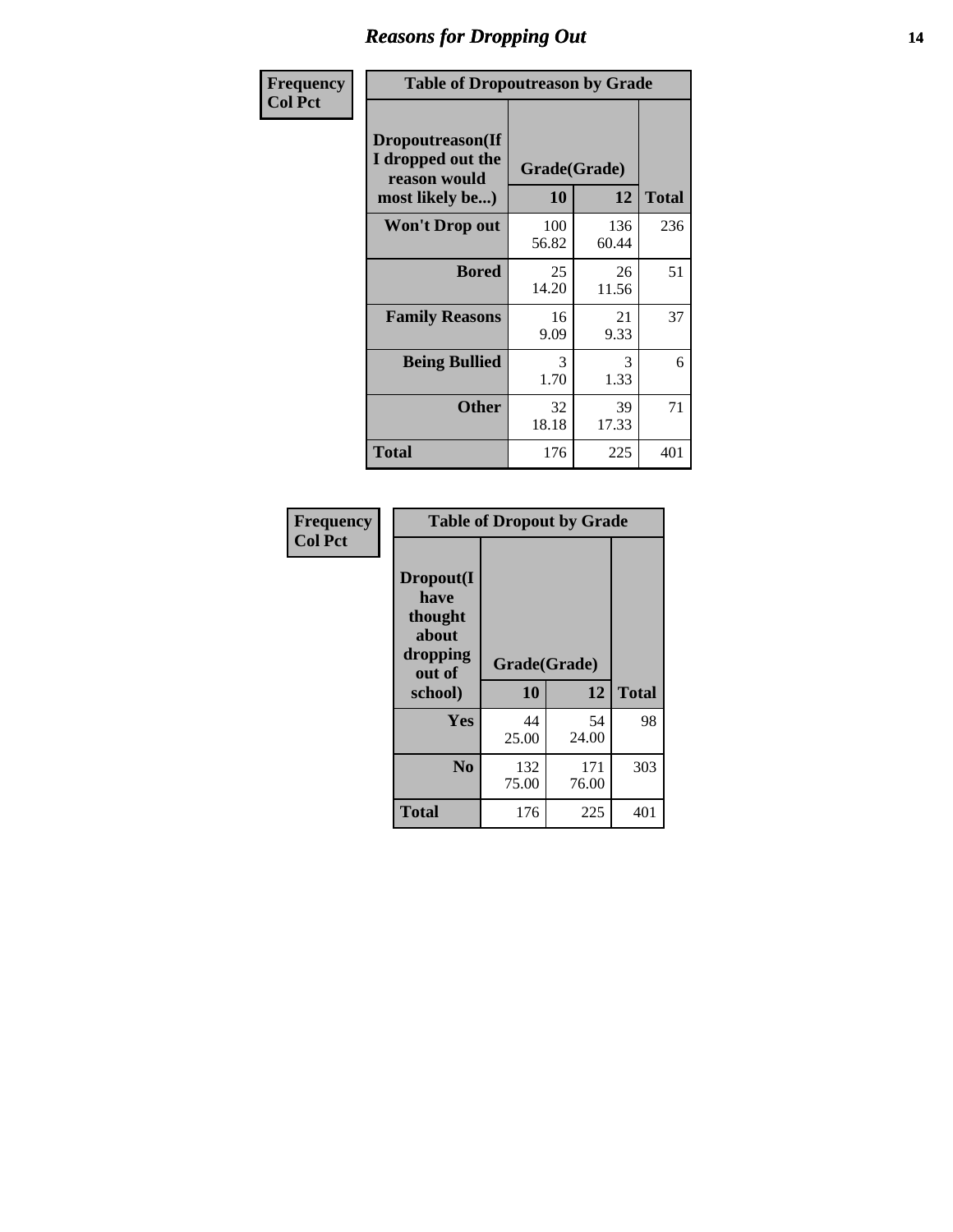*School Safety* **15**

| Frequency      | <b>Table of Gangself by Grade</b>                                                                 |                          |              |              |
|----------------|---------------------------------------------------------------------------------------------------|--------------------------|--------------|--------------|
| <b>Col Pct</b> | Gangself(I<br>have<br>participated<br>in illegal<br>gang<br>activities in<br>the past 30<br>days) | Grade(Grade)<br>10<br>12 |              | <b>Total</b> |
|                |                                                                                                   |                          |              |              |
|                | Yes                                                                                               | 8<br>4.55                | 9<br>4.00    | 17           |
|                | N <sub>o</sub>                                                                                    | 168<br>95.45             | 216<br>96.00 | 384          |
|                | Total                                                                                             | 176                      | 225          | 401          |

| Frequency      | <b>Table of Gangpeers by Grade</b>                                                                                     |                    |              |              |  |
|----------------|------------------------------------------------------------------------------------------------------------------------|--------------------|--------------|--------------|--|
| <b>Col Pct</b> | Gangpeers(I<br>have friends<br>who have<br>participated<br>in illegal<br>gang<br>activities in<br>the past 30<br>days) | Grade(Grade)<br>10 | 12           | <b>Total</b> |  |
|                | Yes                                                                                                                    | 43<br>24.43        | 41<br>18.22  | 84           |  |
|                | N <sub>0</sub>                                                                                                         | 133<br>75.57       | 184<br>81.78 | 317          |  |
|                | Total                                                                                                                  | 176                | 225          | 401          |  |

| Frequency      |                                                                    | <b>Table of Pickedon by Grade</b> |             |              |  |  |  |  |  |  |
|----------------|--------------------------------------------------------------------|-----------------------------------|-------------|--------------|--|--|--|--|--|--|
| <b>Col Pct</b> | <b>Pickedon(I have</b><br>been picked on or<br>teased at school in | Grade(Grade)                      |             |              |  |  |  |  |  |  |
|                | the past 30 days)                                                  | 10                                | 12          | <b>Total</b> |  |  |  |  |  |  |
|                | <b>Strongly Agree</b>                                              | 19<br>10.80                       | 21<br>9.33  | 40           |  |  |  |  |  |  |
|                | <b>Somewhat Agree</b>                                              | 31<br>17.61                       | 38<br>16.89 | 69           |  |  |  |  |  |  |
|                | <b>Somewhat Disagree</b>                                           | 27<br>15.34                       | 28<br>12.44 | 55           |  |  |  |  |  |  |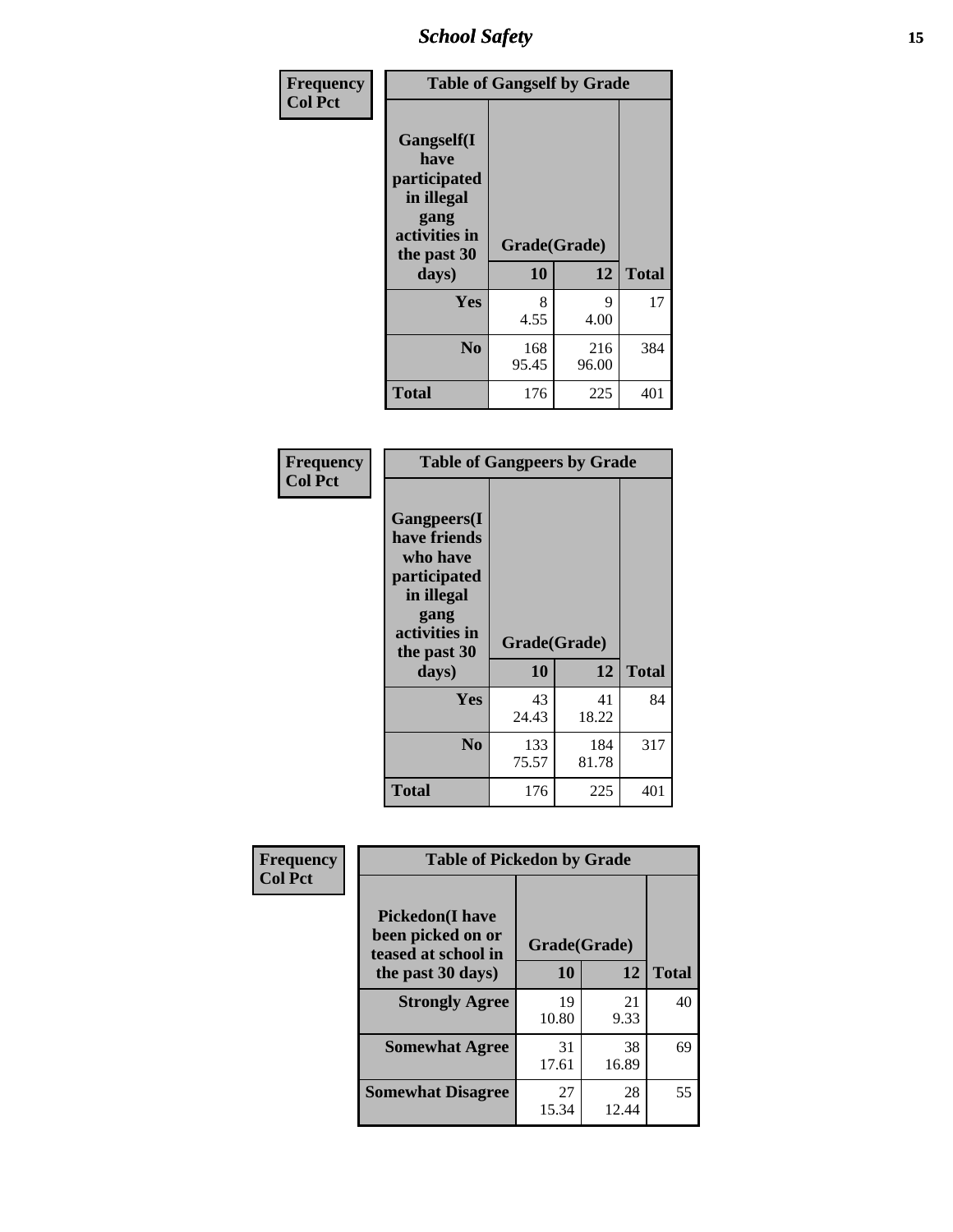# *School Safety* **16**

| Frequency      | <b>Table of Pickedon by Grade</b>                                                        |                    |              |              |
|----------------|------------------------------------------------------------------------------------------|--------------------|--------------|--------------|
| <b>Col Pct</b> | <b>Pickedon</b> (I have<br>been picked on or<br>teased at school in<br>the past 30 days) | Grade(Grade)<br>10 | 12           | <b>Total</b> |
|                | <b>Strongly Disagree</b>                                                                 | 99<br>56.25        | 138<br>61.33 | 237          |
|                | Total                                                                                    | 176                | 225          | 40           |

| Frequency      |                                                          | <b>Table of Safeschool by Grade</b> |              |              |  |  |  |  |  |  |  |  |
|----------------|----------------------------------------------------------|-------------------------------------|--------------|--------------|--|--|--|--|--|--|--|--|
| <b>Col Pct</b> | Safeschool(School<br>is a place at which I<br>feel safe) | Grade(Grade)<br><b>10</b>           | 12           | <b>Total</b> |  |  |  |  |  |  |  |  |
|                | <b>Strongly Agree</b>                                    | 30<br>17.05                         | 56<br>24.89  | 86           |  |  |  |  |  |  |  |  |
|                | <b>Somewhat Agree</b>                                    | 74<br>42.05                         | 116<br>51.56 | 190          |  |  |  |  |  |  |  |  |
|                | <b>Somewhat Disagree</b>                                 | 47<br>26.70                         | 31<br>13.78  | 78           |  |  |  |  |  |  |  |  |
|                | <b>Strongly Disagree</b>                                 | 25<br>14.20                         | 22<br>9.78   | 47           |  |  |  |  |  |  |  |  |
|                | <b>Total</b>                                             | 176                                 | 225          | 401          |  |  |  |  |  |  |  |  |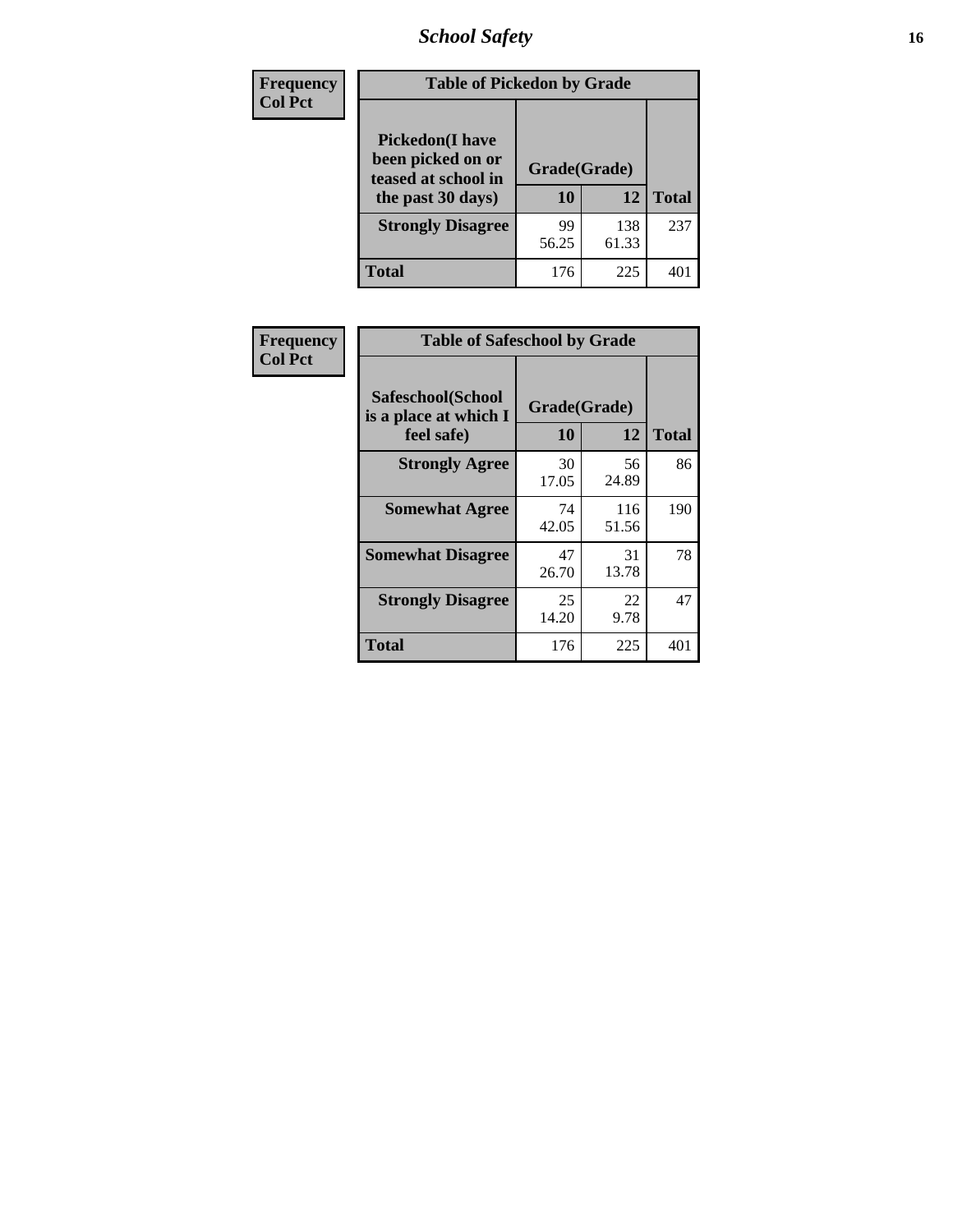*School Safety* **17**

**Frequency Row Pct**

| <b>Table of Grade by Bullied</b> |              |                                                                               |                              |                        |                        |                               |                          |              |  |  |  |
|----------------------------------|--------------|-------------------------------------------------------------------------------|------------------------------|------------------------|------------------------|-------------------------------|--------------------------|--------------|--|--|--|
|                                  |              | <b>Bullied</b> (I have been bullied by other<br>students in the past 30 days) |                              |                        |                        |                               |                          |              |  |  |  |
| <b>Grade</b> (Grade)   Days      | $\mathbf 0$  | 1 or<br>2<br>days                                                             | 3 <sub>to</sub><br>5<br>days | 6 to<br>9<br>days      | 10<br>to<br>19<br>days | <b>20</b><br>to<br>29<br>days | All<br><b>30</b><br>days | <b>Total</b> |  |  |  |
| 10                               | 155<br>88.07 | 5<br>2.84                                                                     | 6<br>3.41                    | 0.57                   | 4<br>2.27              | 2<br>1.14                     | 3<br>1.70                | 176          |  |  |  |
| 12                               | 197<br>87.56 | 13<br>5.78                                                                    | 4<br>1.78                    | $\mathfrak{D}$<br>0.89 | 2<br>0.89              | 0.44                          | 6<br>2.67                | 225          |  |  |  |
| <b>Total</b>                     | 352          | 18                                                                            | 10                           | 3                      | 6                      | 3                             | 9                        | 401          |  |  |  |

| <b>Table of Grade by Bulliedothers</b> |              |                                                                         |                      |                        |                |                  |           |              |  |  |  |  |
|----------------------------------------|--------------|-------------------------------------------------------------------------|----------------------|------------------------|----------------|------------------|-----------|--------------|--|--|--|--|
|                                        |              | <b>Bulliedothers</b> (I bullied others in the past<br>$30 \text{ days}$ |                      |                        |                |                  |           |              |  |  |  |  |
|                                        | $\mathbf{0}$ | 1 or                                                                    | 3 <sub>to</sub><br>5 | 6 to<br>q              | 10<br>to<br>19 | 20<br>to<br>29   | All<br>30 |              |  |  |  |  |
| Grade(Grade)                           | <b>Days</b>  | days                                                                    | days                 | days                   | days           | days             | days      | <b>Total</b> |  |  |  |  |
| 10                                     | 158<br>89.77 | 13<br>7.39                                                              | $\Omega$<br>0.00     | $\overline{c}$<br>1.14 | 0.57           | $\Omega$<br>0.00 | 2<br>1.14 | 176          |  |  |  |  |
| 12                                     | 204<br>90.67 | 11<br>4.89                                                              | 3<br>1.33            | 0<br>0.00              | 0.44           | 0.44             | 5<br>2.22 | 225          |  |  |  |  |
| <b>Total</b>                           | 362          | 24                                                                      | 3                    | $\mathfrak{D}$         | $\overline{2}$ |                  | 7         | 401          |  |  |  |  |

| <b>Frequency</b> | <b>Table of Grade by Weaponschool</b> |              |                   |                                                                        |                   |              |  |  |  |
|------------------|---------------------------------------|--------------|-------------------|------------------------------------------------------------------------|-------------------|--------------|--|--|--|
| <b>Row Pct</b>   |                                       |              | days)             | <b>Weaponschool</b> (I<br>brought a weapon to<br>school in the past 30 |                   |              |  |  |  |
|                  | Grade(Grade)   Days                   | $\bf{0}$     | 1 or<br>2<br>days | 20<br>to<br>29<br>days                                                 | All<br>30<br>days | <b>Total</b> |  |  |  |
|                  | 10                                    | 174<br>98.86 | 0<br>0.00         | 0<br>0.00                                                              | 2<br>1.14         | 176          |  |  |  |
|                  | 12                                    | 220<br>97.78 | 3<br>1.33         | 0.44                                                                   | 0.44              | 225          |  |  |  |
|                  | <b>Total</b>                          | 394          | 3                 |                                                                        | 3                 | 401          |  |  |  |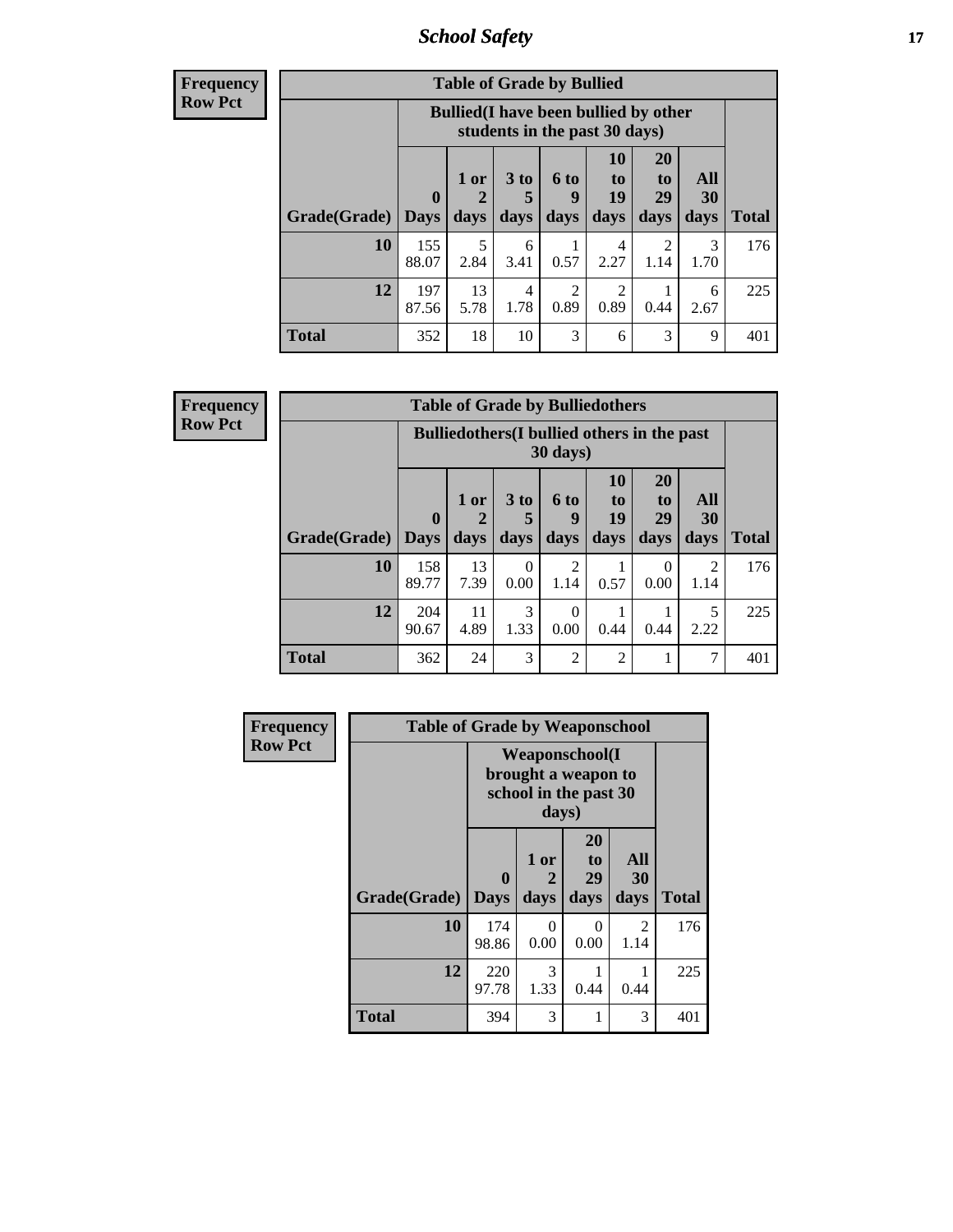*School Safety* **18**

| <b>Frequency</b> |              | <b>Table of Grade by Absentunsafe</b>                                |                   |                                     |                               |                   |              |
|------------------|--------------|----------------------------------------------------------------------|-------------------|-------------------------------------|-------------------------------|-------------------|--------------|
| <b>Row Pct</b>   |              | <b>Absentunsafe(I have missed</b><br>school because I felt unsafe in |                   |                                     |                               |                   |              |
|                  | Grade(Grade) | $\bf{0}$<br><b>Days</b>                                              | 1 or<br>2<br>days | 3 to<br>5<br>days                   | <b>10</b><br>to<br>19<br>days | All<br>30<br>days | <b>Total</b> |
|                  | 10           | 175<br>99.43                                                         | 0.57              | 0<br>0.00                           | $\mathcal{O}$<br>0.00         | $\theta$<br>0.00  | 176          |
|                  | 12           | 216<br>96.00                                                         | $\Omega$<br>0.00  | $\mathcal{D}_{\mathcal{A}}$<br>0.89 | 3<br>1.33                     | 4<br>1.78         | 225          |
|                  | <b>Total</b> | 391                                                                  |                   | $\mathfrak{D}$                      | 3                             | 4                 | 401          |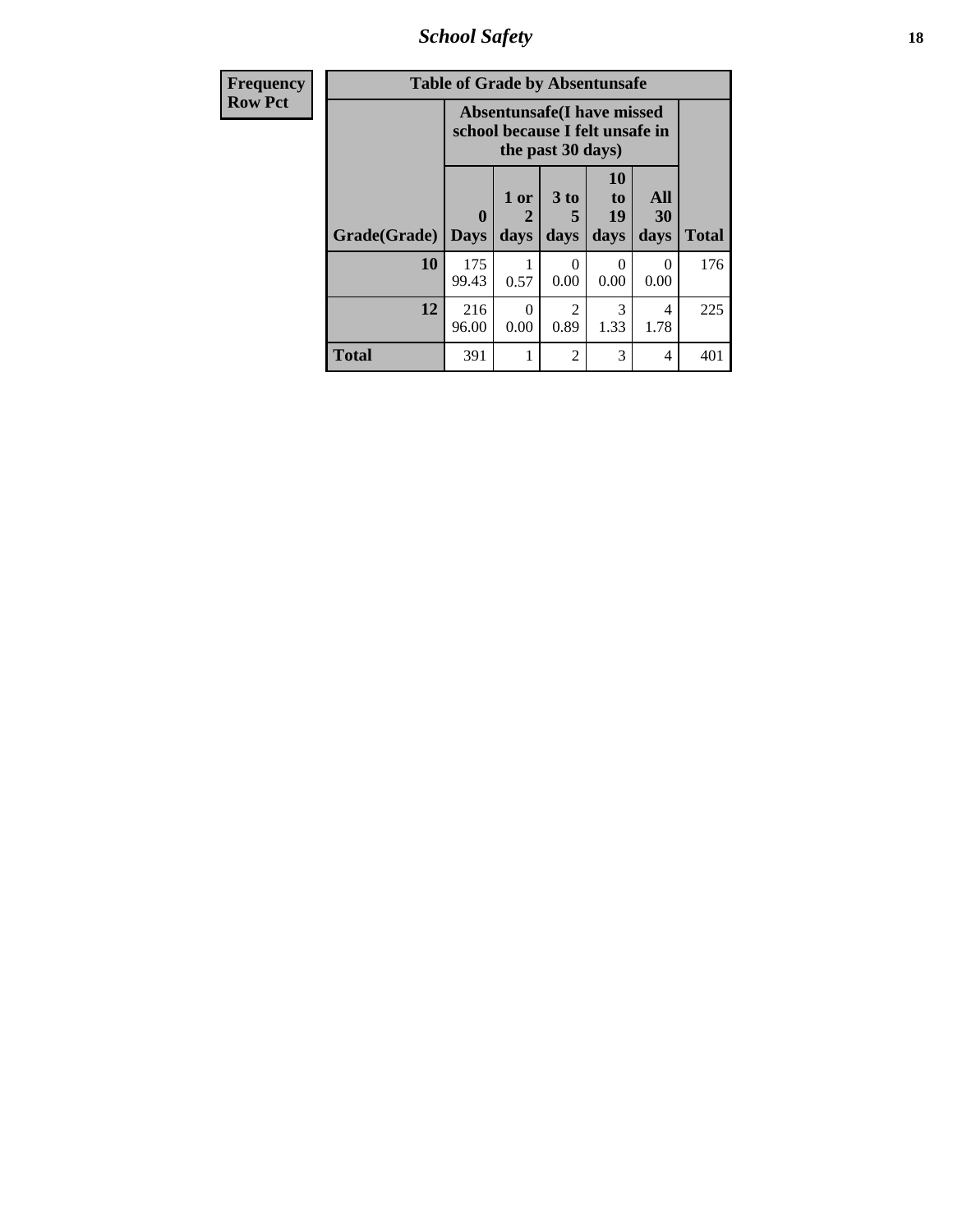# *Drug Use During Last 30 Days* **19**

#### **Frequency Row Pct**

| <b>Table of Grade by Alcohol</b> |                                 |                                    |                 |               |                 |                        |              |              |  |  |  |  |
|----------------------------------|---------------------------------|------------------------------------|-----------------|---------------|-----------------|------------------------|--------------|--------------|--|--|--|--|
|                                  |                                 | Alcohol(Alcohol use, past 30 days) |                 |               |                 |                        |              |              |  |  |  |  |
| Grade(Grade)                     | <b>Did</b><br>not<br><b>use</b> | $1 - 2$<br>days                    | $3 - 5$<br>days | $6-9$<br>days | $10-19$<br>days | 20-29<br>days          | Every<br>day | <b>Total</b> |  |  |  |  |
| 10                               | 149<br>84.66                    | 10<br>5.68                         | 6<br>3.41       | 6<br>3.41     | 3<br>1.70       | 0.57                   | 0.57         | 176          |  |  |  |  |
| 12                               | 160<br>71.11                    | 17<br>7.56                         | 14<br>6.22      | 6<br>2.67     | 16<br>7.11      | $\overline{7}$<br>3.11 | 5<br>2.22    | 225          |  |  |  |  |
| <b>Total</b>                     | 309                             | 27                                 | 20              | 12            | 19              | 8                      | 6            | 401          |  |  |  |  |

#### **Frequency Row Pct**

| <b>Table of Grade by Cigarettes</b> |                                 |                                                   |                        |               |                 |               |                     |              |  |  |  |  |
|-------------------------------------|---------------------------------|---------------------------------------------------|------------------------|---------------|-----------------|---------------|---------------------|--------------|--|--|--|--|
|                                     |                                 | Cigarettes (Smoking tobacco use,<br>past 30 days) |                        |               |                 |               |                     |              |  |  |  |  |
| Grade(Grade)                        | <b>Did</b><br>not<br><b>use</b> | $1 - 2$<br>days                                   | $3 - 5$<br>days        | $6-9$<br>days | $10-19$<br>days | 20-29<br>days | <b>Every</b><br>day | <b>Total</b> |  |  |  |  |
| 10                                  | 157<br>89.20                    | 11<br>6.25                                        | $\overline{2}$<br>1.14 | 0.57          | 0<br>0.00       | 3<br>1.70     | 2<br>1.14           | 176          |  |  |  |  |
| 12                                  | 180<br>80.00                    | 19<br>8.44                                        | 4<br>1.78              | 6<br>2.67     | 2<br>0.89       | 0.44          | 13<br>5.78          | 225          |  |  |  |  |
| <b>Total</b>                        | 337                             | 30                                                | 6                      | 7             | $\overline{2}$  | 4             | 15                  | 401          |  |  |  |  |

| <b>Table of Grade by Smokeless</b> |                                 |                                                         |                 |                        |                 |                                     |                     |              |  |  |  |
|------------------------------------|---------------------------------|---------------------------------------------------------|-----------------|------------------------|-----------------|-------------------------------------|---------------------|--------------|--|--|--|
|                                    |                                 | <b>Smokeless</b> (Chewing tobacco use,<br>past 30 days) |                 |                        |                 |                                     |                     |              |  |  |  |
| Grade(Grade)                       | <b>Did</b><br>not<br><b>use</b> | $1 - 2$<br>days                                         | $3 - 5$<br>days | $6-9$<br>days          | $10-19$<br>days | $20 - 29$<br>days                   | <b>Every</b><br>day | <b>Total</b> |  |  |  |
| 10                                 | 164<br>93.18                    | 5<br>2.84                                               | 0.57            | $\Omega$<br>0.00       | 3<br>1.70       | $\mathcal{D}_{\mathcal{L}}$<br>1.14 | 0.57                | 176          |  |  |  |
| 12                                 | 200<br>88.89                    | 12<br>5.33                                              | 0.44            | $\overline{2}$<br>0.89 | 0.44            | 0<br>0.00                           | 9<br>4.00           | 225          |  |  |  |
| <b>Total</b>                       | 364                             | 17                                                      | $\overline{2}$  | $\overline{2}$         | 4               | 2                                   | 10                  | 401          |  |  |  |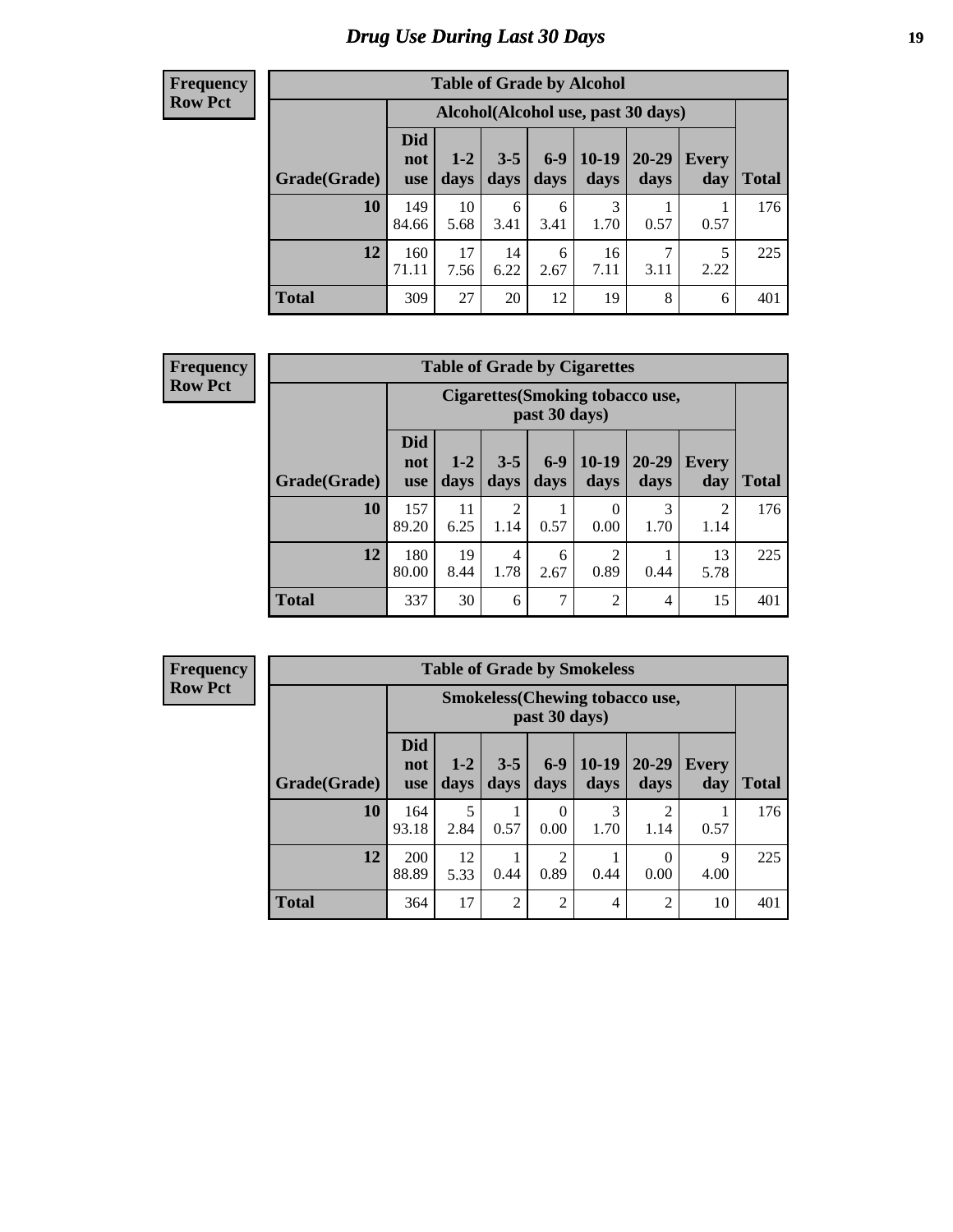| <b>Table of Grade by Marijuana</b> |                          |                                         |                 |                        |                   |                        |              |       |  |  |  |  |
|------------------------------------|--------------------------|-----------------------------------------|-----------------|------------------------|-------------------|------------------------|--------------|-------|--|--|--|--|
|                                    |                          | Marijuana (Marijuana use, past 30 days) |                 |                        |                   |                        |              |       |  |  |  |  |
| Grade(Grade)                       | Did<br>not<br><b>use</b> | $1 - 2$<br>days                         | $3 - 5$<br>days | $6-9$<br>days          | $10 - 19$<br>days | $20 - 29$<br>days      | Every<br>day | Total |  |  |  |  |
| 10                                 | 159<br>90.34             | 4<br>2.27                               | 4<br>2.27       | $\theta$<br>0.00       | 3<br>1.70         | $\mathfrak{D}$<br>1.14 | 4<br>2.27    | 176   |  |  |  |  |
| 12                                 | 205<br>91.11             | 8<br>3.56                               | 0.44            | $\overline{2}$<br>0.89 | 5<br>2.22         | 0<br>0.00              | 4<br>1.78    | 225   |  |  |  |  |
| <b>Total</b>                       | 364                      | 12                                      | 5               | $\overline{2}$         | 8                 | 2                      | 8            | 401   |  |  |  |  |

| Frequency      |              |                          | <b>Table of Grade by Cocaine</b> |                        |              |              |  |  |  |
|----------------|--------------|--------------------------|----------------------------------|------------------------|--------------|--------------|--|--|--|
| <b>Row Pct</b> |              | Cocaine (Cocaine use,    |                                  |                        |              |              |  |  |  |
|                | Grade(Grade) | <b>Did</b><br>not<br>use | $1 - 2$<br>days                  | $10-19$<br>days        | Every<br>day | <b>Total</b> |  |  |  |
|                | 10           | 174<br>98.86             | ∩<br>0.00                        | $\mathfrak{D}$<br>1.14 | 0<br>0.00    | 176          |  |  |  |
|                | 12           | 221<br>98.22             | 0.44                             | 0<br>0.00              | 3<br>1.33    | 225          |  |  |  |
|                | <b>Total</b> | 395                      |                                  | 2                      | 3            | 401          |  |  |  |

| Frequency      | <b>Table of Grade by Inhalants</b> |                                 |                 |                   |                     |              |  |  |
|----------------|------------------------------------|---------------------------------|-----------------|-------------------|---------------------|--------------|--|--|
| <b>Row Pct</b> |                                    | <b>Inhalants</b> (Inhalant use, |                 |                   |                     |              |  |  |
|                | Grade(Grade)                       | <b>Did</b><br>not<br><b>use</b> | $1 - 2$<br>days | $20 - 29$<br>days | <b>Every</b><br>day | <b>Total</b> |  |  |
|                | 10                                 | 174<br>98.86                    | 0.57            | 0.57              | $\Omega$<br>0.00    | 176          |  |  |
|                | 12                                 | 222<br>98.67                    | 0<br>0.00       | 0<br>0.00         | 3<br>1.33           | 225          |  |  |
|                | <b>Total</b>                       | 396                             |                 |                   | 3                   | 401          |  |  |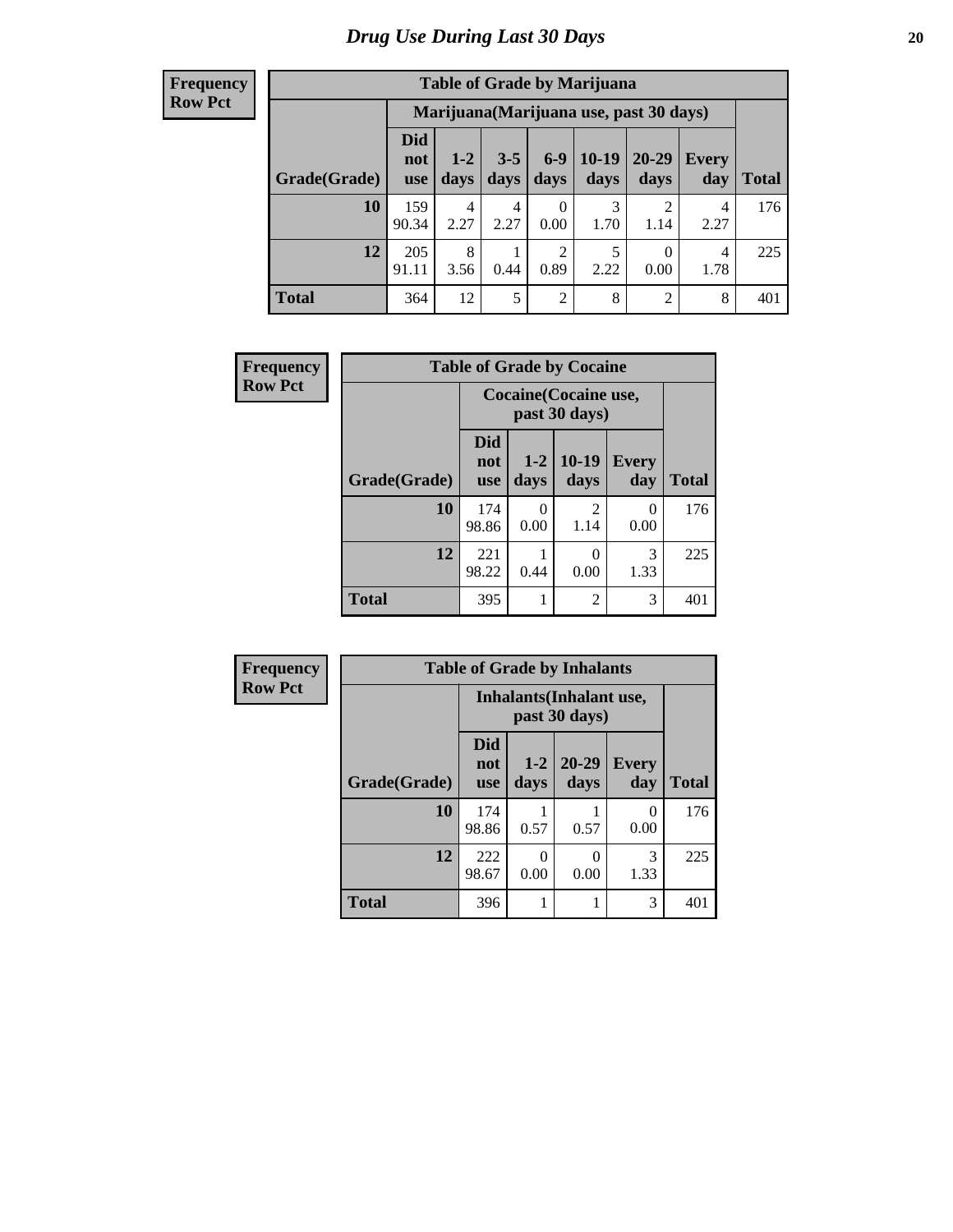# *Drug Use During Last 30 Days* **21**

| <b>Frequency</b> | <b>Table of Grade by Steroids</b> |                          |               |                        |              |
|------------------|-----------------------------------|--------------------------|---------------|------------------------|--------------|
| <b>Row Pct</b>   |                                   |                          | past 30 days) | Steroids (Steroid use, |              |
|                  | Grade(Grade)                      | Did<br>not<br><b>use</b> | 10-19<br>days | <b>Every</b><br>day    | <b>Total</b> |
|                  | 10                                | 176<br>100.00            | ∩<br>0.00     | 0.00                   | 176          |
|                  | 12                                | 219<br>97.33             | 0.44          | 5<br>2.22              | 225          |
|                  | <b>Total</b>                      | 395                      |               | 5                      | 401          |

| Frequency      | <b>Table of Grade by Ecstasy</b> |                                 |                  |                 |                   |              |              |  |
|----------------|----------------------------------|---------------------------------|------------------|-----------------|-------------------|--------------|--------------|--|
| <b>Row Pct</b> |                                  |                                 |                  |                 |                   |              |              |  |
|                | Grade(Grade)                     | <b>Did</b><br>not<br><b>use</b> | $3 - 5$<br>days  | $10-19$<br>days | $20 - 29$<br>days | Every<br>day | <b>Total</b> |  |
|                | 10                               | 173<br>98.30                    | $\Omega$<br>0.00 | 2<br>1.14       | 0.57              | 0<br>0.00    | 176          |  |
|                | 12                               | 218<br>96.89                    | 2<br>0.89        | 0<br>0.00       | $\theta$<br>0.00  | 5<br>2.22    | 225          |  |
|                | <b>Total</b>                     | 391                             | $\overline{2}$   | $\overline{2}$  |                   | 5            | 401          |  |

| <b>Frequency</b> |                                                    | <b>Table of Grade by Meth</b> |                 |                     |              |
|------------------|----------------------------------------------------|-------------------------------|-----------------|---------------------|--------------|
| <b>Row Pct</b>   | <b>Meth</b> (Methamphetamine<br>use, past 30 days) |                               |                 |                     |              |
|                  | Grade(Grade)                                       | Did not<br><b>use</b>         | $10-19$<br>days | <b>Every</b><br>day | <b>Total</b> |
|                  | 10                                                 | 175<br>99.43                  | 0.57            | 0<br>0.00           | 176          |
|                  | 12                                                 | 222<br>98.67                  | 0.00            | 3<br>1.33           | 225          |
|                  | <b>Total</b>                                       | 397                           |                 | 3                   | 401          |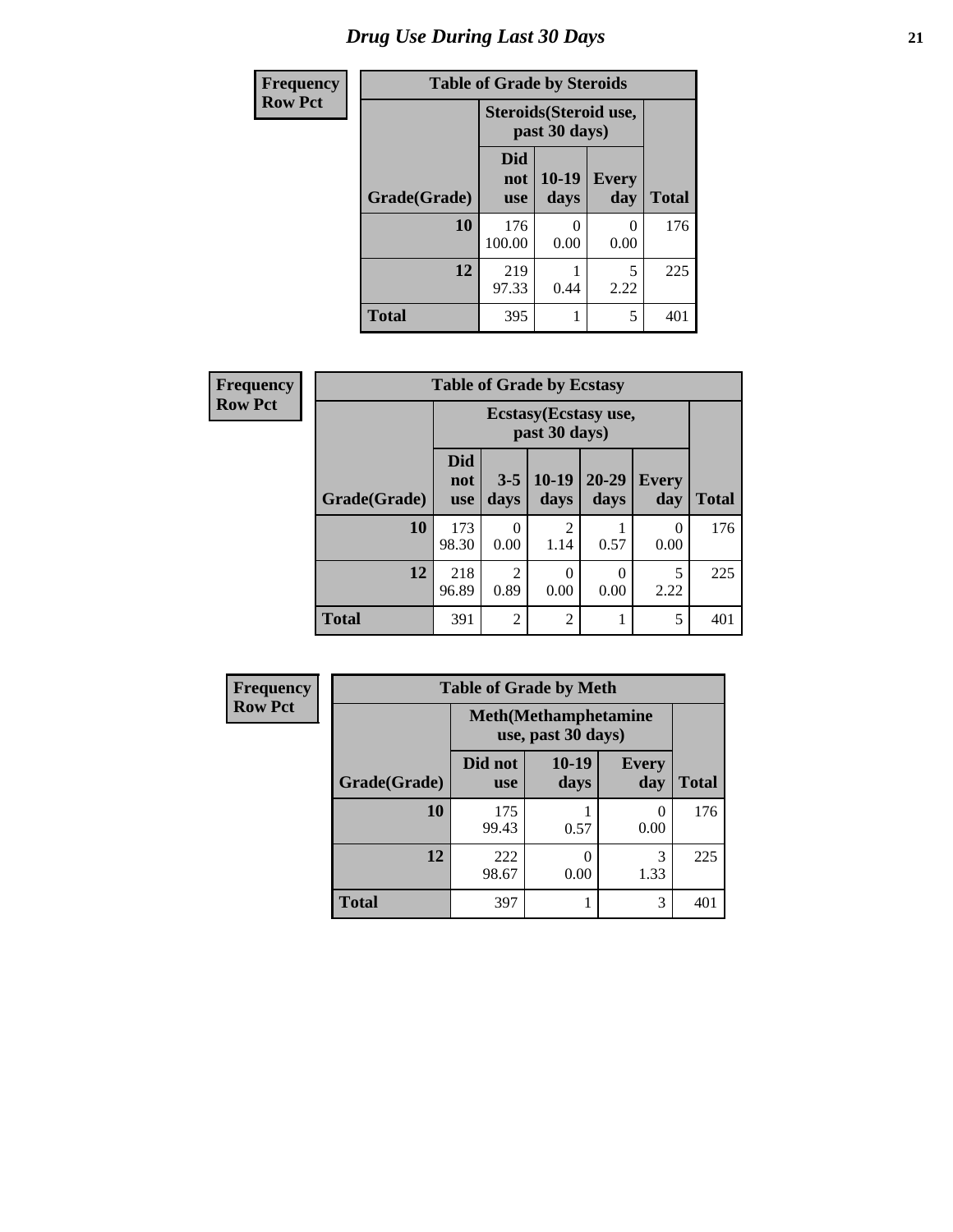# *Drug Use During Last 30 Days* **22**

| <b>Frequency</b> | <b>Table of Grade by Hallucinogens</b><br>Hallucinogens (Hallucinogen use,<br>past 30 days) |                                 |                 |                  |                   |                     |              |
|------------------|---------------------------------------------------------------------------------------------|---------------------------------|-----------------|------------------|-------------------|---------------------|--------------|
| <b>Row Pct</b>   |                                                                                             |                                 |                 |                  |                   |                     |              |
|                  | Grade(Grade)                                                                                | <b>Did</b><br>not<br><b>use</b> | $3 - 5$<br>days | $6 - 9$<br>days  | $20 - 29$<br>days | <b>Every</b><br>day | <b>Total</b> |
|                  | 10                                                                                          | 173<br>98.30                    | 0.57            | 0.57             | 0.57              | 0<br>0.00           | 176          |
|                  | 12                                                                                          | 218<br>96.89                    | 0.44            | $\Omega$<br>0.00 | $\theta$<br>0.00  | 6<br>2.67           | 225          |
|                  | <b>Total</b>                                                                                | 391                             | $\mathfrak{D}$  |                  | 1                 | 6                   | 401          |

| <b>Frequency</b> |
|------------------|
| <b>Row Pct</b>   |

| <b>Table of Grade by Prescription</b> |                                 |                                                                                |                 |                        |                 |                        |              |              |  |
|---------------------------------------|---------------------------------|--------------------------------------------------------------------------------|-----------------|------------------------|-----------------|------------------------|--------------|--------------|--|
|                                       |                                 | <b>Prescription</b> (Prescription drugs not<br>prescribed to me, past 30 days) |                 |                        |                 |                        |              |              |  |
| Grade(Grade)                          | <b>Did</b><br>not<br><b>use</b> | $1 - 2$<br>days                                                                | $3 - 5$<br>days | $6-9$<br>days          | $10-19$<br>days | $20 - 29$<br>days      | Every<br>day | <b>Total</b> |  |
| 10                                    | 166<br>94.32                    | $\mathfrak{D}$<br>1.14                                                         | 3<br>1.70       | 0.57                   | 2<br>1.14       | $\mathfrak{D}$<br>1.14 | 0<br>0.00    | 176          |  |
| 12                                    | 207<br>92.00                    | $\mathcal{R}$<br>1.33                                                          | 0.44            | $\overline{2}$<br>0.89 | 6<br>2.67       | 0.44                   | 5<br>2.22    | 225          |  |
| <b>Total</b>                          | 373                             | 5                                                                              | 4               | 3                      | 8               | 3                      | 5            | 401          |  |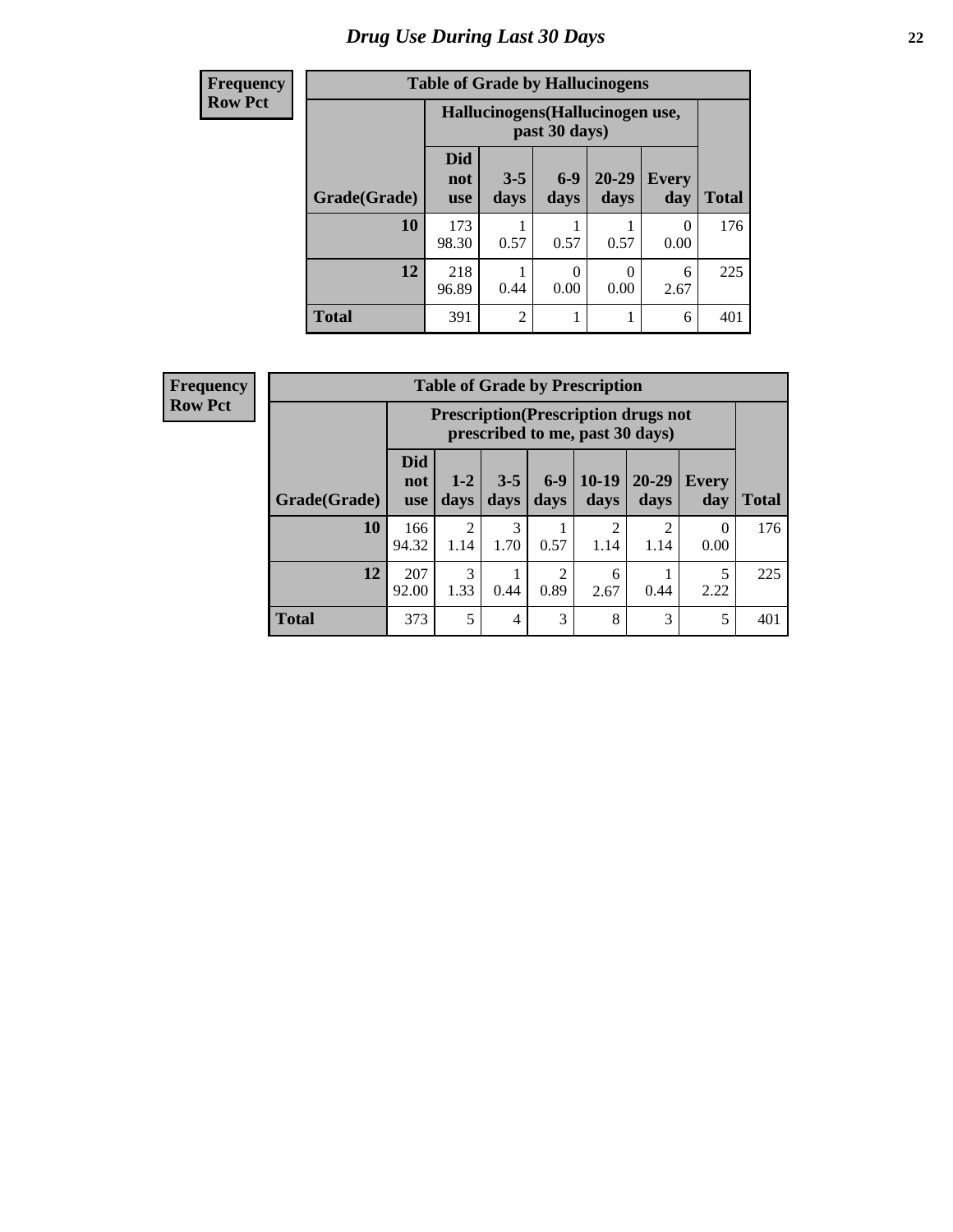| Frequency      | <b>Table of Alcoholease by Grade</b>              |             |                    |     |  |  |
|----------------|---------------------------------------------------|-------------|--------------------|-----|--|--|
| <b>Col Pct</b> | <b>Alcoholease</b> (It is<br>easy to get alcohol) | 10          | Grade(Grade)<br>12 |     |  |  |
|                | <b>Strongly Agree</b>                             | 70<br>39.77 | 92<br>40.89        | 162 |  |  |
|                | <b>Somewhat Agree</b>                             | 55<br>31.25 | 78<br>34.67        | 133 |  |  |
|                | <b>Somewhat Disagree</b>                          | 18<br>10.23 | 26<br>11.56        | 44  |  |  |
|                | <b>Strongly Disagree</b>                          | 33<br>18.75 | 29<br>12.89        | 62  |  |  |
|                | <b>Total</b>                                      | 176         | 225                | 401 |  |  |

| Frequency      | <b>Table of Cigarettesease by Grade</b>                  |                    |              |              |  |
|----------------|----------------------------------------------------------|--------------------|--------------|--------------|--|
| <b>Col Pct</b> | Cigarettesease (It is<br>easy to get smoking<br>tobacco) | Grade(Grade)<br>10 | 12           | <b>Total</b> |  |
|                | <b>Strongly Agree</b>                                    | 80<br>45.45        | 136<br>60.44 | 216          |  |
|                | <b>Somewhat Agree</b>                                    | 42<br>23.86        | 50<br>22.22  | 92           |  |
|                | <b>Somewhat Disagree</b>                                 | 14<br>7.95         | 16<br>7.11   | 30           |  |
|                | <b>Strongly Disagree</b>                                 | 40<br>22.73        | 23<br>10.22  | 63           |  |
|                | Total                                                    | 176                | 225          | 401          |  |

| Frequency      | <b>Table of Smokelessease by Grade</b>             |              |              |              |  |  |  |
|----------------|----------------------------------------------------|--------------|--------------|--------------|--|--|--|
| <b>Col Pct</b> | <b>Smokelessease</b> (It is<br>easy to get chewing | Grade(Grade) |              |              |  |  |  |
|                | tobacco)                                           | 10           | 12           | <b>Total</b> |  |  |  |
|                | <b>Strongly Agree</b>                              | 75<br>42.61  | 136<br>60.44 | 211          |  |  |  |
|                | <b>Somewhat Agree</b>                              | 45<br>25.57  | 44<br>19.56  | 89           |  |  |  |
|                | <b>Somewhat Disagree</b>                           | 13<br>7.39   | 19<br>8.44   | 32           |  |  |  |
|                | <b>Strongly Disagree</b>                           | 43<br>24.43  | 26<br>11.56  | 69           |  |  |  |
|                | Total                                              | 176          | 225          | 401          |  |  |  |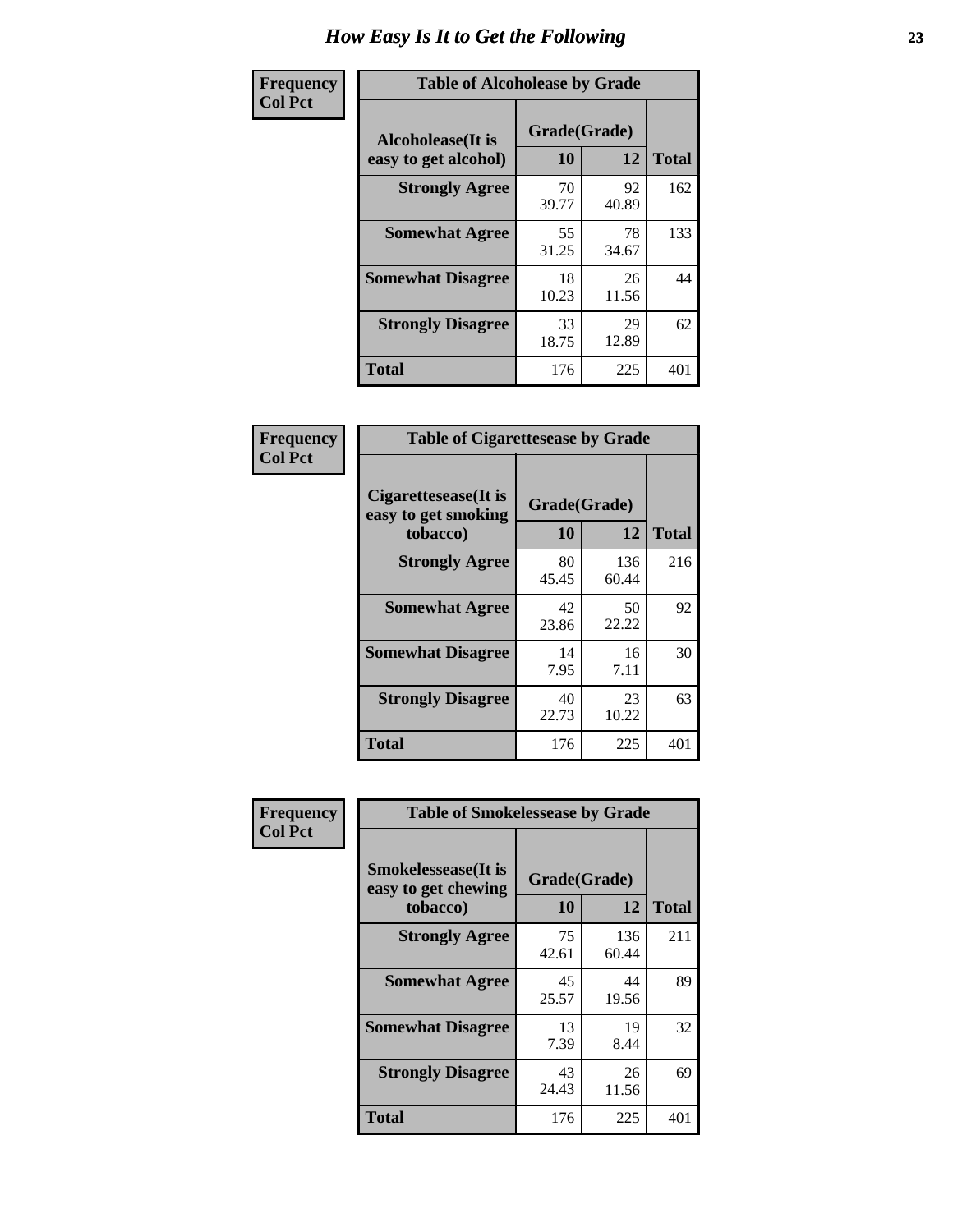| Frequency      | <b>Table of Marijuanaease by Grade</b>           |                    |             |              |  |
|----------------|--------------------------------------------------|--------------------|-------------|--------------|--|
| <b>Col Pct</b> | Marijuanaease(It is<br>easy to get<br>marijuana) | Grade(Grade)<br>10 | 12          | <b>Total</b> |  |
|                | <b>Strongly Agree</b>                            | 53<br>30.11        | 76<br>33.78 | 129          |  |
|                | <b>Somewhat Agree</b>                            | 40<br>22.73        | 67<br>29.78 | 107          |  |
|                | <b>Somewhat Disagree</b>                         | 28<br>15.91        | 30<br>13.33 | 58           |  |
|                | <b>Strongly Disagree</b>                         | 55<br>31.25        | 52<br>23.11 | 107          |  |
|                | <b>Total</b>                                     | 176                | 225         | 401          |  |

| <b>Table of Cocaineease by Grade</b>      |                    |                   |     |  |  |  |  |
|-------------------------------------------|--------------------|-------------------|-----|--|--|--|--|
| Cocaineease(It is<br>easy to get cocaine) | Grade(Grade)<br>10 | <b>Total</b>      |     |  |  |  |  |
| <b>Strongly Agree</b>                     | 23<br>13.07        | 12<br>27<br>12.00 | 50  |  |  |  |  |
| <b>Somewhat Agree</b>                     | 39<br>22.16        | 47<br>20.89       | 86  |  |  |  |  |
| <b>Somewhat Disagree</b>                  | 34<br>19.32        | 64<br>28.44       | 98  |  |  |  |  |
| <b>Strongly Disagree</b>                  | 80<br>45.45        | 87<br>38.67       | 167 |  |  |  |  |
| <b>Total</b>                              | 176                | 225               | 401 |  |  |  |  |

| Frequency      | <b>Table of Inhalantsease by Grade</b> |              |             |              |
|----------------|----------------------------------------|--------------|-------------|--------------|
| <b>Col Pct</b> | Inhalantsease(It is<br>easy to get     | Grade(Grade) |             |              |
|                | inhalants)                             | 10           | 12          | <b>Total</b> |
|                | <b>Strongly Agree</b>                  | 57<br>32.39  | 84<br>37.33 | 141          |
|                | <b>Somewhat Agree</b>                  | 37<br>21.02  | 46<br>20.44 | 83           |
|                | <b>Somewhat Disagree</b>               | 26<br>14.77  | 37<br>16.44 | 63           |
|                | <b>Strongly Disagree</b>               | 56<br>31.82  | 58<br>25.78 | 114          |
|                | <b>Total</b>                           | 176          | 225         | 401          |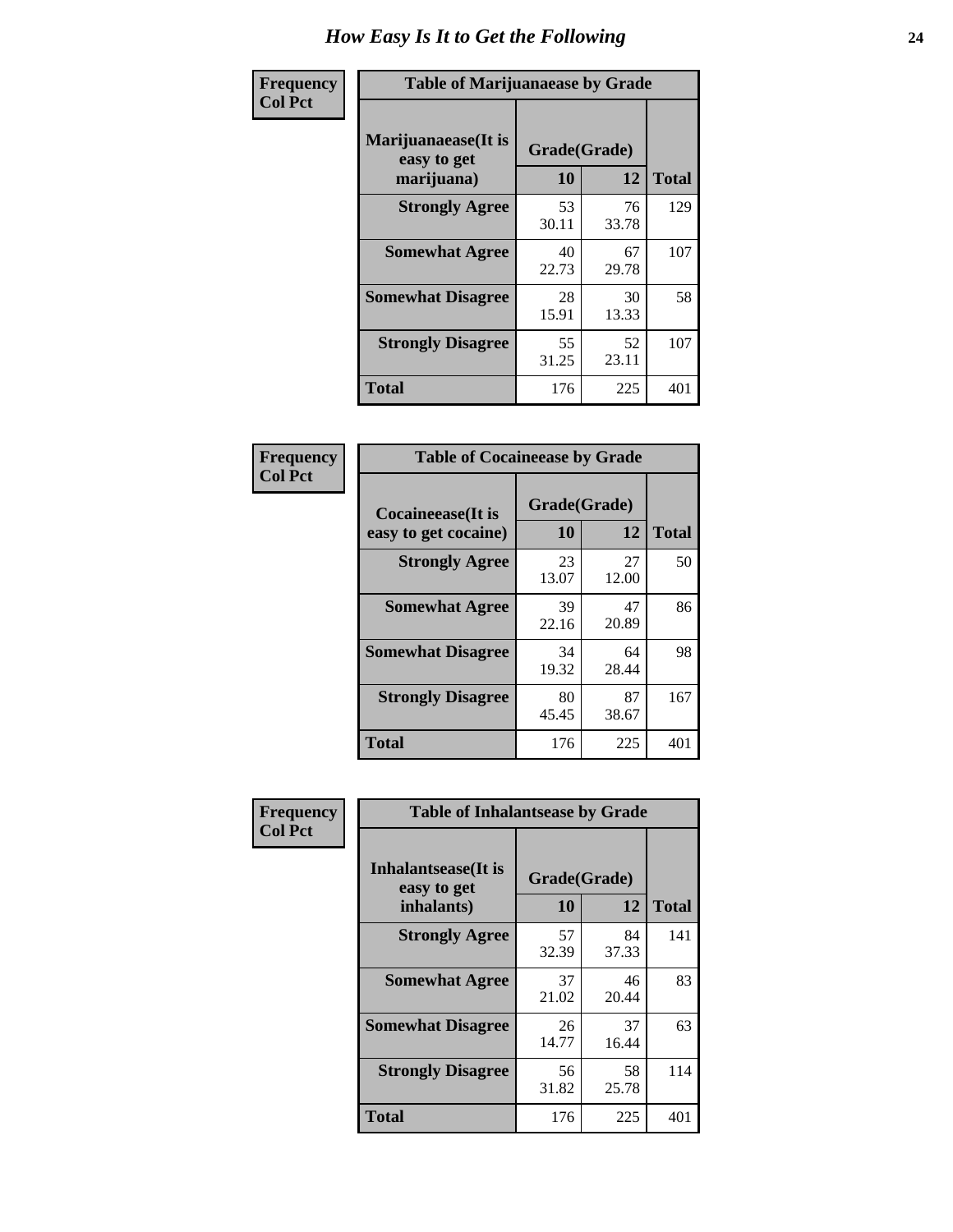| Frequency      | <b>Table of Steroidsease by Grade</b>               |                    |             |              |  |  |  |  |  |  |  |  |
|----------------|-----------------------------------------------------|--------------------|-------------|--------------|--|--|--|--|--|--|--|--|
| <b>Col Pct</b> | <b>Steroidsease</b> (It is<br>easy to get steroids) | Grade(Grade)<br>10 | 12          | <b>Total</b> |  |  |  |  |  |  |  |  |
|                | <b>Strongly Agree</b>                               | 27<br>15.34        | 34<br>15.11 | 61           |  |  |  |  |  |  |  |  |
|                | <b>Somewhat Agree</b>                               | 41<br>23.30        | 57<br>25.33 | 98           |  |  |  |  |  |  |  |  |
|                | <b>Somewhat Disagree</b>                            | 37<br>21.02        | 65<br>28.89 | 102          |  |  |  |  |  |  |  |  |
|                | <b>Strongly Disagree</b>                            | 71<br>40.34        | 69<br>30.67 | 140          |  |  |  |  |  |  |  |  |
|                | <b>Total</b>                                        | 176                | 225         | 401          |  |  |  |  |  |  |  |  |

| Frequency      | <b>Table of Ecstasyease by Grade</b>              |                    |             |              |
|----------------|---------------------------------------------------|--------------------|-------------|--------------|
| <b>Col Pct</b> | <b>Ecstasyease</b> (It is<br>easy to get ecstasy) | Grade(Grade)<br>10 | 12          | <b>Total</b> |
|                | <b>Strongly Agree</b>                             | 24<br>13.64        | 34<br>15.11 | 58           |
|                | <b>Somewhat Agree</b>                             | 36<br>20.45        | 43<br>19.11 | 79           |
|                | <b>Somewhat Disagree</b>                          | 35<br>19.89        | 64<br>28.44 | 99           |
|                | <b>Strongly Disagree</b>                          | 81<br>46.02        | 84<br>37.33 | 165          |
|                | Total                                             | 176                | 225         | 401          |

| Frequency      | <b>Table of Methease by Grade</b>                          |                    |             |              |
|----------------|------------------------------------------------------------|--------------------|-------------|--------------|
| <b>Col Pct</b> | <b>Methease</b> (It is easy<br>to get<br>methamphetamines) | Grade(Grade)<br>10 | 12          | <b>Total</b> |
|                | <b>Strongly Agree</b>                                      | 25<br>14.20        | 34<br>15.11 | 59           |
|                | <b>Somewhat Agree</b>                                      | 34<br>19.32        | 43<br>19.11 | 77           |
|                | <b>Somewhat Disagree</b>                                   | 31<br>17.61        | 53<br>23.56 | 84           |
|                | <b>Strongly Disagree</b>                                   | 86<br>48.86        | 95<br>42.22 | 181          |
|                | <b>Total</b>                                               | 176                | 225         | 401          |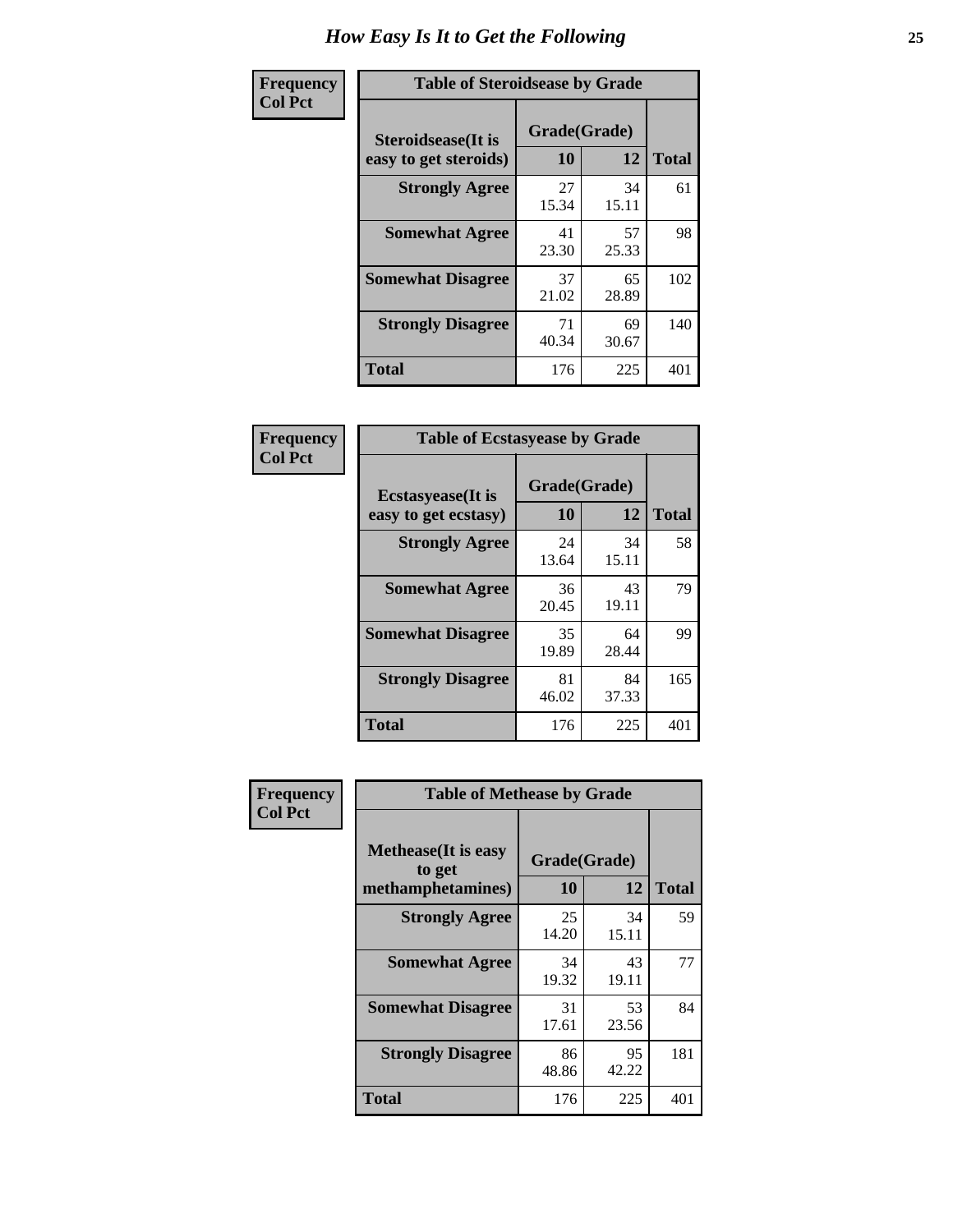| <b>Frequency</b> | <b>Table of Hallucinogensease by Grade</b>               |                    |             |              |
|------------------|----------------------------------------------------------|--------------------|-------------|--------------|
| <b>Col Pct</b>   | Hallucinogensease(It<br>is easy to get<br>hallucinogens) | Grade(Grade)<br>10 | 12          | <b>Total</b> |
|                  | <b>Strongly Agree</b>                                    | 18<br>10.23        | 33<br>14.67 | 51           |
|                  | <b>Somewhat Agree</b>                                    | 34<br>19.32        | 36<br>16.00 | 70           |
|                  | <b>Somewhat Disagree</b>                                 | 36<br>20.45        | 59<br>26.22 | 95           |
|                  | <b>Strongly Disagree</b>                                 | 88<br>50.00        | 97<br>43.11 | 185          |
|                  | <b>Total</b>                                             | 176                | 225         | 401          |

| Frequency<br>  Col Pct |
|------------------------|
|                        |

| <b>Table of Prescriptionease by Grade</b>                                                |             |              |              |  |  |  |  |  |  |  |
|------------------------------------------------------------------------------------------|-------------|--------------|--------------|--|--|--|--|--|--|--|
| <b>Prescriptionease</b> (It<br>is easy to get<br>prescription drugs<br>not prescribed to |             | Grade(Grade) |              |  |  |  |  |  |  |  |
| me)                                                                                      | 10          | 12           | <b>Total</b> |  |  |  |  |  |  |  |
| <b>Strongly Agree</b>                                                                    | 69<br>39.20 | 96<br>42.67  | 165          |  |  |  |  |  |  |  |
| <b>Somewhat Agree</b>                                                                    | 41<br>23.30 | 56<br>24.89  | 97           |  |  |  |  |  |  |  |
| <b>Somewhat Disagree</b>                                                                 | 20<br>11.36 | 26<br>11.56  | 46           |  |  |  |  |  |  |  |
| <b>Strongly Disagree</b>                                                                 | 46<br>26.14 | 47<br>20.89  | 93           |  |  |  |  |  |  |  |
| Total                                                                                    | 176         | 225          | 401          |  |  |  |  |  |  |  |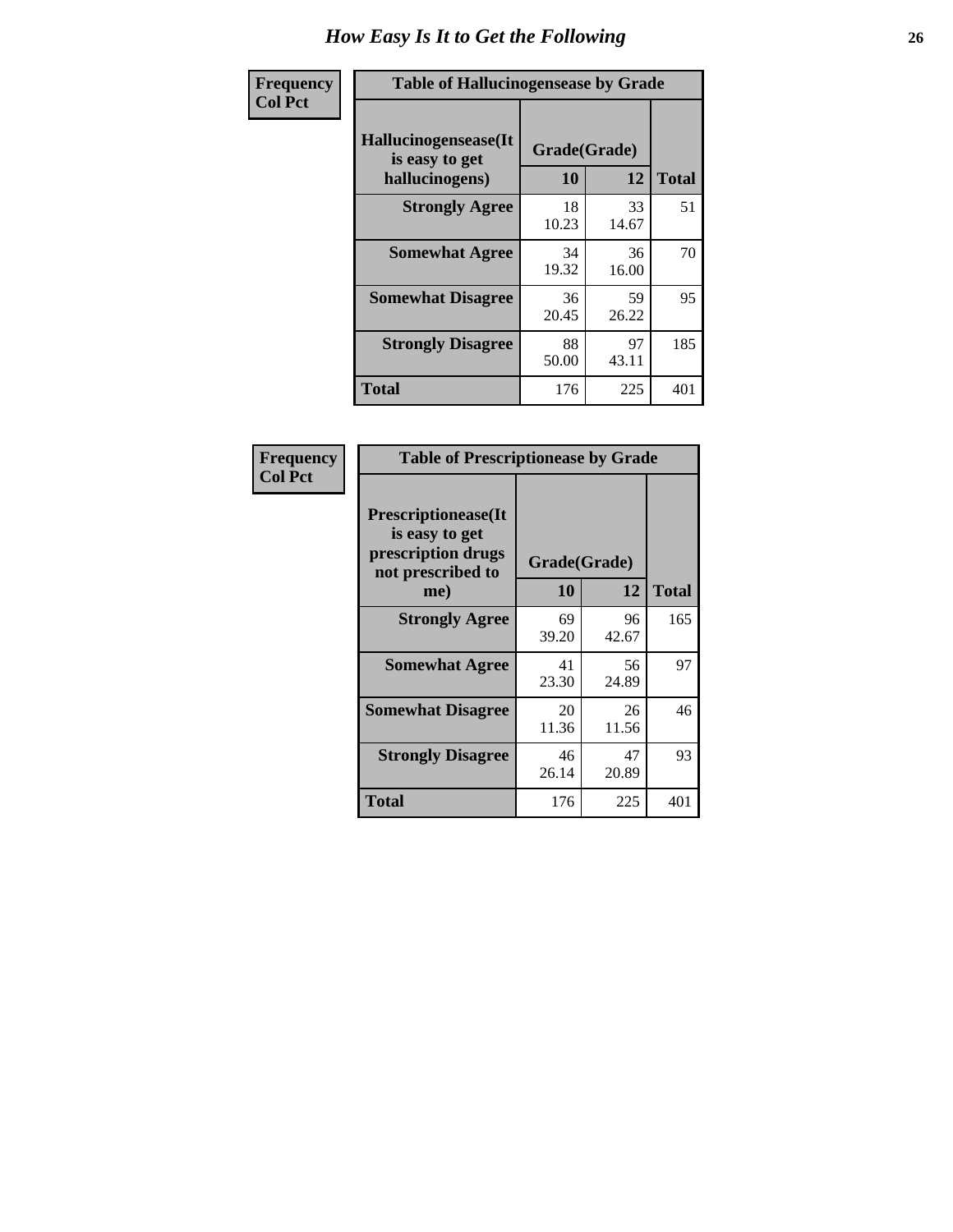*Age at Onset of Use* **27** *Results for "Age at Onset of Use" questions exclude students who said they did not use that substance*

| <b>Frequency</b> |                        |             |           |                        |            |             | <b>Table of Grade by Alcoholinit</b> |             |                                                  |                  |                       |              |
|------------------|------------------------|-------------|-----------|------------------------|------------|-------------|--------------------------------------|-------------|--------------------------------------------------|------------------|-----------------------|--------------|
| <b>Row Pct</b>   |                        |             |           |                        |            |             |                                      |             | Alcoholinit (I started using alcohol when I was) |                  |                       |              |
|                  | Grade(Grade)   younger | <b>8 or</b> | <b>10</b> | 11                     | 12         | 13          | 14                                   | 15          | <b>16</b>                                        | 17               | <b>18 or</b><br>older | <b>Total</b> |
|                  | 10                     | 4<br>8.16   | 2.04      | ↑<br>4.08              | 9<br>18.37 | 9<br>18.37  | 16<br>32.65                          | 7<br>14.29  | 2.04                                             | $\Omega$<br>0.00 | 0<br>0.00             | 49           |
|                  | 12                     | ┑<br>6.73   | 4<br>3.85 | $\overline{4}$<br>3.85 | 4<br>3.85  | 12<br>11.54 | 11<br>10.58                          | 20<br>19.23 | 27<br>25.96                                      | 11<br>10.58      | 4<br>3.85             | 104          |
|                  | <b>Total</b>           | 11          | 5         | 6                      | 13         | 21          | 27                                   | 27          | 28                                               | 11               | 4                     | 153          |
|                  |                        |             |           |                        |            |             | Frequency Missing $= 248$            |             |                                                  |                  |                       |              |

| <b>Frequency</b> | <b>Table of Grade by Cigarettesinit</b> |                               |                                                       |       |      |                           |            |             |             |             |                  |                       |              |
|------------------|-----------------------------------------|-------------------------------|-------------------------------------------------------|-------|------|---------------------------|------------|-------------|-------------|-------------|------------------|-----------------------|--------------|
| <b>Row Pct</b>   |                                         |                               | Cigarettesinit (I started smoking tobacco when I was) |       |      |                           |            |             |             |             |                  |                       |              |
|                  | Grade(Grade)                            | <b>8 or</b><br><b>younger</b> | 9                                                     | 10    | 11   | 12                        | 13         | 14          | 15          | 16          | 17               | <b>18 or</b><br>older | <b>Total</b> |
|                  | 10                                      | 2.94                          | $2.94 \perp$                                          | 11.76 |      | 4<br>$2.94$   11.76       | 6<br>17.65 | 11<br>32.35 | 6<br>17.65  | 0.00        | $\theta$<br>0.00 | 0<br>0.00             | 34           |
|                  | 12                                      | 3.03                          | 1.52                                                  | 3.03  | 1.52 | 7.58                      | 7<br>10.61 | 7.58        | 11<br>16.67 | 18<br>27.27 | 10<br>15.15      | 4<br>6.06             | 66           |
|                  | <b>Total</b>                            | 3                             | $\overline{2}$                                        | 6     | 2    | 9                         | 13         | 16          | 17          | 18          | 10               | 4                     | 100          |
|                  |                                         |                               |                                                       |       |      | Frequency Missing $= 301$ |            |             |             |             |                  |                       |              |

| <b>Table of Grade by Smokelessinit</b> |                        |                                                      |                |                  |                  |                           |            |            |            |                  |                       |              |  |
|----------------------------------------|------------------------|------------------------------------------------------|----------------|------------------|------------------|---------------------------|------------|------------|------------|------------------|-----------------------|--------------|--|
|                                        |                        | Smokelessinit (I started chewing tobacco when I was) |                |                  |                  |                           |            |            |            |                  |                       |              |  |
| Grade(Grade)                           | <b>8 or</b><br>younger | 9                                                    | 10             | 11               | 12               | 13                        | 14         | 15         | 16         | <b>17</b>        | <b>18 or</b><br>older | <b>Total</b> |  |
| 10                                     | $\theta$<br>0.00       | $\mathbf{0}$<br>0.00                                 | 5.56           | $\theta$<br>0.00 | $\Omega$<br>0.00 | 5<br>27.78                | 7<br>38.89 | 2<br>11.11 | 3<br>16.67 | $\Omega$<br>0.00 | 0<br>0.00             | 18           |  |
| 12                                     | 2.94                   | 2.94                                                 | 2.94           | 2<br>5.88        | 2<br>5.88        | $\overline{4}$<br>11.76   | 3<br>8.82  | 8<br>23.53 | 14.71      | 14.71            | 2<br>5.88             | 34           |  |
| <b>Total</b>                           |                        | 1                                                    | $\overline{2}$ | 2                | 2                | 9                         | 10         | 10         | 8          | 5                | $\overline{2}$        | 52           |  |
|                                        |                        |                                                      |                |                  |                  | Frequency Missing $=$ 349 |            |            |            |                  |                       |              |  |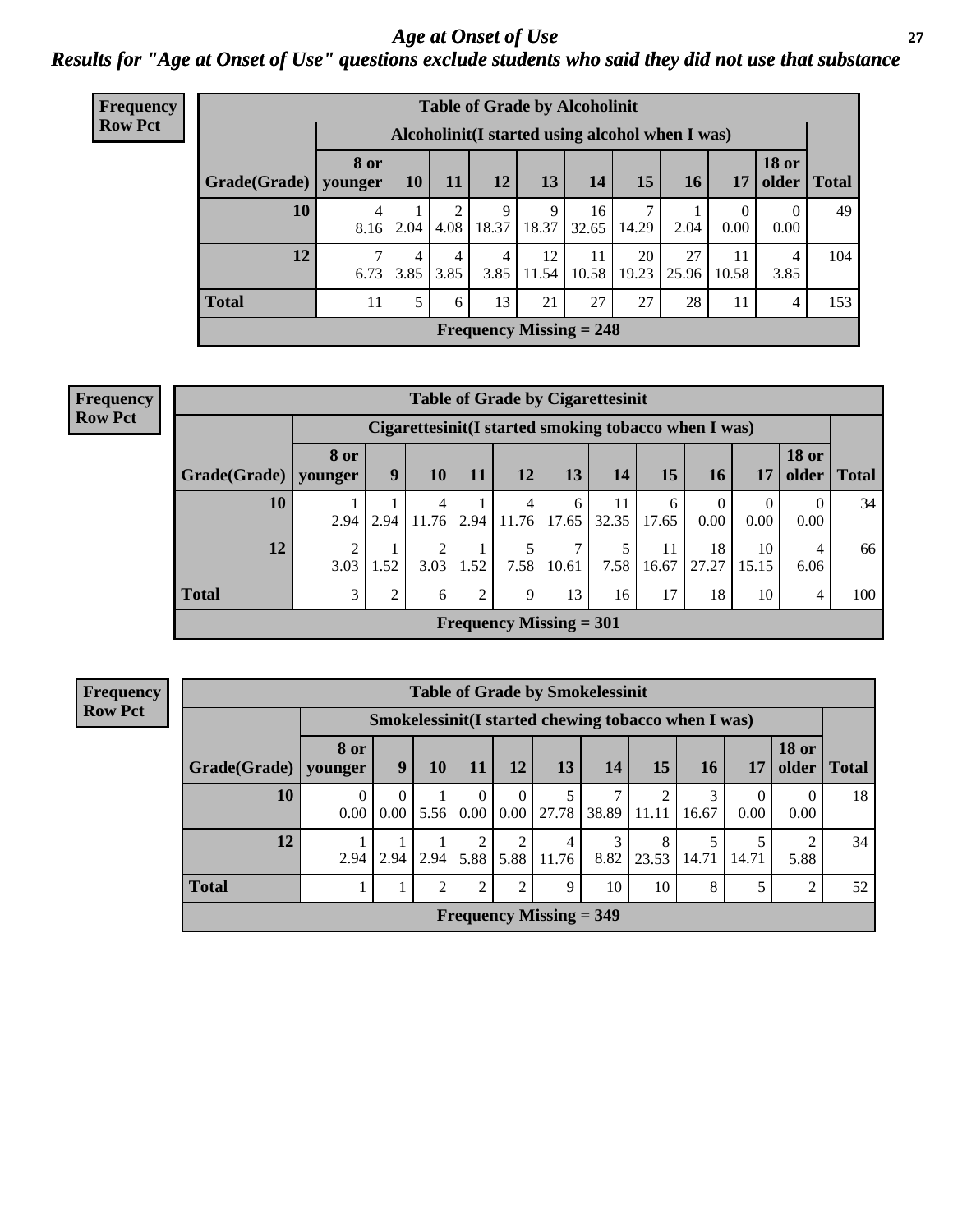#### *Age at Onset of Use* **28**

*Results for "Age at Onset of Use" questions exclude students who said they did not use that substance*

| Frequency      |              |                        |           |                  |      |                   | <b>Table of Grade by Marijuanainit</b>               |            |            |            |                        |              |
|----------------|--------------|------------------------|-----------|------------------|------|-------------------|------------------------------------------------------|------------|------------|------------|------------------------|--------------|
| <b>Row Pct</b> |              |                        |           |                  |      |                   | Marijuanainit (I started using marijuana when I was) |            |            |            |                        |              |
|                | Grade(Grade) | <b>8 or</b><br>younger | 9         | <b>10</b>        | 11   | 12                | 13                                                   | <b>14</b>  | 15         | 16         | 17                     | <b>Total</b> |
|                | 10           | 3<br>11.54             | 2<br>7.69 | $\Omega$<br>0.00 | 3.85 | 3.85              | 26.92                                                | 4<br>15.38 | 26.92      | 3.85       | $\overline{0}$<br>0.00 | 26           |
|                | 12           | 2.63                   | 2.63      | 2<br>5.26        | 2    | 4<br>$5.26$ 10.53 | 13.16                                                | 18.42      | Q<br>23.68 | 4<br>10.53 | 3<br>7.89              | 38           |
|                | <b>Total</b> | $\overline{4}$         | 3         | 2                | 3    | 5                 | 12                                                   | 11         | 16         | 5          | 3                      | 64           |
|                |              |                        |           |                  |      |                   | Frequency Missing $= 337$                            |            |            |            |                        |              |

| <b>Frequency</b> |                        | <b>Table of Grade by Cocaineinit</b>        |           |                           |                  |                         |                       |              |
|------------------|------------------------|---------------------------------------------|-----------|---------------------------|------------------|-------------------------|-----------------------|--------------|
| <b>Row Pct</b>   |                        | Cocaineinit (I started using cocaine when I |           | was)                      |                  |                         |                       |              |
|                  | Grade(Grade)   younger | 8 or                                        | <b>11</b> | 14                        | <b>15</b>        | 16                      | <b>18 or</b><br>older | <b>Total</b> |
|                  | 10                     | $\Omega$<br>0.00                            | ∩<br>0.00 | 4<br>100.00               | $\Omega$<br>0.00 | $\Omega$<br>0.00        | 0.00                  | 4            |
|                  | 12                     | 11.11                                       | 11.11     | 11.11                     | 3<br>33.33       | $\overline{2}$<br>22.22 | 11.11                 | 9            |
|                  | <b>Total</b>           |                                             | 1         | 5                         | 3                | $\overline{2}$          |                       | 13           |
|                  |                        |                                             |           | Frequency Missing $=$ 388 |                  |                         |                       |              |

| <b>Frequency</b> | <b>Table of Grade by Inhalantsinit</b> |                           |                  |                                                         |       |                  |               |  |
|------------------|----------------------------------------|---------------------------|------------------|---------------------------------------------------------|-------|------------------|---------------|--|
| <b>Row Pct</b>   |                                        |                           |                  | Inhalantsinit (I started using<br>inhalants when I was) |       |                  |               |  |
|                  | <b>Grade</b> (Grade)                   | 8 or<br>  younger         | 12               | 13                                                      | 15    | <b>16</b>        | <b>Total</b>  |  |
|                  | 10                                     | 0.00                      | 33.33            | 33.33                                                   | 33.33 | $\Omega$<br>0.00 | 3             |  |
|                  | 12                                     | 33.33                     | $\theta$<br>0.00 | $\theta$<br>0.00                                        | 33.33 | 33.33            | $\mathcal{R}$ |  |
|                  | <b>Total</b>                           |                           |                  |                                                         | 2     |                  | 6             |  |
|                  |                                        | Frequency Missing $=$ 395 |                  |                                                         |       |                  |               |  |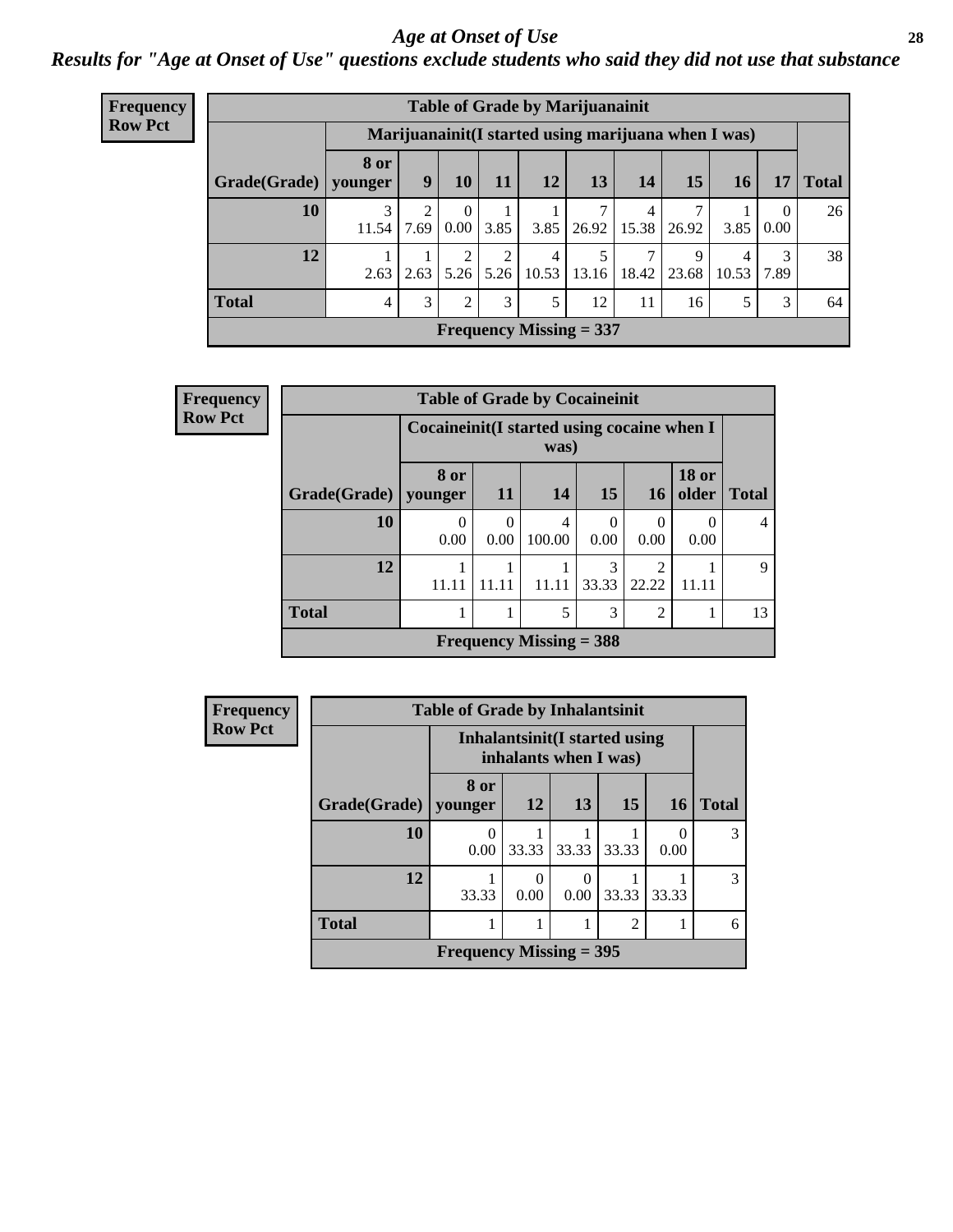#### *Age at Onset of Use* **29**

*Results for "Age at Onset of Use" questions exclude students who said they did not use that substance*

| <b>Frequency</b> | <b>Table of Grade by Steroidsinit</b> |                                                        |       |           |              |  |  |  |
|------------------|---------------------------------------|--------------------------------------------------------|-------|-----------|--------------|--|--|--|
| <b>Row Pct</b>   |                                       | <b>Steroidsinit(I started</b><br>using steroids when I | was)  |           |              |  |  |  |
|                  | Grade(Grade)                          | 8 or<br>younger                                        | 9     | <b>10</b> | <b>Total</b> |  |  |  |
|                  | 10                                    | ∩                                                      | 0     | 0         | 0            |  |  |  |
|                  | 12                                    | 33.33                                                  | 33.33 | 33.33     | 3            |  |  |  |
|                  | <b>Total</b>                          |                                                        |       |           | 3            |  |  |  |
|                  |                                       | Frequency Missing $=$ 398                              |       |           |              |  |  |  |

| <b>Frequency</b> |              | <b>Table of Grade by Ecstasyinit</b>                |                  |       |                                      |            |                 |              |  |  |
|------------------|--------------|-----------------------------------------------------|------------------|-------|--------------------------------------|------------|-----------------|--------------|--|--|
| <b>Row Pct</b>   |              | Ecstasyinit (I started using ecstasy when<br>I was) |                  |       |                                      |            |                 |              |  |  |
|                  | Grade(Grade) | 8 or<br>younger                                     | <b>11</b>        | 12    | 14                                   | 15         | 16 <sup>1</sup> | <b>Total</b> |  |  |
|                  | 10           | $\theta$<br>0.00                                    | $\Omega$<br>0.00 | 11.11 | $\mathcal{D}_{\mathcal{L}}$<br>22.22 | 5<br>55.56 | 11.11           | 9            |  |  |
|                  | 12           | 9.09                                                | 9.09             | 0.00  | 0<br>0.00                            | 3<br>27.27 | 6<br>54.55      | 11           |  |  |
|                  | <b>Total</b> | 1                                                   |                  |       | 2                                    | 8          | 7               | 20           |  |  |
|                  |              |                                                     |                  |       | Frequency Missing $= 381$            |            |                 |              |  |  |

| <b>Frequency</b> | <b>Table of Grade by Methinit</b> |                              |       |                                  |       |           |                |  |
|------------------|-----------------------------------|------------------------------|-------|----------------------------------|-------|-----------|----------------|--|
| <b>Row Pct</b>   |                                   | methamphetamines when I was) |       | <b>Methinit</b> (I started using |       |           |                |  |
|                  | Grade(Grade)                      | 8 or<br>vounger              | 13    | 14                               | 15    | <b>16</b> | <b>Total</b>   |  |
|                  | 10                                | $\theta$<br>0.00             | 33.33 | 33.33                            | 33.33 | 0.00      | 3              |  |
|                  | 12                                | 50.00                        | 0.00  | 0.00                             | 0.00  | 50.00     | $\overline{2}$ |  |
|                  | <b>Total</b>                      |                              |       |                                  |       |           | 5              |  |
|                  |                                   | Frequency Missing $=$ 396    |       |                                  |       |           |                |  |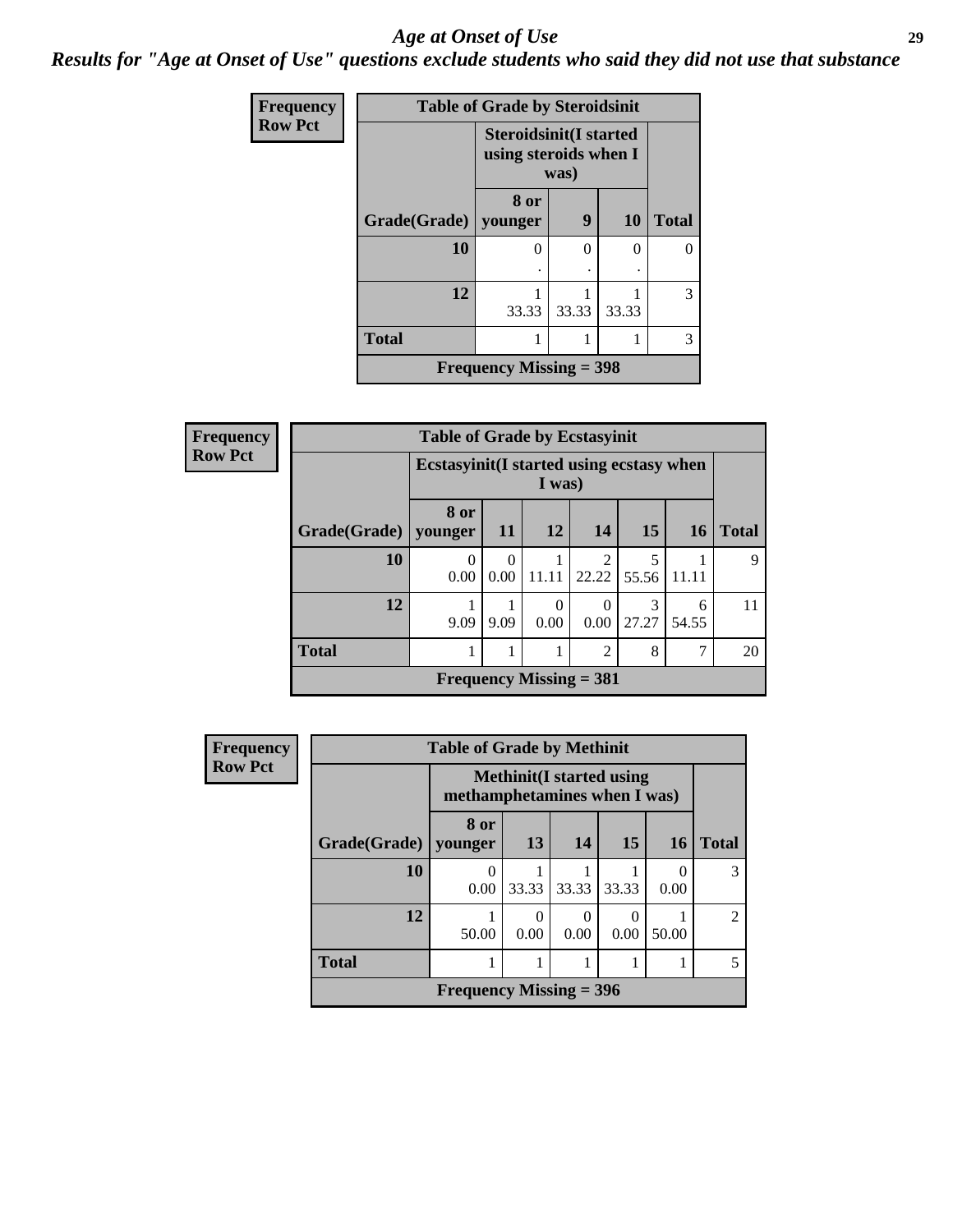#### Age at Onset of Use **30**

### *Results for "Age at Onset of Use" questions exclude students who said they did not use that substance*

| <b>Frequency</b> | <b>Table of Grade by Hallucinogensinit</b> |                                                              |           |                        |                  |                           |                |                  |                  |                         |              |
|------------------|--------------------------------------------|--------------------------------------------------------------|-----------|------------------------|------------------|---------------------------|----------------|------------------|------------------|-------------------------|--------------|
| <b>Row Pct</b>   |                                            | Hallucinogensinit (I started using hallucinogens when I was) |           |                        |                  |                           |                |                  |                  |                         |              |
|                  | Grade(Grade)                               | 8 or<br>younger                                              | 10        | 11                     | 13               | 14                        | 15             | 16               | 17               | <b>18 or</b><br>older   | <b>Total</b> |
|                  | 10                                         | $\Omega$<br>0.00                                             | 12.50     | $\overline{0}$<br>0.00 | 3<br>37.50       | 4<br>50.00                | 0<br>0.00      | $\Omega$<br>0.00 | $\Omega$<br>0.00 | $\theta$<br>0.00        | 8            |
|                  | 12                                         | 10.00                                                        | 0<br>0.00 | 10.00                  | $\Omega$<br>0.00 | 10.00                     | ↑<br>20.00     | 10.00            | 20.00            | $\mathfrak{D}$<br>20.00 | 10           |
|                  | <b>Total</b>                               |                                                              |           |                        | 3                | 5                         | $\overline{2}$ |                  | ∍                | $\overline{2}$          | 18           |
|                  |                                            |                                                              |           |                        |                  | Frequency Missing $=$ 383 |                |                  |                  |                         |              |

| <b>Table of Grade by Prescriptioninit</b> |                                     |                                                                                          |      |                        |                           |            |            |            |            |                  |              |
|-------------------------------------------|-------------------------------------|------------------------------------------------------------------------------------------|------|------------------------|---------------------------|------------|------------|------------|------------|------------------|--------------|
|                                           |                                     | Prescriptioninit (I started using prescription drugs not<br>prescribed to me when I was) |      |                        |                           |            |            |            |            |                  |              |
| Grade(Grade)                              | 8 or<br>vounger                     | <b>18 or</b><br><b>15</b><br>9<br>13<br>12<br>14<br>older<br><b>16</b><br>11<br>17       |      |                        |                           |            |            |            |            |                  | <b>Total</b> |
| 10                                        | 7.14                                | 7.14                                                                                     | 7.14 | $\overline{0}$<br>0.00 | 4<br>28.57                | 3<br>21.43 | 3<br>21.43 | 7.14       | 0.00       | $\theta$<br>0.00 | 14           |
| 12                                        | $\mathcal{D}_{\mathcal{L}}$<br>7.41 | 0<br>0.00                                                                                | 3.70 | 3.70                   | 4<br>14.81                | 3.70       | 6<br>22.22 | 7<br>25.93 | 3<br>11.11 | ി<br>7.41        | 27           |
| <b>Total</b>                              | 3                                   | 8<br>2<br>8<br>3<br>9<br>2<br>4                                                          |      |                        |                           |            |            |            |            | 41               |              |
|                                           |                                     |                                                                                          |      |                        | Frequency Missing $= 360$ |            |            |            |            |                  |              |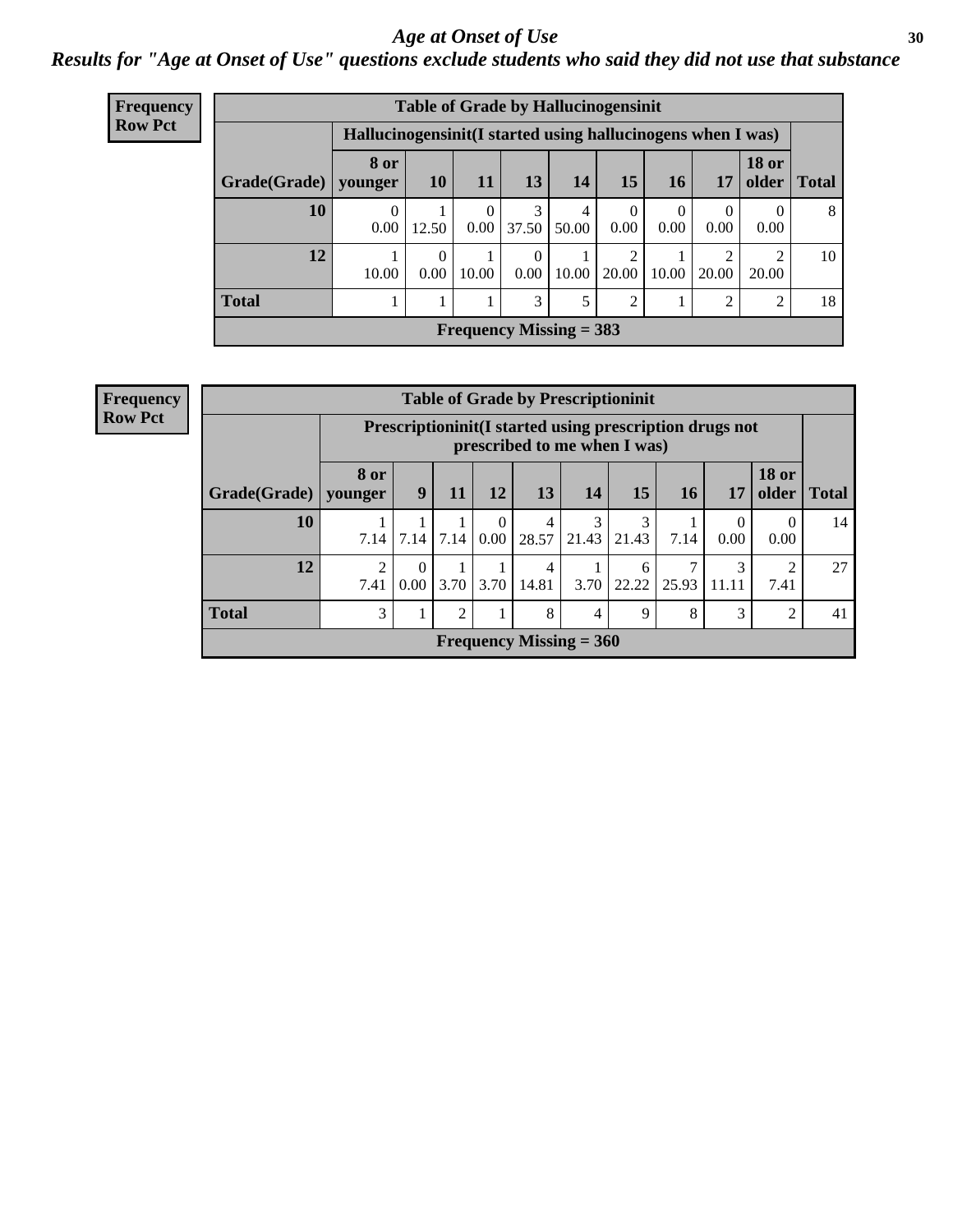| Frequency      | <b>Table of Alcoholharm by Grade</b>          |                    |              |              |  |  |  |
|----------------|-----------------------------------------------|--------------------|--------------|--------------|--|--|--|
| <b>Col Pct</b> | Alcoholharm(I<br>think alcohol is<br>harmful) | Grade(Grade)<br>10 | 12           | <b>Total</b> |  |  |  |
|                | <b>Strongly Agree</b>                         | 99<br>56.25        | 120<br>53.33 | 219          |  |  |  |
|                | <b>Somewhat Agree</b>                         | 35<br>19.89        | 58<br>25.78  | 93           |  |  |  |
|                | <b>Somewhat Disagree</b>                      | 27<br>15.34        | 29<br>12.89  | 56           |  |  |  |
|                | <b>Strongly Disagree</b>                      | 15<br>8.52         | 18<br>8.00   | 33           |  |  |  |
|                | <b>Total</b>                                  | 176                | 225          | 401          |  |  |  |

| <b>Table of Cigarettesharm by Grade</b>                  |                    |              |              |  |  |  |  |  |  |
|----------------------------------------------------------|--------------------|--------------|--------------|--|--|--|--|--|--|
| Cigarettesharm(I<br>think smoking<br>tobacco is harmful) | Grade(Grade)<br>10 | 12           | <b>Total</b> |  |  |  |  |  |  |
| <b>Strongly Agree</b>                                    | 144<br>81.82       | 188<br>83.56 | 332          |  |  |  |  |  |  |
| <b>Somewhat Agree</b>                                    | 19<br>10.80        | 26<br>11.56  | 45           |  |  |  |  |  |  |
| <b>Somewhat Disagree</b>                                 | 5<br>2.84          | 3<br>1.33    | 8            |  |  |  |  |  |  |
| <b>Strongly Disagree</b>                                 | 8<br>4.55          | 8<br>3.56    | 16           |  |  |  |  |  |  |
| <b>Total</b>                                             | 176                | 225          | 401          |  |  |  |  |  |  |

| Frequency      | <b>Table of Smokelessharm by Grade</b>                  |                    |              |              |
|----------------|---------------------------------------------------------|--------------------|--------------|--------------|
| <b>Col Pct</b> | Smokelessharm(I<br>think chewing<br>tobacco is harmful) | Grade(Grade)<br>10 | 12           | <b>Total</b> |
|                | <b>Strongly Agree</b>                                   | 136<br>77.27       | 173<br>76.89 | 309          |
|                | <b>Somewhat Agree</b>                                   | 24<br>13.64        | 31<br>13.78  | 55           |
|                | <b>Somewhat Disagree</b>                                | 10<br>5.68         | 12<br>5.33   | 22           |
|                | <b>Strongly Disagree</b>                                | 6<br>3.41          | 9<br>4.00    | 15           |
|                | <b>Total</b>                                            | 176                | 225          | 401          |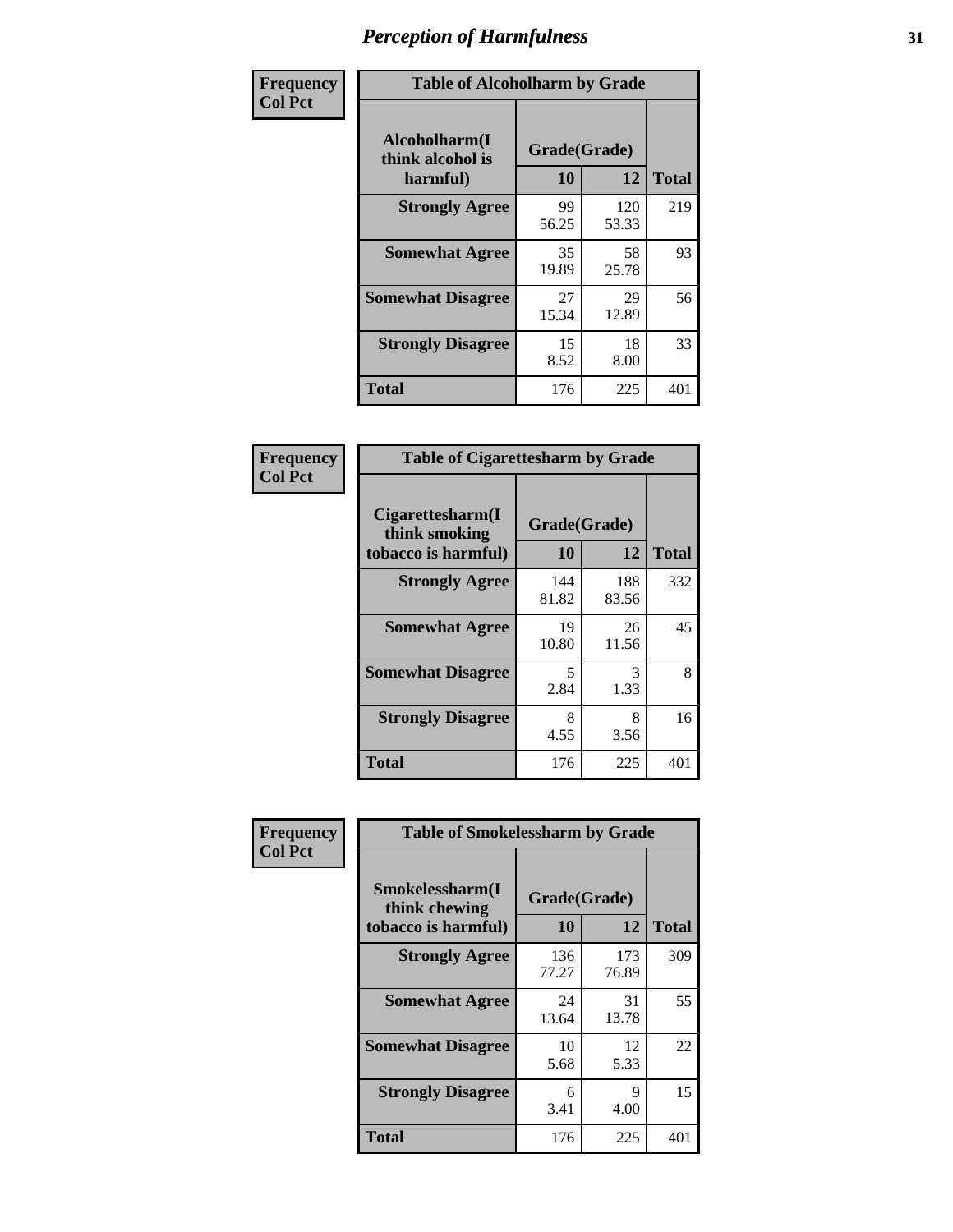| Frequency      |                                                   | <b>Table of Marijuanaharm by Grade</b> |              |              |  |  |  |  |
|----------------|---------------------------------------------------|----------------------------------------|--------------|--------------|--|--|--|--|
| <b>Col Pct</b> | Marijuanaharm(I<br>think marijuana is<br>harmful) | Grade(Grade)<br>10                     | 12           | <b>Total</b> |  |  |  |  |
|                | <b>Strongly Agree</b>                             | 133<br>75.57                           | 153<br>68.00 | 286          |  |  |  |  |
|                | <b>Somewhat Agree</b>                             | 12<br>6.82                             | 24<br>10.67  | 36           |  |  |  |  |
|                | <b>Somewhat Disagree</b>                          | 13<br>7.39                             | 18<br>8.00   | 31           |  |  |  |  |
|                | <b>Strongly Disagree</b>                          | 18<br>10.23                            | 30<br>13.33  | 48           |  |  |  |  |
|                | <b>Total</b>                                      | 176                                    | 225          | 401          |  |  |  |  |

| <b>Table of Cocaineharm by Grade</b>          |                    |              |     |  |  |  |  |  |  |
|-----------------------------------------------|--------------------|--------------|-----|--|--|--|--|--|--|
| Cocaineharm(I<br>think cocaine is<br>harmful) | Grade(Grade)<br>10 | <b>Total</b> |     |  |  |  |  |  |  |
| <b>Strongly Agree</b>                         | 159<br>90.34       | 213<br>94.67 | 372 |  |  |  |  |  |  |
| <b>Somewhat Agree</b>                         | 5<br>2.84          | 5<br>2.22    | 10  |  |  |  |  |  |  |
| <b>Somewhat Disagree</b>                      | 3<br>1.70          | 0<br>0.00    | 3   |  |  |  |  |  |  |
| <b>Strongly Disagree</b>                      | 9<br>5.11          | 7<br>3.11    | 16  |  |  |  |  |  |  |
| <b>Total</b>                                  | 176                | 225          | 401 |  |  |  |  |  |  |

| Frequency      | <b>Table of Inhalantsharm by Grade</b>             |                    |              |              |
|----------------|----------------------------------------------------|--------------------|--------------|--------------|
| <b>Col Pct</b> | Inhalantsharm(I<br>think inhalants are<br>harmful) | Grade(Grade)<br>10 | 12           | <b>Total</b> |
|                | <b>Strongly Agree</b>                              | 153<br>86.93       | 207<br>92.00 | 360          |
|                | <b>Somewhat Agree</b>                              | 8<br>4.55          | 11<br>4.89   | 19           |
|                | <b>Somewhat Disagree</b>                           | 5<br>2.84          | 0<br>0.00    | 5            |
|                | <b>Strongly Disagree</b>                           | 10<br>5.68         | 7<br>3.11    | 17           |
|                | <b>Total</b>                                       | 176                | 225          | 401          |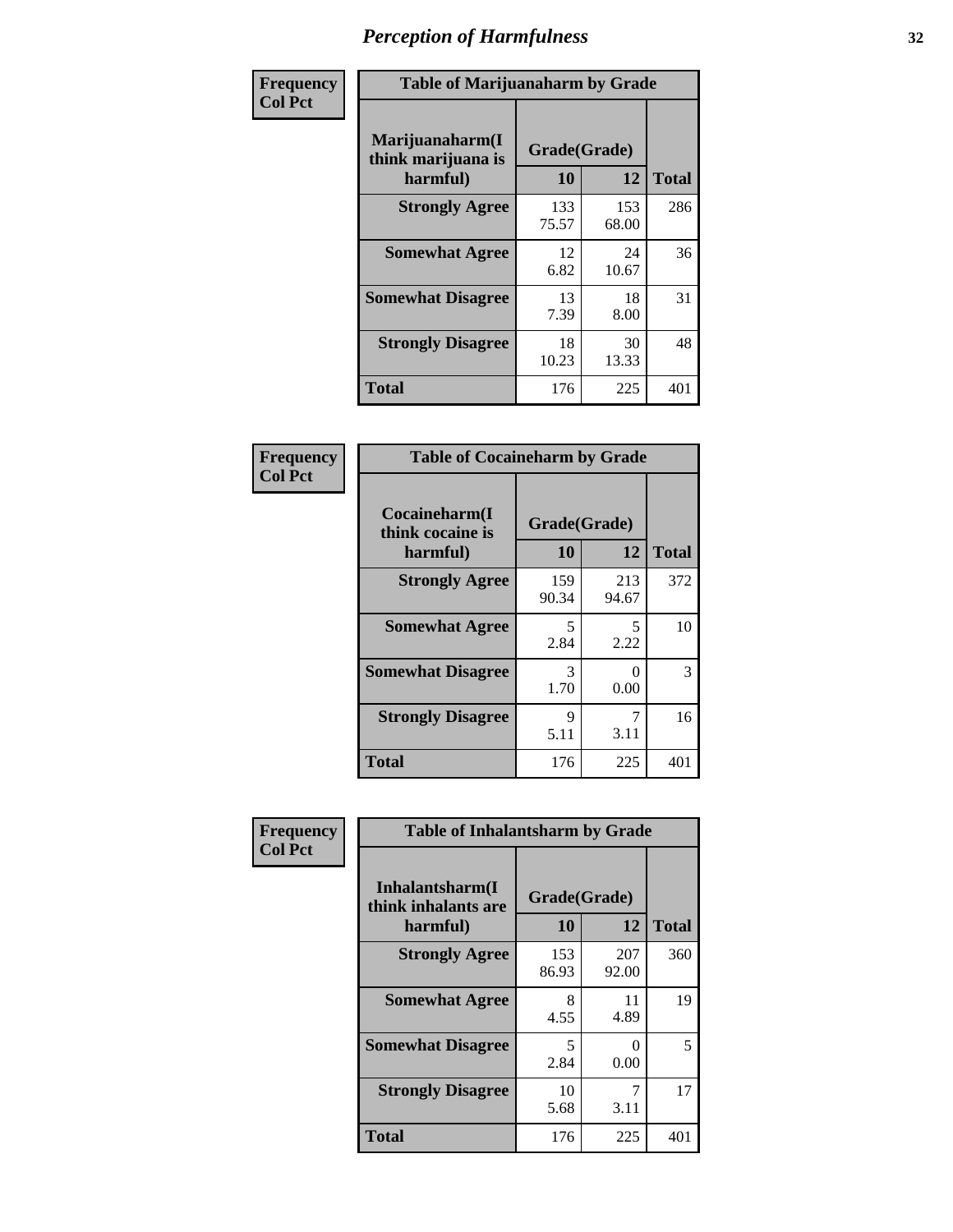| Frequency      | <b>Table of Steroidsharm by Grade</b>            |                    |              |              |
|----------------|--------------------------------------------------|--------------------|--------------|--------------|
| <b>Col Pct</b> | Steroidsharm(I<br>think steroids are<br>harmful) | Grade(Grade)<br>10 | 12           | <b>Total</b> |
|                | <b>Strongly Agree</b>                            | 144<br>81.82       | 189<br>84.00 | 333          |
|                | <b>Somewhat Agree</b>                            | 17<br>9.66         | 23<br>10.22  | 40           |
|                | <b>Somewhat Disagree</b>                         | 6<br>3.41          | 6<br>2.67    | 12           |
|                | <b>Strongly Disagree</b>                         | 9<br>5.11          | 7<br>3.11    | 16           |
|                | <b>Total</b>                                     | 176                | 225          | 401          |

| <b>Table of Ecstasyharm by Grade</b>          |                    |                                     |              |  |
|-----------------------------------------------|--------------------|-------------------------------------|--------------|--|
| Ecstasyharm(I<br>think ecstasy is<br>harmful) | Grade(Grade)<br>10 | 12                                  | <b>Total</b> |  |
| <b>Strongly Agree</b>                         | 154<br>87.50       | 205<br>91.11                        | 359          |  |
| <b>Somewhat Agree</b>                         | 9<br>5.11          | 10<br>4.44                          | 19           |  |
| <b>Somewhat Disagree</b>                      | 5<br>2.84          | $\mathcal{D}_{\mathcal{L}}$<br>0.89 | 7            |  |
| <b>Strongly Disagree</b>                      | 8<br>4.55          | 8<br>3.56                           | 16           |  |
| Total                                         | 176                | 225                                 | 401          |  |

| Frequency      | <b>Table of Methharm by Grade</b>                            |                    |              |              |
|----------------|--------------------------------------------------------------|--------------------|--------------|--------------|
| <b>Col Pct</b> | <b>Methharm</b> (I think<br>methamphetamines<br>are harmful) | Grade(Grade)<br>10 | 12           | <b>Total</b> |
|                | <b>Strongly Agree</b>                                        | 160<br>90.91       | 217<br>96.44 | 377          |
|                | <b>Somewhat Agree</b>                                        | 4<br>2.27          | 2<br>0.89    | 6            |
|                | <b>Somewhat Disagree</b>                                     | 4<br>2.27          | 0<br>0.00    | 4            |
|                | <b>Strongly Disagree</b>                                     | 8<br>4.55          | 6<br>2.67    | 14           |
|                | <b>Total</b>                                                 | 176                | 225          | 401          |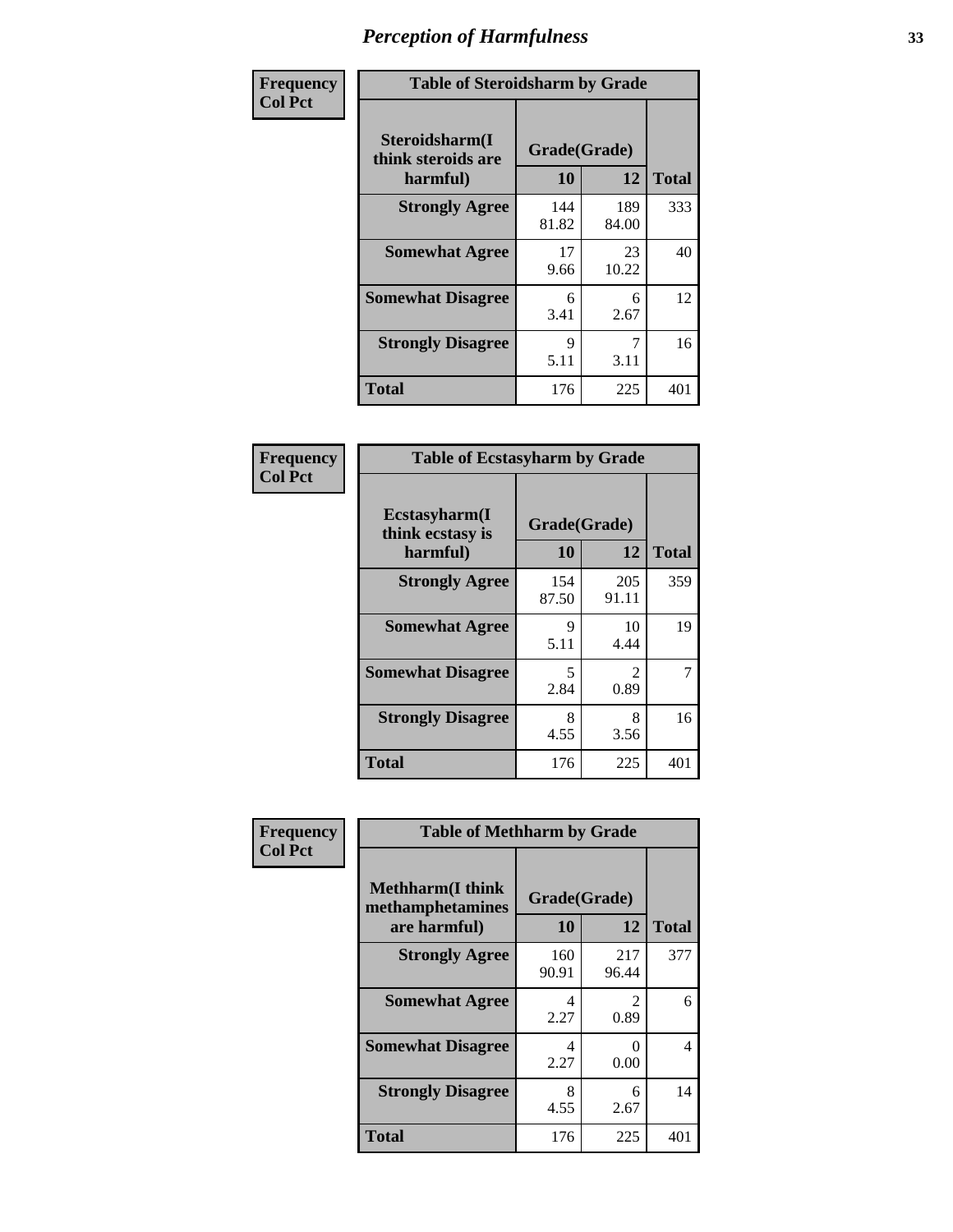| Frequency      | <b>Table of Hallucinogensharm by Grade</b>                 |                    |              |              |
|----------------|------------------------------------------------------------|--------------------|--------------|--------------|
| <b>Col Pct</b> | Hallucinogensharm(I<br>think hallucinogens<br>are harmful) | Grade(Grade)<br>10 | 12           | <b>Total</b> |
|                | <b>Strongly Agree</b>                                      | 152<br>86.36       | 206<br>91.56 | 358          |
|                | <b>Somewhat Agree</b>                                      | 8<br>4.55          | 7<br>3.11    | 15           |
|                | <b>Somewhat Disagree</b>                                   | 6<br>3.41          | 6<br>2.67    | 12           |
|                | <b>Strongly Disagree</b>                                   | 10<br>5.68         | 6<br>2.67    | 16           |
|                | <b>Total</b>                                               | 176                | 225          | 401          |

| <b>Table of Prescriptionharm by Grade</b>                                         |              |              |              |  |
|-----------------------------------------------------------------------------------|--------------|--------------|--------------|--|
| <b>Prescriptionharm</b> (I<br>think prescription<br>drugs not<br>prescribed to me | Grade(Grade) |              |              |  |
| are harmful)                                                                      | 10           | 12           | <b>Total</b> |  |
| <b>Strongly Agree</b>                                                             | 129<br>73.30 | 163<br>72.44 | 292          |  |
| <b>Somewhat Agree</b>                                                             | 24<br>13.64  | 44<br>19.56  | 68           |  |
| <b>Somewhat Disagree</b>                                                          | 14<br>7.95   | 11<br>4.89   | 25           |  |
| <b>Strongly Disagree</b>                                                          | 9<br>5.11    | 7<br>3.11    | 16           |  |
| <b>Total</b>                                                                      | 176          | 225          | 401          |  |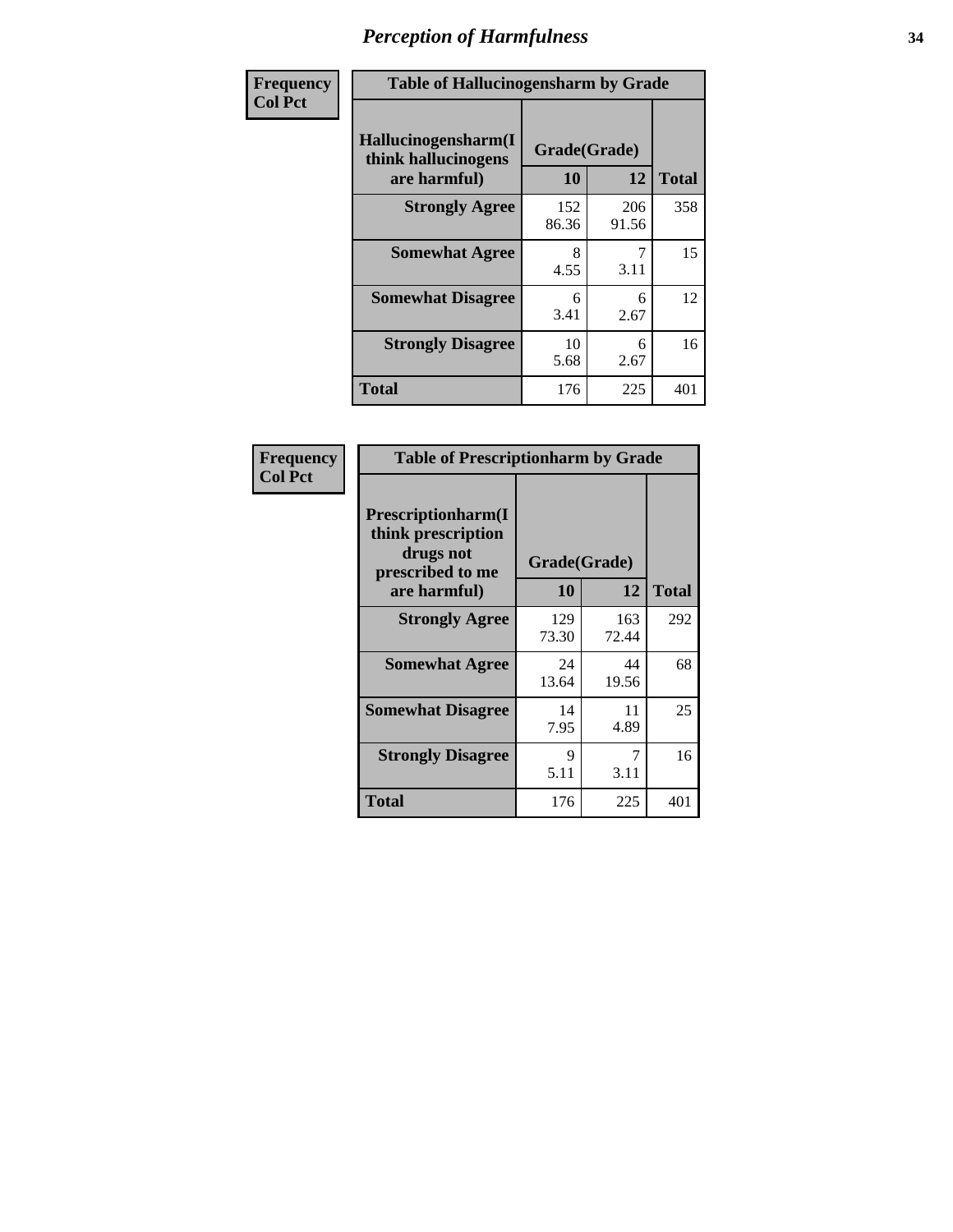# *Disapproval by Adults* **35**

| Frequency      | <b>Table of Alcoholadult by Grade</b>                                 |                    |              |              |
|----------------|-----------------------------------------------------------------------|--------------------|--------------|--------------|
| <b>Col Pct</b> | <b>Alcoholadult</b> (Adults<br>would disapprove if<br>I used alcohol) | Grade(Grade)<br>10 | 12           | <b>Total</b> |
|                | <b>Strongly Agree</b>                                                 | 105<br>59.66       | 137<br>60.89 | 242          |
|                | <b>Somewhat Agree</b>                                                 | 42<br>23.86        | 43<br>19.11  | 85           |
|                | <b>Somewhat Disagree</b>                                              | 18<br>10.23        | 22<br>9.78   | 40           |
|                | <b>Strongly Disagree</b>                                              | 11<br>6.25         | 23<br>10.22  | 34           |
|                | <b>Total</b>                                                          | 176                | 225          | 401          |

| <b>Table of Tobaccoadult by Grade</b>                                                             |              |              |     |  |
|---------------------------------------------------------------------------------------------------|--------------|--------------|-----|--|
| <b>Tobaccoadult</b> (Adults<br>Grade(Grade)<br>would disapprove if<br>10<br>12<br>I used tobacco) |              |              |     |  |
| <b>Strongly Agree</b>                                                                             | 135<br>76.70 | 156<br>69.33 | 291 |  |
| <b>Somewhat Agree</b>                                                                             | 20<br>11.36  | 33<br>14.67  | 53  |  |
| <b>Somewhat Disagree</b>                                                                          | 12<br>6.82   | 18<br>8.00   | 30  |  |
| <b>Strongly Disagree</b>                                                                          | 9<br>5.11    | 18<br>8.00   | 27  |  |
| <b>Total</b>                                                                                      | 176          | 225          | 401 |  |

| Frequency      | <b>Table of Marijuanaadult by Grade</b>                           |                    |              |              |
|----------------|-------------------------------------------------------------------|--------------------|--------------|--------------|
| <b>Col Pct</b> | Marijuanaadult(Adults<br>would disapprove if I<br>used marijuana) | Grade(Grade)<br>10 | 12           | <b>Total</b> |
|                | <b>Strongly Agree</b>                                             | 150<br>85.23       | 196<br>87.11 | 346          |
|                | <b>Somewhat Agree</b>                                             | 10<br>5.68         | 11<br>4.89   | 21           |
|                | <b>Somewhat Disagree</b>                                          | 5<br>2.84          | 7<br>3.11    | 12           |
|                | <b>Strongly Disagree</b>                                          | 11<br>6.25         | 11<br>4.89   | 22           |
|                | <b>Total</b>                                                      | 176                | 225          | 401          |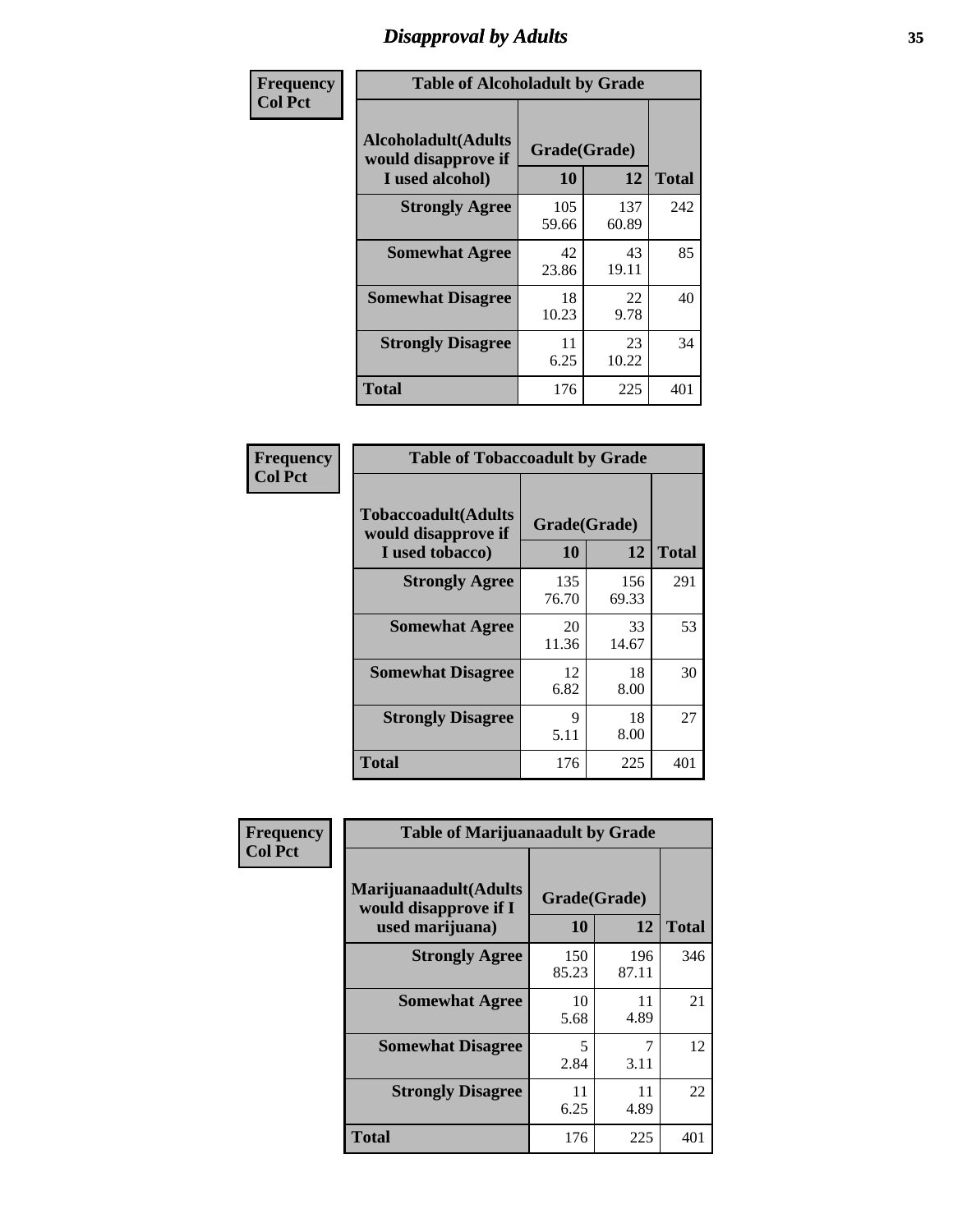### *Disapproval by Adults* **36**

| <b>Frequency</b> | <b>Table of Otherdrugadult by Grade</b>                                     |                    |                               |                |
|------------------|-----------------------------------------------------------------------------|--------------------|-------------------------------|----------------|
| <b>Col Pct</b>   | <b>Otherdrugadult</b> (Adults<br>would disapprove if I<br>used other drugs) | Grade(Grade)<br>10 | 12                            | <b>Total</b>   |
|                  | <b>Strongly Agree</b>                                                       | 159<br>90.34       | 212<br>94.22                  | 371            |
|                  | <b>Somewhat Agree</b>                                                       | 5<br>2.84          | $\mathcal{D}_{\cdot}$<br>0.89 | 7              |
|                  | <b>Somewhat Disagree</b>                                                    | ∩<br>0.00          | 0.89                          | $\overline{2}$ |
|                  | <b>Strongly Disagree</b>                                                    | 12<br>6.82         | 9<br>4.00                     | 21             |
|                  | <b>Total</b>                                                                | 176                | 225                           | 401            |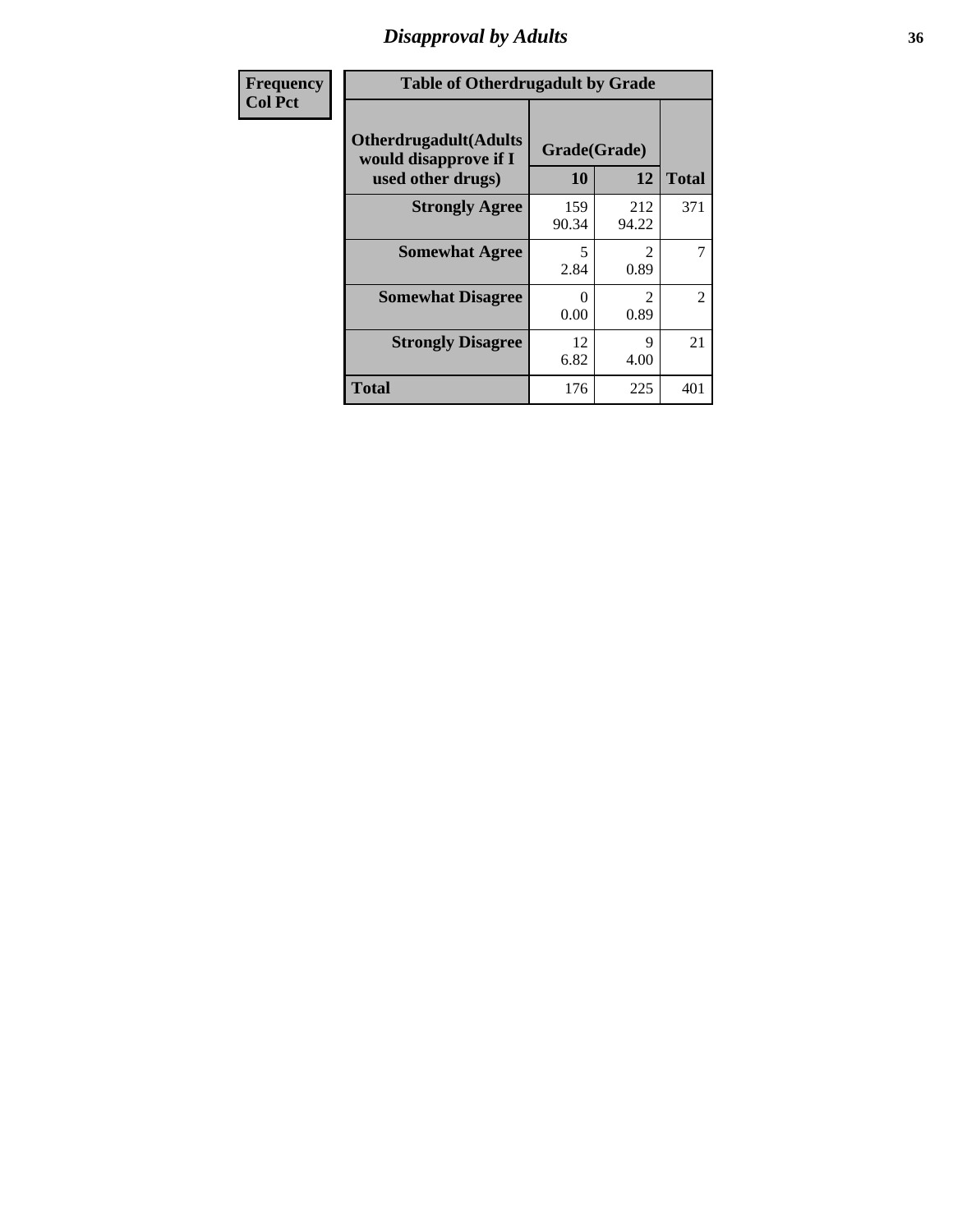# *Disapproval by Peers* **37**

| Frequency      | <b>Table of Alcoholpeer by Grade</b>                    |              |             |              |  |
|----------------|---------------------------------------------------------|--------------|-------------|--------------|--|
| <b>Col Pct</b> | Alcoholpeer(My<br>friends would<br>disapprove if I used | Grade(Grade) |             |              |  |
|                | alcohol)                                                | 10           | 12          | <b>Total</b> |  |
|                | <b>Strongly Agree</b>                                   | 46<br>26.14  | 44<br>19.56 | 90           |  |
|                | <b>Somewhat Agree</b>                                   | 40<br>22.73  | 53<br>23.56 | 93           |  |
|                | <b>Somewhat Disagree</b>                                | 46<br>26.14  | 48<br>21.33 | 94           |  |
|                | <b>Strongly Disagree</b>                                | 44<br>25.00  | 80<br>35.56 | 124          |  |
|                | Total                                                   | 176          | 225         | 401          |  |

| Frequency      | <b>Table of Tobaccopeer by Grade</b>                                |                    |             |              |  |
|----------------|---------------------------------------------------------------------|--------------------|-------------|--------------|--|
| <b>Col Pct</b> | Tobaccopeer(My<br>friends would<br>disapprove if I used<br>tobacco) | Grade(Grade)<br>10 | 12          | <b>Total</b> |  |
|                | <b>Strongly Agree</b>                                               | 72<br>40.91        | 74<br>32.89 | 146          |  |
|                | <b>Somewhat Agree</b>                                               | 36<br>20.45        | 50<br>22.22 | 86           |  |
|                | <b>Somewhat Disagree</b>                                            | 35<br>19.89        | 42<br>18.67 | 77           |  |
|                | <b>Strongly Disagree</b>                                            | 33<br>18.75        | 59<br>26.22 | 92           |  |
|                | Total                                                               | 176                | 225         | 401          |  |

| Frequency      | <b>Table of Marijuanapeer by Grade</b>                    |              |              |              |
|----------------|-----------------------------------------------------------|--------------|--------------|--------------|
| <b>Col Pct</b> | Marijuanapeer(My<br>friends would<br>disapprove if I used | Grade(Grade) |              |              |
|                | marijuana)                                                | <b>10</b>    | 12           | <b>Total</b> |
|                | <b>Strongly Agree</b>                                     | 92<br>52.27  | 105<br>46.67 | 197          |
|                | <b>Somewhat Agree</b>                                     | 27<br>15.34  | 44<br>19.56  | 71           |
|                | <b>Somewhat Disagree</b>                                  | 26<br>14.77  | 27<br>12.00  | 53           |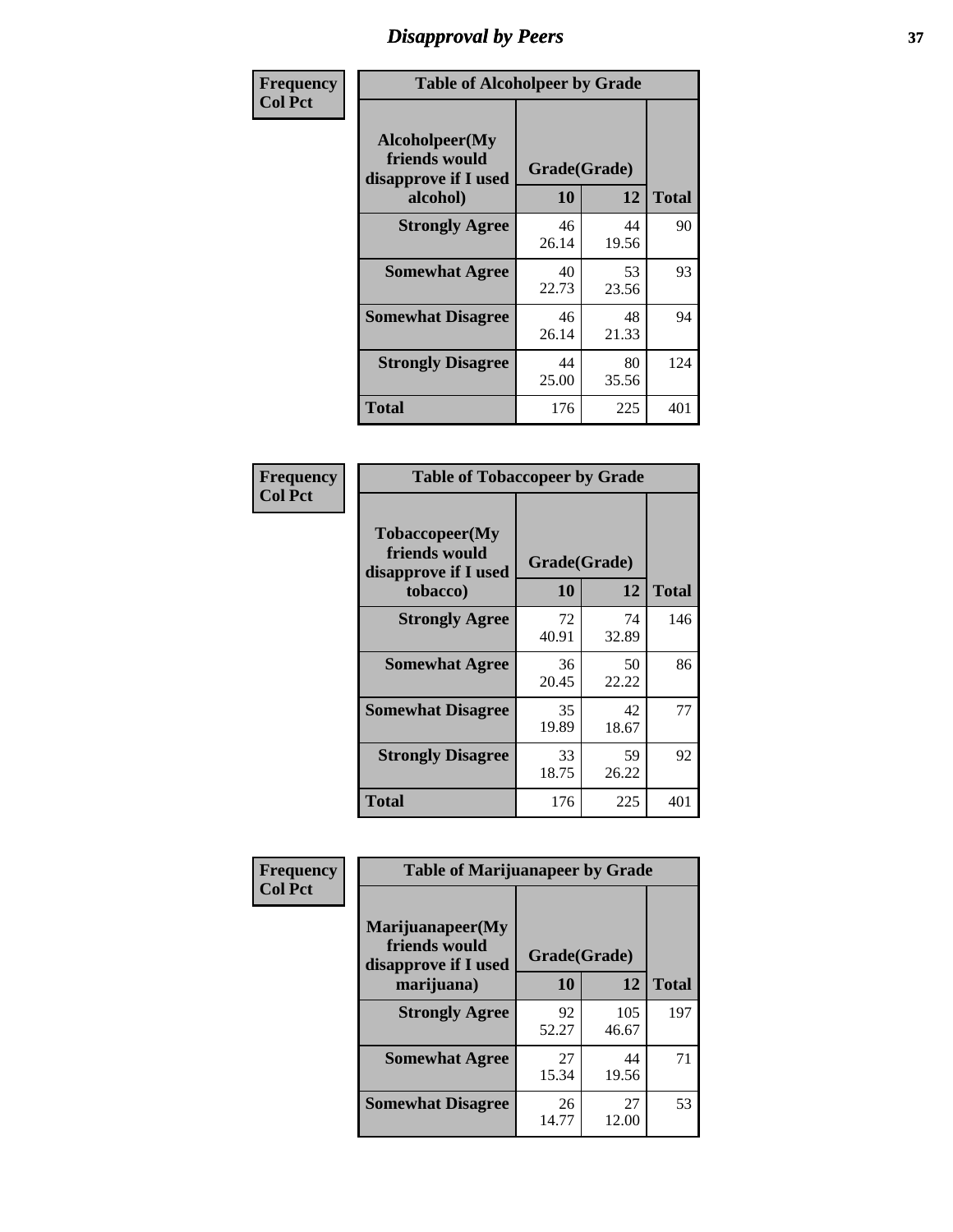# *Disapproval by Peers* **38**

| <b>Frequency</b> | <b>Table of Marijuanapeer by Grade</b>                                  |                    |             |              |  |
|------------------|-------------------------------------------------------------------------|--------------------|-------------|--------------|--|
| <b>Col Pct</b>   | Marijuanapeer(My<br>friends would<br>disapprove if I used<br>marijuana) | Grade(Grade)<br>10 | 12          | <b>Total</b> |  |
|                  | <b>Strongly Disagree</b>                                                | 31<br>17.61        | 49<br>21.78 | 80           |  |
|                  | <b>Total</b>                                                            | 176                | 225         | 40           |  |

| <b>Frequency</b> | <b>Table of Otherdrugpeer by Grade</b>                                    |                           |              |              |
|------------------|---------------------------------------------------------------------------|---------------------------|--------------|--------------|
| <b>Col Pct</b>   | Otherdrugpeer(My<br>friends would<br>disapprove if I used<br>other drugs) | Grade(Grade)<br><b>10</b> | 12           | <b>Total</b> |
|                  | <b>Strongly Agree</b>                                                     | 110<br>62.50              | 142<br>63.11 | 252          |
|                  | <b>Somewhat Agree</b>                                                     | 28<br>15.91               | 40<br>17.78  | 68           |
|                  | <b>Somewhat Disagree</b>                                                  | 13<br>7.39                | 19<br>8.44   | 32           |
|                  | <b>Strongly Disagree</b>                                                  | 25<br>14.20               | 24<br>10.67  | 49           |
|                  | <b>Total</b>                                                              | 176                       | 225          | 401          |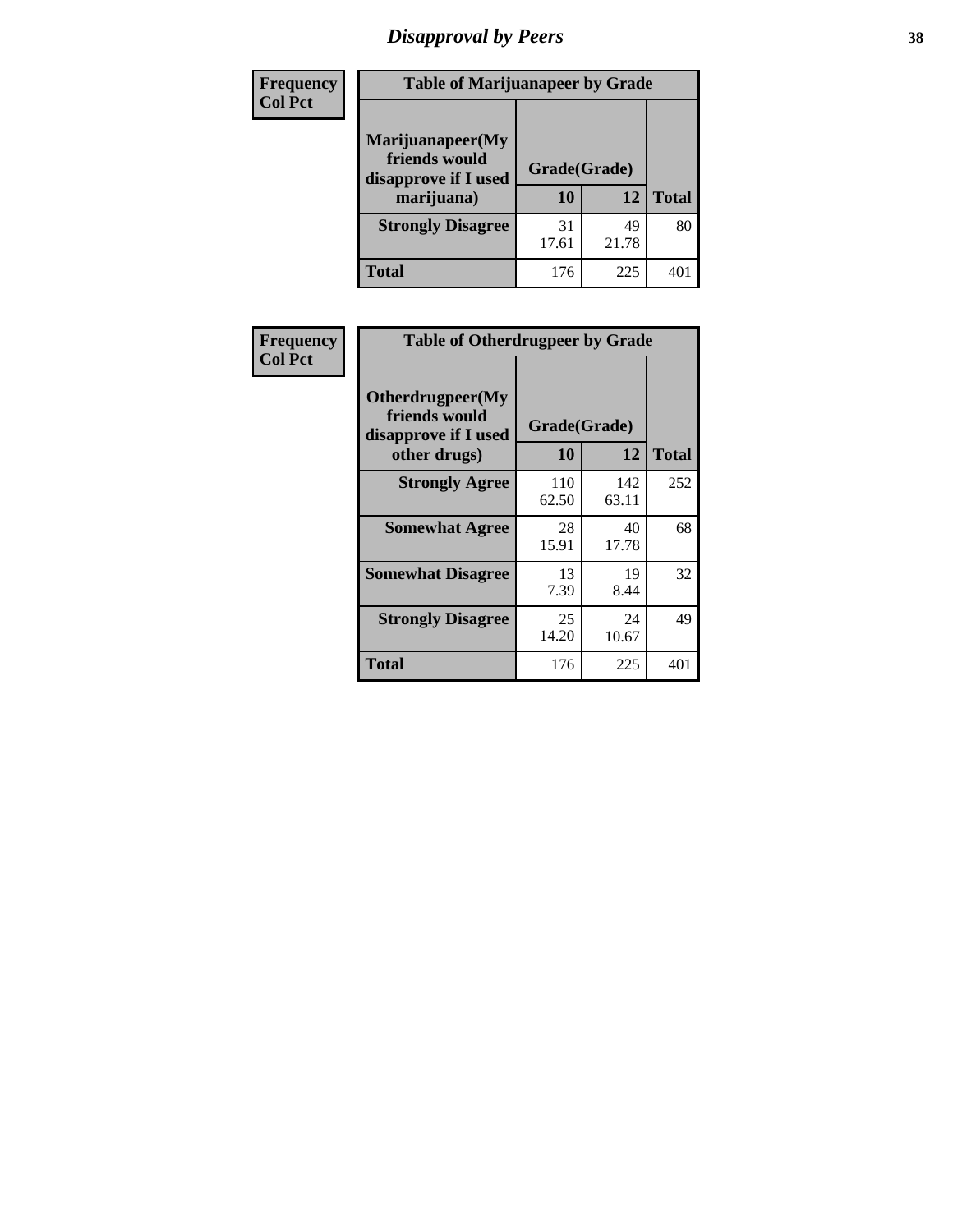| Frequency<br><b>Col Pct</b> | <b>Table of Alcohollocation1 by Grade</b> |              |              |              |
|-----------------------------|-------------------------------------------|--------------|--------------|--------------|
|                             | <b>Alcohollocation1(Places</b>            | Grade(Grade) |              |              |
|                             | <b>Friends Use Alcohol)</b>               | 10           | 12           | <b>Total</b> |
|                             |                                           | 106<br>60.23 | 148<br>65.78 | 254          |
|                             | Do Not Use                                | 70<br>39.77  | 77<br>34.22  | 147          |
|                             | <b>Total</b>                              | 176          | 225          | 401          |

| Frequency      | <b>Table of Alcohollocation2 by Grade</b>                     |                    |              |              |
|----------------|---------------------------------------------------------------|--------------------|--------------|--------------|
| <b>Col Pct</b> | <b>Alcohollocation2(Places</b><br><b>Friends Use Alcohol)</b> | Grade(Grade)<br>10 | 12           | <b>Total</b> |
|                |                                                               | 98<br>55.68        | 113<br>50.22 | 211          |
|                | Home                                                          | 78<br>44.32        | 112<br>49.78 | 190          |
|                | <b>Total</b>                                                  | 176                | 225          | 401          |

| Frequency<br><b>Col Pct</b> | <b>Table of Alcohollocation3 by Grade</b> |              |              |              |
|-----------------------------|-------------------------------------------|--------------|--------------|--------------|
|                             | <b>Alcohollocation3(Places</b>            | Grade(Grade) |              |              |
|                             | <b>Friends Use Alcohol)</b>               | 10           | 12           | <b>Total</b> |
|                             |                                           | 164<br>93.18 | 210<br>93.33 | 374          |
|                             | <b>School</b>                             | 12<br>6.82   | 15<br>6.67   | 27           |
|                             | <b>Total</b>                              | 176          | 225          | 401          |

| Frequency      | <b>Table of Alcohollocation4 by Grade</b> |              |              |              |  |
|----------------|-------------------------------------------|--------------|--------------|--------------|--|
| <b>Col Pct</b> | <b>Alcohollocation4(Places</b>            | Grade(Grade) |              |              |  |
|                | <b>Friends Use Alcohol)</b>               | 10           | 12           | <b>Total</b> |  |
|                |                                           | 147<br>83.52 | 194<br>86.22 | 341          |  |
|                | Car                                       | 29<br>16.48  | 31<br>13.78  | 60           |  |
|                | <b>Total</b>                              | 176          | 225          | 401          |  |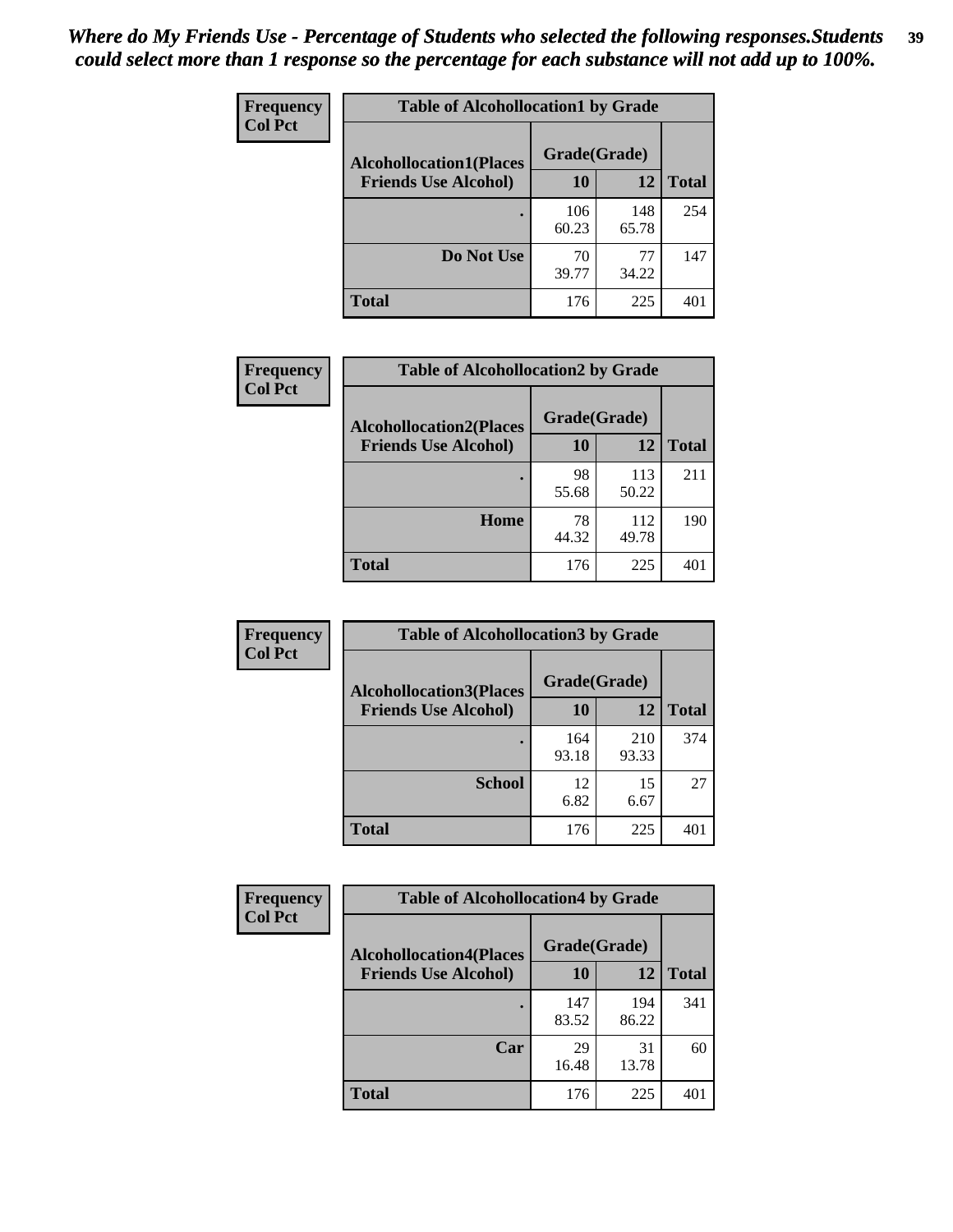| Frequency<br><b>Col Pct</b> | <b>Table of Alcohollocation5 by Grade</b>      |             |              |              |  |
|-----------------------------|------------------------------------------------|-------------|--------------|--------------|--|
|                             | Grade(Grade)<br><b>Alcohollocation5(Places</b> |             |              |              |  |
|                             | <b>Friends Use Alcohol)</b>                    | 10          | 12           | <b>Total</b> |  |
|                             |                                                | 83<br>47.16 | 104<br>46.22 | 187          |  |
|                             | <b>Friend's House</b>                          | 93<br>52.84 | 121<br>53.78 | 214          |  |
|                             | <b>Total</b>                                   | 176         | 225          | 401          |  |

| <b>Frequency</b> | <b>Table of Alcohollocation6 by Grade</b> |              |              |              |
|------------------|-------------------------------------------|--------------|--------------|--------------|
| <b>Col Pct</b>   | <b>Alcohollocation6(Places</b>            | Grade(Grade) |              |              |
|                  | <b>Friends Use Alcohol)</b>               | 10           | 12           | <b>Total</b> |
|                  |                                           | 125<br>71.02 | 149<br>66.22 | 274          |
|                  | <b>Other</b>                              | 51<br>28.98  | 76<br>33.78  | 127          |
|                  | <b>Total</b>                              | 176          | 225          | 401          |

| Frequency      | <b>Table of Tobaccolocation1 by Grade</b> |              |              |              |
|----------------|-------------------------------------------|--------------|--------------|--------------|
| <b>Col Pct</b> | <b>Tobaccolocation1(Places</b>            | Grade(Grade) |              |              |
|                | <b>Friends Use Tobacco)</b>               | 10           | 12           | <b>Total</b> |
|                |                                           | 81<br>46.02  | 131<br>58.22 | 212          |
|                | Do Not Use                                | 95<br>53.98  | 94<br>41.78  | 189          |
|                | <b>Total</b>                              | 176          | 225          | 401          |

| Frequency      | <b>Table of Tobaccolocation2 by Grade</b> |              |              |              |  |
|----------------|-------------------------------------------|--------------|--------------|--------------|--|
| <b>Col Pct</b> | <b>Tobaccolocation2(Places</b>            | Grade(Grade) |              |              |  |
|                | <b>Friends Use Tobacco)</b>               | 10           | 12           | <b>Total</b> |  |
|                |                                           | 115<br>65.34 | 119<br>52.89 | 234          |  |
|                | Home                                      | 61<br>34.66  | 106<br>47.11 | 167          |  |
|                | <b>Total</b>                              | 176          | 225          | 401          |  |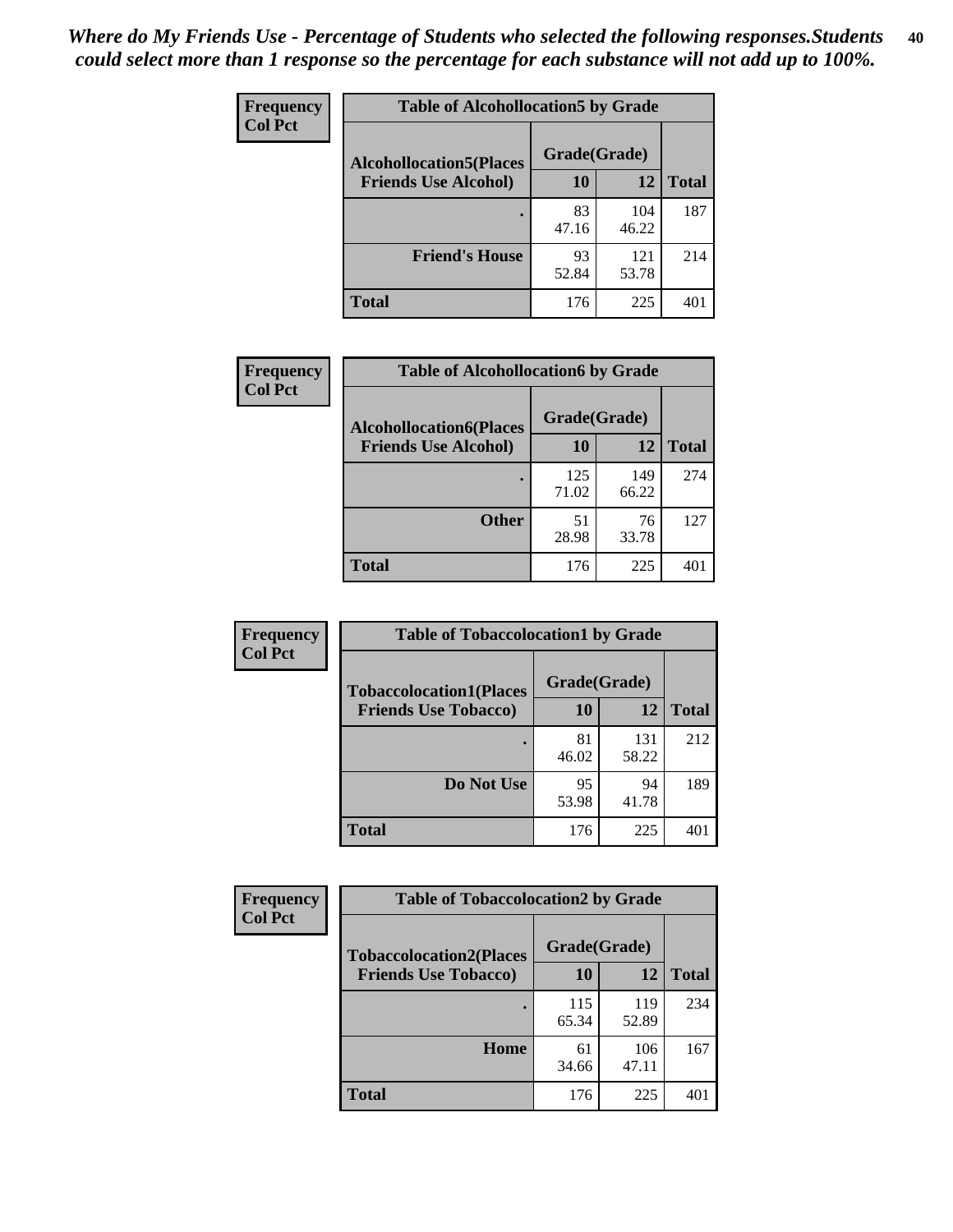| Frequency      | <b>Table of Tobaccolocation 3 by Grade</b> |              |              |              |  |
|----------------|--------------------------------------------|--------------|--------------|--------------|--|
| <b>Col Pct</b> | <b>Tobaccolocation3(Places</b>             | Grade(Grade) |              |              |  |
|                | <b>Friends Use Tobacco)</b>                | 10           | 12           | <b>Total</b> |  |
|                |                                            | 119<br>67.61 | 152<br>67.56 | 271          |  |
|                | <b>School</b>                              | 57<br>32.39  | 73<br>32.44  | 130          |  |
|                | <b>Total</b>                               | 176          | 225          | 401          |  |

| Frequency      | <b>Table of Tobaccolocation4 by Grade</b> |              |              |              |
|----------------|-------------------------------------------|--------------|--------------|--------------|
| <b>Col Pct</b> | <b>Tobaccolocation4(Places</b>            | Grade(Grade) |              |              |
|                | <b>Friends Use Tobacco)</b>               | 10           | 12           | <b>Total</b> |
|                |                                           | 123<br>69.89 | 118<br>52.44 | 241          |
|                | Car                                       | 53<br>30.11  | 107<br>47.56 | 160          |
|                | <b>Total</b>                              | 176          | 225          | 401          |

| Frequency<br><b>Col Pct</b> | <b>Table of Tobaccolocation5 by Grade</b> |              |              |              |
|-----------------------------|-------------------------------------------|--------------|--------------|--------------|
|                             | <b>Tobaccolocation5(Places</b>            | Grade(Grade) |              |              |
|                             | <b>Friends Use Tobacco)</b>               | 10           | 12           | <b>Total</b> |
|                             |                                           | 115<br>65.34 | 122<br>54.22 | 237          |
|                             | <b>Friend's House</b>                     | 61<br>34.66  | 103<br>45.78 | 164          |
|                             | <b>Total</b>                              | 176          | 225          | 401          |

| <b>Frequency</b> | <b>Table of Tobaccolocation6 by Grade</b> |              |              |              |  |
|------------------|-------------------------------------------|--------------|--------------|--------------|--|
| <b>Col Pct</b>   | <b>Tobaccolocation6(Places</b>            | Grade(Grade) |              |              |  |
|                  | <b>Friends Use Tobacco)</b>               | 10           | 12           | <b>Total</b> |  |
|                  |                                           | 127<br>72.16 | 154<br>68.44 | 281          |  |
|                  | <b>Other</b>                              | 49<br>27.84  | 71<br>31.56  | 120          |  |
|                  | <b>Total</b>                              | 176          | 225          | 401          |  |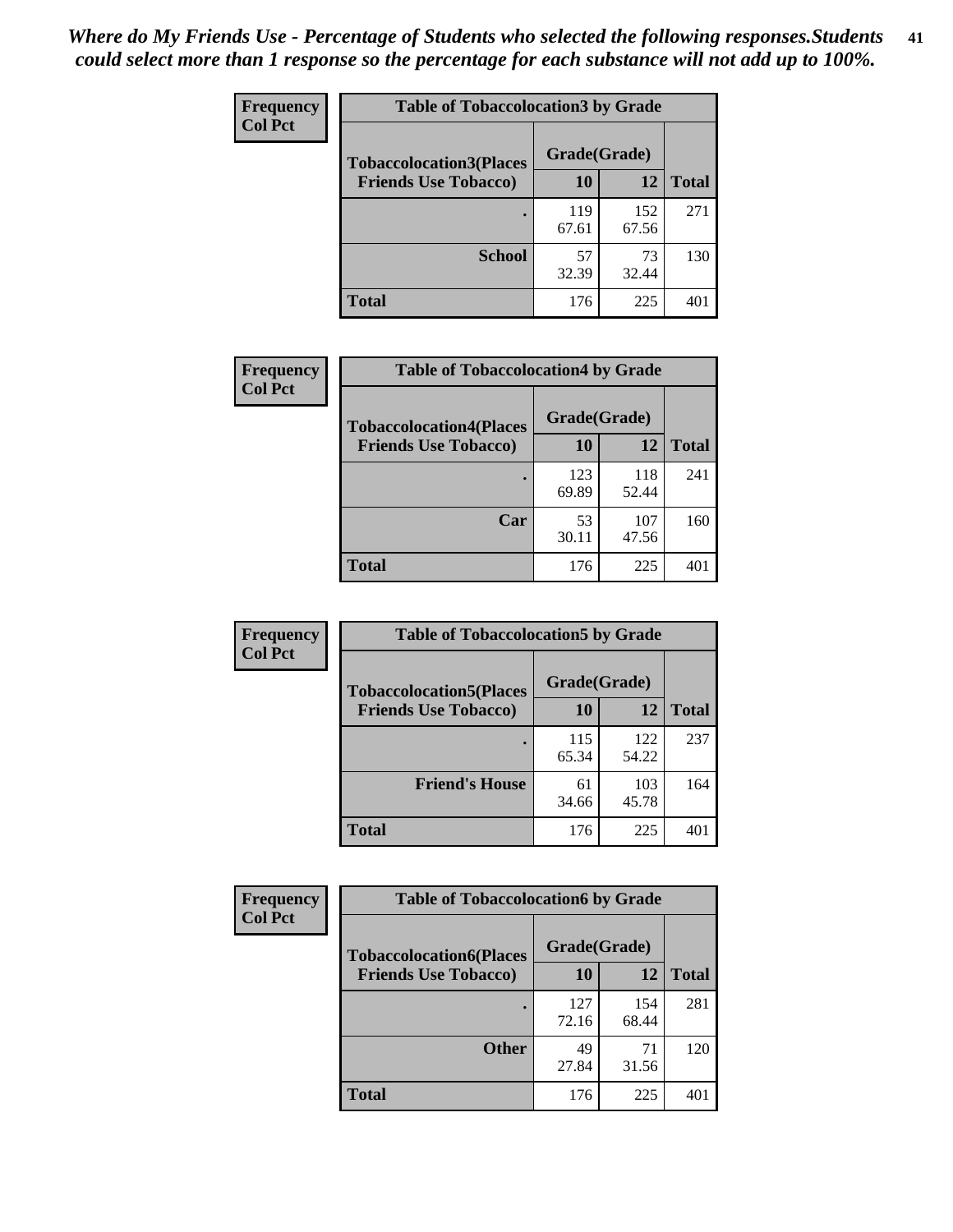| <b>Frequency</b> | <b>Table of Marijuanalocation1 by Grade</b> |              |              |              |
|------------------|---------------------------------------------|--------------|--------------|--------------|
| <b>Col Pct</b>   | <b>Marijuanalocation1(Places</b>            | Grade(Grade) |              |              |
|                  | <b>Friends Use Marijuana</b> )              | 10           | 12           | <b>Total</b> |
|                  |                                             | 61<br>34.66  | 85<br>37.78  | 146          |
|                  | Do Not Use                                  | 115<br>65.34 | 140<br>62.22 | 255          |
|                  | <b>Total</b>                                | 176          | 225          | 40.          |

| <b>Frequency</b> | <b>Table of Marijuanalocation2 by Grade</b>                        |                    |              |              |
|------------------|--------------------------------------------------------------------|--------------------|--------------|--------------|
| <b>Col Pct</b>   | <b>Marijuanalocation2(Places</b><br><b>Friends Use Marijuana</b> ) | Grade(Grade)<br>10 | 12           | <b>Total</b> |
|                  |                                                                    | 138<br>78.41       | 158<br>70.22 | 296          |
|                  | Home                                                               | 38<br>21.59        | 67<br>29.78  | 105          |
|                  | <b>Total</b>                                                       | 176                | 225          | 401          |

| Frequency<br><b>Col Pct</b> | <b>Table of Marijuanalocation3 by Grade</b> |              |              |       |
|-----------------------------|---------------------------------------------|--------------|--------------|-------|
|                             | <b>Marijuanalocation3</b> (Places           | Grade(Grade) |              |       |
|                             | <b>Friends Use Marijuana</b> )              | 10           | 12           | Total |
|                             |                                             | 154<br>87.50 | 207<br>92.00 | 361   |
|                             | <b>School</b>                               | 22<br>12.50  | 18<br>8.00   | 40    |
|                             | <b>Total</b>                                | 176          | 225          | 401   |

| <b>Frequency</b> | <b>Table of Marijuanalocation4 by Grade</b> |              |              |              |  |  |
|------------------|---------------------------------------------|--------------|--------------|--------------|--|--|
| <b>Col Pct</b>   | <b>Marijuanalocation4(Places</b>            | Grade(Grade) |              |              |  |  |
|                  | <b>Friends Use Marijuana</b> )              | <b>10</b>    | 12           | <b>Total</b> |  |  |
|                  |                                             | 145<br>82.39 | 178<br>79.11 | 323          |  |  |
|                  | Car                                         | 31<br>17.61  | 47<br>20.89  | 78           |  |  |
|                  | <b>Total</b>                                | 176          | 225          | 40           |  |  |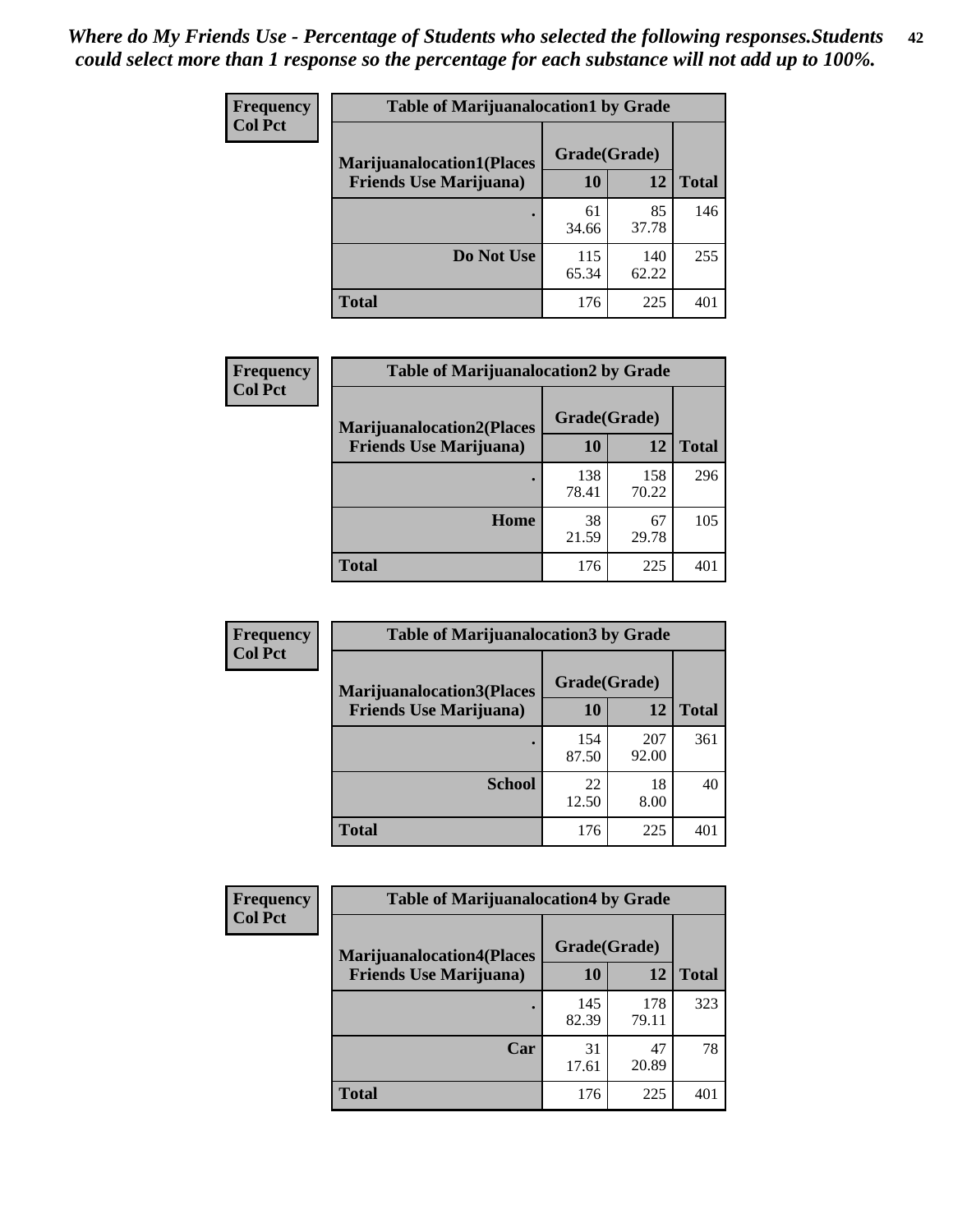| <b>Frequency</b> | <b>Table of Marijuanalocation5 by Grade</b> |              |              |              |
|------------------|---------------------------------------------|--------------|--------------|--------------|
| <b>Col Pct</b>   | <b>Marijuanalocation5</b> (Places           | Grade(Grade) |              |              |
|                  | <b>Friends Use Marijuana</b> )              | 10           | 12           | <b>Total</b> |
|                  |                                             | 132<br>75.00 | 154<br>68.44 | 286          |
|                  | <b>Friend's House</b>                       | 44<br>25.00  | 71<br>31.56  | 115          |
|                  | <b>Total</b>                                | 176          | 225          | 40 î         |

| <b>Frequency</b> | <b>Table of Marijuanalocation6 by Grade</b>                        |                    |              |              |
|------------------|--------------------------------------------------------------------|--------------------|--------------|--------------|
| <b>Col Pct</b>   | <b>Marijuanalocation6(Places</b><br><b>Friends Use Marijuana</b> ) | Grade(Grade)<br>10 | 12           | <b>Total</b> |
|                  |                                                                    | 137<br>77.84       | 178<br>79.11 | 315          |
|                  | <b>Other</b>                                                       | 39<br>22.16        | 47<br>20.89  | 86           |
|                  | <b>Total</b>                                                       | 176                | 225          | 401          |

| <b>Frequency</b> | <b>Table of Otherdruglocation1 by Grade</b>                          |              |              |              |
|------------------|----------------------------------------------------------------------|--------------|--------------|--------------|
| <b>Col Pct</b>   | <b>Otherdruglocation1(Places</b><br><b>Friends Use Other Illegal</b> | Grade(Grade) |              |              |
|                  | Drugs)                                                               | 10           | 12           | <b>Total</b> |
|                  |                                                                      | 39<br>22.16  | 47<br>20.89  | 86           |
|                  | Do Not Use                                                           | 137<br>77.84 | 178<br>79.11 | 315          |
|                  | <b>Total</b>                                                         | 176          | 225          | 401          |

| Frequency      | <b>Table of Otherdruglocation2 by Grade</b>                          |              |              |              |
|----------------|----------------------------------------------------------------------|--------------|--------------|--------------|
| <b>Col Pct</b> | <b>Otherdruglocation2(Places</b><br><b>Friends Use Other Illegal</b> | Grade(Grade) |              |              |
|                | Drugs)                                                               | 10           | 12           | <b>Total</b> |
|                |                                                                      | 150<br>85.23 | 194<br>86.22 | 344          |
|                | Home                                                                 | 26<br>14.77  | 31<br>13.78  | 57           |
|                | <b>Total</b>                                                         | 176          | 225          | 401          |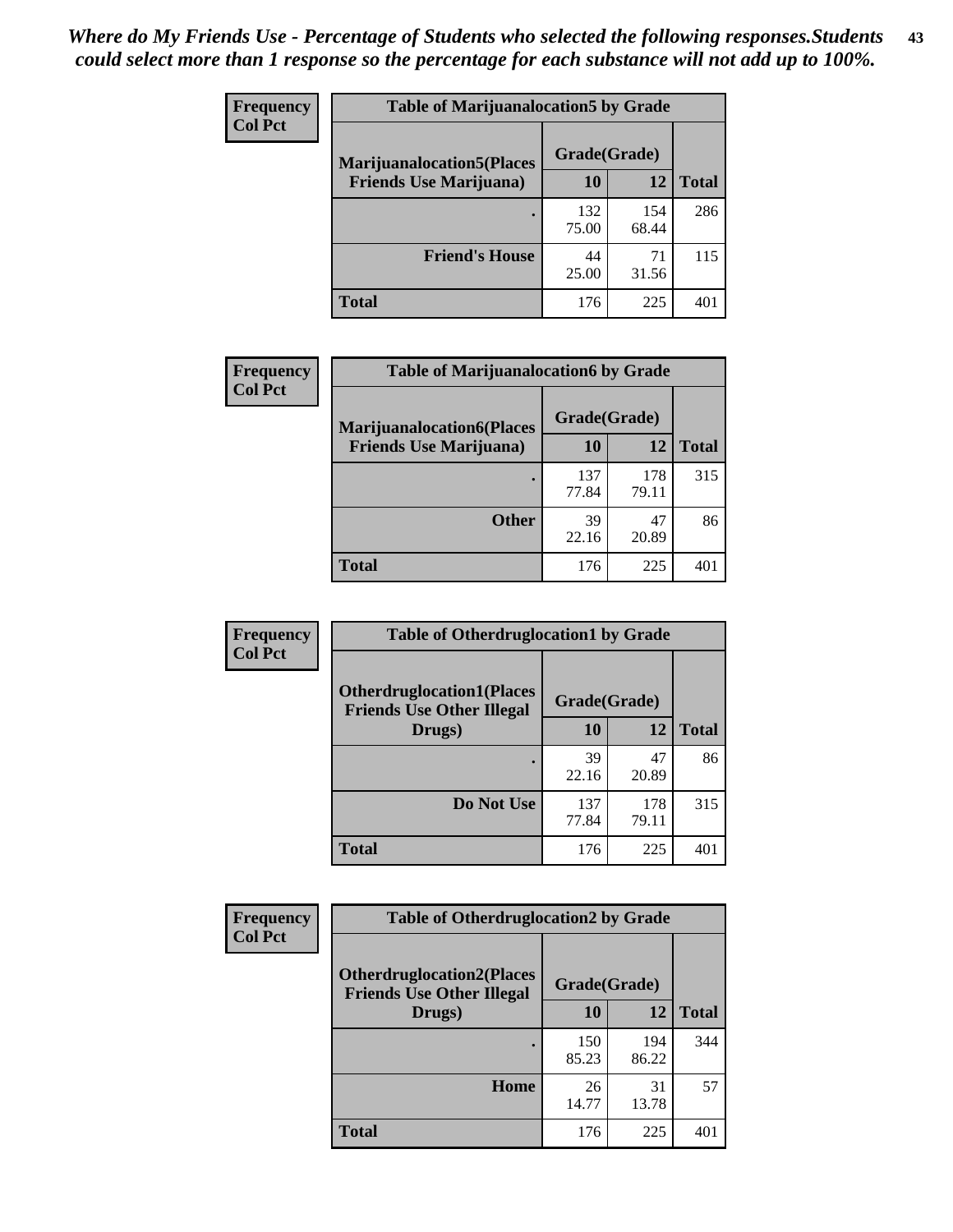| <b>Frequency</b> | <b>Table of Otherdruglocation3 by Grade</b>                          |              |              |              |
|------------------|----------------------------------------------------------------------|--------------|--------------|--------------|
| <b>Col Pct</b>   | <b>Otherdruglocation3(Places</b><br><b>Friends Use Other Illegal</b> | Grade(Grade) |              |              |
|                  | Drugs)                                                               | 10           | 12           | <b>Total</b> |
|                  |                                                                      | 165<br>93.75 | 205<br>91.11 | 370          |
|                  | <b>School</b>                                                        | 11<br>6.25   | 20<br>8.89   | 31           |
|                  | <b>Total</b>                                                         | 176          | 225          |              |

| Frequency      | <b>Table of Otherdruglocation4 by Grade</b>                          |              |              |              |
|----------------|----------------------------------------------------------------------|--------------|--------------|--------------|
| <b>Col Pct</b> | <b>Otherdruglocation4(Places</b><br><b>Friends Use Other Illegal</b> | Grade(Grade) |              |              |
|                | Drugs)                                                               | 10           | 12           | <b>Total</b> |
|                |                                                                      | 162<br>92.05 | 206<br>91.56 | 368          |
|                | Car                                                                  | 14<br>7.95   | 19<br>8.44   | 33           |
|                | <b>Total</b>                                                         | 176          | 225          | 40°          |

| Frequency      | <b>Table of Otherdruglocation5 by Grade</b>                          |              |              |              |
|----------------|----------------------------------------------------------------------|--------------|--------------|--------------|
| <b>Col Pct</b> | <b>Otherdruglocation5(Places</b><br><b>Friends Use Other Illegal</b> | Grade(Grade) |              |              |
|                | Drugs)                                                               | 10           | 12           | <b>Total</b> |
|                |                                                                      | 147<br>83.52 | 188<br>83.56 | 335          |
|                | <b>Friend's House</b>                                                | 29<br>16.48  | 37<br>16.44  | 66           |
|                | <b>Total</b>                                                         | 176          | 225          | 401          |

| <b>Frequency</b> | <b>Table of Otherdruglocation6 by Grade</b>                          |              |              |              |
|------------------|----------------------------------------------------------------------|--------------|--------------|--------------|
| <b>Col Pct</b>   | <b>Otherdruglocation6(Places</b><br><b>Friends Use Other Illegal</b> | Grade(Grade) |              |              |
|                  | Drugs)                                                               | <b>10</b>    | 12           | <b>Total</b> |
|                  |                                                                      | 155<br>88.07 | 195<br>86.67 | 350          |
|                  | <b>Other</b>                                                         | 21<br>11.93  | 30<br>13.33  | 51           |
|                  | <b>Total</b>                                                         | 176          | 225          | 401          |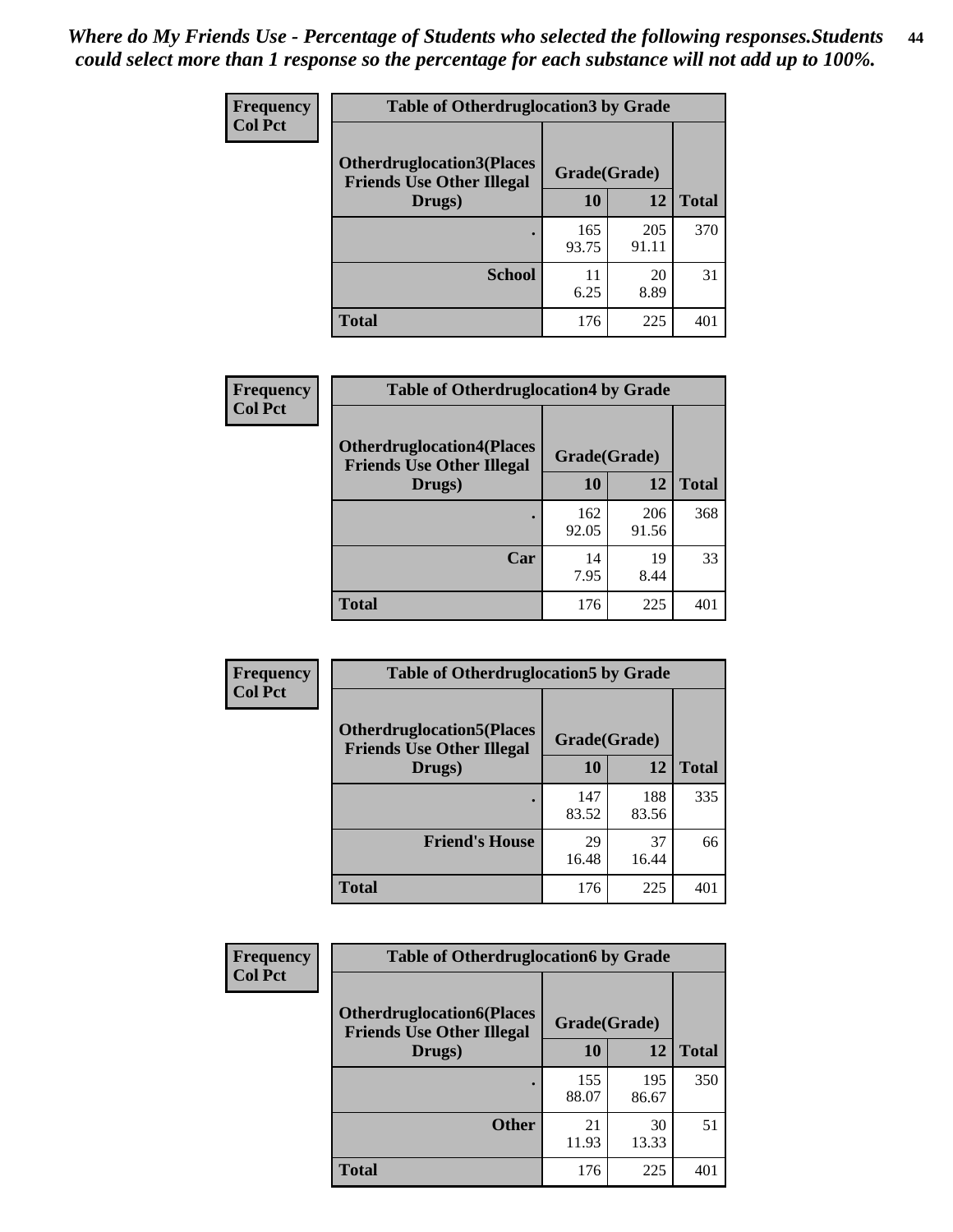| Frequency      | <b>Table of Alcoholtime1 by Grade</b>           |              |              |              |
|----------------|-------------------------------------------------|--------------|--------------|--------------|
| <b>Col Pct</b> | <b>Alcoholtime1(Times</b><br><b>Friends Use</b> | Grade(Grade) |              |              |
|                | Alcohol)                                        | 10           | 12           | <b>Total</b> |
|                |                                                 | 106<br>60.23 | 148<br>65.78 | 254          |
|                | Do Not Use                                      | 70<br>39.77  | 77<br>34.22  | 147          |
|                | <b>Total</b>                                    | 176          | 225          | 401          |

| Frequency<br><b>Col Pct</b> | <b>Table of Alcoholtime2 by Grade</b>           |              |              |              |
|-----------------------------|-------------------------------------------------|--------------|--------------|--------------|
|                             | <b>Alcoholtime2(Times</b><br><b>Friends Use</b> | Grade(Grade) |              |              |
|                             | Alcohol)                                        | 10           | 12           | <b>Total</b> |
|                             |                                                 | 163<br>92.61 | 212<br>94.22 | 375          |
|                             | <b>On Way to School</b>                         | 13<br>7.39   | 13<br>5.78   | 26           |
|                             | <b>Total</b>                                    | 176          | 225          | 401          |

| Frequency<br><b>Col Pct</b> | <b>Table of Alcoholtime3 by Grade</b>                           |              |              |              |
|-----------------------------|-----------------------------------------------------------------|--------------|--------------|--------------|
|                             | <b>Alcoholtime3(Times</b><br>Grade(Grade)<br><b>Friends Use</b> |              |              |              |
|                             | Alcohol)                                                        | 10           | 12           | <b>Total</b> |
|                             |                                                                 | 166<br>94.32 | 216<br>96.00 | 382          |
|                             | <b>During School</b>                                            | 10<br>5.68   | q<br>4.00    | 19           |
|                             | Total                                                           | 176          | 225          | 401          |

| <b>Frequency</b> | <b>Table of Alcoholtime4 by Grade</b> |              |              |              |
|------------------|---------------------------------------|--------------|--------------|--------------|
| <b>Col Pct</b>   | <b>Alcoholtime4(Times</b>             |              | Grade(Grade) |              |
|                  | <b>Friends Use Alcohol)</b>           | 10           | 12           | <b>Total</b> |
|                  |                                       | 163<br>92.61 | 215<br>95.56 | 378          |
|                  | <b>On Way Home From School</b>        | 13<br>7.39   | 10<br>4.44   | 23           |
|                  | <b>Total</b>                          | 176          | 225          | 401          |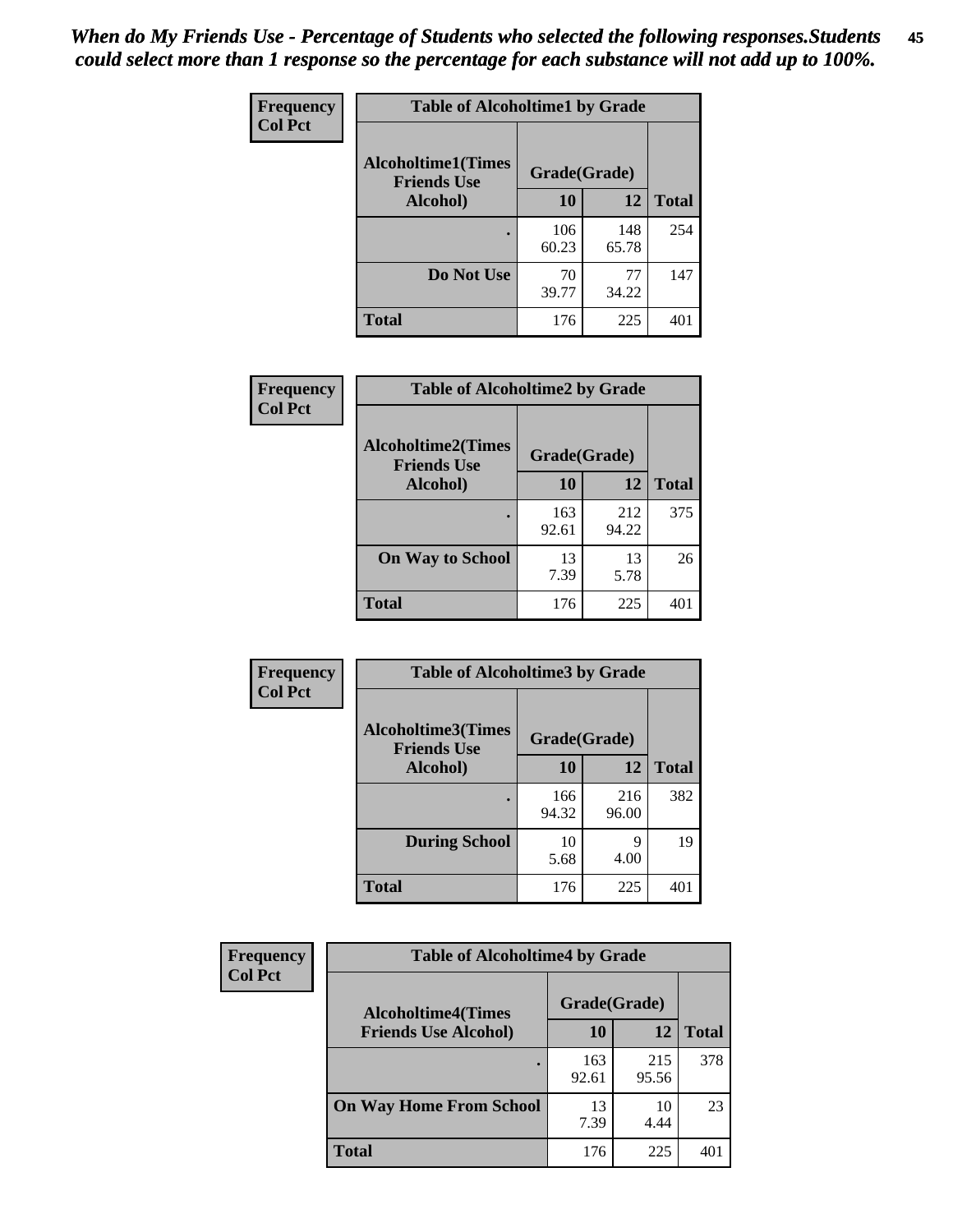*When do My Friends Use - Percentage of Students who selected the following responses.Students could select more than 1 response so the percentage for each substance will not add up to 100%.* **46**

| <b>Frequency</b> | <b>Table of Alcoholtime5 by Grade</b>           |              |              |              |
|------------------|-------------------------------------------------|--------------|--------------|--------------|
| <b>Col Pct</b>   | <b>Alcoholtime5(Times</b><br><b>Friends Use</b> | Grade(Grade) |              |              |
|                  | Alcohol)                                        | 10           | 12           | <b>Total</b> |
|                  |                                                 | 133<br>75.57 | 179<br>79.56 | 312          |
|                  | Weeknights                                      | 43<br>24.43  | 46<br>20.44  | 89           |
|                  | <b>Total</b>                                    | 176          | 225          | 401          |

| Frequency      | <b>Table of Alcoholtime6 by Grade</b>           |              |              |              |
|----------------|-------------------------------------------------|--------------|--------------|--------------|
| <b>Col Pct</b> | <b>Alcoholtime6(Times</b><br><b>Friends Use</b> | Grade(Grade) |              |              |
|                | Alcohol)                                        | 10           | 12           | <b>Total</b> |
|                |                                                 | 63<br>35.80  | 70<br>31.11  | 133          |
|                | Weekends                                        | 113<br>64.20 | 155<br>68.89 | 268          |
|                | <b>Total</b>                                    | 176          | 225          | 401          |

| Frequency<br><b>Col Pct</b> | <b>Table of Tobaccotime1 by Grade</b>           |             |              |              |
|-----------------------------|-------------------------------------------------|-------------|--------------|--------------|
|                             | <b>Tobaccotime1(Times</b><br><b>Friends Use</b> |             |              |              |
|                             | <b>Tobacco</b> )                                | 10          | 12           | <b>Total</b> |
|                             |                                                 | 85<br>48.30 | 129<br>57.33 | 214          |
|                             | Do Not Use                                      | 91<br>51.70 | 96<br>42.67  | 187          |
|                             | <b>Total</b>                                    | 176         | 225          | 401          |

| <b>Frequency</b> |                                                 | <b>Table of Tobaccotime2 by Grade</b> |              |              |  |
|------------------|-------------------------------------------------|---------------------------------------|--------------|--------------|--|
| <b>Col Pct</b>   | <b>Tobaccotime2(Times</b><br><b>Friends Use</b> | Grade(Grade)                          |              |              |  |
|                  | <b>Tobacco</b> )                                | 10                                    | 12           | <b>Total</b> |  |
|                  |                                                 | 130<br>73.86                          | 125<br>55.56 | 255          |  |
|                  | <b>On Way to School</b>                         | 46<br>26.14                           | 100<br>44.44 | 146          |  |
|                  | <b>Total</b>                                    | 176                                   | 225          | 401          |  |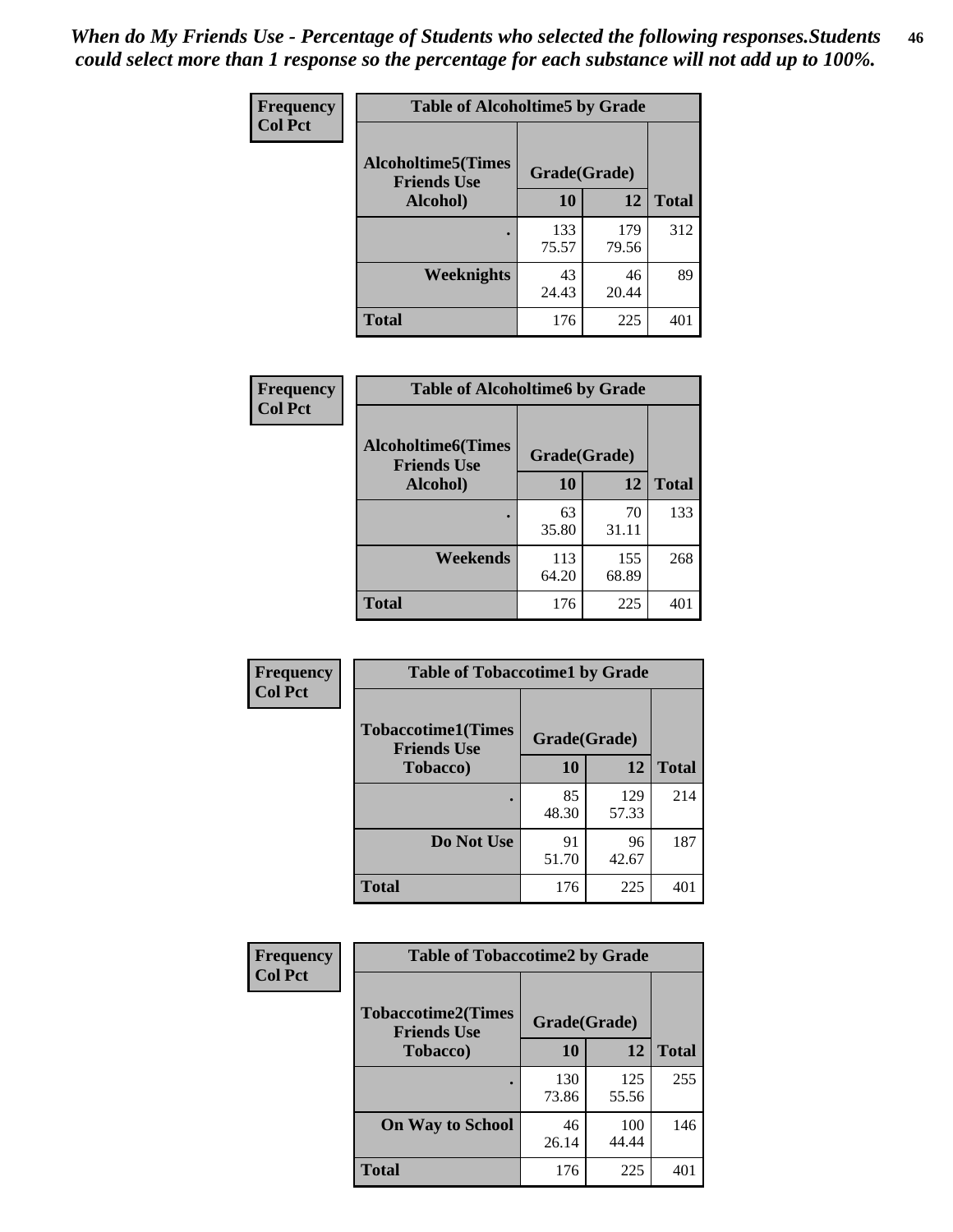*When do My Friends Use - Percentage of Students who selected the following responses.Students could select more than 1 response so the percentage for each substance will not add up to 100%.* **47**

| <b>Frequency</b> | <b>Table of Tobaccotime3 by Grade</b>           |              |              |              |  |
|------------------|-------------------------------------------------|--------------|--------------|--------------|--|
| <b>Col Pct</b>   | <b>Tobaccotime3(Times</b><br><b>Friends Use</b> | Grade(Grade) |              |              |  |
|                  | <b>Tobacco</b> )                                | 10           | 12           | <b>Total</b> |  |
|                  |                                                 | 127<br>72.16 | 165<br>73.33 | 292          |  |
|                  | <b>During School</b>                            | 49<br>27.84  | 60<br>26.67  | 109          |  |
|                  | <b>Total</b>                                    | 176          | 225          | 401          |  |

| Frequency<br><b>Col Pct</b> | <b>Table of Tobaccotime4 by Grade</b> |              |              |              |
|-----------------------------|---------------------------------------|--------------|--------------|--------------|
|                             | <b>Tobaccotime4(Times</b>             | Grade(Grade) |              |              |
|                             | <b>Friends Use Tobacco)</b>           | 10           | 12           | <b>Total</b> |
|                             |                                       | 163<br>92.61 | 215<br>95.56 | 378          |
|                             | <b>On Way Home From School</b>        | 13<br>7.39   | 10<br>4.44   | 23           |
|                             | Total                                 | 176          | 225          | 40°          |

| Frequency      | <b>Table of Tobaccotime5 by Grade</b>            |              |              |              |
|----------------|--------------------------------------------------|--------------|--------------|--------------|
| <b>Col Pct</b> | <b>Tobaccotime5</b> (Times<br><b>Friends Use</b> | Grade(Grade) |              |              |
|                | <b>Tobacco</b> )                                 | 10           | 12           | <b>Total</b> |
|                |                                                  | 113<br>64.20 | 109<br>48.44 | 222          |
|                | Weeknights                                       | 63<br>35.80  | 116<br>51.56 | 179          |
|                | <b>Total</b>                                     | 176          | 225          | 401          |

| Frequency<br><b>Col Pct</b> | <b>Table of Tobaccotime6 by Grade</b>           |              |              |              |  |
|-----------------------------|-------------------------------------------------|--------------|--------------|--------------|--|
|                             | <b>Tobaccotime6(Times</b><br><b>Friends Use</b> | Grade(Grade) |              |              |  |
|                             | <b>Tobacco</b> )                                | 10           | 12           | <b>Total</b> |  |
|                             | $\bullet$                                       | 104<br>59.09 | 108<br>48.00 | 212          |  |
|                             | Weekends                                        | 72<br>40.91  | 117<br>52.00 | 189          |  |
|                             | <b>Total</b>                                    | 176          | 225          | 401          |  |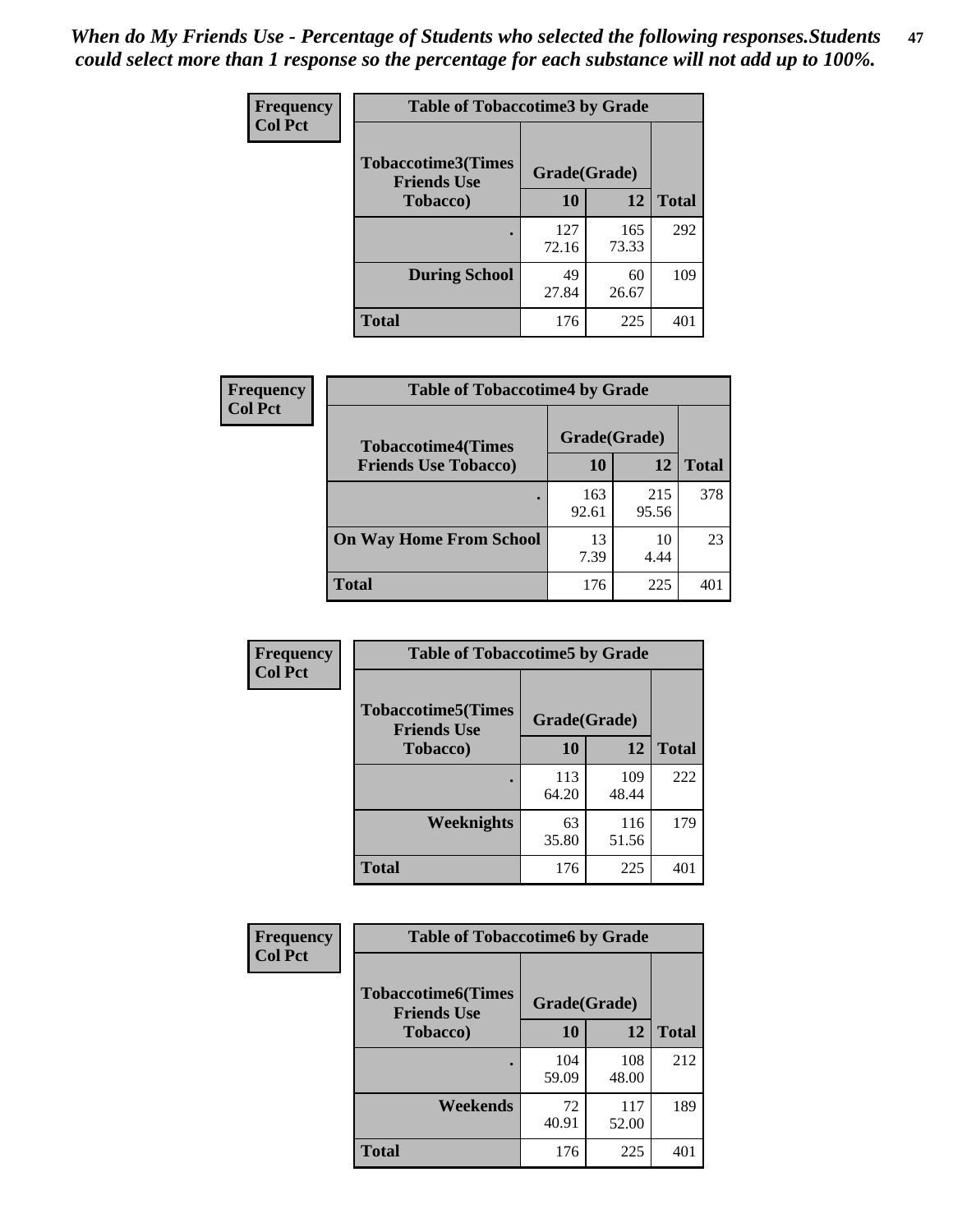| Frequency      | <b>Table of Marijuanatime1 by Grade</b>           |              |              |              |
|----------------|---------------------------------------------------|--------------|--------------|--------------|
| <b>Col Pct</b> | <b>Marijuanatime1(Times</b><br><b>Friends Use</b> | Grade(Grade) |              |              |
|                | Marijuana)                                        | 10           | 12           | <b>Total</b> |
|                |                                                   | 61<br>34.66  | 86<br>38.22  | 147          |
|                | Do Not Use                                        | 115<br>65.34 | 139<br>61.78 | 254          |
|                | <b>Total</b>                                      | 176          | 225          | 401          |

|                | <b>Table of Marijuanatime2 by Grade</b>           |              |              |              |
|----------------|---------------------------------------------------|--------------|--------------|--------------|
| Frequency      |                                                   |              |              |              |
| <b>Col Pct</b> | <b>Marijuanatime2(Times</b><br><b>Friends Use</b> | Grade(Grade) |              |              |
|                | Marijuana)                                        | 10           | 12           | <b>Total</b> |
|                |                                                   | 160<br>90.91 | 197<br>87.56 | 357          |
|                | <b>On Way to School</b>                           | 16<br>9.09   | 28<br>12.44  | 44           |
|                | <b>Total</b>                                      | 176          | 225          | 401          |

| Frequency<br><b>Col Pct</b> | <b>Table of Marijuanatime3 by Grade</b>                    |              |              |              |
|-----------------------------|------------------------------------------------------------|--------------|--------------|--------------|
|                             | Marijuanatime3(Times<br>Grade(Grade)<br><b>Friends Use</b> |              |              |              |
|                             | Marijuana)                                                 | 10           | 12           | <b>Total</b> |
|                             |                                                            | 162<br>92.05 | 214<br>95.11 | 376          |
|                             | <b>During School</b>                                       | 14<br>7.95   | 11<br>4.89   | 25           |
|                             | <b>Total</b>                                               | 176          | 225          | 401          |

| <b>Frequency</b> | <b>Table of Marijuanatime4 by Grade</b> |              |              |              |
|------------------|-----------------------------------------|--------------|--------------|--------------|
| <b>Col Pct</b>   | <b>Marijuanatime4(Times</b>             | Grade(Grade) |              |              |
|                  | <b>Friends Use Marijuana</b> )          | 10           | 12           | <b>Total</b> |
|                  |                                         | 153<br>86.93 | 195<br>86.67 | 348          |
|                  | <b>On Way Home From School</b>          | 23<br>13.07  | 30<br>13.33  | 53           |
|                  | <b>Total</b>                            | 176          | 225          | 40           |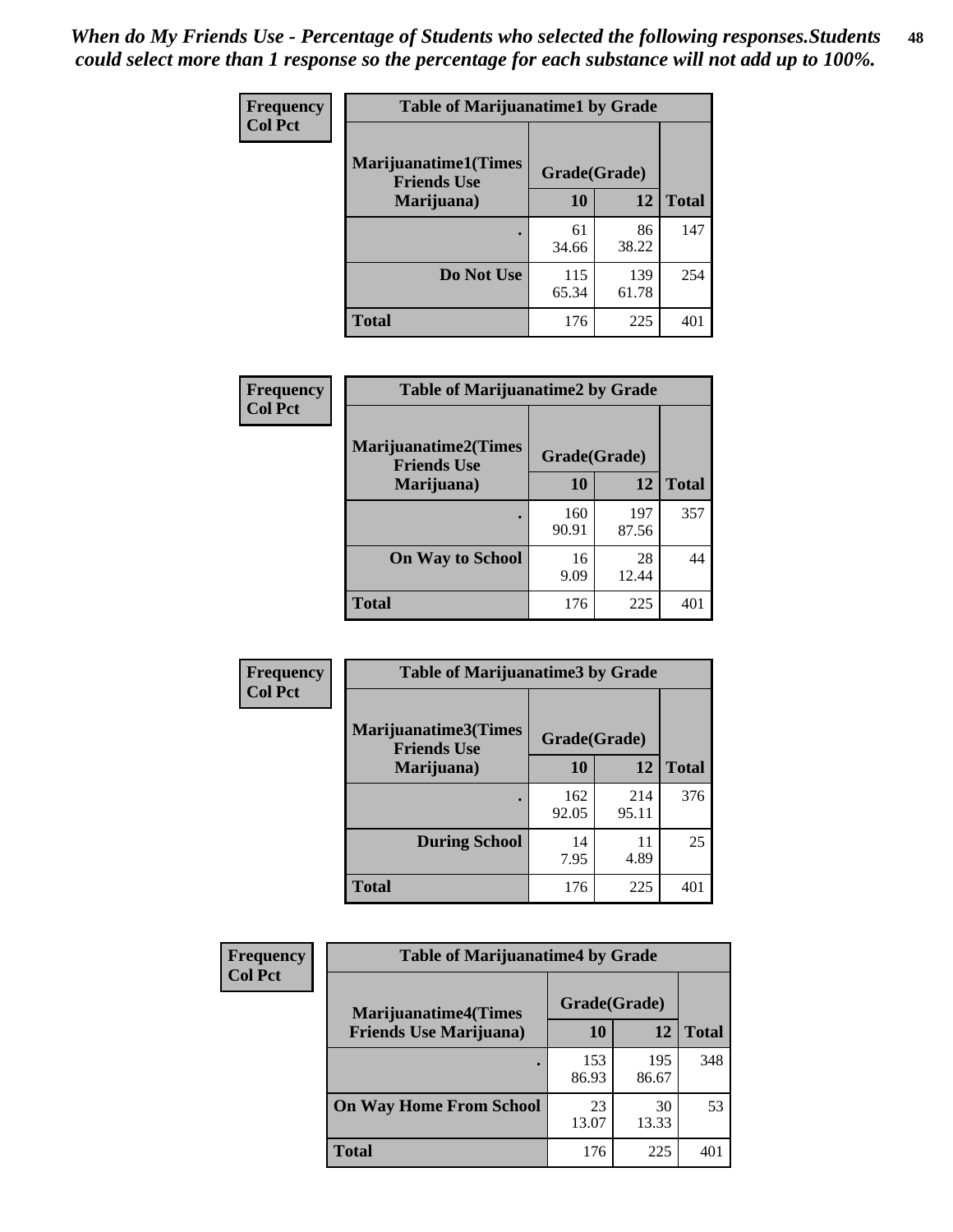| Frequency      | <b>Table of Marijuanatime5 by Grade</b>            |              |              |              |
|----------------|----------------------------------------------------|--------------|--------------|--------------|
| <b>Col Pct</b> | <b>Marijuanatime5</b> (Times<br><b>Friends Use</b> | Grade(Grade) |              |              |
|                | Marijuana)                                         | 10           | 12           | <b>Total</b> |
|                |                                                    | 142<br>80.68 | 169<br>75.11 | 311          |
|                | Weeknights                                         | 34<br>19.32  | 56<br>24.89  | 90           |
|                | <b>Total</b>                                       | 176          | 225          | 401          |

| Frequency      | <b>Table of Marijuanatime6 by Grade</b>    |              |              |              |
|----------------|--------------------------------------------|--------------|--------------|--------------|
| <b>Col Pct</b> | Marijuanatime6(Times<br><b>Friends Use</b> | Grade(Grade) |              |              |
|                | Marijuana)                                 | 10           | 12           | <b>Total</b> |
|                |                                            | 115<br>65.34 | 136<br>60.44 | 251          |
|                | Weekends                                   | 61<br>34.66  | 89<br>39.56  | 150          |
|                | <b>Total</b>                               | 176          | 225          | 401          |

| Frequency      | <b>Table of Otherdrugtime1 by Grade</b>                 |              |              |              |
|----------------|---------------------------------------------------------|--------------|--------------|--------------|
| <b>Col Pct</b> | <b>Otherdrugtime1(Times</b><br><b>Friends Use Other</b> | Grade(Grade) |              |              |
|                | <b>Illegal Drugs</b> )                                  | 10           | 12           | <b>Total</b> |
|                |                                                         | 36<br>20.45  | 45<br>20.00  | 81           |
|                | Do Not Use                                              | 140<br>79.55 | 180<br>80.00 | 320          |
|                | Total                                                   | 176          | 225          | 401          |

| Frequency<br><b>Col Pct</b> | <b>Table of Otherdrugtime2 by Grade</b>                 |              |              |              |  |  |  |
|-----------------------------|---------------------------------------------------------|--------------|--------------|--------------|--|--|--|
|                             | <b>Otherdrugtime2(Times</b><br><b>Friends Use Other</b> | Grade(Grade) |              |              |  |  |  |
|                             | <b>Illegal Drugs</b> )                                  | 10           | 12           | <b>Total</b> |  |  |  |
|                             |                                                         | 165<br>93.75 | 211<br>93.78 | 376          |  |  |  |
|                             | <b>On Way to School</b>                                 | 11<br>6.25   | 14<br>6.22   | 25           |  |  |  |
|                             | <b>Total</b>                                            | 176          | 225          | 401          |  |  |  |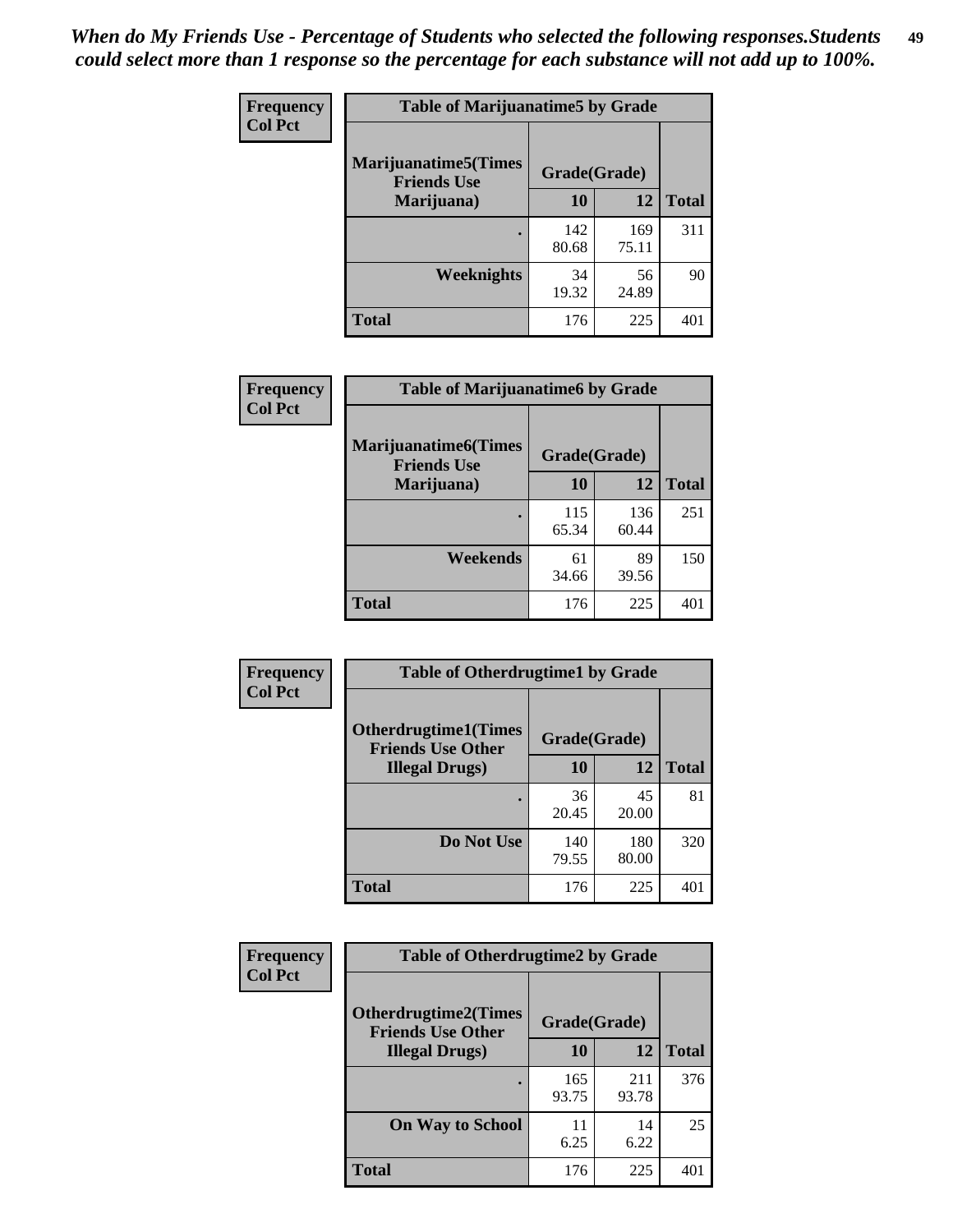| <b>Frequency</b><br><b>Col Pct</b> | <b>Table of Otherdrugtime3 by Grade</b>          |              |              |              |  |  |
|------------------------------------|--------------------------------------------------|--------------|--------------|--------------|--|--|
|                                    | Otherdrugtime3(Times<br><b>Friends Use Other</b> | Grade(Grade) |              |              |  |  |
|                                    | <b>Illegal Drugs</b> )                           | 10           | 12           | <b>Total</b> |  |  |
|                                    |                                                  | 168<br>95.45 | 216<br>96.00 | 384          |  |  |
|                                    | <b>During School</b>                             | 8<br>4.55    | q<br>4.00    | 17           |  |  |
|                                    | Total                                            | 176          | 225          | 401          |  |  |

| Frequency      | <b>Table of Otherdrugtime4 by Grade</b>                         |              |              |              |  |  |  |
|----------------|-----------------------------------------------------------------|--------------|--------------|--------------|--|--|--|
| <b>Col Pct</b> | <b>Otherdrugtime4(Times</b><br><b>Friends Use Other Illegal</b> | Grade(Grade) |              |              |  |  |  |
|                | Drugs)                                                          | 10           | 12           | <b>Total</b> |  |  |  |
|                | ٠                                                               | 167<br>94.89 | 211<br>93.78 | 378          |  |  |  |
|                | <b>On Way Home From School</b>                                  | 9<br>5.11    | 14<br>6.22   | 23           |  |  |  |
|                | <b>Total</b>                                                    | 176          | 225          | 40°          |  |  |  |

| Frequency      | <b>Table of Otherdrugtime5 by Grade</b>                  |              |              |              |  |  |
|----------------|----------------------------------------------------------|--------------|--------------|--------------|--|--|
| <b>Col Pct</b> | <b>Otherdrugtime5</b> (Times<br><b>Friends Use Other</b> | Grade(Grade) |              |              |  |  |
|                | <b>Illegal Drugs</b> )                                   | 10           | 12           | <b>Total</b> |  |  |
|                |                                                          | 160<br>90.91 | 198<br>88.00 | 358          |  |  |
|                | Weeknights                                               | 16<br>9.09   | 27<br>12.00  | 43           |  |  |
|                | <b>Total</b>                                             | 176          | 225          | 401          |  |  |

| Frequency      | <b>Table of Otherdrugtime6 by Grade</b>                 |              |              |              |  |  |
|----------------|---------------------------------------------------------|--------------|--------------|--------------|--|--|
| <b>Col Pct</b> | <b>Otherdrugtime6(Times</b><br><b>Friends Use Other</b> | Grade(Grade) |              |              |  |  |
|                | <b>Illegal Drugs</b> )                                  | 10           | 12           | <b>Total</b> |  |  |
|                |                                                         | 139<br>78.98 | 176<br>78.22 | 315          |  |  |
|                | Weekends                                                | 37<br>21.02  | 49<br>21.78  | 86           |  |  |
|                | Total                                                   | 176          | 225          | 401          |  |  |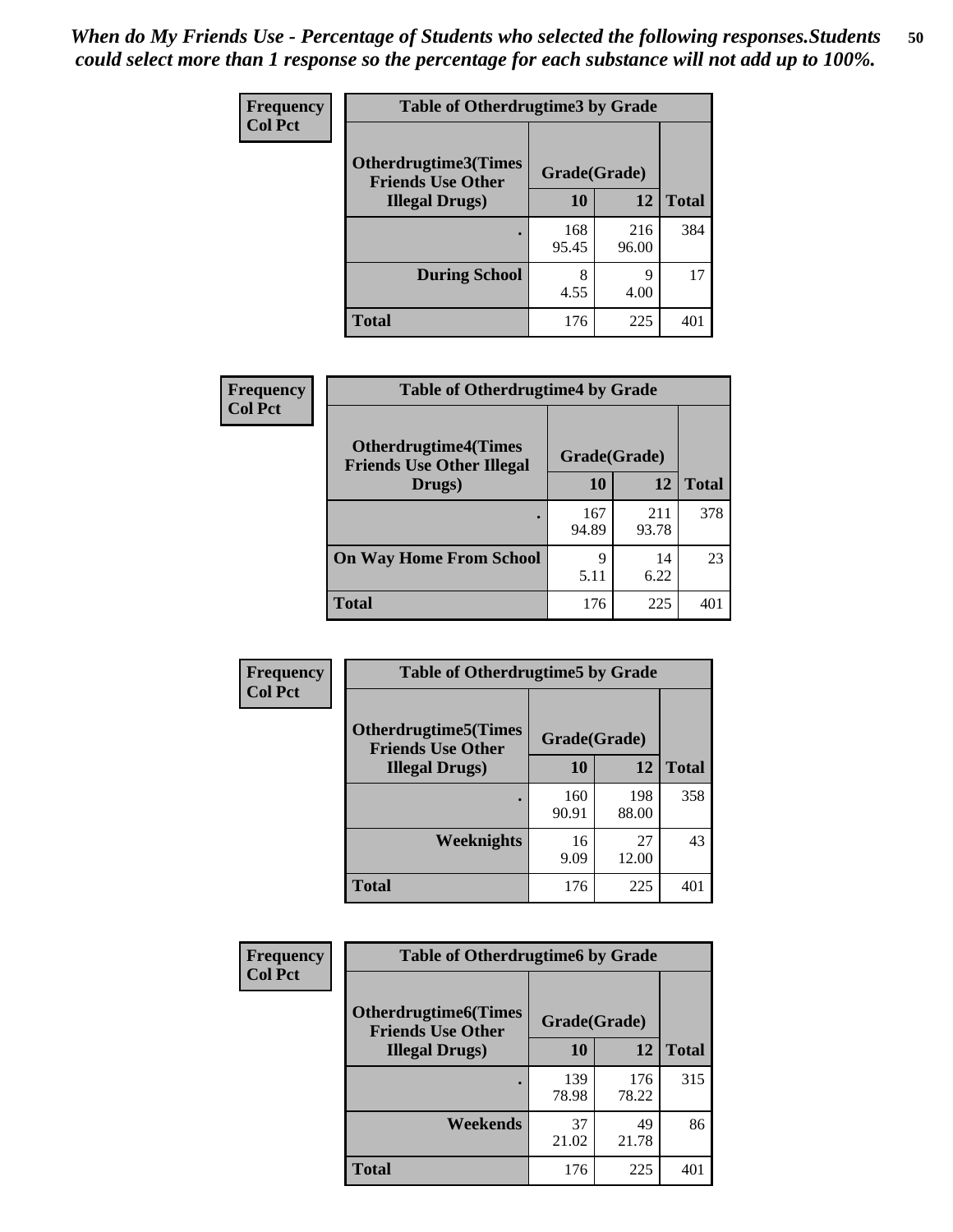| Frequency      | <b>Table of Educationalcohol by Grade</b>                                                                  |              |              |              |  |
|----------------|------------------------------------------------------------------------------------------------------------|--------------|--------------|--------------|--|
| <b>Col Pct</b> | Educationalcohol(I<br>have been taught<br>about alcohol,<br>tobacco,<br>and other drugs<br>within the last | Grade(Grade) |              |              |  |
|                | year at school)                                                                                            | 10           | 12           | <b>Total</b> |  |
|                | <b>Yes</b>                                                                                                 | 136<br>77.27 | 143<br>63.56 | 279          |  |
|                | N <sub>0</sub>                                                                                             | 40<br>22.73  | 82<br>36.44  | 122          |  |
|                | <b>Total</b>                                                                                               | 176          | 225          | 401          |  |

| Frequency      | <b>Table of Eversmoked by Grade</b> |              |              |              |  |  |  |
|----------------|-------------------------------------|--------------|--------------|--------------|--|--|--|
| <b>Col Pct</b> | Eversmoked(I<br>have smoked         | Grade(Grade) |              |              |  |  |  |
|                | a cigarette)                        | 10           | 12           | <b>Total</b> |  |  |  |
|                | <b>Yes</b>                          | 55<br>31.25  | 95<br>42.22  | 150          |  |  |  |
|                | N <sub>0</sub>                      | 121<br>68.75 | 130<br>57.78 | 251          |  |  |  |
|                | <b>Total</b>                        | 176          | 225          | 401          |  |  |  |

| Frequency      | <b>Table of Drovedrinking by Grade</b>                                                                              |                    |              |     |  |  |
|----------------|---------------------------------------------------------------------------------------------------------------------|--------------------|--------------|-----|--|--|
| <b>Col Pct</b> | Drovedrinking(In<br>the past 30 days I<br>have driven a car<br>or other vehicle<br>while I was<br>drinking alcohol) | Grade(Grade)<br>10 | <b>Total</b> |     |  |  |
|                | <b>Yes</b>                                                                                                          | 5<br>2.84          | 14<br>6.22   | 19  |  |  |
|                | N <sub>0</sub>                                                                                                      | 171<br>97.16       | 211<br>93.78 | 382 |  |  |
|                | <b>Total</b>                                                                                                        | 176                | 225          | 401 |  |  |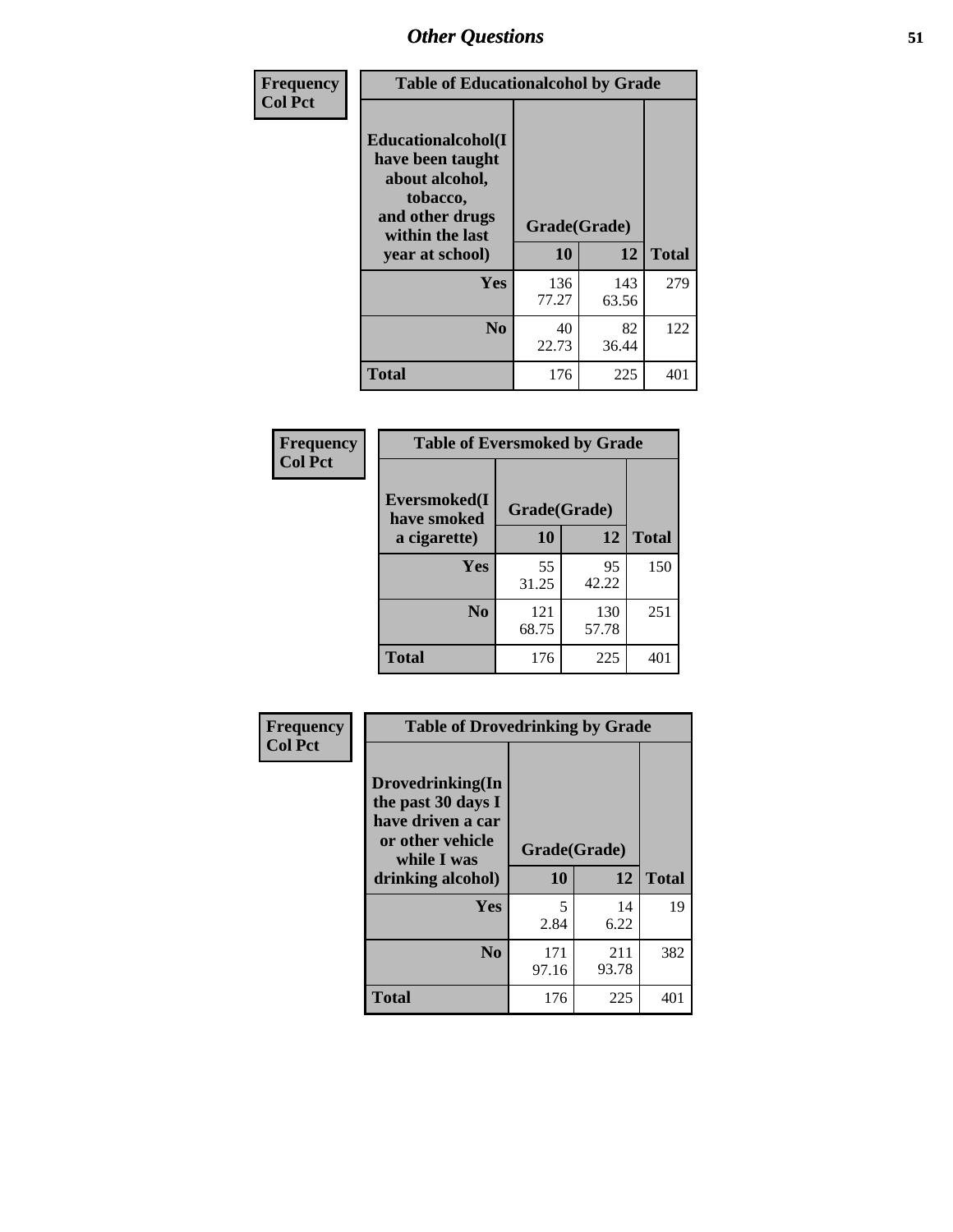| Frequency<br><b>Col Pct</b> | <b>Table of Rodedrinking by Grade</b>                                                                                  |                    |              |     |  |  |
|-----------------------------|------------------------------------------------------------------------------------------------------------------------|--------------------|--------------|-----|--|--|
|                             | Rodedrinking(In<br>the past 30 days<br>I have ridden in<br>a car with a<br>driver who had<br>been drinking<br>alcohol) | Grade(Grade)<br>10 | <b>Total</b> |     |  |  |
|                             | <b>Yes</b>                                                                                                             | 34<br>19.32        | 19<br>8.44   | 53  |  |  |
|                             | N <sub>0</sub>                                                                                                         | 142<br>80.68       | 206<br>91.56 | 348 |  |  |
|                             | <b>Total</b>                                                                                                           | 176                | 225          | 401 |  |  |

#### **Frequency Col Pct**

| <b>Table of Drugsschool by Grade</b>                                                                                      |              |              |              |  |  |  |  |
|---------------------------------------------------------------------------------------------------------------------------|--------------|--------------|--------------|--|--|--|--|
| <b>Drugsschool</b> (During<br>the past 12 months,<br>I have been offered,<br>sold,<br>or given illegal<br>drugs on school | Grade(Grade) |              |              |  |  |  |  |
| property)                                                                                                                 | 10           | 12           | <b>Total</b> |  |  |  |  |
| Yes                                                                                                                       | 29<br>16.48  | 41<br>18.22  | 70           |  |  |  |  |
| N <sub>0</sub>                                                                                                            | 147<br>83.52 | 184<br>81.78 | 331          |  |  |  |  |
| Total                                                                                                                     | 176          | 225          | 40           |  |  |  |  |

| Frequency      | <b>Table of Helpbullied by Grade</b>                             |                    |                    |     |  |  |  |
|----------------|------------------------------------------------------------------|--------------------|--------------------|-----|--|--|--|
| <b>Col Pct</b> | Helpbullied(I<br>would help<br>someone who was<br>being bullied) | Grade(Grade)<br>10 | <b>Total</b>       |     |  |  |  |
|                | <b>Strongly Agree</b>                                            | 78<br>44.32        | 12<br>124<br>55.11 | 202 |  |  |  |
|                | <b>Somewhat Agree</b>                                            | 72<br>40.91        | 78<br>34.67        | 150 |  |  |  |
|                | <b>Somewhat Disagree</b>                                         | 18<br>10.23        | 16<br>7.11         | 34  |  |  |  |
|                | <b>Strongly Disagree</b>                                         | 8<br>4.55          | 7<br>3.11          | 15  |  |  |  |
|                | <b>Total</b>                                                     | 176                | 225                | 401 |  |  |  |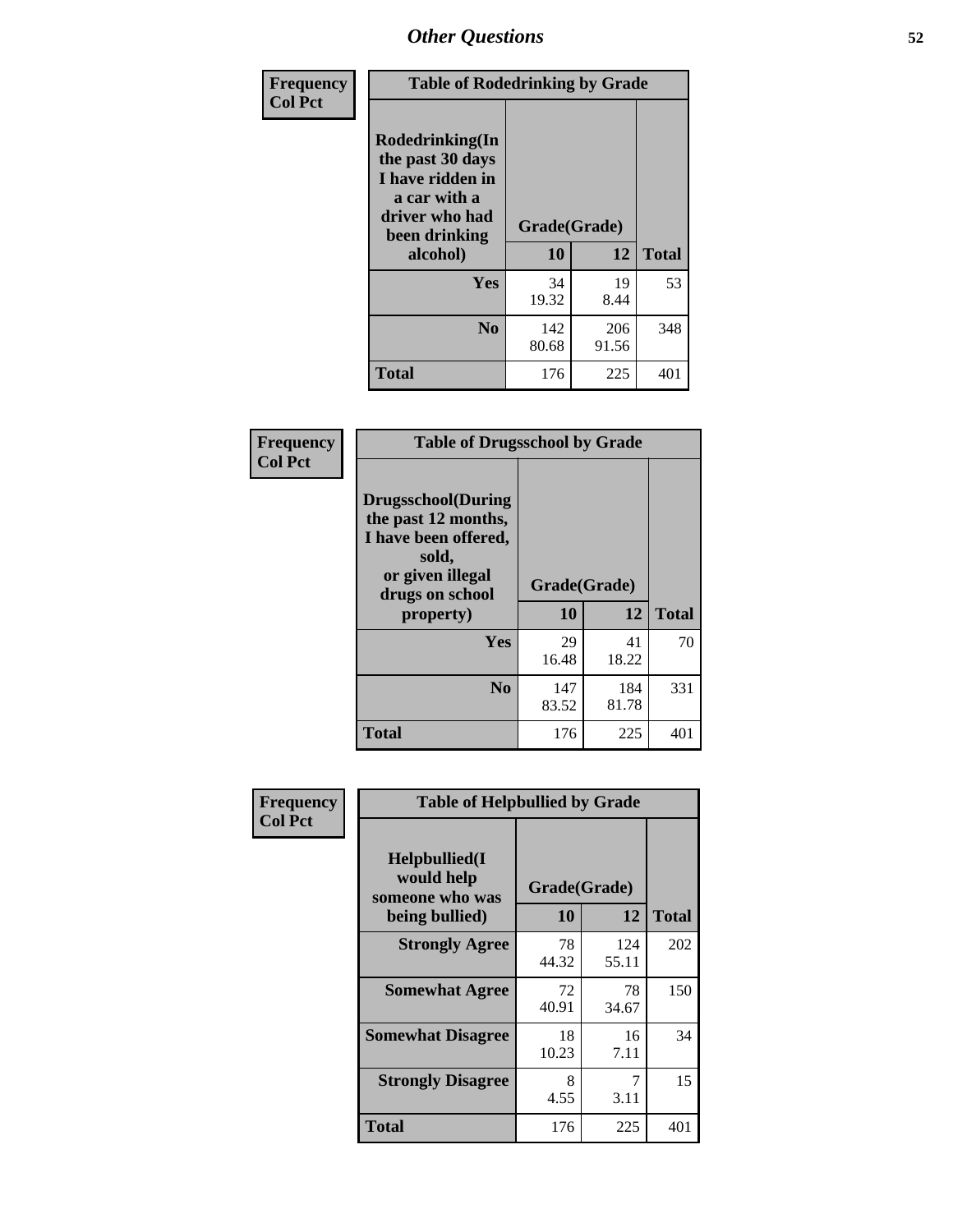| <b>Frequency</b> | <b>Table of Grade by Bingedrinking</b> |                                                                                                                |                                |                              |                          |                        |                               |                          |              |
|------------------|----------------------------------------|----------------------------------------------------------------------------------------------------------------|--------------------------------|------------------------------|--------------------------|------------------------|-------------------------------|--------------------------|--------------|
| <b>Row Pct</b>   |                                        | <b>Bingedrinking(I have drunk five or more</b><br>drinks of alcohol at one sitting during the<br>last 30 days) |                                |                              |                          |                        |                               |                          |              |
|                  | Grade(Grade)                           | $\mathbf{0}$<br><b>Days</b>                                                                                    | 1 or<br>$\overline{2}$<br>days | 3 <sub>to</sub><br>5<br>days | <b>6 to</b><br>9<br>days | 10<br>to<br>19<br>days | <b>20</b><br>to<br>29<br>days | All<br><b>30</b><br>days | <b>Total</b> |
|                  | 10                                     | 158<br>89.77                                                                                                   | 5<br>2.84                      | 5<br>2.84                    | $\mathfrak{D}$<br>1.14   | 4<br>2.27              | $\mathfrak{D}$<br>1.14        | $\Omega$<br>0.00         | 176          |
|                  | 12                                     | 183<br>81.33                                                                                                   | 6<br>2.67                      | 13<br>5.78                   | 8<br>3.56                | 9<br>4.00              | 4<br>1.78                     | 2<br>0.89                | 225          |
|                  | <b>Total</b>                           | 341                                                                                                            | 11                             | 18                           | 10                       | 13                     | 6                             | 2                        | 401          |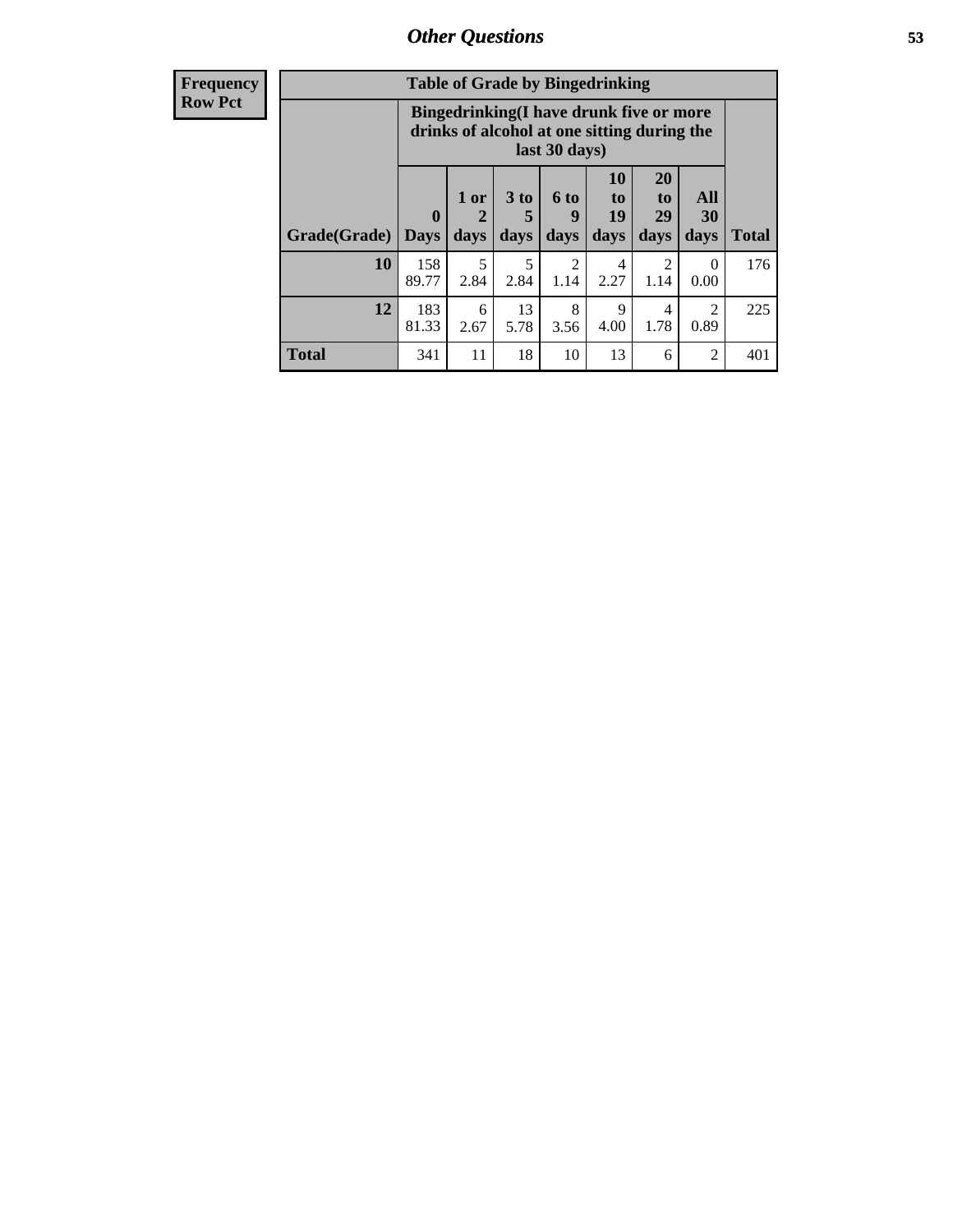### *Nutrition* **54**

| <b>Frequency</b><br>Row Pct |
|-----------------------------|
|                             |

| <b>Table of Grade by Dairy</b> |                          |                                                                                                        |             |             |     |  |  |  |
|--------------------------------|--------------------------|--------------------------------------------------------------------------------------------------------|-------------|-------------|-----|--|--|--|
|                                |                          | Dairy (I eat at least 3 servings of dairy<br>products each day)                                        |             |             |     |  |  |  |
| Grade(Grade)                   | <b>Strongly</b><br>Agree | Somewhat<br><b>Somewhat</b><br><b>Strongly</b><br><b>Disagree</b><br>Disagree<br><b>Total</b><br>Agree |             |             |     |  |  |  |
| 10                             | 57<br>32.39              | 72<br>40.91                                                                                            | 28<br>15.91 | 19<br>10.80 | 176 |  |  |  |
| 12                             | 60<br>26.67              | 90<br>40.00                                                                                            | 47<br>20.89 | 28<br>12.44 | 225 |  |  |  |
| <b>Total</b>                   | 117                      | 162                                                                                                    | 75          | 47          | 401 |  |  |  |

| <b>Frequency</b> |  |
|------------------|--|
| <b>Row Pct</b>   |  |

| <b>Table of Grade by Fruitveg</b> |                                                                          |                                                                                    |             |             |     |  |  |
|-----------------------------------|--------------------------------------------------------------------------|------------------------------------------------------------------------------------|-------------|-------------|-----|--|--|
|                                   | Fruitveg(I eat at least 5 servings of fruits<br>and vegetables each day) |                                                                                    |             |             |     |  |  |
| Grade(Grade)                      | <b>Strongly</b><br>Agree                                                 | <b>Somewhat   Somewhat</b><br><b>Strongly</b><br><b>Disagree</b> Disagree<br>Agree |             |             |     |  |  |
| 10                                | 24<br>13.64                                                              | 57<br>32.39                                                                        | 57<br>32.39 | 38<br>21.59 | 176 |  |  |
| 12                                | 36<br>16.00                                                              | 74<br>32.89                                                                        | 61<br>27.11 | 54<br>24.00 | 225 |  |  |
| <b>Total</b>                      | 60                                                                       | 131                                                                                | 118         | 92          | 401 |  |  |

| <b>Frequency</b> | <b>Table of Grade by Cafeteriahealthy</b> |                          |                                                                       |                                    |                                    |              |
|------------------|-------------------------------------------|--------------------------|-----------------------------------------------------------------------|------------------------------------|------------------------------------|--------------|
| <b>Row Pct</b>   |                                           |                          | Cafeteriahealthy (School meals in my<br>school cafeteria are healthy) |                                    |                                    |              |
|                  | Grade(Grade)                              | <b>Strongly</b><br>Agree | Somewhat  <br>Agree                                                   | <b>Somewhat</b><br><b>Disagree</b> | <b>Strongly</b><br><b>Disagree</b> | <b>Total</b> |
|                  | 10                                        | 10<br>5.68               | 47<br>26.70                                                           | 43<br>24.43                        | 76<br>43.18                        | 176          |
|                  | 12                                        | 17<br>7.56               | 42<br>18.67                                                           | 61<br>27.11                        | 105<br>46.67                       | 225          |
|                  | Total                                     | 27                       | 89                                                                    | 104                                | 181                                | 401          |

| <b>Frequency</b> |
|------------------|
| <b>Row Pct</b>   |

| <b>Table of Grade by Cafeterianutrition</b> |                                                                                                                           |                                                                                           |             |             |     |  |  |  |
|---------------------------------------------|---------------------------------------------------------------------------------------------------------------------------|-------------------------------------------------------------------------------------------|-------------|-------------|-----|--|--|--|
|                                             |                                                                                                                           | <b>Cafeterianutrition</b> (Facts about nutrition<br>are available in my school cafeteria) |             |             |     |  |  |  |
| Grade(Grade)                                | <b>Somewhat</b><br><b>Somewhat</b><br><b>Strongly</b><br><b>Strongly</b><br><b>Disagree</b><br>Agree<br>Disagree<br>Agree |                                                                                           |             |             |     |  |  |  |
| 10                                          | 13<br>7.39                                                                                                                | 45<br>25.57                                                                               | 49<br>27.84 | 69<br>39.20 | 176 |  |  |  |
| 12                                          | 24<br>10.67                                                                                                               | 54<br>24.00                                                                               | 78<br>34.67 | 69<br>30.67 | 225 |  |  |  |
| <b>Total</b>                                | 37                                                                                                                        | 99                                                                                        | 127         | 138         |     |  |  |  |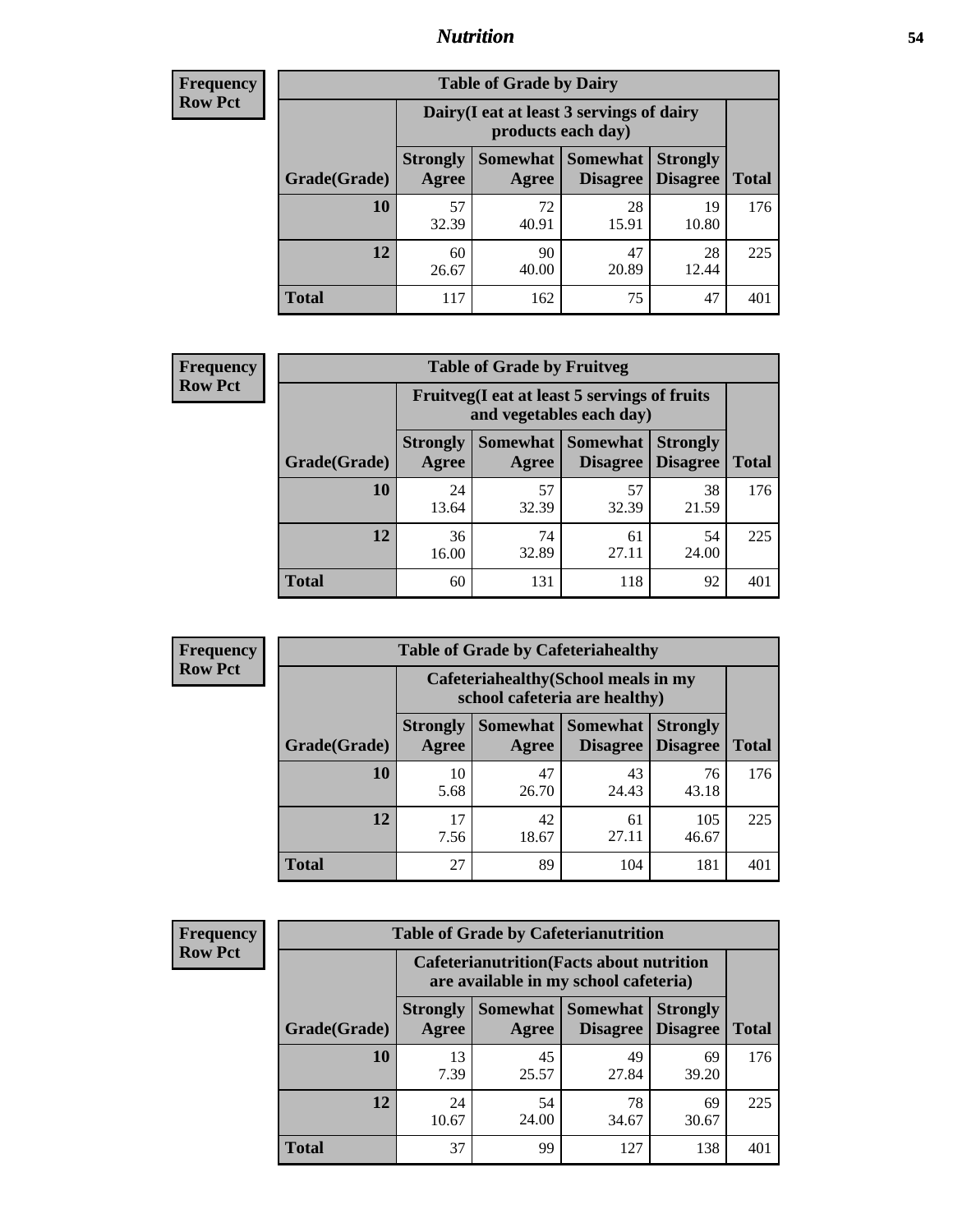### *Nutrition* **55**

| Frequency |
|-----------|
| Row Pct   |

| <b>Table of Grade by Schoollunch</b> |                                                                                                                                      |                                                                 |            |             |     |  |  |  |
|--------------------------------------|--------------------------------------------------------------------------------------------------------------------------------------|-----------------------------------------------------------------|------------|-------------|-----|--|--|--|
|                                      |                                                                                                                                      | Schoollunch(I eat school lunch three or<br>more times per week) |            |             |     |  |  |  |
| Grade(Grade)                         | Somewhat  <br><b>Somewhat</b><br><b>Strongly</b><br><b>Strongly</b><br><b>Disagree</b><br>Disagree<br>Agree<br><b>Total</b><br>Agree |                                                                 |            |             |     |  |  |  |
| 10                                   | 83<br>47.16                                                                                                                          | 25<br>14.20                                                     | 13<br>7.39 | 55<br>31.25 | 176 |  |  |  |
| 12                                   | 101<br>44.89                                                                                                                         | 38<br>16.89                                                     | 16<br>7.11 | 70<br>31.11 | 225 |  |  |  |
| <b>Total</b>                         | 184                                                                                                                                  | 63                                                              | 29         | 125         | 401 |  |  |  |

| <b>Frequency</b> |  |
|------------------|--|
| <b>Row Pct</b>   |  |

| y | <b>Table of Grade by Foodchoices</b> |                                                                     |                                                                                |             |             |     |  |  |
|---|--------------------------------------|---------------------------------------------------------------------|--------------------------------------------------------------------------------|-------------|-------------|-----|--|--|
|   |                                      | Foodchoices (I make healthy food choices in<br>my school cafeteria) |                                                                                |             |             |     |  |  |
|   | Grade(Grade)                         | <b>Strongly</b><br>Agree                                            | Somewhat  <br><b>Somewhat</b> Strongly<br><b>Disagree</b><br>Disagree<br>Agree |             |             |     |  |  |
|   | 10                                   | 30<br>17.05                                                         | 64<br>36.36                                                                    | 37<br>21.02 | 45<br>25.57 | 176 |  |  |
|   | 12                                   | 43<br>19.11                                                         | 72<br>32.00                                                                    | 52<br>23.11 | 58<br>25.78 | 225 |  |  |
|   | <b>Total</b>                         | 73                                                                  | 136                                                                            | 89          | 103         | 401 |  |  |

| <b>Frequency</b> | <b>Table of Grade by Wholewheat</b> |                                                                                                             |                     |                                    |                                    |              |  |  |  |
|------------------|-------------------------------------|-------------------------------------------------------------------------------------------------------------|---------------------|------------------------------------|------------------------------------|--------------|--|--|--|
| <b>Row Pct</b>   |                                     | Wholewheat (There are whole wheat and<br>multigrain breads and cereals available in<br>my school cafeteria) |                     |                                    |                                    |              |  |  |  |
|                  | Grade(Grade)                        | <b>Strongly</b><br>Agree                                                                                    | Somewhat  <br>Agree | <b>Somewhat</b><br><b>Disagree</b> | <b>Strongly</b><br><b>Disagree</b> | <b>Total</b> |  |  |  |
|                  | 10                                  | 31<br>17.61                                                                                                 | 47<br>26.70         | 49<br>27.84                        | 49<br>27.84                        | 176          |  |  |  |
|                  | 12                                  | 37<br>16.44                                                                                                 | 74<br>32.89         | 52<br>23.11                        | 62<br>27.56                        | 225          |  |  |  |
|                  | <b>Total</b>                        | 68                                                                                                          | 121                 | 101                                | 111                                | 401          |  |  |  |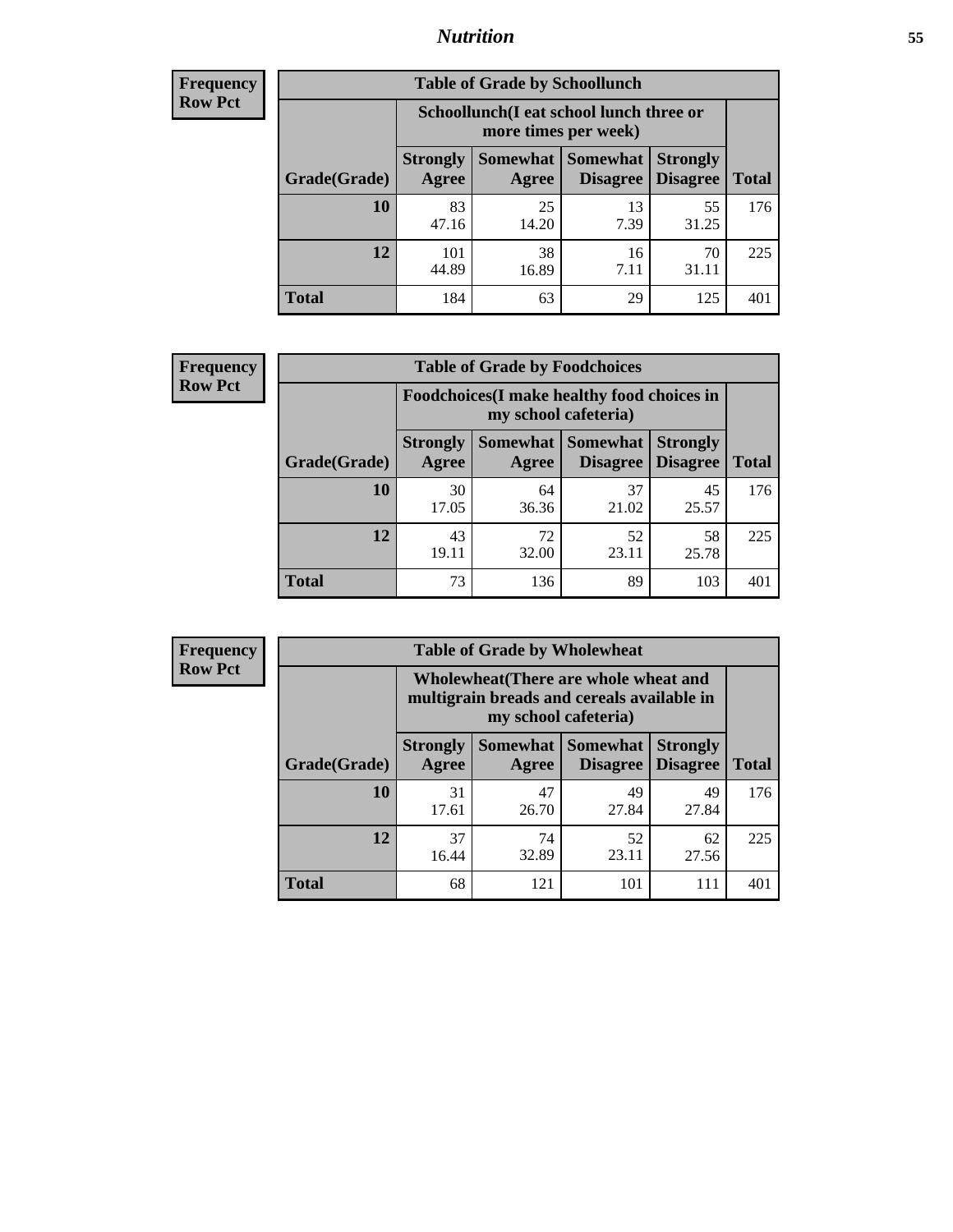### *Nutrition* **56**

**Frequency Row Pct**

| <b>Table of Grade by Healthyvending</b> |                                                                                                                                               |                     |                                    |                                    |              |
|-----------------------------------------|-----------------------------------------------------------------------------------------------------------------------------------------------|---------------------|------------------------------------|------------------------------------|--------------|
|                                         | Healthyvending (If only healthy snacks and<br>beverages were available in the vending<br>machines during the school day,<br>I would buy them) |                     |                                    |                                    |              |
| Grade(Grade)                            | <b>Strongly</b><br>Agree                                                                                                                      | Somewhat  <br>Agree | <b>Somewhat</b><br><b>Disagree</b> | <b>Strongly</b><br><b>Disagree</b> | <b>Total</b> |
| 10                                      | 37<br>21.02                                                                                                                                   | 53<br>30.11         | 30<br>17.05                        | 56<br>31.82                        | 176          |
| 12                                      | 53<br>23.56                                                                                                                                   | 52<br>23.11         | 40<br>17.78                        | 80<br>35.56                        | 225          |
| <b>Total</b>                            | 90                                                                                                                                            | 105                 | 70                                 | 136                                | 401          |

**Frequency Row Pct**

| <b>Table of Grade by Schoolbreakfast</b> |                                                                                                                                         |             |                                        |                                    |              |  |
|------------------------------------------|-----------------------------------------------------------------------------------------------------------------------------------------|-------------|----------------------------------------|------------------------------------|--------------|--|
|                                          | Schoolbreakfast (If breakfast were<br>available at school,<br>but outside the cafeteria,<br>I would eat breakfast at school more often) |             |                                        |                                    |              |  |
| Grade(Grade)                             | <b>Strongly</b><br>Agree                                                                                                                | Agree       | Somewhat   Somewhat<br><b>Disagree</b> | <b>Strongly</b><br><b>Disagree</b> | <b>Total</b> |  |
| 10                                       | 53<br>30.11                                                                                                                             | 55<br>31.25 | 21<br>11.93                            | 47<br>26.70                        | 176          |  |
| 12                                       | 84<br>37.33                                                                                                                             | 66<br>29.33 | 38<br>16.89                            | 37<br>16.44                        | 225          |  |
| <b>Total</b>                             | 137                                                                                                                                     | 121         | 59                                     | 84                                 | 401          |  |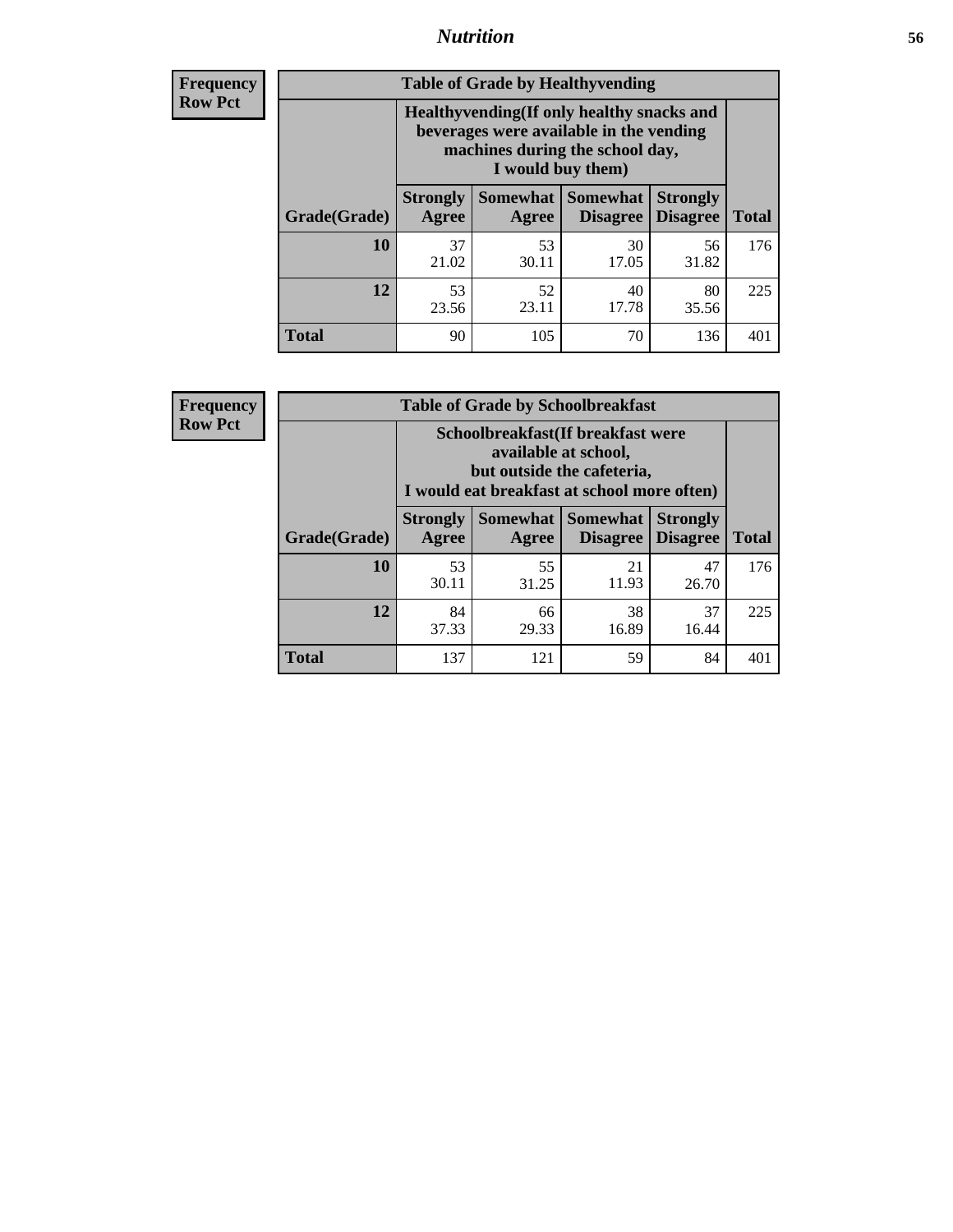| Frequency<br><b>Col Pct</b> | <b>Table of Educationaids by Grade</b>                                                                    |                    |              |              |
|-----------------------------|-----------------------------------------------------------------------------------------------------------|--------------------|--------------|--------------|
|                             | <b>Educationaids</b> (I<br>have been<br>taught about<br><b>HIV/AIDS</b> at<br>school in the<br>past year) | Grade(Grade)<br>10 | 12           | <b>Total</b> |
|                             | Yes                                                                                                       | 129<br>73.30       | 151<br>67.11 | 280          |
|                             | N <sub>0</sub>                                                                                            | 47<br>26.70        | 74<br>32.89  | 121          |
|                             | <b>Total</b>                                                                                              | 176                | 225          | 401          |

| <b>Frequency</b> |                                                                                      | <b>Table of Educationcharacter by Grade</b> |              |              |  |
|------------------|--------------------------------------------------------------------------------------|---------------------------------------------|--------------|--------------|--|
| <b>Col Pct</b>   | Educationcharacter(I<br>have been taught<br>about character<br>education in the past | Grade(Grade)                                |              |              |  |
|                  | year at school)                                                                      | 10                                          | 12           | <b>Total</b> |  |
|                  | <b>Yes</b>                                                                           | 130<br>73.86                                | 145<br>64.44 | 275          |  |
|                  | N <sub>0</sub>                                                                       | 46<br>26.14                                 | 80<br>35.56  | 126          |  |
|                  | <b>Total</b>                                                                         | 176                                         | 225          | 401          |  |

| Frequency      | <b>Table of Gradcoach1 by Grade</b>              |              |              |              |
|----------------|--------------------------------------------------|--------------|--------------|--------------|
| <b>Col Pct</b> | Gradcoach1(I<br>know who my<br><b>Graduation</b> | Grade(Grade) |              |              |
|                | Coach is)                                        | 10           | 12           | <b>Total</b> |
|                | Yes                                              | 21<br>11.93  | 124<br>55.11 | 145          |
|                | N <sub>0</sub>                                   | 155<br>88.07 | 101<br>44.89 | 256          |
|                | <b>Total</b>                                     | 176          | 225          | 401          |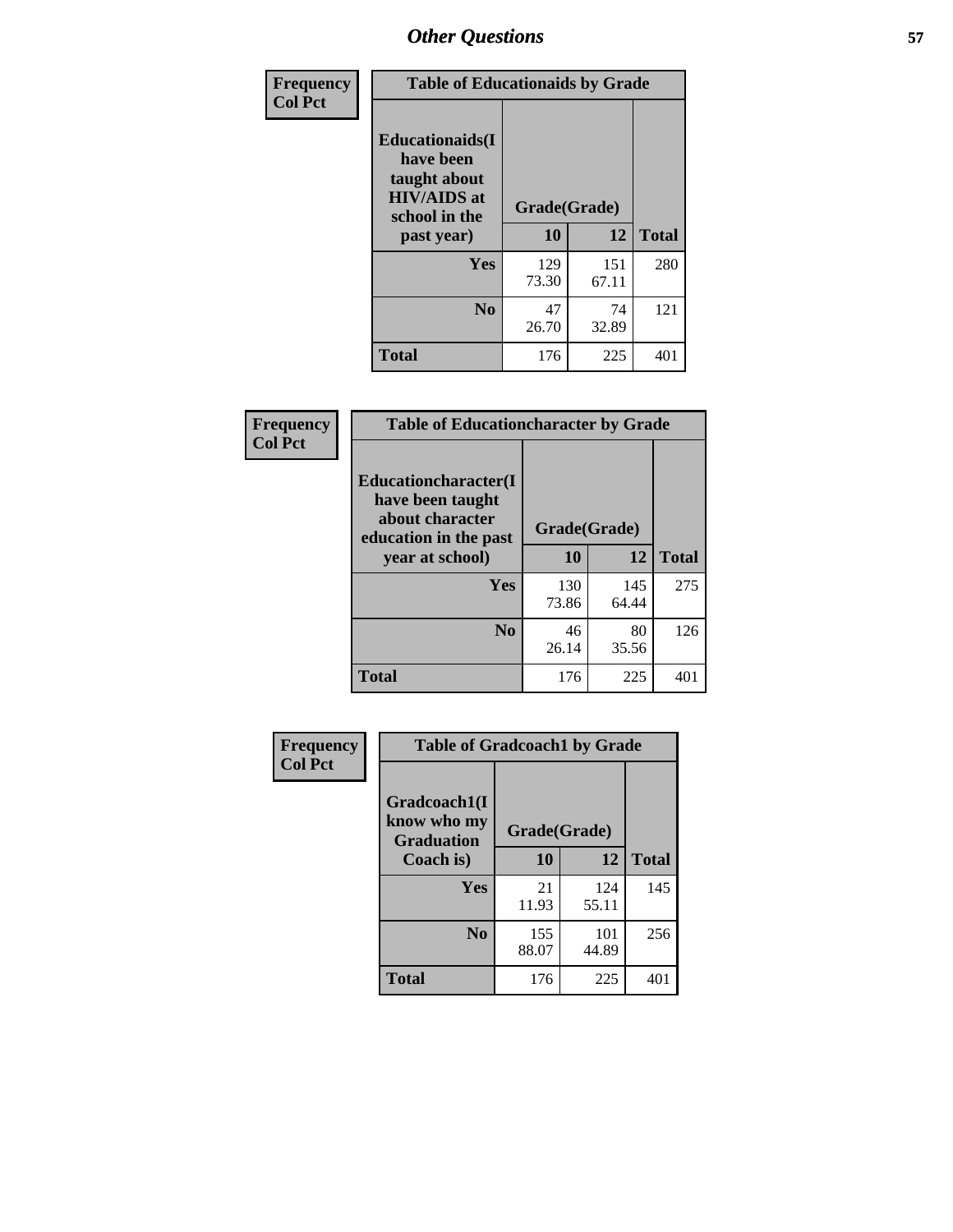| Frequency      | <b>Table of Gradcoach2 by Grade</b> |              |              |              |
|----------------|-------------------------------------|--------------|--------------|--------------|
| <b>Col Pct</b> | Gradcoach2(I<br>have                |              |              |              |
|                | contacted my<br><b>Graduation</b>   | Grade(Grade) |              |              |
|                | Coach)                              | 10           | 12           | <b>Total</b> |
|                | Yes                                 | 8<br>4.55    | 75<br>33.33  | 83           |
|                | N <sub>0</sub>                      | 168<br>95.45 | 150<br>66.67 | 318          |
|                | <b>Total</b>                        | 176          | 225          | 401          |

| Frequency<br><b>Col Pct</b> | <b>Table of Gradcoach3 by Grade</b>                                         |              |              |              |
|-----------------------------|-----------------------------------------------------------------------------|--------------|--------------|--------------|
|                             | Gradcoach3(I<br>have received<br>assistance<br>from my<br><b>Graduation</b> | Grade(Grade) |              |              |
|                             | Coach)                                                                      | 10           | 12           | <b>Total</b> |
|                             | Yes                                                                         | 8<br>4.55    | 70<br>31.11  | 78           |
|                             | N <sub>0</sub>                                                              | 53<br>30.11  | 40<br>17.78  | 93           |
|                             | Don't know                                                                  | 115<br>65.34 | 115<br>51.11 | 230          |
|                             | <b>Total</b>                                                                | 176          | 225          | 401          |

| Frequency      | <b>Table of Selfharm by Grade</b>                                                                                                                            |              |              |              |
|----------------|--------------------------------------------------------------------------------------------------------------------------------------------------------------|--------------|--------------|--------------|
| <b>Col Pct</b> | <b>Selfharm</b> (During<br>the past 12<br>months,<br>I harmed myself<br>on purpose<br><b>Suicideconsider</b><br>During the past<br>12 months,<br>I seriously |              |              |              |
|                | considered                                                                                                                                                   | Grade(Grade) |              |              |
|                | suicide)                                                                                                                                                     | 10           | 12           | <b>Total</b> |
|                | Yes                                                                                                                                                          | 22<br>12.50  | 11<br>4.89   | 33           |
|                | N <sub>0</sub>                                                                                                                                               | 154<br>87.50 | 214<br>95.11 | 368          |
|                | <b>Total</b>                                                                                                                                                 | 176          | 225          | 401          |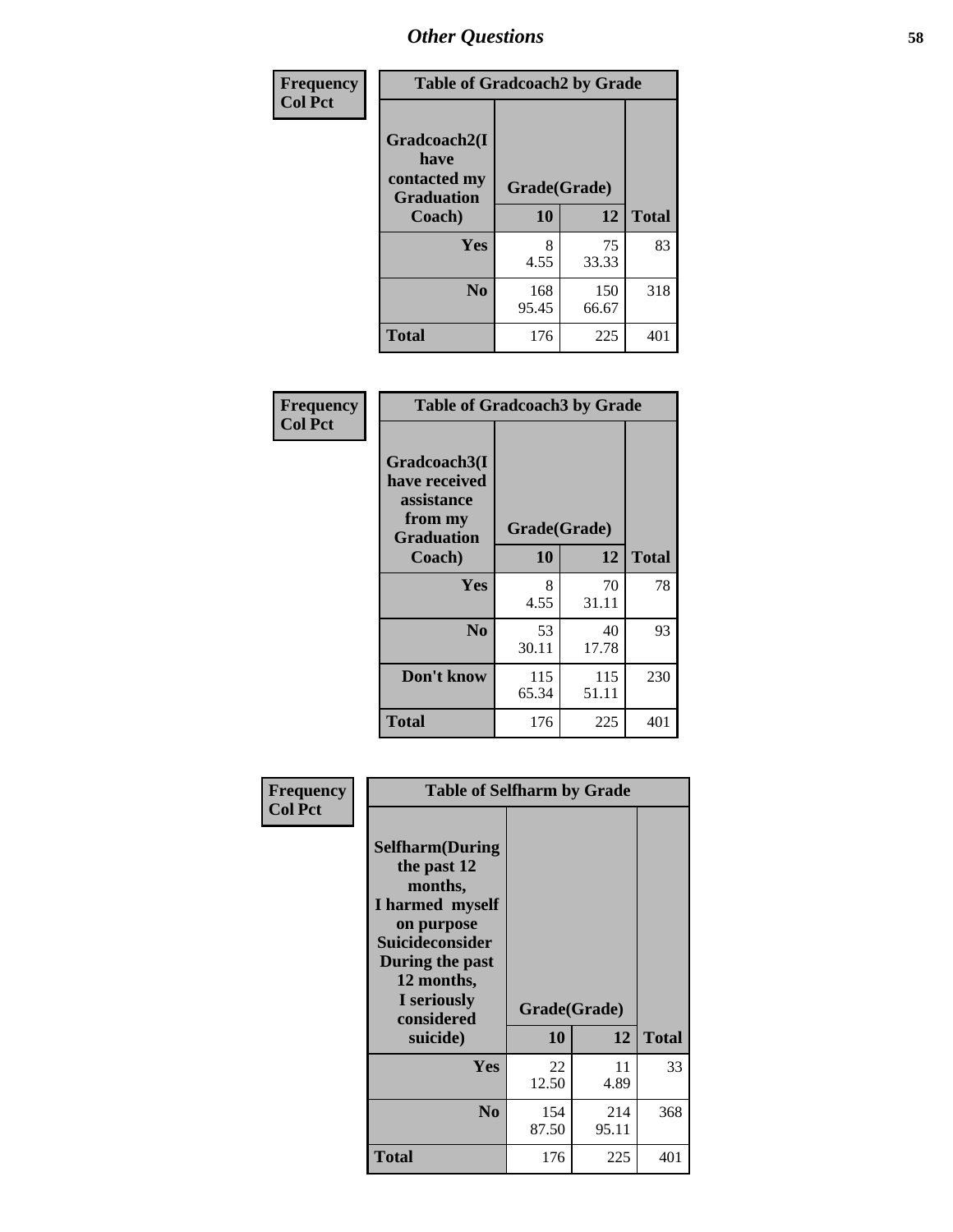| <b>Frequency</b> | <b>Table of Suicideconsider by Grade</b> |              |              |              |
|------------------|------------------------------------------|--------------|--------------|--------------|
| <b>Col Pct</b>   |                                          | Grade(Grade) |              |              |
|                  | <b>Suicideconsider</b>                   | <b>10</b>    | 12           | <b>Total</b> |
|                  | <b>Yes</b>                               | 17<br>9.66   | 12<br>5.33   | 29           |
|                  | N <sub>0</sub>                           | 159<br>90.34 | 213<br>94.67 | 372          |
|                  | <b>Total</b>                             | 176          | 225          | 401          |

| Frequency      | <b>Table of Suicideattempt by Grade</b>              |              |              |              |
|----------------|------------------------------------------------------|--------------|--------------|--------------|
| <b>Col Pct</b> | Suicideattempt(I<br>have attempted<br>suicide in the | Grade(Grade) |              |              |
|                | last year)                                           | 10           | 12           | <b>Total</b> |
|                | Yes                                                  | 14<br>7.95   | 4<br>1.78    | 18           |
|                | N <sub>0</sub>                                       | 162<br>92.05 | 221<br>98.22 | 383          |
|                | <b>Total</b>                                         | 176          | 225          | 401          |

| Frequency      | <b>Table of Instantmessaged by Grade</b>               |              |              |              |
|----------------|--------------------------------------------------------|--------------|--------------|--------------|
| <b>Col Pct</b> | Instantmessaged(I<br>have instant<br>messaged people I | Grade(Grade) |              |              |
|                | do not even know)                                      | 10           | 12           | <b>Total</b> |
|                | Yes                                                    | 59<br>33.52  | 75<br>33.33  | 134          |
|                | N <sub>0</sub>                                         | 117<br>66.48 | 150<br>66.67 | 267          |
|                | <b>Total</b>                                           | 176          | 225          | 401          |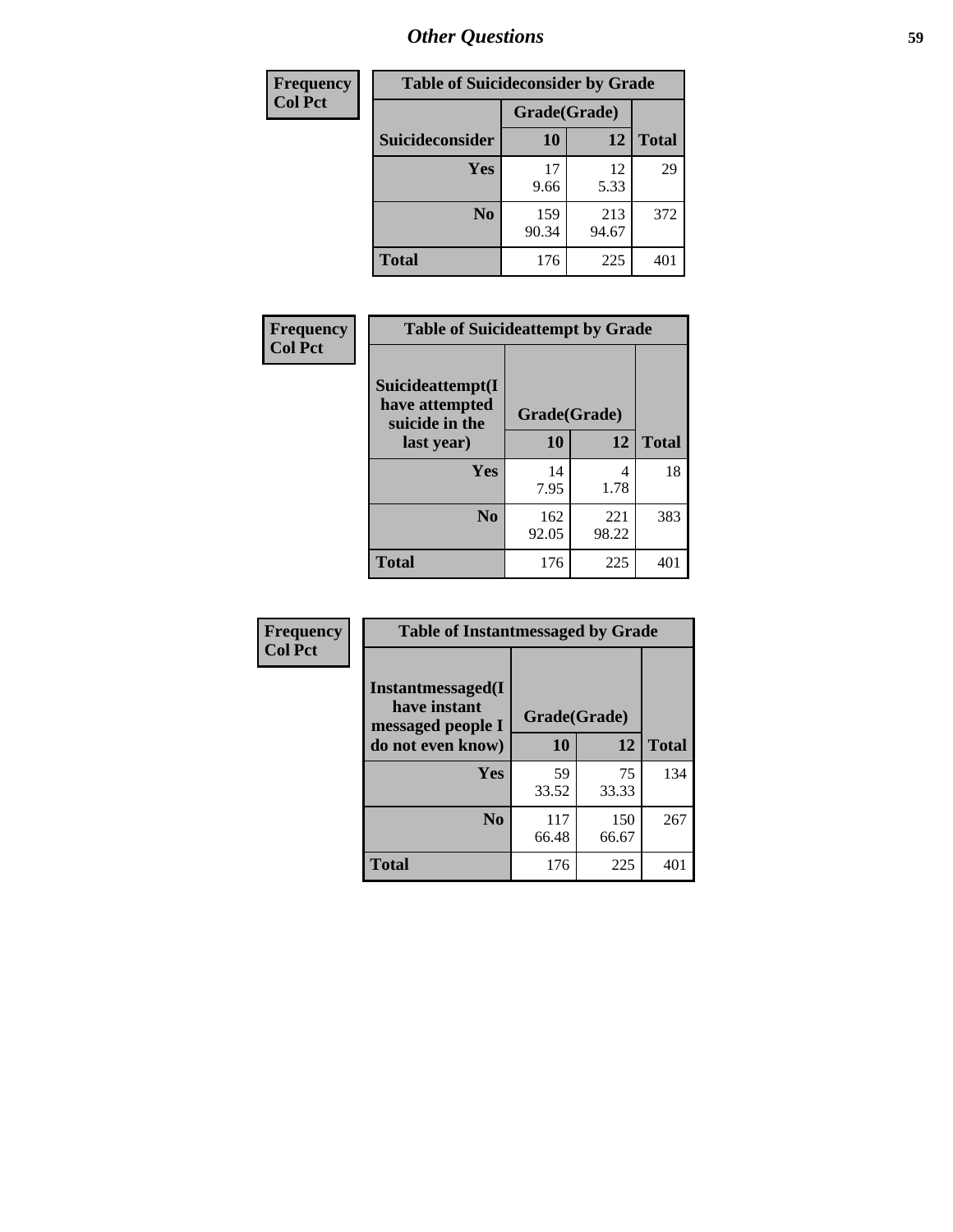| Frequency      | <b>Table of Getsalong by Grade</b>                          |              |                        |              |
|----------------|-------------------------------------------------------------|--------------|------------------------|--------------|
| <b>Col Pct</b> | <b>Getsalong</b> (I get<br>along with other<br>students and | Grade(Grade) |                        |              |
|                | adults)                                                     | 10           | 12                     | <b>Total</b> |
|                | <b>Strongly Agree</b>                                       | 99<br>56.25  | 143<br>63.56           | 242          |
|                | <b>Somewhat Agree</b>                                       | 65<br>36.93  | 77<br>34.22            | 142          |
|                | <b>Somewhat Disagree</b>                                    | 11<br>6.25   | 3<br>1.33              | 14           |
|                | <b>Strongly Disagree</b>                                    | 0.57         | $\mathfrak{D}$<br>0.89 | 3            |
|                | <b>Total</b>                                                | 176          | 225                    | 401          |

| Frequency      | <b>Table of Safehome by Grade</b> |                    |              |              |
|----------------|-----------------------------------|--------------------|--------------|--------------|
| <b>Col Pct</b> | Safehome(I feel<br>safe at home)  | Grade(Grade)<br>10 | 12           | <b>Total</b> |
|                | <b>Strongly Agree</b>             | 128<br>72.73       | 177<br>78.67 | 305          |
|                | <b>Somewhat Agree</b>             | 33<br>18.75        | 39<br>17.33  | 72           |
|                | <b>Somewhat Disagree</b>          | 6<br>3.41          | 4<br>1.78    | 10           |
|                | <b>Strongly Disagree</b>          | 9<br>5.11          | 5<br>2.22    | 14           |
|                | <b>Total</b>                      | 176                | 225          | 401          |

| Frequency      |                                                                                     | <b>Table of Adulttalk by Grade</b> |              |              |
|----------------|-------------------------------------------------------------------------------------|------------------------------------|--------------|--------------|
| <b>Col Pct</b> | <b>Adulttalk(I</b><br>know an<br>adult at<br>school that<br>I can talk<br>with if I | Grade(Grade)                       |              |              |
|                | need help)                                                                          | 10                                 | 12           | <b>Total</b> |
|                | <b>Yes</b>                                                                          | 117<br>66.48                       | 178<br>79.11 | 295          |
|                | N <sub>0</sub>                                                                      | 59<br>33.52                        | 47<br>20.89  | 106          |
|                | <b>Total</b>                                                                        | 176                                | 225          | 401          |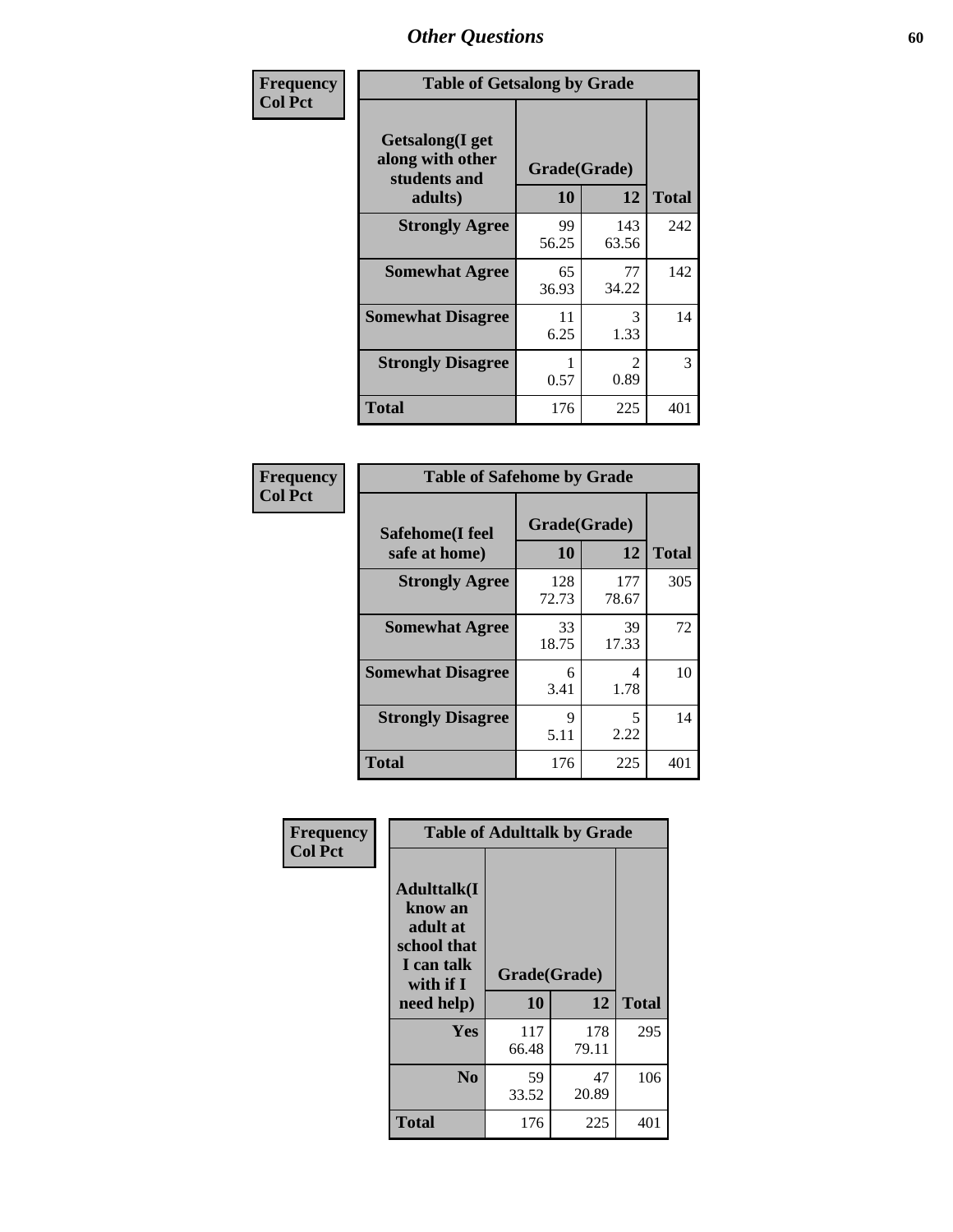**Frequency Row Pct**

| <b>Table of Grade by Tvtime</b> |             |                                                                                         |             |                      |                      |                     |              |  |  |
|---------------------------------|-------------|-----------------------------------------------------------------------------------------|-------------|----------------------|----------------------|---------------------|--------------|--|--|
|                                 |             | Tytime (On an average school day,<br>how much unsupervised time do I spend watching TV) |             |                      |                      |                     |              |  |  |
| $ $ Grade(Grade) $ $            | None        | <b>Less that</b><br>hour/day                                                            | hour/day    | $2 - 3$<br>hours/day | $4 - 5$<br>hours/day | $6+$<br>  hours/day | <b>Total</b> |  |  |
| <b>10</b>                       | 25<br>14.20 | 29<br>16.48                                                                             | 28<br>15.91 | 52<br>29.55          | 28<br>15.91          | 14<br>7.95          | 176          |  |  |
| 12                              | 41<br>18.22 | 41<br>18.22                                                                             | 45<br>20.00 | 63<br>28.00          | 20<br>8.89           | 15<br>6.67          | 225          |  |  |
| <b>Total</b>                    | 66          | 70                                                                                      | 73          | 115                  | 48                   | 29                  | 401          |  |  |

**Frequency Row Pct**

| <b>Table of Grade by Computertime</b> |             |                                                                                                   |             |                      |                      |                   |              |  |  |
|---------------------------------------|-------------|---------------------------------------------------------------------------------------------------|-------------|----------------------|----------------------|-------------------|--------------|--|--|
|                                       |             | Computertime (On an average school day,<br>how much unsupervised time do I spend on the computer) |             |                      |                      |                   |              |  |  |
| Grade(Grade)                          | None        | <b>Less that</b><br>hour/day                                                                      | hour/day    | $2 - 3$<br>hours/day | $4 - 5$<br>hours/day | $6+$<br>hours/day | <b>Total</b> |  |  |
| 10                                    | 31<br>17.61 | 38<br>21.59                                                                                       | 33<br>18.75 | 45<br>25.57          | 16<br>9.09           | 13<br>7.39        | 176          |  |  |
| 12                                    | 38<br>16.89 | 54<br>48<br>41<br>24<br>20<br>18.22<br>24.00<br>21.33<br>8.89<br>10.67                            |             |                      |                      |                   |              |  |  |
| <b>Total</b>                          | 69          | 92                                                                                                | 74          | 93                   | 40                   | 33                | 401          |  |  |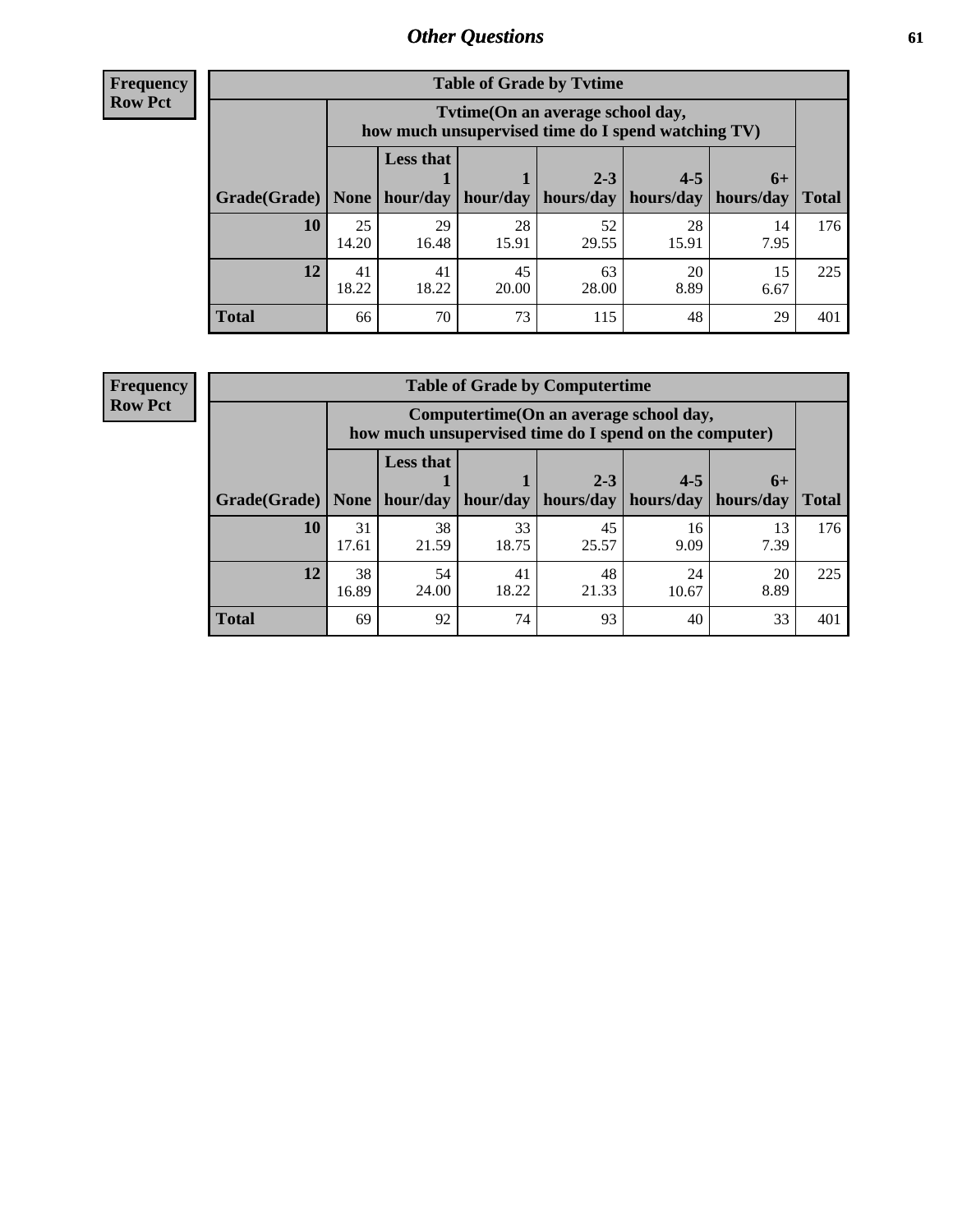#### *Questions about Driving Laws* **62** *Driving Questions were asked only of high school students.*

| <b>Frequency</b> |
|------------------|
| <b>Row Pct</b>   |

| <b>Table of Grade by License1</b> |                                                                |                                                                                                                                           |                |               |               |              |  |  |  |
|-----------------------------------|----------------------------------------------------------------|-------------------------------------------------------------------------------------------------------------------------------------------|----------------|---------------|---------------|--------------|--|--|--|
|                                   |                                                                | License1(During the first 6 months of driving<br>with a provisional license,<br>the only passengers who can ride with the<br>driver are:) |                |               |               |              |  |  |  |
| Grade(Grade)                      | <b>Parent or</b><br>Guardian                                   | Family<br>  Members                                                                                                                       | <b>Friends</b> | <b>Anyone</b> | Don't<br>Know | <b>Total</b> |  |  |  |
| 10                                | 54<br>30.68                                                    | 92<br>52.27                                                                                                                               | 3<br>1.70      | 6<br>3.41     | 21<br>11.93   | 176          |  |  |  |
| 12                                | 147<br>2<br>19<br>50<br>0.89<br>8.44<br>22.22<br>65.33<br>3.11 |                                                                                                                                           |                |               |               |              |  |  |  |
| Total                             | 104                                                            | 239                                                                                                                                       | 5              | 13            | 40            | 401          |  |  |  |

| <b>Frequency</b> | <b>Table of Grade by License2</b> |                                                                                                          |                  |                  |                                                      |                      |              |  |
|------------------|-----------------------------------|----------------------------------------------------------------------------------------------------------|------------------|------------------|------------------------------------------------------|----------------------|--------------|--|
| <b>Row Pct</b>   |                                   | License2(17 yr old drivers with a<br>provisional driver's license cannot<br>drive between the hours of:) |                  |                  |                                                      |                      |              |  |
|                  | Grade(Grade)                      | <b>Midnight</b><br>to 6am                                                                                | 1am<br>to<br>5am | 1am<br>to<br>6am | N <sub>0</sub><br>curfew<br>for $17$<br>year<br>olds | Don't<br><b>Know</b> | <b>Total</b> |  |
|                  | 10                                | 88<br>50.00                                                                                              | 18<br>10.23      | 12<br>6.82       | 8<br>4.55                                            | 50<br>28.41          | 176          |  |
|                  | 12                                | 177<br>78.67                                                                                             | 7<br>3.11        | 13<br>5.78       | 3<br>1.33                                            | 25<br>11.11          | 225          |  |
|                  | <b>Total</b>                      | 265                                                                                                      | 25               | 25               | 11                                                   | 75                   | 401          |  |

| Frequency      | <b>Table of Grade by License3</b> |                                       |                                     |              |            |            |               |              |
|----------------|-----------------------------------|---------------------------------------|-------------------------------------|--------------|------------|------------|---------------|--------------|
| <b>Row Pct</b> |                                   | License3(For drivers under the age of | what level of alcohol is considered | 21,<br>DUI?) |            |            |               |              |
|                | Grade(Grade)                      | Any<br><b>Amount</b>                  | 0.02                                | 0.04         | 0.06       | 0.08       | Don't<br>know | <b>Total</b> |
|                | 10                                | 26<br>14.77                           | 38<br>21.59                         | 17<br>9.66   | 14<br>7.95 | 15<br>8.52 | 66<br>37.50   | 176          |
|                | 12                                | 71<br>31.56                           | 59<br>26.22                         | 12<br>5.33   | 7<br>3.11  | 18<br>8.00 | 58<br>25.78   | 225          |
|                | <b>Total</b>                      | 97                                    | 97                                  | 29           | 21         | 33         | 124           | 401          |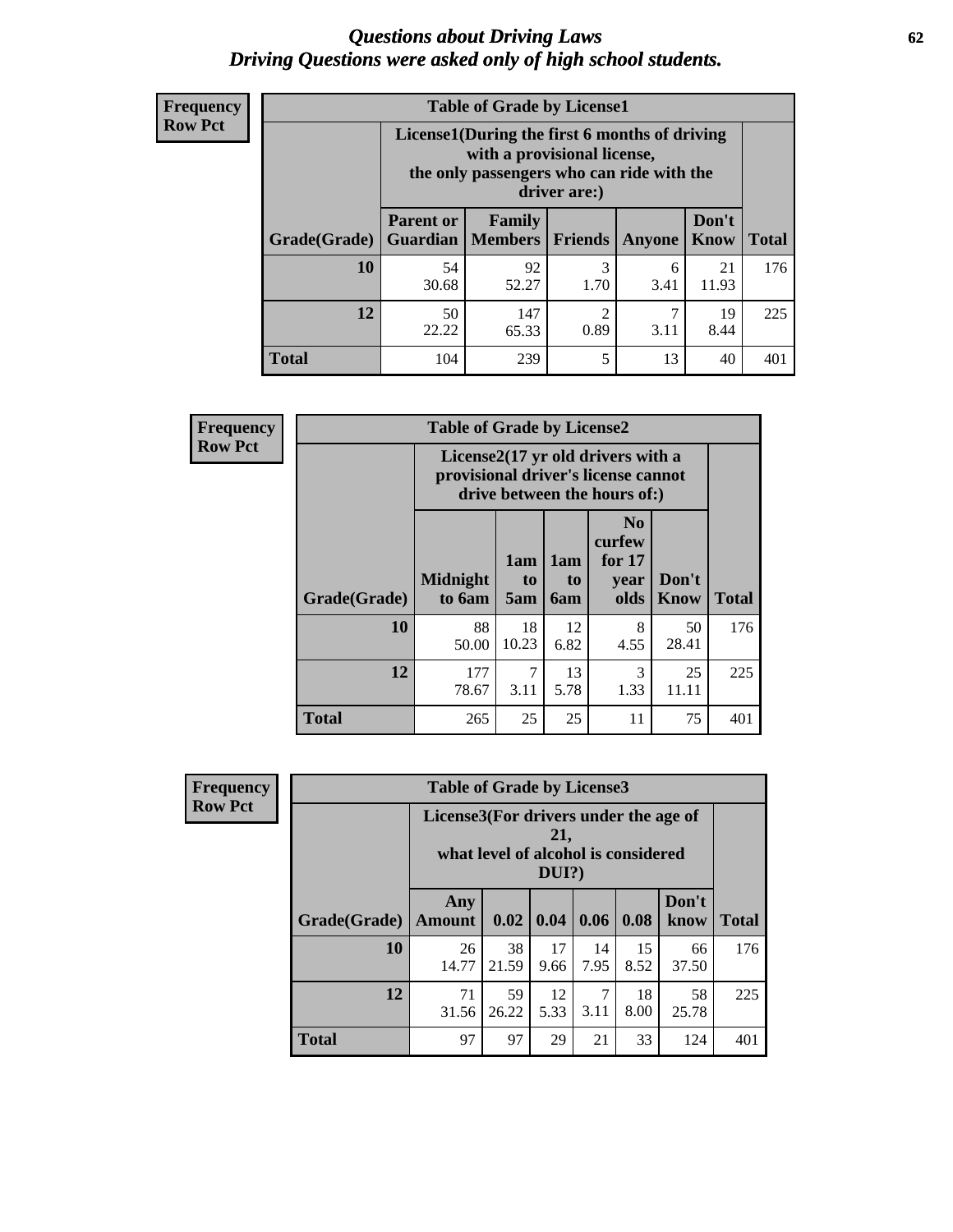#### *Questions about Driving Laws* **63** *Driving Questions were asked only of high school students.*

**Frequency Row Pct**

| <b>Table of Grade by License4</b> |              |                                                                                                                                               |             |            |            |             |     |  |
|-----------------------------------|--------------|-----------------------------------------------------------------------------------------------------------------------------------------------|-------------|------------|------------|-------------|-----|--|
|                                   |              | License4(A driver under 21 automatically<br>loses his/her license if caught exceeding the<br>posted speet limit by:)                          |             |            |            |             |     |  |
| Grade(Grade)                      | $15+$<br>mph | Can't<br>lose<br><b>Depends</b><br>license<br>$25+$<br>$35+$<br>Don't<br>for<br>on<br><b>Total</b><br>mph<br>speeding<br>know<br>mph<br>judge |             |            |            |             |     |  |
| 10                                | 36<br>20.45  | 35<br>19.89                                                                                                                                   | 12<br>6.82  | 16<br>9.09 | 7<br>3.98  | 70<br>39.77 | 176 |  |
| 12                                | 41<br>18.22  | 72<br>32.00                                                                                                                                   | 27<br>12.00 | 14<br>6.22 | 11<br>4.89 | 60<br>26.67 | 225 |  |
| <b>Total</b>                      | 77           | 107                                                                                                                                           | 39          | 30         | 18         | 130         | 401 |  |

| Frequency      | <b>Table of Grade by License5</b> |                                                                                                                                                             |                |               |              |  |
|----------------|-----------------------------------|-------------------------------------------------------------------------------------------------------------------------------------------------------------|----------------|---------------|--------------|--|
| <b>Row Pct</b> |                                   | License5(A)<br>Georgia teenager<br>with family<br>connections or a<br>good lawyer can<br>break a teen<br>driving law and<br>keep their driver's<br>license) |                |               |              |  |
|                | Grade(Grade)                      | <b>Yes</b>                                                                                                                                                  | N <sub>0</sub> | Don't<br>know | <b>Total</b> |  |
|                | 10                                | 22<br>12.50                                                                                                                                                 | 76<br>43.18    | 78<br>44.32   | 176          |  |
|                | 12                                | 51<br>22.67                                                                                                                                                 | 89<br>39.56    | 85<br>37.78   | 225          |  |
|                | Total                             | 73                                                                                                                                                          | 165            | 163           | 401          |  |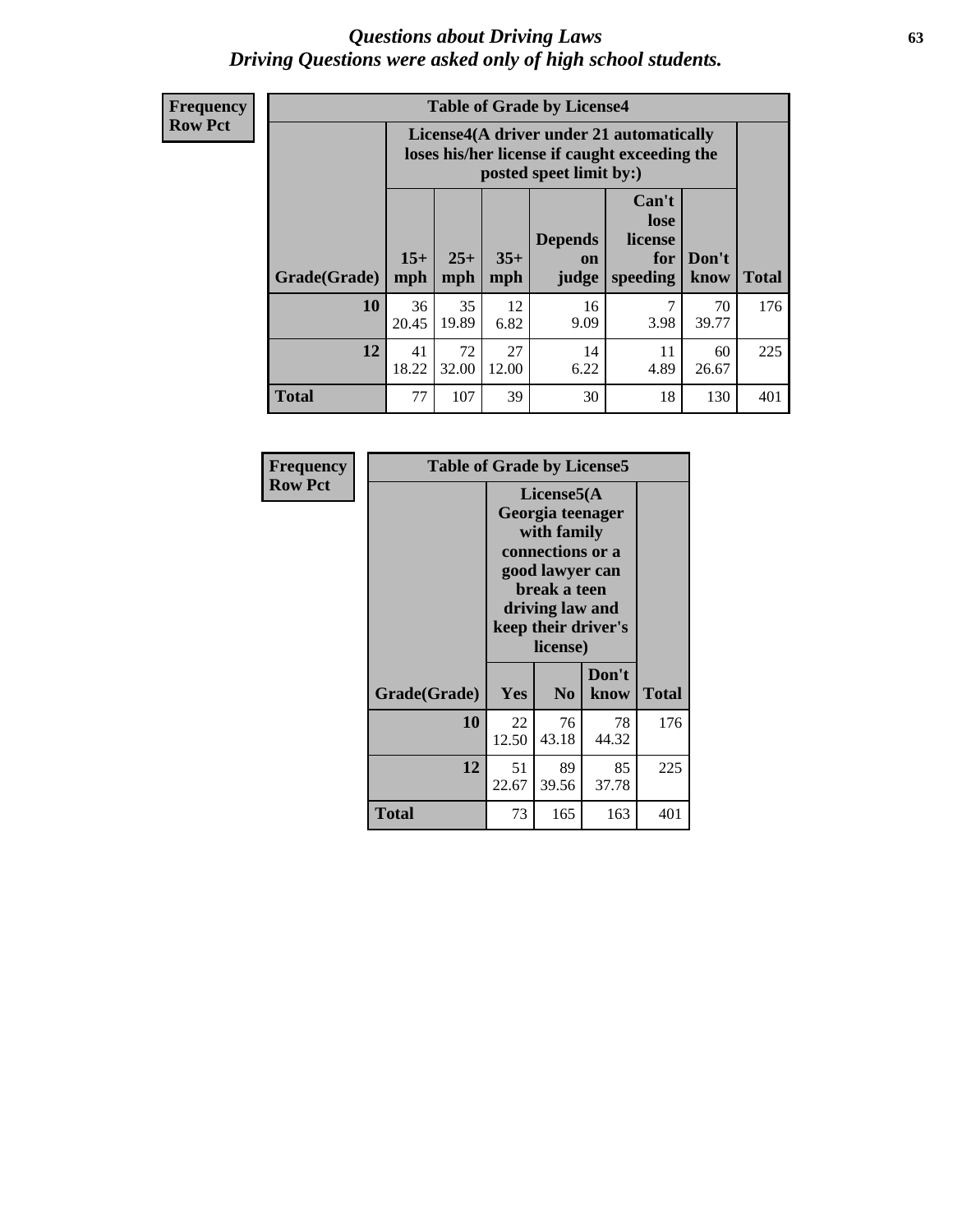#### *Questions about Driving Laws* **64** *Driving Questions were asked only of high school students.*

| <b>Frequency</b> | <b>Table of Grade by License6</b> |             |                                                                                                                                  |                    |              |  |
|------------------|-----------------------------------|-------------|----------------------------------------------------------------------------------------------------------------------------------|--------------------|--------------|--|
| <b>Row Pct</b>   |                                   |             | License <sub>6</sub> (I know a<br>friend or<br><b>classmate that</b><br>broke a teen<br>driving law,<br>keep his/her<br>license) | but was allowed to |              |  |
|                  | Grade(Grade)                      | Yes         | N <sub>0</sub>                                                                                                                   | Don't<br>know      | <b>Total</b> |  |
|                  | 10                                | 43<br>24.43 | 76<br>43.18                                                                                                                      | 57<br>32.39        | 176          |  |
|                  | 12                                | 87<br>38.67 | 72<br>32.00                                                                                                                      | 66<br>29.33        | 225          |  |
|                  | Total                             | 130         | 148                                                                                                                              | 123                | 401          |  |

| <b>Frequency</b> | <b>Table of Grade by License7</b> |                                                                             |                                     |                                                                                               |                        |              |  |  |
|------------------|-----------------------------------|-----------------------------------------------------------------------------|-------------------------------------|-----------------------------------------------------------------------------------------------|------------------------|--------------|--|--|
| <b>Row Pct</b>   |                                   |                                                                             |                                     | License7(A student under the age of 18 cam loser<br>his/her driving privileges if he or she:) |                        |              |  |  |
|                  | Grade(Grade)                      | <b>Have</b><br>more than<br>10<br>unexcused<br>absences<br>per school<br>yr | Drop out<br>without  <br>graduating | <b>Bring</b><br>alcohol/drugs/weapon<br>to school                                             | All of<br>the<br>above | <b>Total</b> |  |  |
|                  | 10                                | 38<br>21.59                                                                 | 4<br>2.27                           | 8<br>4.55                                                                                     | 126<br>71.59           | 176          |  |  |
|                  | 12                                | 47<br>20.89                                                                 | 11<br>4.89                          | 8<br>3.56                                                                                     | 159<br>70.67           | 225          |  |  |
|                  | <b>Total</b>                      | 85                                                                          | 15                                  | 16                                                                                            | 285                    | 401          |  |  |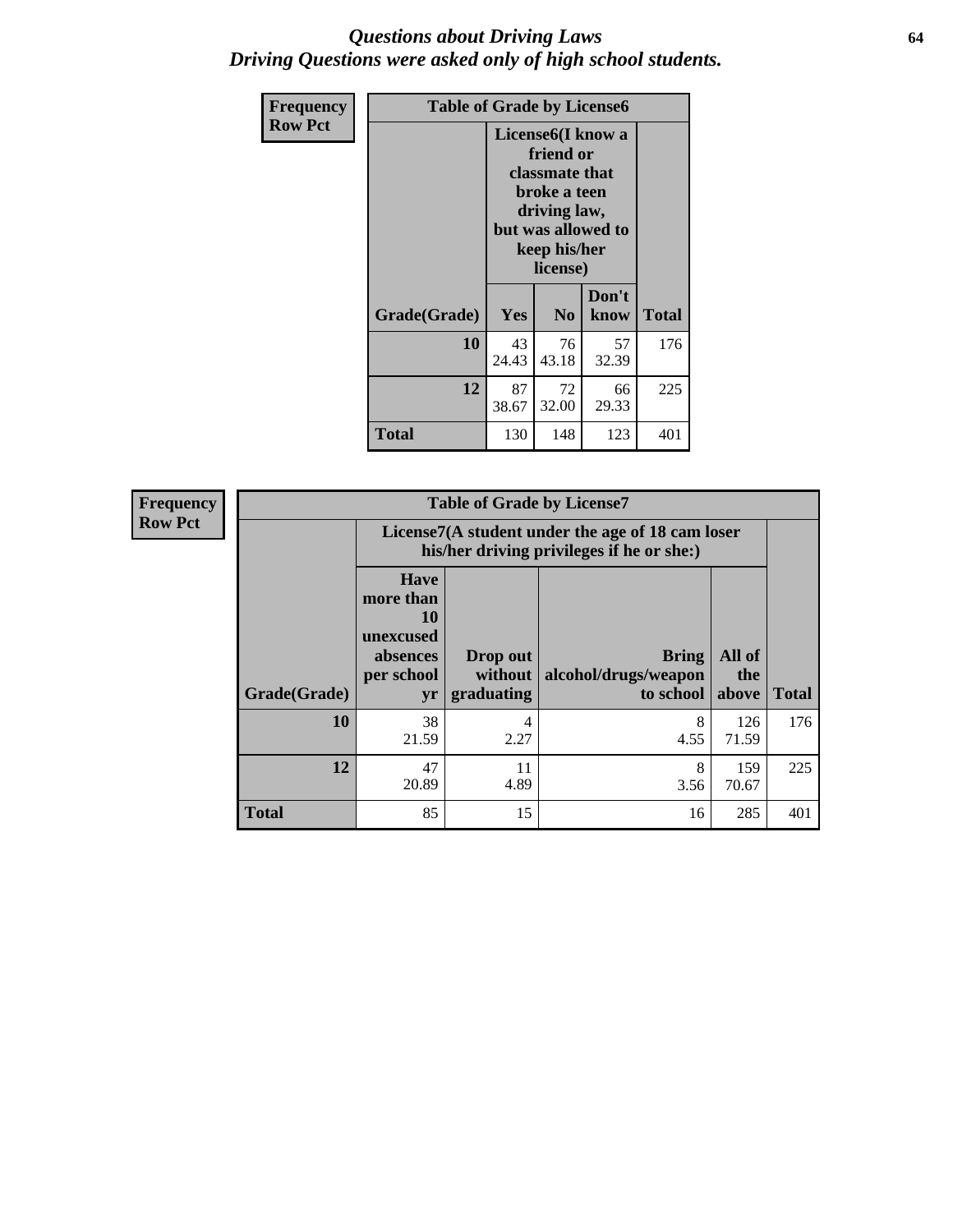# *Select Results by Gender* **65**

| Frequency      | <b>Table of SchoolClimate2 by Gender</b>          |                                 |             |              |  |
|----------------|---------------------------------------------------|---------------------------------|-------------|--------------|--|
| <b>Col Pct</b> | SchoolClimate2(I<br>feel successful at<br>school) | Gender(Gender)<br><b>Female</b> | <b>Male</b> | <b>Total</b> |  |
|                | <b>Strongly Agree</b>                             | 65<br>28.63                     | 60<br>34.48 | 125          |  |
|                | <b>Somewhat Agree</b>                             | 135<br>59.47                    | 94<br>54.02 | 229          |  |
|                | <b>Somewhat Disagree</b>                          | 17<br>7.49                      | 13<br>7.47  | 30           |  |
|                | <b>Strongly Disagree</b>                          | 10<br>4.41                      | 7<br>4.02   | 17           |  |
|                | <b>Total</b>                                      | 227                             | 174         | 401          |  |

| Frequency      | <b>Table of SchoolClimate6 by Gender</b>                 |               |                               |              |  |
|----------------|----------------------------------------------------------|---------------|-------------------------------|--------------|--|
| <b>Col Pct</b> | <b>SchoolClimate6(Teachers</b><br>treat me with respect) | <b>Female</b> | Gender(Gender)<br><b>Male</b> | <b>Total</b> |  |
|                | <b>Strongly Agree</b>                                    | 74<br>32.60   | 77<br>44.25                   | 151          |  |
|                | <b>Somewhat Agree</b>                                    | 106<br>46.70  | 67<br>38.51                   | 173          |  |
|                | <b>Somewhat Disagree</b>                                 | 39<br>17.18   | 19<br>10.92                   | 58           |  |
|                | <b>Strongly Disagree</b>                                 | 8<br>3.52     | 11<br>6.32                    | 19           |  |
|                | <b>Total</b>                                             | 227           | 174                           | 401          |  |

| Frequency      | <b>Table of SchoolClimate8 by Gender</b>                                             |               |                               |              |
|----------------|--------------------------------------------------------------------------------------|---------------|-------------------------------|--------------|
| <b>Col Pct</b> | <b>SchoolClimate8(Students</b><br>are frequently<br>recognized for good<br>behavior) | <b>Female</b> | Gender(Gender)<br><b>Male</b> | <b>Total</b> |
|                | <b>Strongly Agree</b>                                                                | 18            | 18                            | 36           |
|                |                                                                                      | 7.93          | 10.34                         |              |
|                | <b>Somewhat Agree</b>                                                                | 87<br>38.33   | 73<br>41.95                   | 160          |
|                | <b>Somewhat Disagree</b>                                                             | 85<br>37.44   | 59<br>33.91                   | 144          |
|                | <b>Strongly Disagree</b>                                                             | 37<br>16.30   | 24<br>13.79                   | 61           |
|                | Total                                                                                | 227           | 174                           | 401          |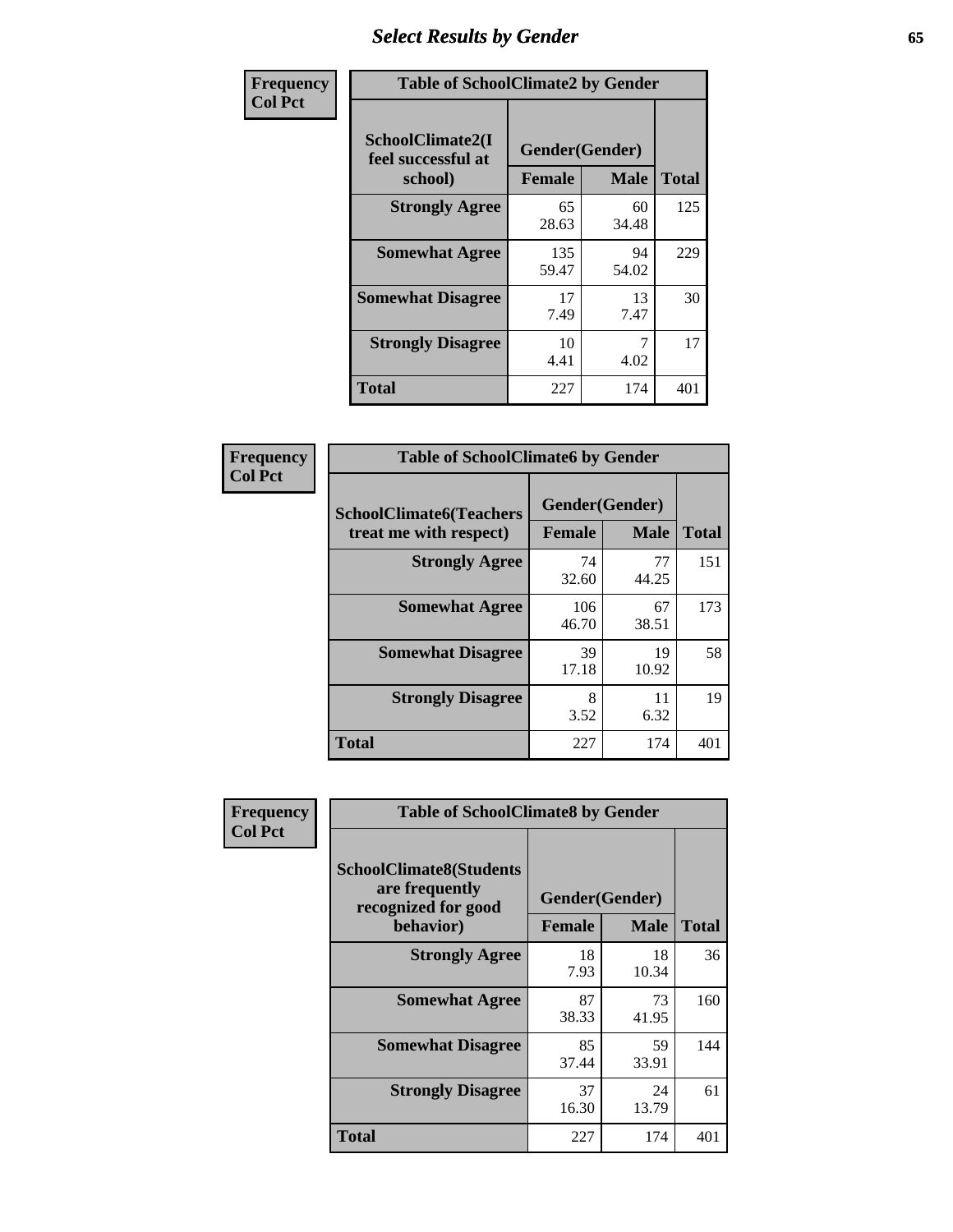# *Select Results by Gender* **66**

| Frequency      | <b>Table of Gender by Dropout</b> |                                                                        |                |              |
|----------------|-----------------------------------|------------------------------------------------------------------------|----------------|--------------|
| <b>Row Pct</b> |                                   | Dropout(I<br>have<br>thought<br>about<br>dropping<br>out of<br>school) |                |              |
|                | Gender(Gender)                    | Yes                                                                    | N <sub>0</sub> | <b>Total</b> |
|                | <b>Female</b>                     | 60<br>26.43                                                            | 167<br>73.57   | 227          |
|                | <b>Male</b>                       | 38<br>21.84                                                            | 136<br>78.16   | 174          |
|                | <b>Total</b>                      | 98                                                                     | 303            | 401          |

| <b>Frequency</b> | <b>Table of Gender by Dropoutreason</b> |                                                                    |              |                          |                                |              |              |
|------------------|-----------------------------------------|--------------------------------------------------------------------|--------------|--------------------------|--------------------------------|--------------|--------------|
| <b>Row Pct</b>   |                                         | Dropoutreason(If I dropped out the<br>reason would most likely be) |              |                          |                                |              |              |
|                  | <b>Gender(Gender)</b>                   | Won't<br><b>Drop</b><br>out                                        | <b>Bored</b> | Family<br><b>Reasons</b> | <b>Being</b><br><b>Bullied</b> | <b>Other</b> | <b>Total</b> |
|                  | <b>Female</b>                           | 143<br>63.00                                                       | 30<br>13.22  | 20<br>8.81               | $\mathfrak{D}$<br>0.88         | 32<br>14.10  | 227          |
|                  | <b>Male</b>                             | 93<br>53.45                                                        | 21<br>12.07  | 17<br>9.77               | 4<br>2.30                      | 39<br>22.41  | 174          |
|                  | <b>Total</b>                            | 236                                                                | 51           | 37                       | 6                              | 71           | 401          |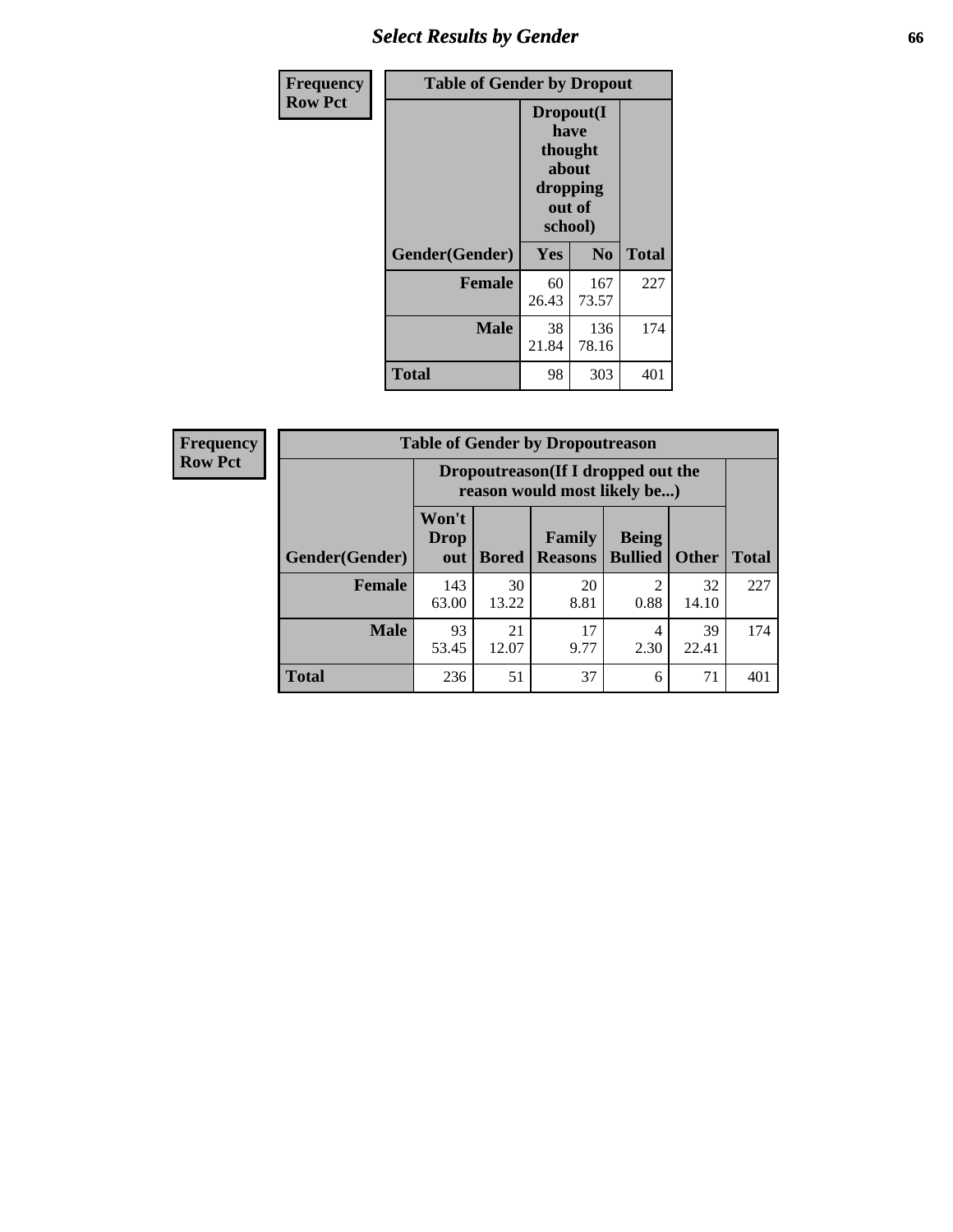*School Safety* **67**

| Frequency      | <b>Table of Gender by Bullied2</b> |                 |                |              |
|----------------|------------------------------------|-----------------|----------------|--------------|
| <b>Row Pct</b> |                                    | <b>Bullied2</b> |                |              |
|                | Gender(Gender)                     | Yes             | N <sub>0</sub> | <b>Total</b> |
|                | <b>Female</b>                      | 36<br>15.86     | 191<br>84.14   | 227          |
|                | <b>Male</b>                        | 13<br>7.47      | 161<br>92.53   | 174          |
|                | <b>Total</b>                       | 49              | 352            | 401          |

| Frequency      | <b>Table of Gender by Bulliedothers2</b> |                       |                |              |
|----------------|------------------------------------------|-----------------------|----------------|--------------|
| <b>Row Pct</b> |                                          | <b>Bulliedothers2</b> |                |              |
|                | Gender(Gender)                           | Yes                   | N <sub>0</sub> | <b>Total</b> |
|                | <b>Female</b>                            | 29<br>12.78           | 198<br>87.22   | 227          |
|                | Male                                     | 10<br>5.75            | 164<br>94.25   | 174          |
|                | <b>Total</b>                             | 39                    | 362            | 401          |

| Frequency      | <b>Table of Gender by Weaponschool2</b> |               |                |              |
|----------------|-----------------------------------------|---------------|----------------|--------------|
| <b>Row Pct</b> |                                         | Weaponschool2 |                |              |
|                | Gender(Gender)                          | Yes           | N <sub>0</sub> | <b>Total</b> |
|                | <b>Female</b>                           | 3<br>1.32     | 224<br>98.68   | 227          |
|                | <b>Male</b>                             | 2.30          | 170<br>97.70   | 174          |
|                | <b>Total</b>                            |               | 394            | 401          |

| Frequency      | <b>Table of Gender by Absentunsafe2</b> |               |                |              |  |
|----------------|-----------------------------------------|---------------|----------------|--------------|--|
| <b>Row Pct</b> |                                         | Absentunsafe2 |                |              |  |
|                | Gender(Gender)                          | Yes           | N <sub>0</sub> | <b>Total</b> |  |
|                | <b>Female</b>                           | 6<br>2.64     | 221<br>97.36   | 227          |  |
|                | <b>Male</b>                             | 2.30          | 170<br>97.70   | 174          |  |
|                | <b>Total</b>                            | 10            | 391            | 401          |  |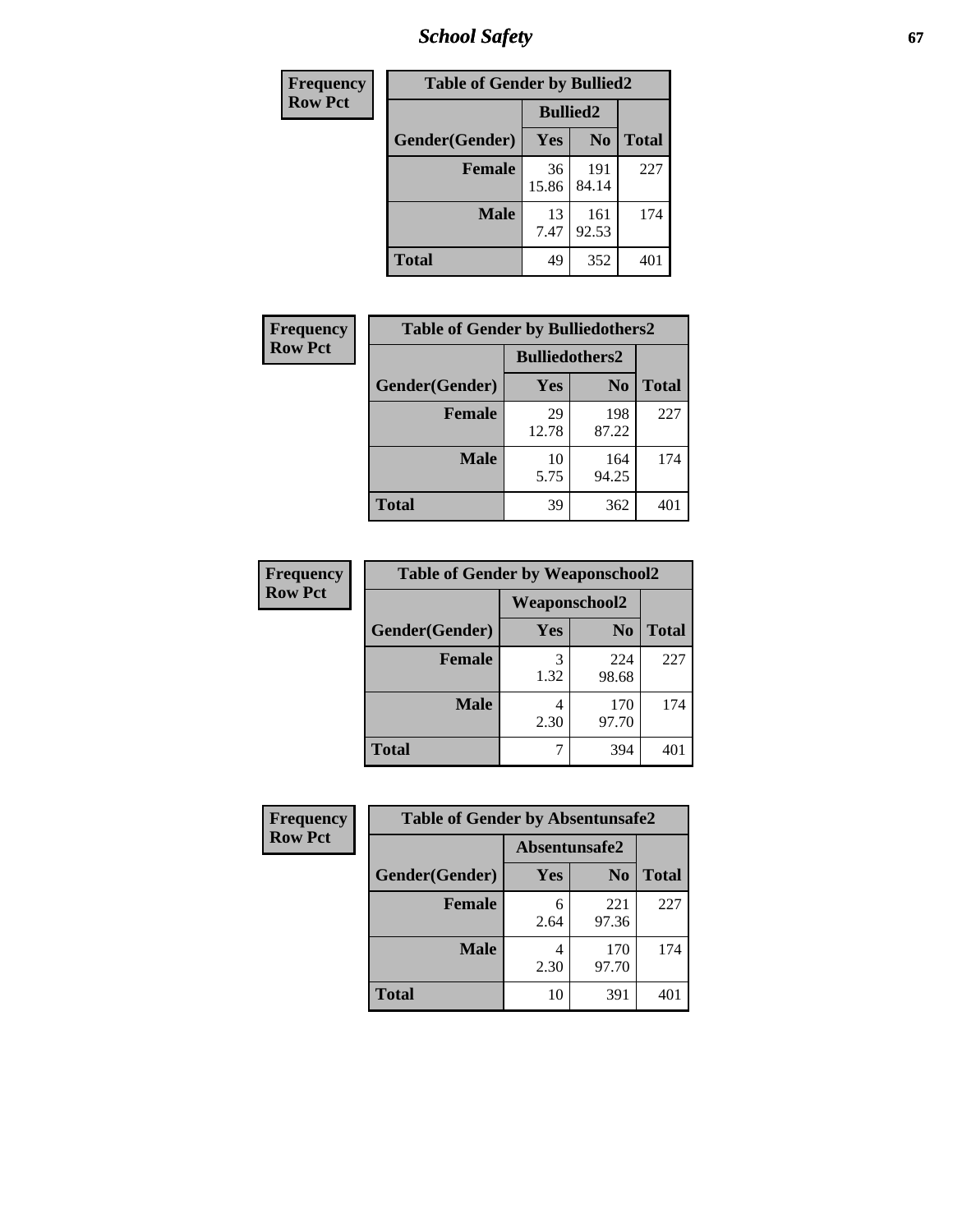*School Safety* **68**

| Frequency      | <b>Table of Gender by Gangself</b>                                                             |           |                |              |
|----------------|------------------------------------------------------------------------------------------------|-----------|----------------|--------------|
| <b>Row Pct</b> | Gangself(I<br>have<br>participated<br>in illegal gang<br>activities in<br>the past 30<br>days) |           |                |              |
|                | Gender(Gender)                                                                                 | Yes       | N <sub>0</sub> | <b>Total</b> |
|                | <b>Female</b>                                                                                  | 8<br>3.52 | 219<br>96.48   | 227          |
|                | <b>Male</b>                                                                                    | 9<br>5.17 | 165<br>94.83   | 174          |
|                | <b>Total</b>                                                                                   | 17        | 384            | 401          |

| Frequency      | <b>Table of Gender by Gangpeers</b> |                                                                                                                             |                |              |
|----------------|-------------------------------------|-----------------------------------------------------------------------------------------------------------------------------|----------------|--------------|
| <b>Row Pct</b> |                                     | <b>Gangpeers</b> (I<br>have friends<br>who have<br>participated<br>in illegal gang<br>activities in<br>the past 30<br>days) |                |              |
|                | Gender(Gender)                      | <b>Yes</b>                                                                                                                  | N <sub>0</sub> | <b>Total</b> |
|                | <b>Female</b>                       | 47<br>20.70                                                                                                                 | 180<br>79.30   | 227          |
|                | <b>Male</b>                         | 37<br>21.26                                                                                                                 | 137<br>78.74   | 174          |
|                | <b>Total</b>                        | 84                                                                                                                          | 317            | 401          |

| <b>Frequency</b> | <b>Table of Gender by Pickedon2</b> |             |                |              |
|------------------|-------------------------------------|-------------|----------------|--------------|
| <b>Row Pct</b>   |                                     | Pickedon2   |                |              |
|                  | Gender(Gender)                      | Yes         | N <sub>0</sub> | <b>Total</b> |
|                  | <b>Female</b>                       | 72<br>31.72 | 155<br>68.28   | 227          |
|                  | <b>Male</b>                         | 37<br>21.26 | 137<br>78.74   | 174          |
|                  | <b>Total</b>                        | 109         | 292            | 401          |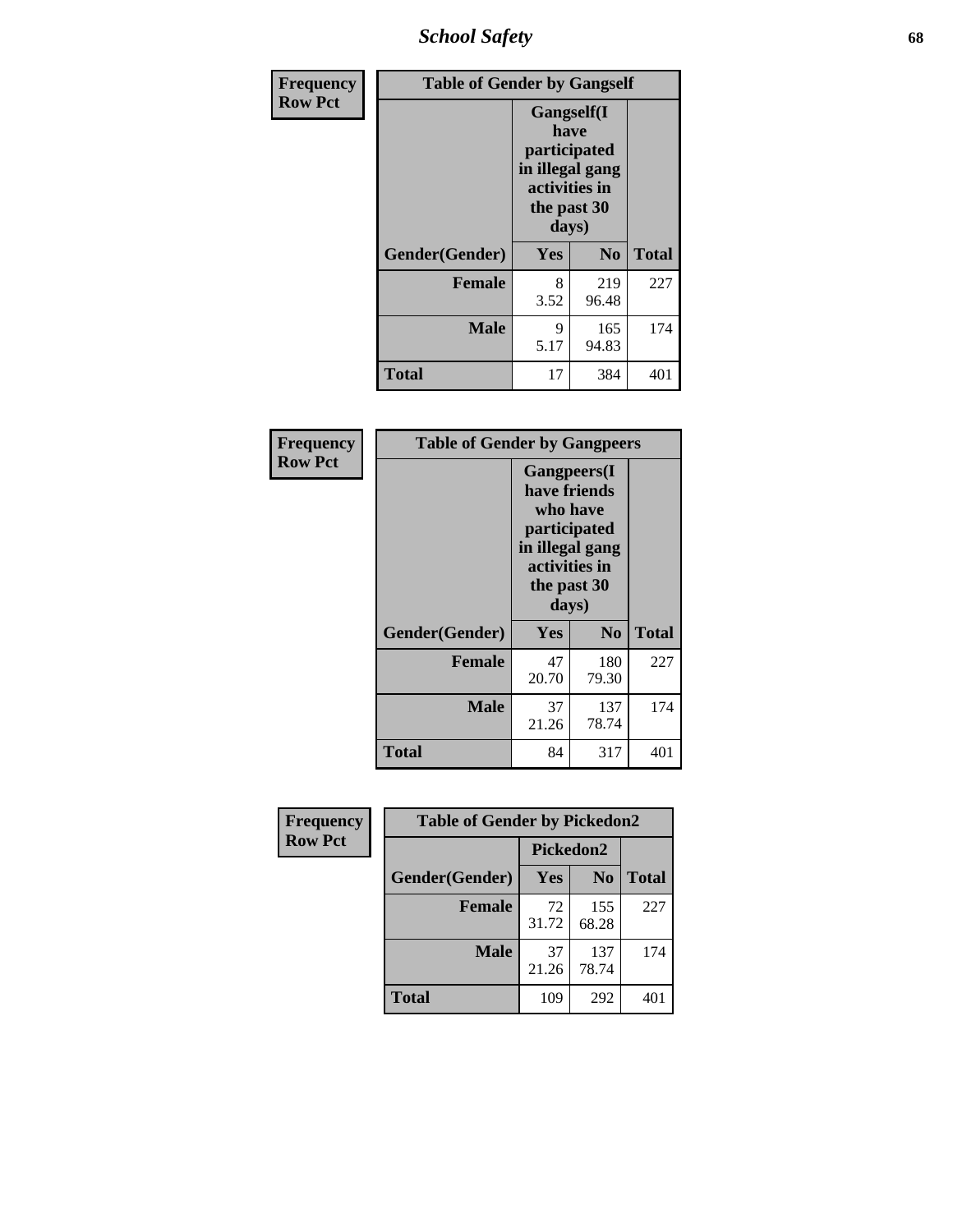*School Safety* **69**

| Frequency      | <b>Table of Gender by Safeschool2</b> |              |                |              |  |
|----------------|---------------------------------------|--------------|----------------|--------------|--|
| <b>Row Pct</b> |                                       | Safeschool2  |                |              |  |
|                | Gender(Gender)                        | <b>Yes</b>   | N <sub>0</sub> | <b>Total</b> |  |
|                | <b>Female</b>                         | 148<br>65.20 | 79<br>34.80    | 227          |  |
|                | <b>Male</b>                           | 128<br>73.56 | 46<br>26.44    | 174          |  |
|                | <b>Total</b>                          | 276          | 125            | 401          |  |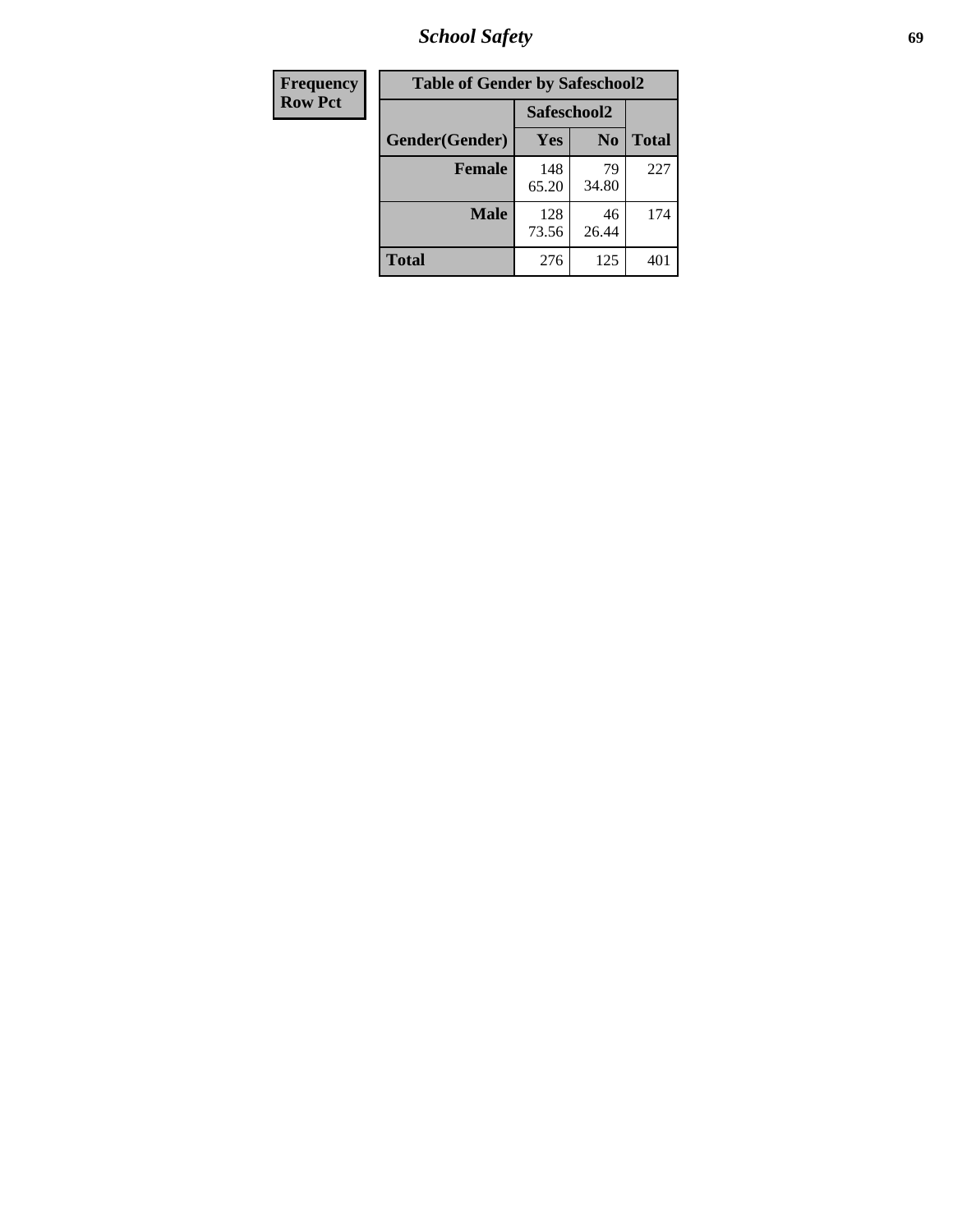# *Incidence of Drug Use* **70**

| <b>Frequency</b> |                | <b>Table of Gender by AlcoholAlt</b>     |                |              |
|------------------|----------------|------------------------------------------|----------------|--------------|
| <b>Row Pct</b>   |                | AlcoholAlt(Alcohol<br>use, past 30 days) |                |              |
|                  | Gender(Gender) | Yes                                      | N <sub>0</sub> | <b>Total</b> |
|                  | <b>Female</b>  | 47<br>20.70                              | 180<br>79.30   | 227          |
|                  | <b>Male</b>    | 45<br>25.86                              | 129<br>74.14   | 174          |
|                  | <b>Total</b>   | 92                                       | 309            | 401          |

| <b>Frequency</b> | <b>Table of Gender by TobaccoAny</b> |                                          |                |              |  |
|------------------|--------------------------------------|------------------------------------------|----------------|--------------|--|
| <b>Row Pct</b>   |                                      | TobaccoAny(Tobacco<br>use, past 30 days) |                |              |  |
|                  | Gender(Gender)                       | Yes                                      | N <sub>0</sub> | <b>Total</b> |  |
|                  | <b>Female</b>                        | 37<br>16.30                              | 190<br>83.70   | 227          |  |
|                  | <b>Male</b>                          | 44<br>25.29                              | 130<br>74.71   | 174          |  |
|                  | <b>Total</b>                         | 81                                       | 320            |              |  |

| <b>Frequency</b> | <b>Table of Gender by MarijuanaAlt</b> |             |                                              |              |
|------------------|----------------------------------------|-------------|----------------------------------------------|--------------|
| <b>Row Pct</b>   |                                        |             | MarijuanaAlt(Marijuana<br>use, past 30 days) |              |
|                  | Gender(Gender)                         | <b>Yes</b>  | N <sub>0</sub>                               | <b>Total</b> |
|                  | Female                                 | 17<br>7.49  | 210<br>92.51                                 | 227          |
|                  | <b>Male</b>                            | 20<br>11.49 | 154<br>88.51                                 | 174          |
|                  | <b>Total</b>                           | 37          | 364                                          | 401          |

| <b>Frequency</b> | <b>Table of Gender by OtherDrugAny</b> |                                                      |                |              |  |
|------------------|----------------------------------------|------------------------------------------------------|----------------|--------------|--|
| <b>Row Pct</b>   |                                        | <b>OtherDrugAny(Other</b><br>drug use, past 30 days) |                |              |  |
|                  | Gender(Gender)                         | <b>Yes</b>                                           | N <sub>0</sub> | <b>Total</b> |  |
|                  | <b>Female</b>                          | 19<br>8.37                                           | 208<br>91.63   | 227          |  |
|                  | <b>Male</b>                            | 15<br>8.62                                           | 159<br>91.38   | 174          |  |
|                  | <b>Total</b>                           | 34                                                   | 367            | 401          |  |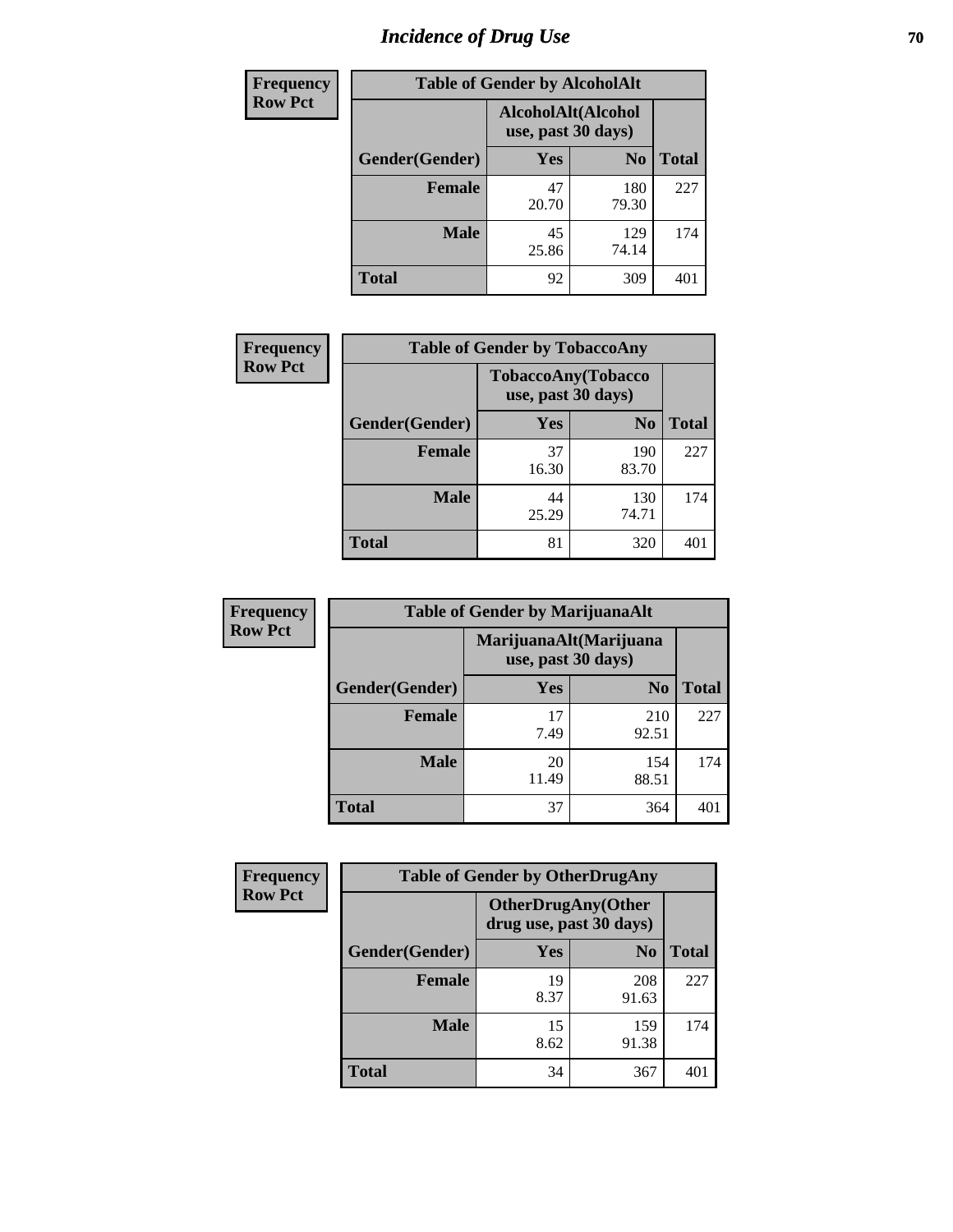#### *Average Age at Onset of Use* **71** *Results for "Average Age at Onset of Use" questions exclude students who said they did not use that substance*

#### **Gender=Female**

| <b>Variable</b>    | <b>Label</b>                                                       | <b>Mean</b> |
|--------------------|--------------------------------------------------------------------|-------------|
| Alcoholinit2       | I started using alcohol when I was                                 | 13.98       |
| Cigarettesinit2    | I started smoking tobacco when I was                               | 13.95       |
| Smokelessinit2     | I started chewing tobacco when I was                               | 15.67       |
| Marijuanainit2     | I started using marijuana when I was                               | 13.48       |
| Cocaineinit2       | I started using cocaine when I was                                 | 14.00       |
| Inhalantsinit2     | I started using inhalants when I was                               | 14.33       |
| Steroidsinit2      | I started using steroids when I was                                |             |
| Ecstasyinit2       | I started using ecstasy when I was                                 | 14.14       |
| Methinit2          | I started using methamphetamines when I was                        | 15.00       |
| Hallucinogensinit2 | I started using hallucinogens when I was                           | 13.89       |
| Prescription in t2 | I started using prescription drugs not prescribed to me when I was | 14.33       |

#### **Gender=Male**

| <b>Variable</b>                 | Label                                                              | <b>Mean</b> |
|---------------------------------|--------------------------------------------------------------------|-------------|
| Alcoholinit2                    | I started using alcohol when I was                                 | 13.75       |
| Cigarettesinit2                 | I started smoking tobacco when I was                               | 14.31       |
| Smokelessinit2                  | I started chewing tobacco when I was                               | 14.02       |
| Marijuanainit2                  | I started using marijuana when I was                               | 13.16       |
| Cocaineinit2                    | I started using cocaine when I was                                 | 14.29       |
| Inhalantsinit2                  | I started using inhalants when I was                               | 12.00       |
| Steroidsinit2                   | I started using steroids when I was                                | 9.00        |
| Ecstasyinit2                    | I started using ecstasy when I was                                 | 14.77       |
| Methinit2                       | I started using methamphetamines when I was                        | 12.00       |
| Hallucinogensinit2              | I started using hallucinogens when I was                           | 14.33       |
| Prescription in it <sub>2</sub> | I started using prescription drugs not prescribed to me when I was | 13.71       |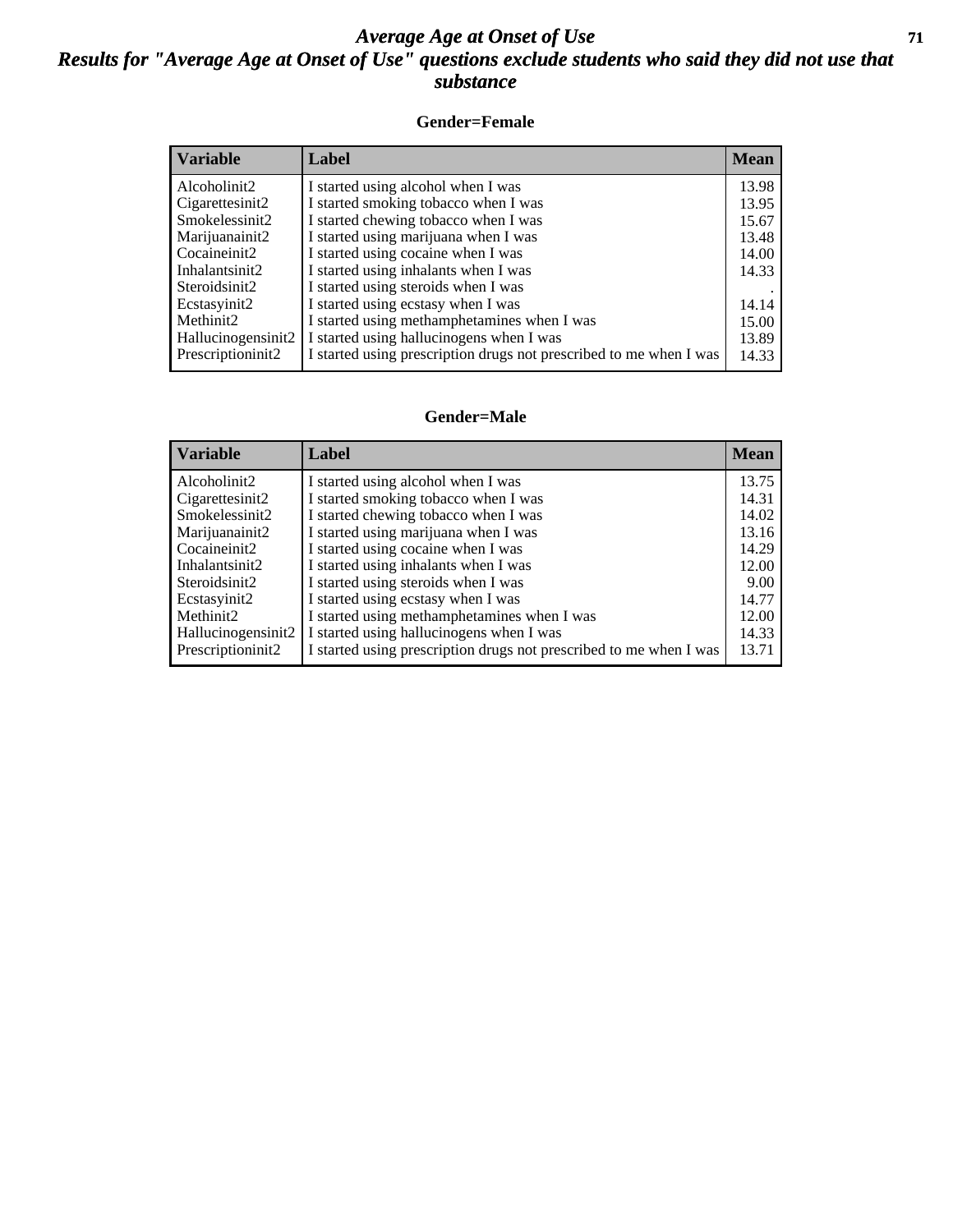# *I Think These Drugs are Harmful* **72**

| <b>Frequency</b> | <b>Table of Gender by Alcoholharmdich</b> |                                       |                |              |
|------------------|-------------------------------------------|---------------------------------------|----------------|--------------|
| <b>Row Pct</b>   |                                           | Alcoholharmdich(I<br>think alcohol is | harmful)       |              |
|                  | Gender(Gender)                            | Yes                                   | N <sub>0</sub> | <b>Total</b> |
|                  | Female                                    | 182<br>80.18                          | 45<br>19.82    | 227          |
|                  | <b>Male</b>                               | 130<br>74.71                          | 44<br>25.29    | 174          |
|                  | Total                                     | 312                                   | 89             | 401          |

| Frequency      | <b>Table of Gender by Tobaccoharmdich</b> |                  |                               |              |  |
|----------------|-------------------------------------------|------------------|-------------------------------|--------------|--|
| <b>Row Pct</b> |                                           | think tobacco is | Tobaccoharmdich(I<br>harmful) |              |  |
|                | Gender(Gender)                            | <b>Yes</b>       | N <sub>0</sub>                | <b>Total</b> |  |
|                | <b>Female</b>                             | 217<br>95.59     | 10<br>4.41                    | 227          |  |
|                | <b>Male</b>                               | 164<br>94.25     | 10<br>5.75                    | 174          |  |
|                | <b>Total</b>                              | 381              | 20                            | 401          |  |

| Frequency      | <b>Table of Gender by Marijuanaharmdich</b> |                                                       |                |              |  |
|----------------|---------------------------------------------|-------------------------------------------------------|----------------|--------------|--|
| <b>Row Pct</b> |                                             | Marijuanaharmdich(I<br>think marijuana is<br>harmful) |                |              |  |
|                | Gender(Gender)                              | <b>Yes</b>                                            | N <sub>0</sub> | <b>Total</b> |  |
|                | <b>Female</b>                               | 190<br>83.70                                          | 37<br>16.30    | 227          |  |
|                | <b>Male</b>                                 | 132<br>75.86                                          | 42<br>24.14    | 174          |  |
|                | <b>Total</b>                                | 322                                                   | 79             | 401          |  |

| Frequency      | <b>Table of Gender by Otherdrugharmdich</b> |                                                          |                |              |  |
|----------------|---------------------------------------------|----------------------------------------------------------|----------------|--------------|--|
| <b>Row Pct</b> |                                             | Otherdrugharmdich(I<br>think other drugs are<br>harmful) |                |              |  |
|                | Gender(Gender)                              | <b>Yes</b>                                               | N <sub>0</sub> | <b>Total</b> |  |
|                | <b>Female</b>                               | 220<br>96.92                                             | 3.08           | 227          |  |
|                | <b>Male</b>                                 | 165<br>94.83                                             | 9<br>5.17      | 174          |  |
|                | <b>Total</b>                                | 385                                                      | 16             | 401          |  |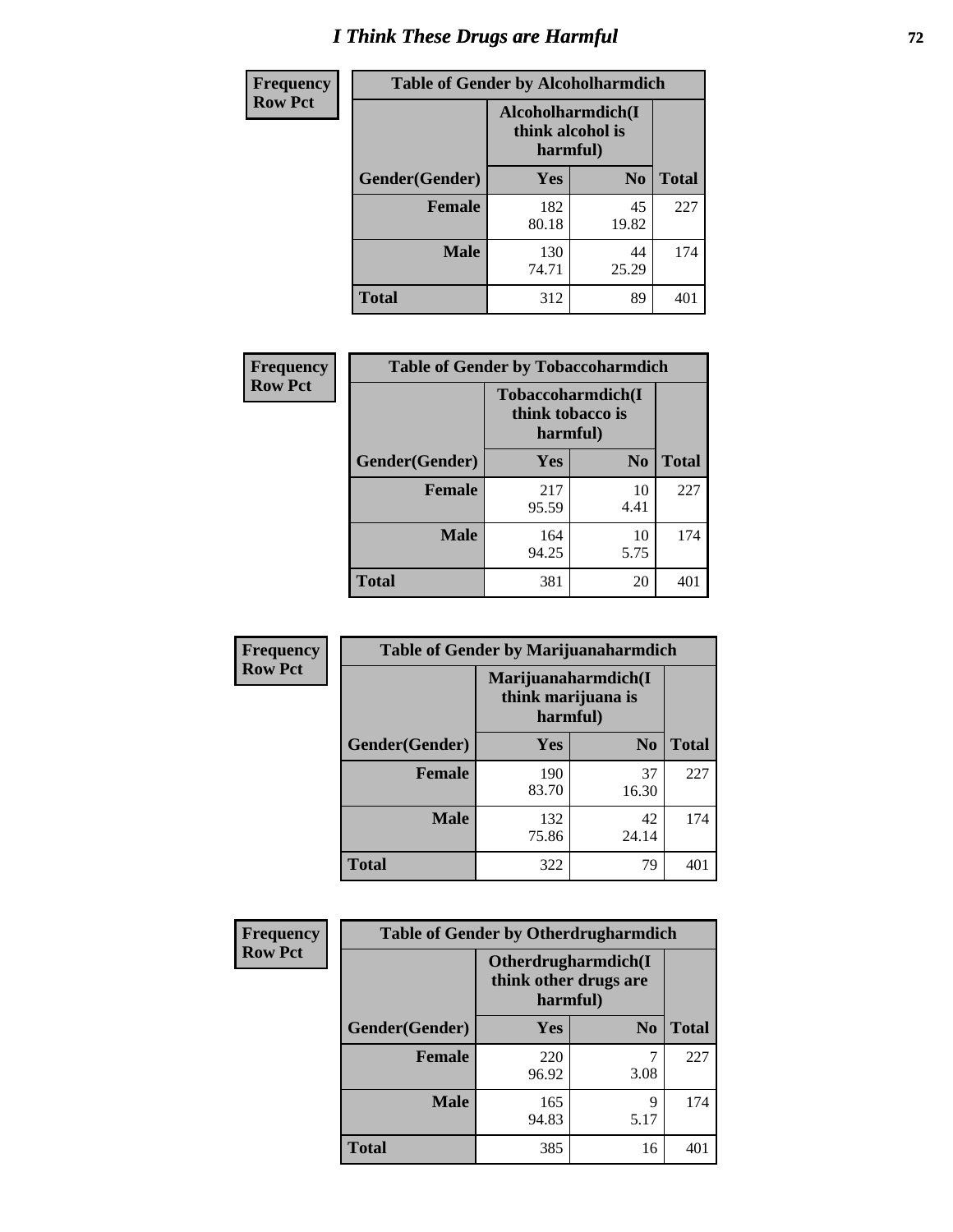| <b>Frequency</b> | <b>Table of Gender by Alcohollocation1</b> |                                                               |             |              |
|------------------|--------------------------------------------|---------------------------------------------------------------|-------------|--------------|
| <b>Row Pct</b>   |                                            | <b>Alcohollocation1(Places</b><br><b>Friends Use Alcohol)</b> |             |              |
|                  | Gender(Gender)                             |                                                               | Do Not Use  | <b>Total</b> |
|                  | <b>Female</b>                              | 147<br>64.76                                                  | 80<br>35.24 | 227          |
|                  | <b>Male</b>                                | 107<br>61.49                                                  | 67<br>38.51 | 174          |
|                  | <b>Total</b>                               | 254                                                           | 147         | 401          |

| <b>Frequency</b> | <b>Table of Gender by Alcohollocation2</b> |              |                                                               |              |
|------------------|--------------------------------------------|--------------|---------------------------------------------------------------|--------------|
| <b>Row Pct</b>   |                                            |              | <b>Alcohollocation2(Places</b><br><b>Friends Use Alcohol)</b> |              |
|                  | Gender(Gender)                             |              | Home                                                          | <b>Total</b> |
|                  | <b>Female</b>                              | 116<br>51.10 | 111<br>48.90                                                  | 227          |
|                  | <b>Male</b>                                | 95<br>54.60  | 79<br>45.40                                                   | 174          |
|                  | <b>Total</b>                               | 211          | 190                                                           | 40.          |

| Frequency      | <b>Table of Gender by Alcohollocation3</b> |              |                                                               |              |
|----------------|--------------------------------------------|--------------|---------------------------------------------------------------|--------------|
| <b>Row Pct</b> |                                            |              | <b>Alcohollocation3(Places</b><br><b>Friends Use Alcohol)</b> |              |
|                | Gender(Gender)                             |              | <b>School</b>                                                 | <b>Total</b> |
|                | <b>Female</b>                              | 213<br>93.83 | 14<br>6.17                                                    | 227          |
|                | <b>Male</b>                                | 161<br>92.53 | 13<br>7.47                                                    | 174          |
|                | <b>Total</b>                               | 374          | 27                                                            | 401          |

| Frequency      | <b>Table of Gender by Alcohollocation4</b> |                                                               |             |              |
|----------------|--------------------------------------------|---------------------------------------------------------------|-------------|--------------|
| <b>Row Pct</b> |                                            | <b>Alcohollocation4(Places</b><br><b>Friends Use Alcohol)</b> |             |              |
|                | <b>Gender</b> (Gender)                     |                                                               | Car         | <b>Total</b> |
|                | <b>Female</b>                              | 195<br>85.90                                                  | 32<br>14.10 | 227          |
|                | <b>Male</b>                                | 146<br>83.91                                                  | 28<br>16.09 | 174          |
|                | <b>Total</b>                               | 341                                                           | 60          | 401          |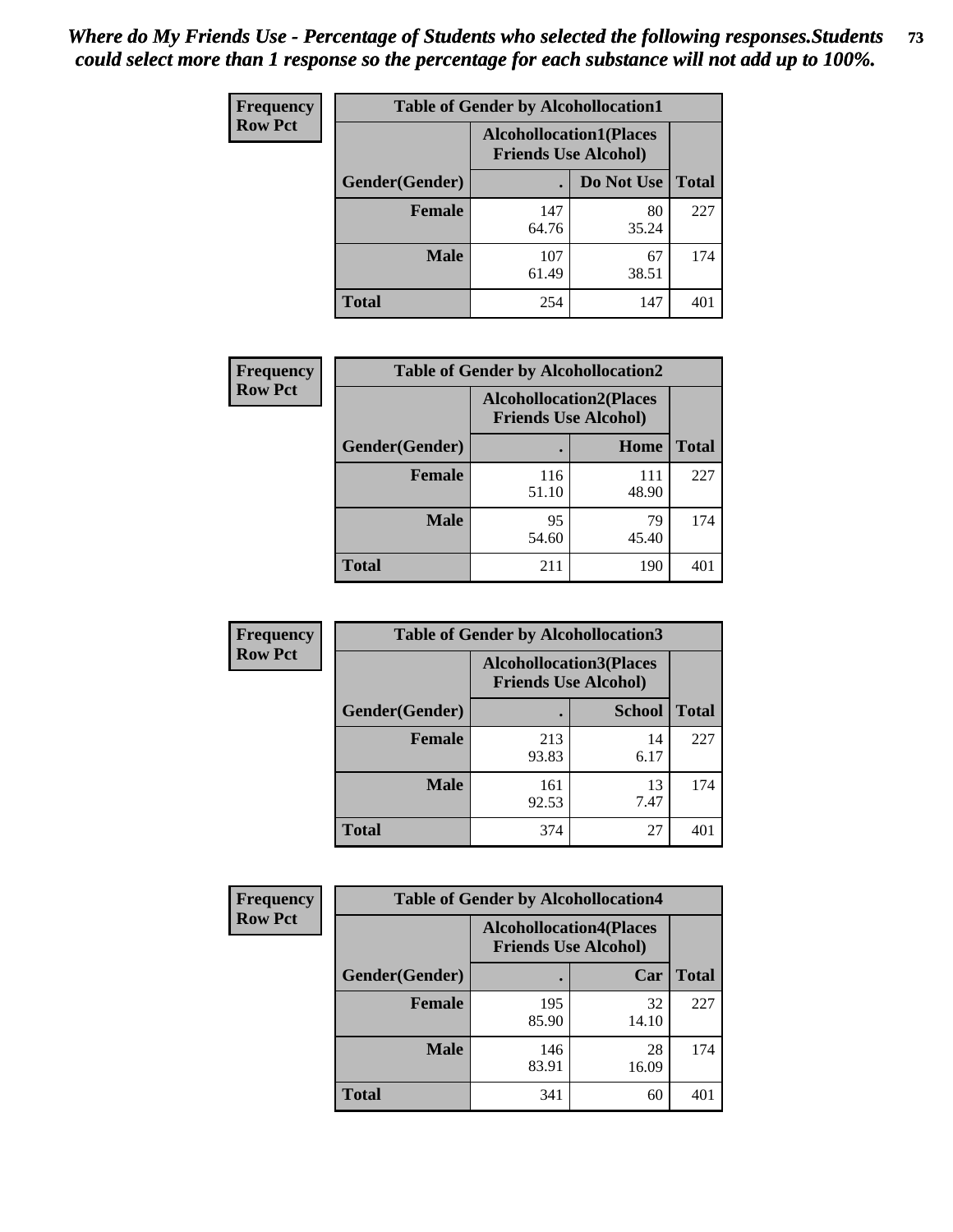| <b>Frequency</b> | <b>Table of Gender by Alcohollocation5</b> |                                                               |                                 |              |
|------------------|--------------------------------------------|---------------------------------------------------------------|---------------------------------|--------------|
| <b>Row Pct</b>   |                                            | <b>Alcohollocation5(Places</b><br><b>Friends Use Alcohol)</b> |                                 |              |
|                  | Gender(Gender)                             | $\bullet$                                                     | <b>Friend's</b><br><b>House</b> | <b>Total</b> |
|                  | <b>Female</b>                              | 97<br>42.73                                                   | 130<br>57.27                    | 227          |
|                  | <b>Male</b>                                | 90<br>51.72                                                   | 84<br>48.28                     | 174          |
|                  | <b>Total</b>                               | 187                                                           | 214                             | 401          |

| Frequency      |                        | <b>Table of Gender by Alcohollocation6</b>                    |              |              |
|----------------|------------------------|---------------------------------------------------------------|--------------|--------------|
| <b>Row Pct</b> |                        | <b>Alcohollocation6(Places</b><br><b>Friends Use Alcohol)</b> |              |              |
|                | <b>Gender</b> (Gender) |                                                               | <b>Other</b> | <b>Total</b> |
|                | <b>Female</b>          | 159<br>70.04                                                  | 68<br>29.96  | 227          |
|                | <b>Male</b>            | 115<br>66.09                                                  | 59<br>33.91  | 174          |
|                | <b>Total</b>           | 274                                                           | 127          | 40.          |

| Frequency      | <b>Table of Gender by Tobaccolocation1</b> |                                                               |              |              |  |
|----------------|--------------------------------------------|---------------------------------------------------------------|--------------|--------------|--|
| <b>Row Pct</b> |                                            | <b>Tobaccolocation1(Places</b><br><b>Friends Use Tobacco)</b> |              |              |  |
|                | Gender(Gender)                             |                                                               | Do Not Use   | <b>Total</b> |  |
|                | <b>Female</b>                              | 116<br>51.10                                                  | 111<br>48.90 | 227          |  |
|                | <b>Male</b>                                | 96<br>55.17                                                   | 78<br>44.83  | 174          |  |
|                | <b>Total</b>                               | 212                                                           | 189          | 401          |  |

| <b>Frequency</b> |                | <b>Table of Gender by Tobaccolocation2</b>                    |             |              |
|------------------|----------------|---------------------------------------------------------------|-------------|--------------|
| <b>Row Pct</b>   |                | <b>Tobaccolocation2(Places</b><br><b>Friends Use Tobacco)</b> |             |              |
|                  | Gender(Gender) |                                                               | Home        | <b>Total</b> |
|                  | Female         | 132<br>58.15                                                  | 95<br>41.85 | 227          |
|                  | <b>Male</b>    | 102<br>58.62                                                  | 72<br>41.38 | 174          |
|                  | <b>Total</b>   | 234                                                           | 167         | 401          |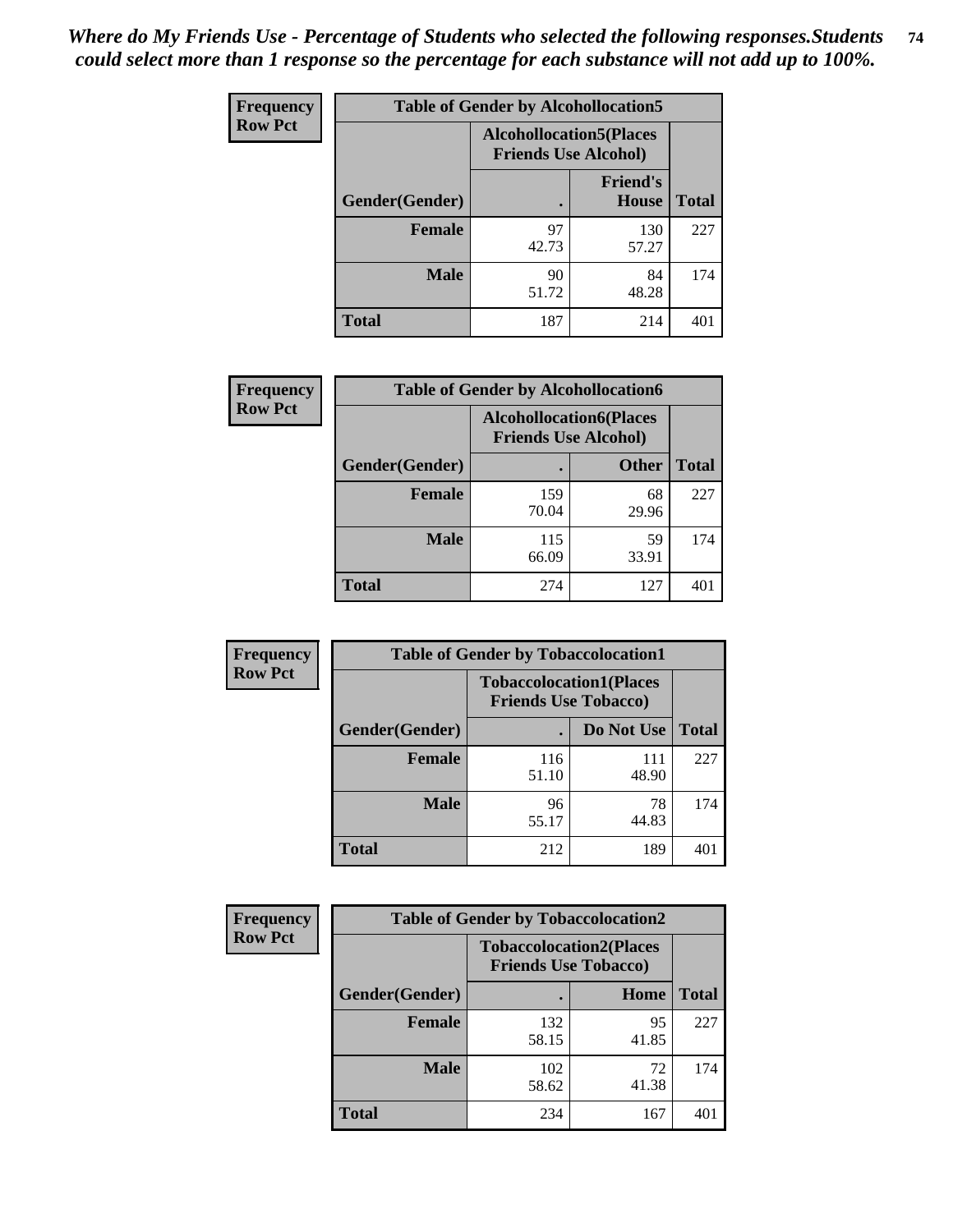| <b>Frequency</b> | <b>Table of Gender by Tobaccolocation3</b> |              |                                                               |              |
|------------------|--------------------------------------------|--------------|---------------------------------------------------------------|--------------|
| <b>Row Pct</b>   |                                            |              | <b>Tobaccolocation3(Places</b><br><b>Friends Use Tobacco)</b> |              |
|                  | Gender(Gender)                             |              | <b>School</b>                                                 | <b>Total</b> |
|                  | Female                                     | 162<br>71.37 | 65<br>28.63                                                   | 227          |
|                  | <b>Male</b>                                | 109<br>62.64 | 65<br>37.36                                                   | 174          |
|                  | <b>Total</b>                               | 271          | 130                                                           | 401          |

| <b>Frequency</b> | <b>Table of Gender by Tobaccolocation4</b> |              |                                                               |              |
|------------------|--------------------------------------------|--------------|---------------------------------------------------------------|--------------|
| <b>Row Pct</b>   |                                            |              | <b>Tobaccolocation4(Places</b><br><b>Friends Use Tobacco)</b> |              |
|                  | Gender(Gender)                             |              | Car                                                           | <b>Total</b> |
|                  | <b>Female</b>                              | 140<br>61.67 | 87<br>38.33                                                   | 227          |
|                  | <b>Male</b>                                | 101<br>58.05 | 73<br>41.95                                                   | 174          |
|                  | <b>Total</b>                               | 241          | 160                                                           | 40           |

| <b>Frequency</b> | <b>Table of Gender by Tobaccolocation5</b> |                                                               |                          |              |
|------------------|--------------------------------------------|---------------------------------------------------------------|--------------------------|--------------|
| <b>Row Pct</b>   |                                            | <b>Tobaccolocation5(Places</b><br><b>Friends Use Tobacco)</b> |                          |              |
|                  | Gender(Gender)                             |                                                               | <b>Friend's</b><br>House | <b>Total</b> |
|                  | <b>Female</b>                              | 137<br>60.35                                                  | 90<br>39.65              | 227          |
|                  | <b>Male</b>                                | 100<br>57.47                                                  | 74<br>42.53              | 174          |
|                  | <b>Total</b>                               | 237                                                           | 164                      | 401          |

| <b>Frequency</b> | <b>Table of Gender by Tobaccolocation6</b> |                                                               |              |              |
|------------------|--------------------------------------------|---------------------------------------------------------------|--------------|--------------|
| <b>Row Pct</b>   |                                            | <b>Tobaccolocation6(Places</b><br><b>Friends Use Tobacco)</b> |              |              |
|                  | Gender(Gender)                             |                                                               | <b>Other</b> | <b>Total</b> |
|                  | Female                                     | 164<br>72.25                                                  | 63<br>27.75  | 227          |
|                  | <b>Male</b>                                | 117<br>67.24                                                  | 57<br>32.76  | 174          |
|                  | <b>Total</b>                               | 281                                                           | 120          | 401          |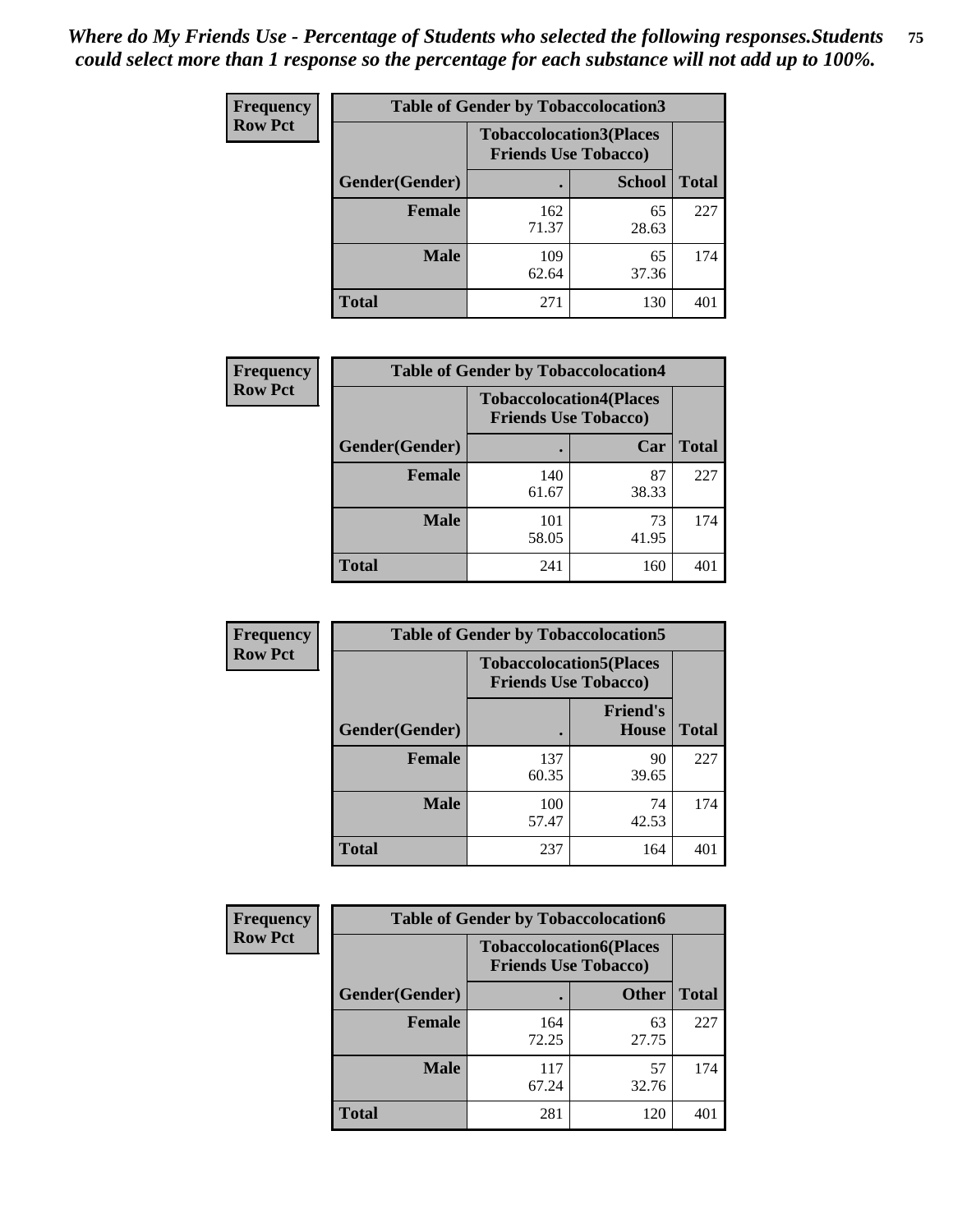| <b>Frequency</b> | <b>Table of Gender by Marijuanalocation1</b> |                                                                    |              |              |
|------------------|----------------------------------------------|--------------------------------------------------------------------|--------------|--------------|
| <b>Row Pct</b>   |                                              | <b>Marijuanalocation1(Places</b><br><b>Friends Use Marijuana</b> ) |              |              |
|                  | Gender(Gender)                               |                                                                    | Do Not Use   | <b>Total</b> |
|                  | <b>Female</b>                                | 85<br>37.44                                                        | 142<br>62.56 | 227          |
|                  | <b>Male</b>                                  | 61<br>35.06                                                        | 113<br>64.94 | 174          |
|                  | <b>Total</b>                                 | 146                                                                | 255          | 401          |

| <b>Frequency</b> | <b>Table of Gender by Marijuanalocation2</b> |                                                                    |             |              |  |
|------------------|----------------------------------------------|--------------------------------------------------------------------|-------------|--------------|--|
| <b>Row Pct</b>   |                                              | <b>Marijuanalocation2(Places</b><br><b>Friends Use Marijuana</b> ) |             |              |  |
|                  | Gender(Gender)                               |                                                                    | Home        | <b>Total</b> |  |
|                  | Female                                       | 166<br>73.13                                                       | 61<br>26.87 | 227          |  |
|                  | <b>Male</b>                                  | 130<br>74.71                                                       | 44<br>25.29 | 174          |  |
|                  | <b>Total</b>                                 | 296                                                                | 105         | 401          |  |

| Frequency      |                | <b>Table of Gender by Marijuanalocation3</b> |                                                                    |              |
|----------------|----------------|----------------------------------------------|--------------------------------------------------------------------|--------------|
| <b>Row Pct</b> |                |                                              | <b>Marijuanalocation3(Places</b><br><b>Friends Use Marijuana</b> ) |              |
|                | Gender(Gender) |                                              | <b>School</b>                                                      | <b>Total</b> |
|                | Female         | 206<br>90.75                                 | 21<br>9.25                                                         | 227          |
|                | <b>Male</b>    | 155<br>89.08                                 | 19<br>10.92                                                        | 174          |
|                | <b>Total</b>   | 361                                          | 40                                                                 | 401          |

| Frequency      | <b>Table of Gender by Marijuanalocation4</b> |                                |                                  |              |
|----------------|----------------------------------------------|--------------------------------|----------------------------------|--------------|
| <b>Row Pct</b> |                                              | <b>Friends Use Marijuana</b> ) | <b>Marijuanalocation4(Places</b> |              |
|                | <b>Gender</b> (Gender)                       |                                | Car                              | <b>Total</b> |
|                | <b>Female</b>                                | 184<br>81.06                   | 43<br>18.94                      | 227          |
|                | <b>Male</b>                                  | 139<br>79.89                   | 35<br>20.11                      | 174          |
|                | <b>Total</b>                                 | 323                            | 78                               |              |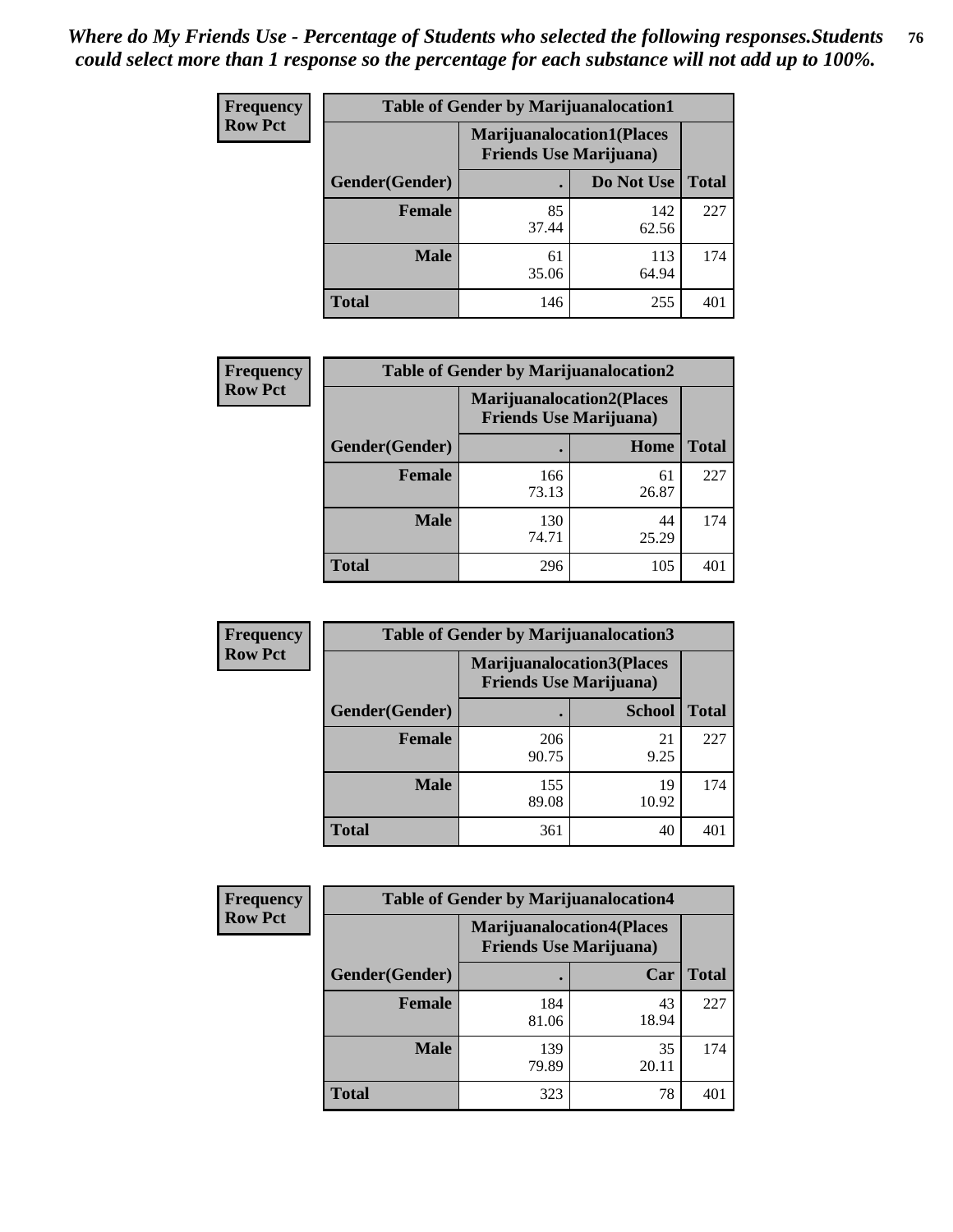| <b>Frequency</b> | <b>Table of Gender by Marijuanalocation5</b> |                                                                     |                                 |              |
|------------------|----------------------------------------------|---------------------------------------------------------------------|---------------------------------|--------------|
| <b>Row Pct</b>   |                                              | <b>Marijuanalocation5</b> (Places<br><b>Friends Use Marijuana</b> ) |                                 |              |
|                  | Gender(Gender)                               |                                                                     | <b>Friend's</b><br><b>House</b> | <b>Total</b> |
|                  | <b>Female</b>                                | 158<br>69.60                                                        | 69<br>30.40                     | 227          |
|                  | <b>Male</b>                                  | 128<br>73.56                                                        | 46<br>26.44                     | 174          |
|                  | <b>Total</b>                                 | 286                                                                 | 115                             | 401          |

| <b>Frequency</b> | <b>Table of Gender by Marijuanalocation6</b> |                                                                    |              |              |
|------------------|----------------------------------------------|--------------------------------------------------------------------|--------------|--------------|
| <b>Row Pct</b>   |                                              | <b>Marijuanalocation6(Places</b><br><b>Friends Use Marijuana</b> ) |              |              |
|                  | Gender(Gender)                               |                                                                    | <b>Other</b> | <b>Total</b> |
|                  | Female                                       | 182<br>80.18                                                       | 45<br>19.82  | 227          |
|                  | <b>Male</b>                                  | 133<br>76.44                                                       | 41<br>23.56  | 174          |
|                  | <b>Total</b>                                 | 315                                                                | 86           | 401          |

| <b>Frequency</b> | <b>Table of Gender by Otherdruglocation1</b> |                                                                                |              |              |
|------------------|----------------------------------------------|--------------------------------------------------------------------------------|--------------|--------------|
| <b>Row Pct</b>   |                                              | <b>Otherdruglocation1(Places</b><br><b>Friends Use Other Illegal</b><br>Drugs) |              |              |
|                  | Gender(Gender)                               |                                                                                | Do Not Use   | <b>Total</b> |
|                  | <b>Female</b>                                | 46<br>20.26                                                                    | 181<br>79.74 | 227          |
|                  | <b>Male</b>                                  | 40<br>22.99                                                                    | 134<br>77.01 | 174          |
|                  | <b>Total</b>                                 | 86                                                                             | 315          | 401          |

| Frequency      | <b>Table of Gender by Otherdruglocation2</b> |                                                                                |             |              |
|----------------|----------------------------------------------|--------------------------------------------------------------------------------|-------------|--------------|
| <b>Row Pct</b> |                                              | <b>Otherdruglocation2(Places</b><br><b>Friends Use Other Illegal</b><br>Drugs) |             |              |
|                | Gender(Gender)                               |                                                                                | Home        | <b>Total</b> |
|                | Female                                       | 196<br>86.34                                                                   | 31<br>13.66 | 227          |
|                | <b>Male</b>                                  | 148<br>85.06                                                                   | 26<br>14.94 | 174          |
|                | <b>Total</b>                                 | 344                                                                            | 57          | 401          |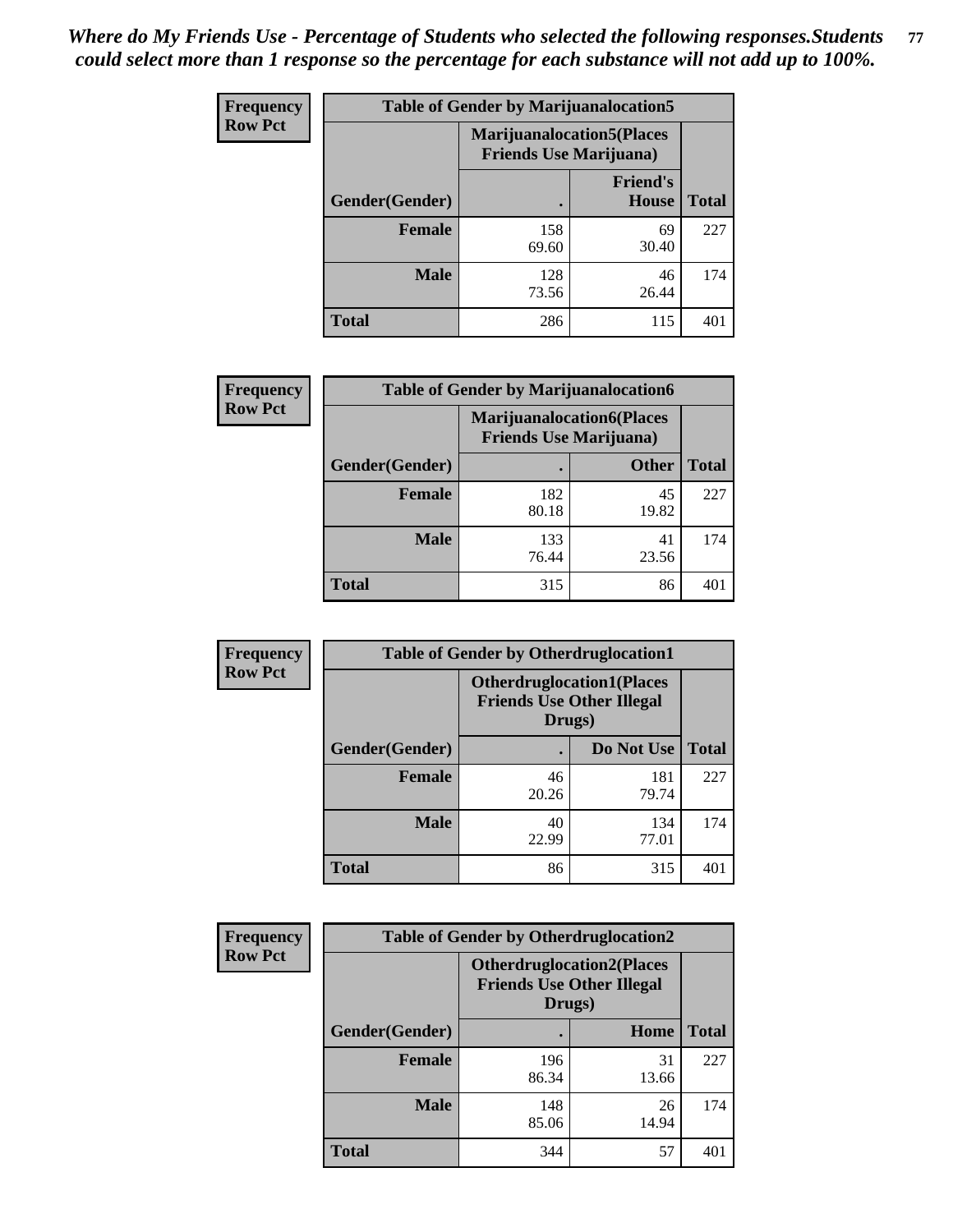| Frequency      | <b>Table of Gender by Otherdruglocation3</b> |                                                                                |               |              |
|----------------|----------------------------------------------|--------------------------------------------------------------------------------|---------------|--------------|
| <b>Row Pct</b> |                                              | <b>Otherdruglocation3(Places</b><br><b>Friends Use Other Illegal</b><br>Drugs) |               |              |
|                | Gender(Gender)                               |                                                                                | <b>School</b> | <b>Total</b> |
|                | <b>Female</b>                                | 216<br>95.15                                                                   | 11<br>4.85    | 227          |
|                | <b>Male</b>                                  | 154<br>88.51                                                                   | 20<br>11.49   | 174          |
|                | <b>Total</b>                                 | 370                                                                            | 31            | 401          |

| Frequency      | <b>Table of Gender by Otherdruglocation4</b> |                                                                                |            |              |
|----------------|----------------------------------------------|--------------------------------------------------------------------------------|------------|--------------|
| <b>Row Pct</b> |                                              | <b>Otherdruglocation4(Places</b><br><b>Friends Use Other Illegal</b><br>Drugs) |            |              |
|                | Gender(Gender)                               |                                                                                | Car        | <b>Total</b> |
|                | <b>Female</b>                                | 211<br>92.95                                                                   | 16<br>7.05 | 227          |
|                | <b>Male</b>                                  | 157<br>90.23                                                                   | 17<br>9.77 | 174          |
|                | <b>Total</b>                                 | 368                                                                            | 33         | 401          |

| Frequency      | <b>Table of Gender by Otherdruglocation5</b> |                                                                                |                                 |              |
|----------------|----------------------------------------------|--------------------------------------------------------------------------------|---------------------------------|--------------|
| <b>Row Pct</b> |                                              | <b>Otherdruglocation5(Places</b><br><b>Friends Use Other Illegal</b><br>Drugs) |                                 |              |
|                | Gender(Gender)                               |                                                                                | <b>Friend's</b><br><b>House</b> | <b>Total</b> |
|                | <b>Female</b>                                | 190<br>83.70                                                                   | 37<br>16.30                     | 227          |
|                | <b>Male</b>                                  | 145<br>83.33                                                                   | 29<br>16.67                     | 174          |
|                | <b>Total</b>                                 | 335                                                                            | 66                              | 401          |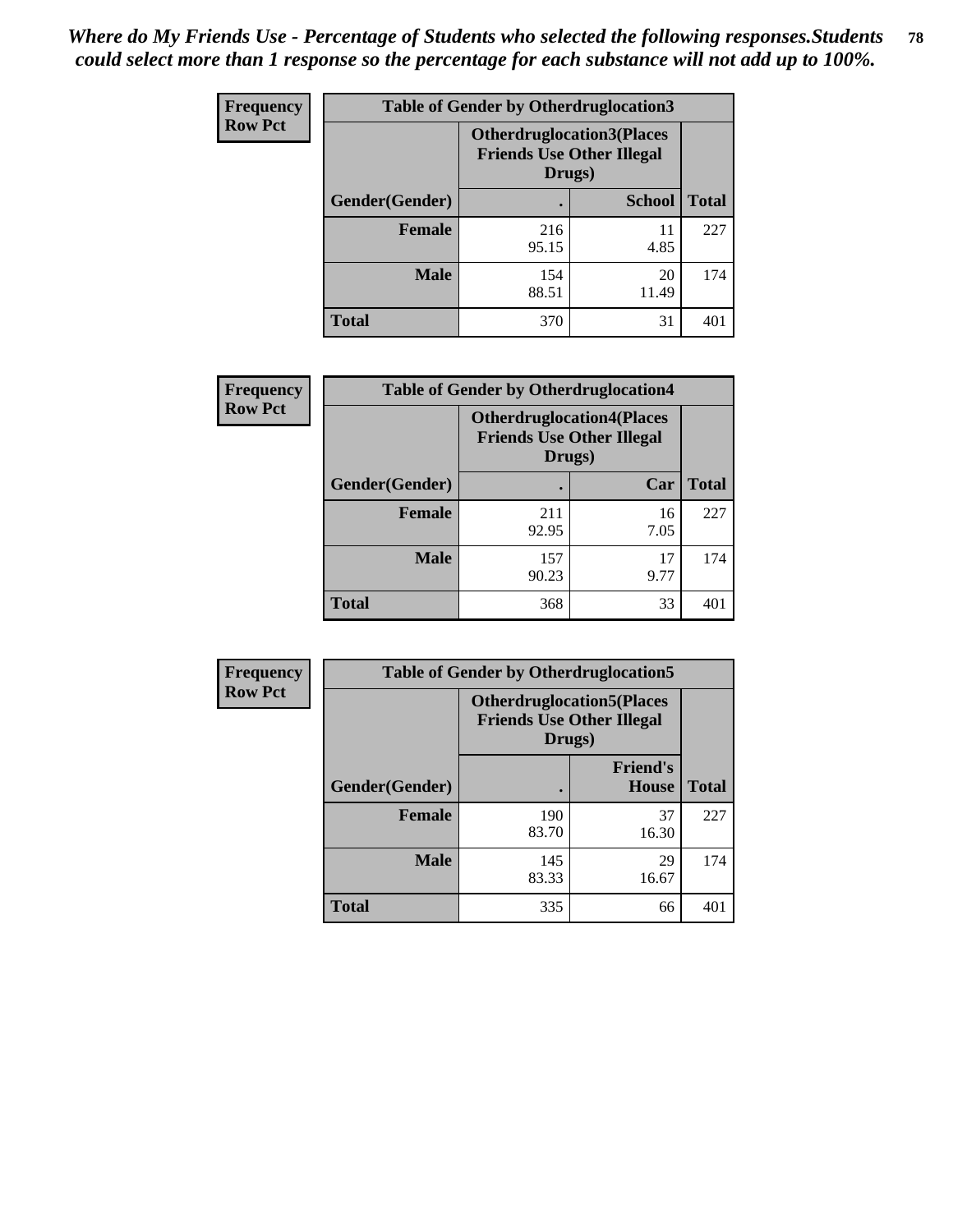| Frequency      | <b>Table of Gender by Otherdruglocation6</b> |                                            |                                  |              |
|----------------|----------------------------------------------|--------------------------------------------|----------------------------------|--------------|
| <b>Row Pct</b> |                                              | <b>Friends Use Other Illegal</b><br>Drugs) | <b>Otherdruglocation6(Places</b> |              |
|                | Gender(Gender)                               |                                            | <b>Other</b>                     | <b>Total</b> |
|                | <b>Female</b>                                | 202<br>88.99                               | 25<br>11.01                      | 227          |
|                | <b>Male</b>                                  | 148<br>85.06                               | 26<br>14.94                      | 174          |
|                | <b>Total</b>                                 | 350                                        | 51                               | 401          |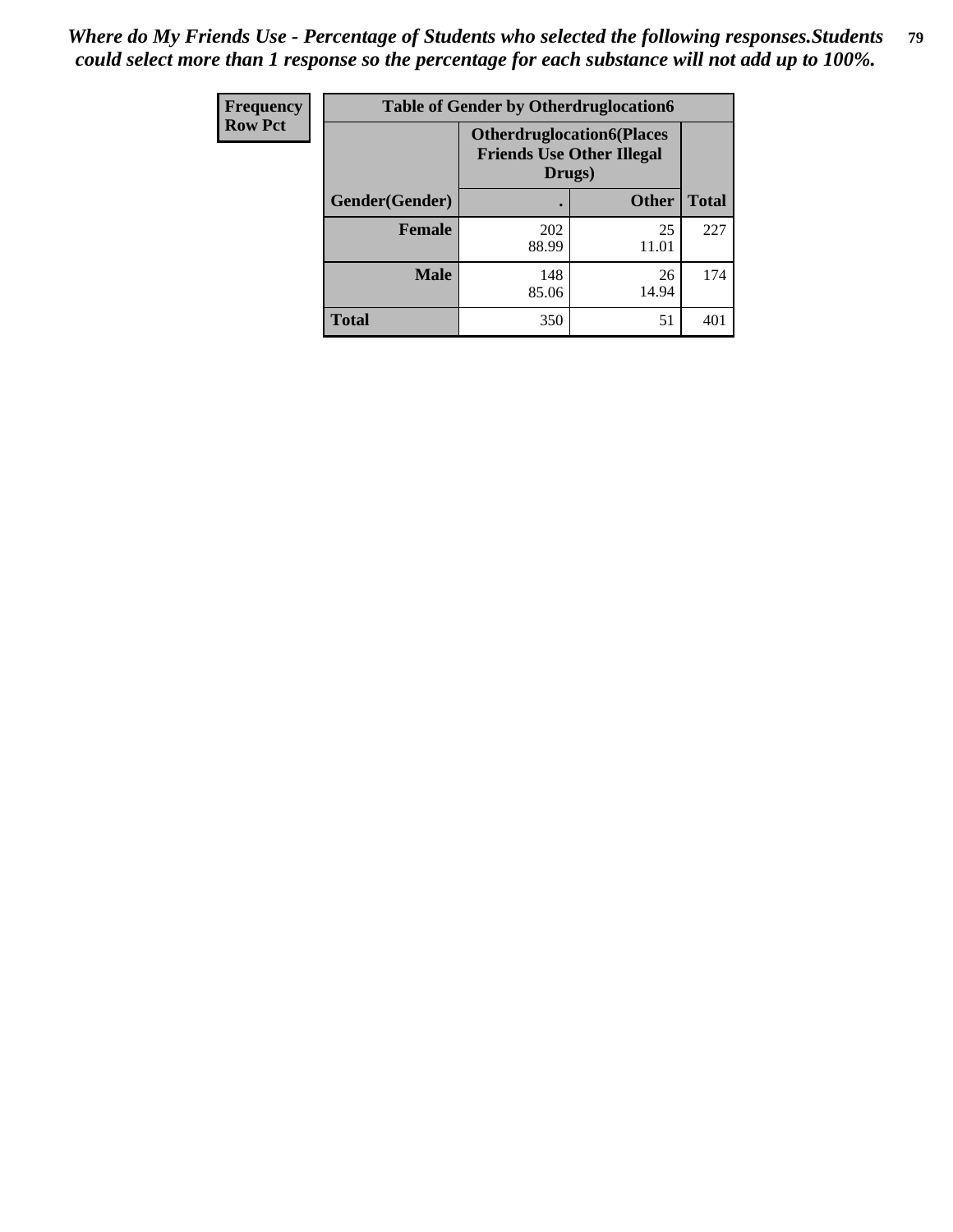| <b>Frequency</b> | <b>Table of Gender by Alcoholtime1</b> |                                                   |                      |              |
|------------------|----------------------------------------|---------------------------------------------------|----------------------|--------------|
| <b>Row Pct</b>   |                                        | Alcoholtime1(Times<br><b>Friends Use Alcohol)</b> |                      |              |
|                  | Gender(Gender)                         | $\bullet$                                         | Do Not<br><b>Use</b> | <b>Total</b> |
|                  | <b>Female</b>                          | 149<br>65.64                                      | 78<br>34.36          | 227          |
|                  | <b>Male</b>                            | 105<br>60.34                                      | 69<br>39.66          | 174          |
|                  | <b>Total</b>                           | 254                                               | 147                  | 401          |

| Frequency      | <b>Table of Gender by Alcoholtime2</b> |                                                          |                            |              |
|----------------|----------------------------------------|----------------------------------------------------------|----------------------------|--------------|
| <b>Row Pct</b> |                                        | <b>Alcoholtime2(Times</b><br><b>Friends Use Alcohol)</b> |                            |              |
|                | Gender(Gender)                         |                                                          | <b>On Way</b><br>to School | <b>Total</b> |
|                | <b>Female</b>                          | 211<br>92.95                                             | 16<br>7.05                 | 227          |
|                | <b>Male</b>                            | 164<br>94.25                                             | 10<br>5.75                 | 174          |
|                | <b>Total</b>                           | 375                                                      | 26                         | 401          |

| Frequency      | <b>Table of Gender by Alcoholtime3</b> |                                                          |                                |              |
|----------------|----------------------------------------|----------------------------------------------------------|--------------------------------|--------------|
| <b>Row Pct</b> |                                        | <b>Alcoholtime3(Times</b><br><b>Friends Use Alcohol)</b> |                                |              |
|                | Gender(Gender)                         |                                                          | <b>During</b><br><b>School</b> | <b>Total</b> |
|                | <b>Female</b>                          | 216<br>95.15                                             | 11<br>4.85                     | 227          |
|                | <b>Male</b>                            | 166<br>95.40                                             | 8<br>4.60                      | 174          |
|                | <b>Total</b>                           | 382                                                      | 19                             | 401          |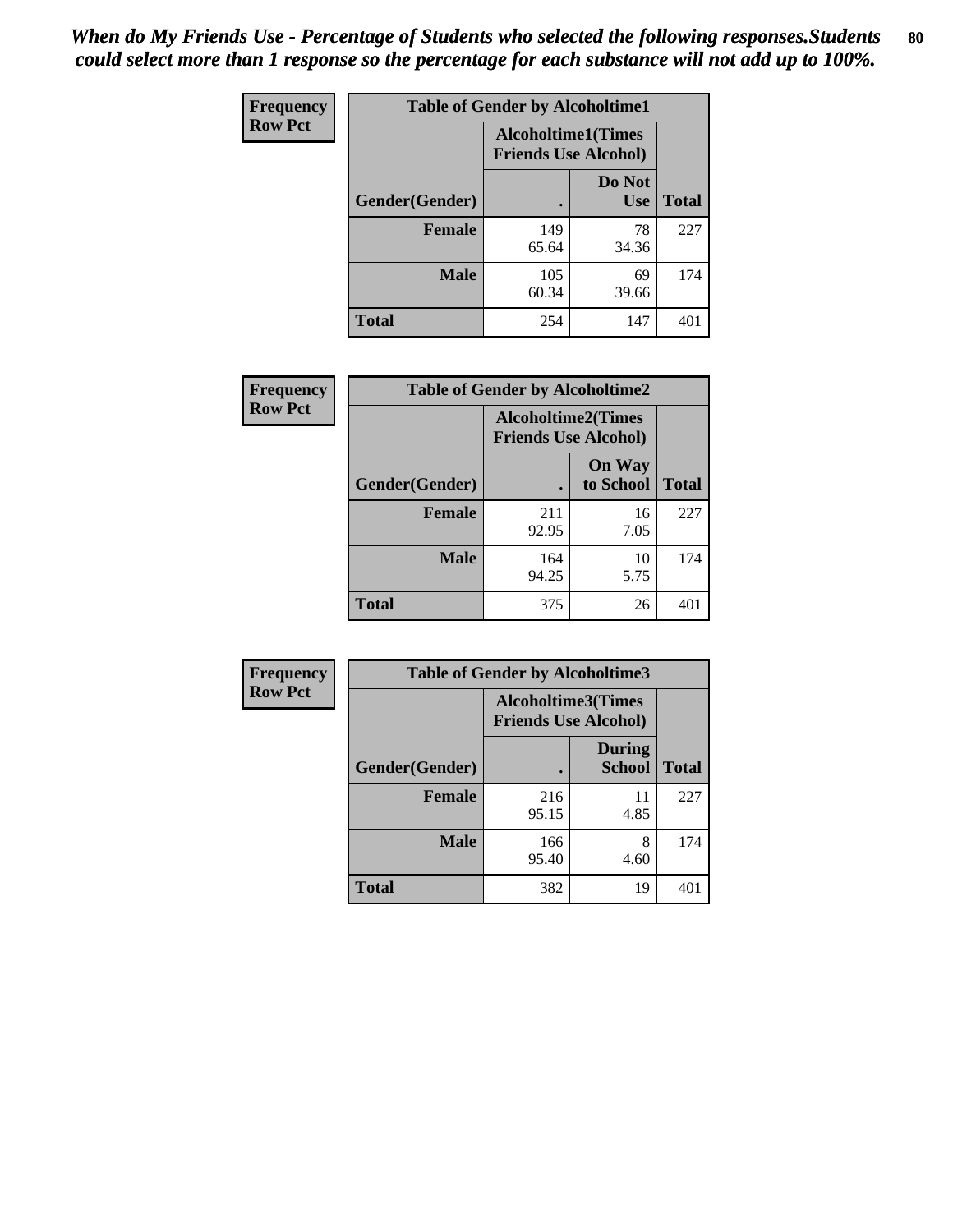*When do My Friends Use - Percentage of Students who selected the following responses.Students could select more than 1 response so the percentage for each substance will not add up to 100%.* **81**

| <b>Frequency</b> | <b>Table of Gender by Alcoholtime4</b> |                                                          |                                                |              |  |
|------------------|----------------------------------------|----------------------------------------------------------|------------------------------------------------|--------------|--|
| <b>Row Pct</b>   |                                        | <b>Alcoholtime4(Times</b><br><b>Friends Use Alcohol)</b> |                                                |              |  |
|                  | Gender(Gender)                         |                                                          | <b>On Way</b><br>Home<br>From<br><b>School</b> | <b>Total</b> |  |
|                  | <b>Female</b>                          | 214<br>94.27                                             | 13<br>5.73                                     | 227          |  |
|                  | <b>Male</b>                            | 164<br>94.25                                             | 10<br>5.75                                     | 174          |  |
|                  | <b>Total</b>                           | 378                                                      | 23                                             | 401          |  |

| <b>Frequency</b> | <b>Table of Gender by Alcoholtime5</b> |              |                                                           |              |  |
|------------------|----------------------------------------|--------------|-----------------------------------------------------------|--------------|--|
| <b>Row Pct</b>   |                                        |              | <b>Alcoholtime5</b> (Times<br><b>Friends Use Alcohol)</b> |              |  |
|                  | Gender(Gender)                         |              | Weeknights                                                | <b>Total</b> |  |
|                  | <b>Female</b>                          | 177<br>77.97 | 50<br>22.03                                               | 227          |  |
|                  | <b>Male</b>                            | 135<br>77.59 | 39<br>22.41                                               | 174          |  |
|                  | <b>Total</b>                           | 312          | 89                                                        | 401          |  |

| <b>Frequency</b> |                | <b>Table of Gender by Alcoholtime6</b> |                                                          |              |  |
|------------------|----------------|----------------------------------------|----------------------------------------------------------|--------------|--|
| <b>Row Pct</b>   |                |                                        | <b>Alcoholtime6(Times</b><br><b>Friends Use Alcohol)</b> |              |  |
|                  | Gender(Gender) |                                        | Weekends                                                 | <b>Total</b> |  |
|                  | Female         | 69<br>30.40                            | 158<br>69.60                                             | 227          |  |
|                  | <b>Male</b>    | 64<br>36.78                            | 110<br>63.22                                             | 174          |  |
|                  | <b>Total</b>   | 133                                    | 268                                                      | 401          |  |

| Frequency      | <b>Table of Gender by Tobaccotime1</b> |                                                          |                      |              |
|----------------|----------------------------------------|----------------------------------------------------------|----------------------|--------------|
| <b>Row Pct</b> |                                        | <b>Tobaccotime1(Times</b><br><b>Friends Use Tobacco)</b> |                      |              |
|                | Gender(Gender)                         |                                                          | Do Not<br><b>Use</b> | <b>Total</b> |
|                | <b>Female</b>                          | 118<br>51.98                                             | 109<br>48.02         | 227          |
|                | <b>Male</b>                            | 96<br>55.17                                              | 78<br>44.83          | 174          |
|                | <b>Total</b>                           | 214                                                      | 187                  | 401          |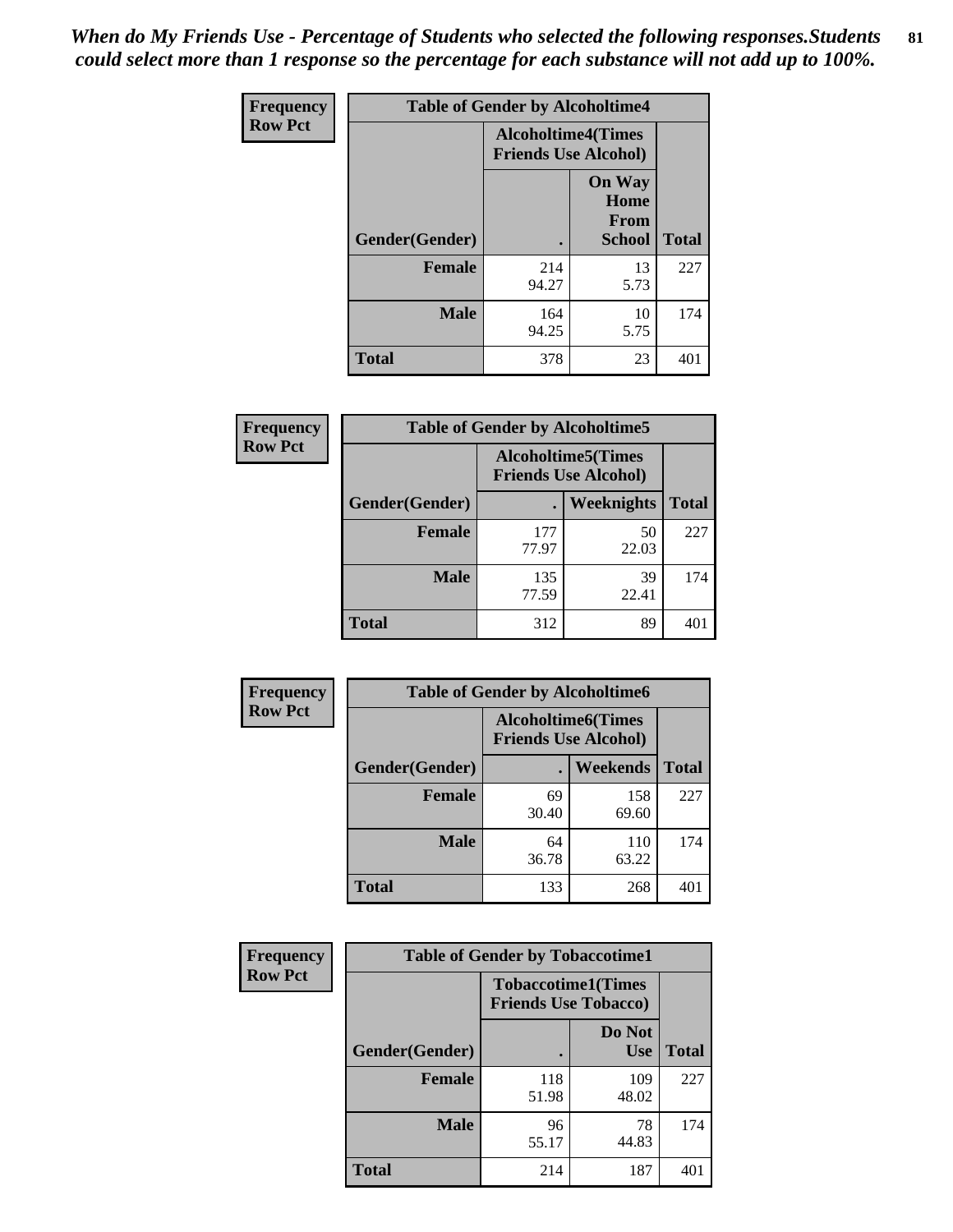*When do My Friends Use - Percentage of Students who selected the following responses.Students could select more than 1 response so the percentage for each substance will not add up to 100%.* **82**

| Frequency      | <b>Table of Gender by Tobaccotime2</b> |                                                          |                            |              |
|----------------|----------------------------------------|----------------------------------------------------------|----------------------------|--------------|
| <b>Row Pct</b> |                                        | <b>Tobaccotime2(Times</b><br><b>Friends Use Tobacco)</b> |                            |              |
|                | Gender(Gender)                         | $\bullet$                                                | <b>On Way</b><br>to School | <b>Total</b> |
|                | Female                                 | 146<br>64.32                                             | 81<br>35.68                | 227          |
|                | <b>Male</b>                            | 109<br>62.64                                             | 65<br>37.36                | 174          |
|                | Total                                  | 255                                                      | 146                        | 401          |

| Frequency      | <b>Table of Gender by Tobaccotime3</b> |                                                          |                                |              |
|----------------|----------------------------------------|----------------------------------------------------------|--------------------------------|--------------|
| <b>Row Pct</b> |                                        | <b>Tobaccotime3(Times</b><br><b>Friends Use Tobacco)</b> |                                |              |
|                | Gender(Gender)                         |                                                          | <b>During</b><br><b>School</b> | <b>Total</b> |
|                | Female                                 | 176<br>77.53                                             | 51<br>22.47                    | 227          |
|                | <b>Male</b>                            | 116<br>66.67                                             | 58<br>33.33                    | 174          |
|                | <b>Total</b>                           | 292                                                      | 109                            |              |

| <b>Frequency</b> | <b>Table of Gender by Tobaccotime4</b> |                                                          |                                                       |              |
|------------------|----------------------------------------|----------------------------------------------------------|-------------------------------------------------------|--------------|
| <b>Row Pct</b>   |                                        | <b>Tobaccotime4(Times</b><br><b>Friends Use Tobacco)</b> |                                                       |              |
|                  | Gender(Gender)                         |                                                          | <b>On Way</b><br>Home<br><b>From</b><br><b>School</b> | <b>Total</b> |
|                  | <b>Female</b>                          | 214<br>94.27                                             | 13<br>5.73                                            | 227          |
|                  | <b>Male</b>                            | 164<br>94.25                                             | 10<br>5.75                                            | 174          |
|                  | <b>Total</b>                           | 378                                                      | 23                                                    | 401          |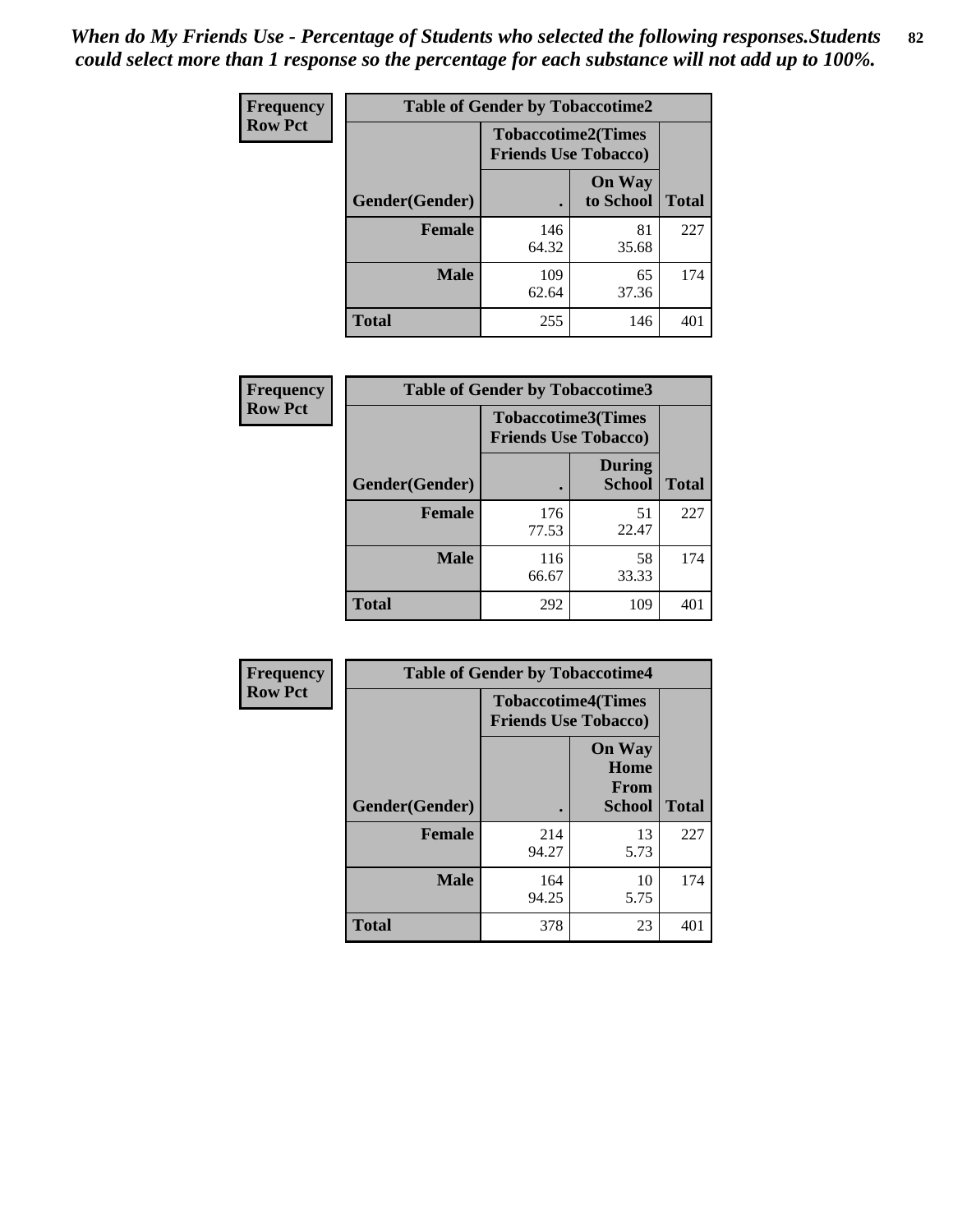| <b>Frequency</b> | <b>Table of Gender by Tobaccotime5</b> |              |                                                           |              |  |
|------------------|----------------------------------------|--------------|-----------------------------------------------------------|--------------|--|
| <b>Row Pct</b>   |                                        |              | <b>Tobaccotime5</b> (Times<br><b>Friends Use Tobacco)</b> |              |  |
|                  | Gender(Gender)                         |              | Weeknights                                                | <b>Total</b> |  |
|                  | <b>Female</b>                          | 132<br>58.15 | 95<br>41.85                                               | 227          |  |
|                  | <b>Male</b>                            | 90<br>51.72  | 84<br>48.28                                               | 174          |  |
|                  | <b>Total</b>                           | 222          | 179                                                       | 401          |  |

| Frequency      | <b>Table of Gender by Tobaccotime6</b> |                                                          |                 |              |
|----------------|----------------------------------------|----------------------------------------------------------|-----------------|--------------|
| <b>Row Pct</b> |                                        | <b>Tobaccotime6(Times</b><br><b>Friends Use Tobacco)</b> |                 |              |
|                | Gender(Gender)                         |                                                          | <b>Weekends</b> | <b>Total</b> |
|                | Female                                 | 123<br>54.19                                             | 104<br>45.81    | 227          |
|                | <b>Male</b>                            | 89<br>51.15                                              | 85<br>48.85     | 174          |
|                | <b>Total</b>                           | 212                                                      | 189             | 401          |

| <b>Frequency</b> | <b>Table of Gender by Marijuanatime1</b> |                                                               |              |              |  |
|------------------|------------------------------------------|---------------------------------------------------------------|--------------|--------------|--|
| <b>Row Pct</b>   |                                          | <b>Marijuanatime1(Times</b><br><b>Friends Use Marijuana</b> ) |              |              |  |
|                  | Gender(Gender)                           |                                                               | Do Not Use   | <b>Total</b> |  |
|                  | <b>Female</b>                            | 88<br>38.77                                                   | 139<br>61.23 | 227          |  |
|                  | <b>Male</b>                              | 59<br>33.91                                                   | 115<br>66.09 | 174          |  |
|                  | <b>Total</b>                             | 147                                                           | 254          | 401          |  |

| <b>Frequency</b> | <b>Table of Gender by Marijuanatime2</b> |                                                               |                            |              |
|------------------|------------------------------------------|---------------------------------------------------------------|----------------------------|--------------|
| <b>Row Pct</b>   |                                          | <b>Marijuanatime2(Times</b><br><b>Friends Use Marijuana</b> ) |                            |              |
|                  | Gender(Gender)                           |                                                               | On Way to<br><b>School</b> | <b>Total</b> |
|                  | <b>Female</b>                            | 206<br>90.75                                                  | 21<br>9.25                 | 227          |
|                  | <b>Male</b>                              | 151<br>86.78                                                  | 23<br>13.22                | 174          |
|                  | <b>Total</b>                             | 357                                                           | 44                         | 401          |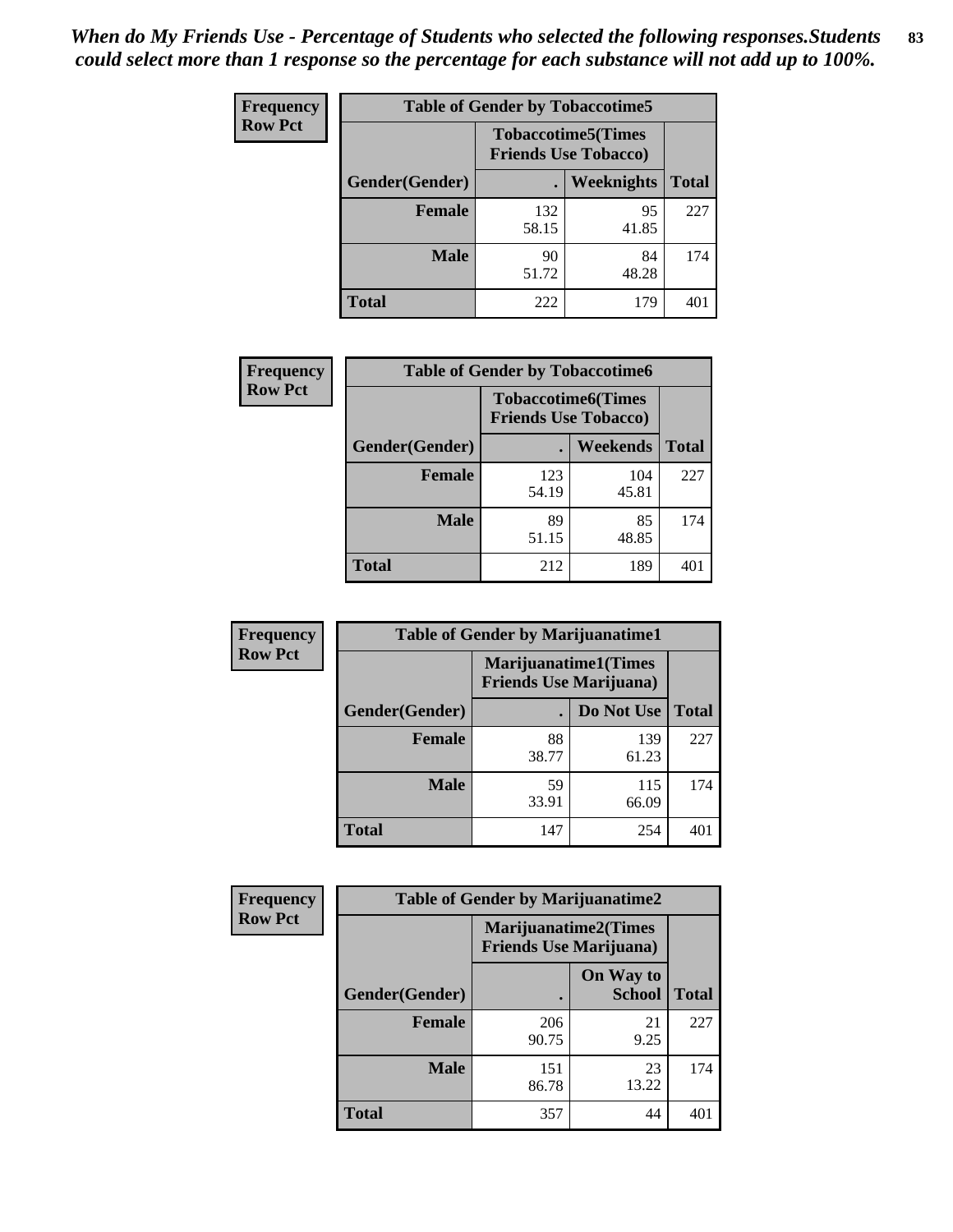*When do My Friends Use - Percentage of Students who selected the following responses.Students could select more than 1 response so the percentage for each substance will not add up to 100%.* **84**

| <b>Frequency</b> | Table of Gender by Marijuanatime3 |                                                        |                                |              |
|------------------|-----------------------------------|--------------------------------------------------------|--------------------------------|--------------|
| <b>Row Pct</b>   |                                   | Marijuanatime3(Times<br><b>Friends Use Marijuana</b> ) |                                |              |
|                  | Gender(Gender)                    |                                                        | <b>During</b><br><b>School</b> | <b>Total</b> |
|                  | <b>Female</b>                     | 214<br>94.27                                           | 13<br>5.73                     | 227          |
|                  | <b>Male</b>                       | 162<br>93.10                                           | 12<br>6.90                     | 174          |
|                  | <b>Total</b>                      | 376                                                    | 25                             | 401          |

| Frequency      | <b>Table of Gender by Marijuanatime4</b> |                                |                                                       |              |
|----------------|------------------------------------------|--------------------------------|-------------------------------------------------------|--------------|
| <b>Row Pct</b> |                                          | <b>Friends Use Marijuana</b> ) | <b>Marijuanatime4</b> (Times                          |              |
|                | <b>Gender</b> (Gender)                   |                                | <b>On Way</b><br>Home<br><b>From</b><br><b>School</b> | <b>Total</b> |
|                | <b>Female</b>                            | 200<br>88.11                   | 27<br>11.89                                           | 227          |
|                | <b>Male</b>                              | 148<br>85.06                   | 26<br>14.94                                           | 174          |
|                | <b>Total</b>                             | 348                            | 53                                                    | 401          |

| Frequency      | <b>Table of Gender by Marijuanatime5</b> |                                                                |             |              |  |
|----------------|------------------------------------------|----------------------------------------------------------------|-------------|--------------|--|
| <b>Row Pct</b> |                                          | <b>Marijuanatime5</b> (Times<br><b>Friends Use Marijuana</b> ) |             |              |  |
|                | Gender(Gender)                           |                                                                | Weeknights  | <b>Total</b> |  |
|                | <b>Female</b>                            | 179<br>78.85                                                   | 48<br>21.15 | 227          |  |
|                | <b>Male</b>                              | 132<br>75.86                                                   | 42<br>24.14 | 174          |  |
|                | <b>Total</b>                             | 311                                                            | 90          | 401          |  |

| <b>Frequency</b> | <b>Table of Gender by Marijuanatime6</b> |                                                               |             |              |
|------------------|------------------------------------------|---------------------------------------------------------------|-------------|--------------|
| <b>Row Pct</b>   |                                          | <b>Marijuanatime6(Times</b><br><b>Friends Use Marijuana</b> ) |             |              |
|                  | Gender(Gender)                           |                                                               | Weekends    | <b>Total</b> |
|                  | <b>Female</b>                            | 138<br>60.79                                                  | 89<br>39.21 | 227          |
|                  | <b>Male</b>                              | 113<br>64.94                                                  | 61<br>35.06 | 174          |
|                  | <b>Total</b>                             | 251                                                           | 150         | 401          |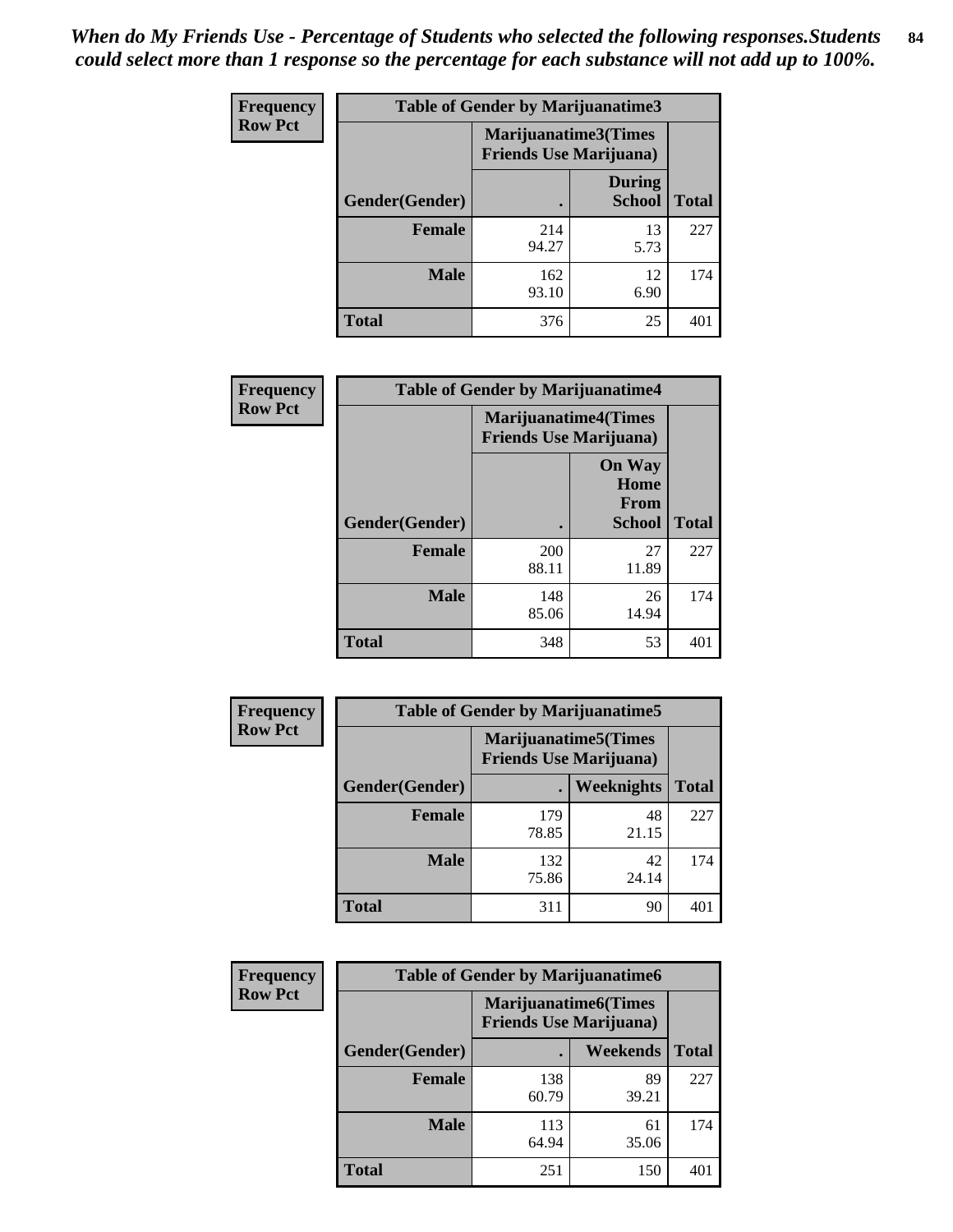*When do My Friends Use - Percentage of Students who selected the following responses.Students could select more than 1 response so the percentage for each substance will not add up to 100%.* **85**

| <b>Frequency</b> | <b>Table of Gender by Otherdrugtime1</b> |                        |                                                          |              |  |
|------------------|------------------------------------------|------------------------|----------------------------------------------------------|--------------|--|
| <b>Row Pct</b>   |                                          | <b>Illegal Drugs</b> ) | <b>Otherdrugtime1</b> (Times<br><b>Friends Use Other</b> |              |  |
|                  | Gender(Gender)                           |                        | Do Not Use                                               | <b>Total</b> |  |
|                  | <b>Female</b>                            | 44<br>19.38            | 183<br>80.62                                             | 227          |  |
|                  | <b>Male</b>                              | 37<br>21.26            | 137<br>78.74                                             | 174          |  |
|                  | <b>Total</b>                             | 81                     | 320                                                      | 401          |  |

| Frequency      | <b>Table of Gender by Otherdrugtime2</b> |                                                                                   |                            |              |
|----------------|------------------------------------------|-----------------------------------------------------------------------------------|----------------------------|--------------|
| <b>Row Pct</b> |                                          | <b>Otherdrugtime2(Times</b><br><b>Friends Use Other</b><br><b>Illegal Drugs</b> ) |                            |              |
|                | Gender(Gender)                           |                                                                                   | On Way to<br><b>School</b> | <b>Total</b> |
|                | <b>Female</b>                            | 218<br>96.04                                                                      | 9<br>3.96                  | 227          |
|                | <b>Male</b>                              | 158<br>90.80                                                                      | 16<br>9.20                 | 174          |
|                | <b>Total</b>                             | 376                                                                               | 25                         | 401          |

| Frequency      | <b>Table of Gender by Otherdrugtime3</b> |                        |                                                  |              |  |
|----------------|------------------------------------------|------------------------|--------------------------------------------------|--------------|--|
| <b>Row Pct</b> |                                          | <b>Illegal Drugs</b> ) | Otherdrugtime3(Times<br><b>Friends Use Other</b> |              |  |
|                | Gender(Gender)                           |                        | <b>During</b><br><b>School</b>                   | <b>Total</b> |  |
|                | <b>Female</b>                            | 220<br>96.92           | 7<br>3.08                                        | 227          |  |
|                | <b>Male</b>                              | 164<br>94.25           | 10<br>5.75                                       | 174          |  |
|                | <b>Total</b>                             | 384                    | 17                                               | 401          |  |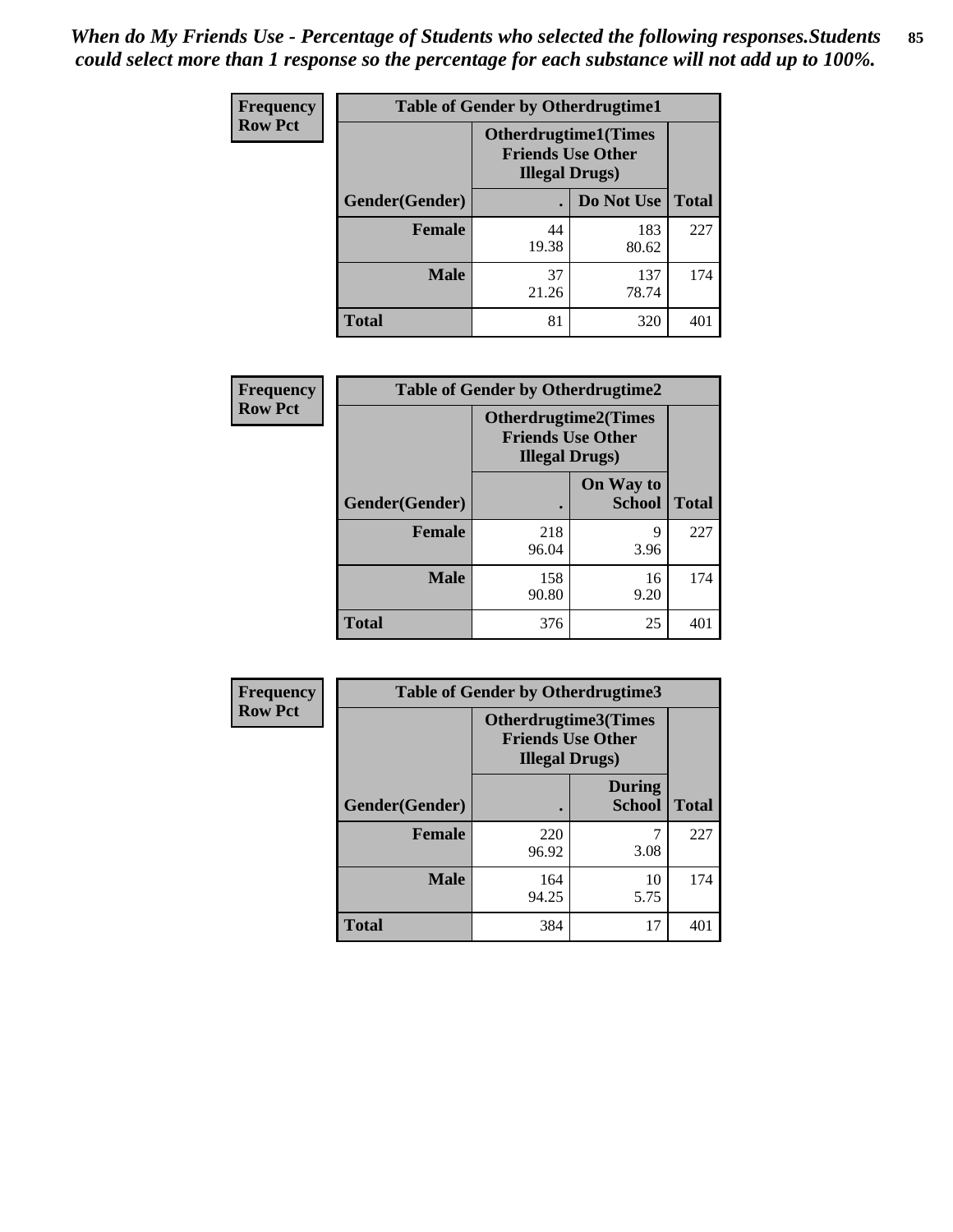*When do My Friends Use - Percentage of Students who selected the following responses.Students could select more than 1 response so the percentage for each substance will not add up to 100%.* **86**

| <b>Frequency</b> | <b>Table of Gender by Otherdrugtime4</b> |                                                    |                                                |              |
|------------------|------------------------------------------|----------------------------------------------------|------------------------------------------------|--------------|
| <b>Row Pct</b>   |                                          | <b>Friends Use Other</b><br><b>Illegal Drugs</b> ) | <b>Otherdrugtime4(Times</b>                    |              |
|                  | Gender(Gender)                           |                                                    | <b>On Way</b><br>Home<br><b>From</b><br>School | <b>Total</b> |
|                  | <b>Female</b>                            | 217<br>95.59                                       | 10<br>4.41                                     | 227          |
|                  | <b>Male</b>                              | 161<br>92.53                                       | 13<br>7.47                                     | 174          |
|                  | <b>Total</b>                             | 378                                                | 23                                             | 401          |

| Frequency      | <b>Table of Gender by Otherdrugtime5</b> |                                                                                    |             |              |
|----------------|------------------------------------------|------------------------------------------------------------------------------------|-------------|--------------|
| <b>Row Pct</b> |                                          | <b>Otherdrugtime5</b> (Times<br><b>Friends Use Other</b><br><b>Illegal Drugs</b> ) |             |              |
|                | Gender(Gender)                           |                                                                                    | Weeknights  | <b>Total</b> |
|                | <b>Female</b>                            | 205<br>90.31                                                                       | 22<br>9.69  | 227          |
|                | <b>Male</b>                              | 153<br>87.93                                                                       | 21<br>12.07 | 174          |
|                | <b>Total</b>                             | 358                                                                                | 43          | 401          |

| <b>Frequency</b> | <b>Table of Gender by Otherdrugtime6</b> |                                                                                   |             |              |  |
|------------------|------------------------------------------|-----------------------------------------------------------------------------------|-------------|--------------|--|
| <b>Row Pct</b>   |                                          | <b>Otherdrugtime6(Times</b><br><b>Friends Use Other</b><br><b>Illegal Drugs</b> ) |             |              |  |
|                  | Gender(Gender)                           |                                                                                   | Weekends    | <b>Total</b> |  |
|                  | <b>Female</b>                            | 176<br>77.53                                                                      | 51<br>22.47 | 227          |  |
|                  | <b>Male</b>                              | 139<br>79.89                                                                      | 35<br>20.11 | 174          |  |
|                  | <b>Total</b>                             | 315                                                                               | 86          | 401          |  |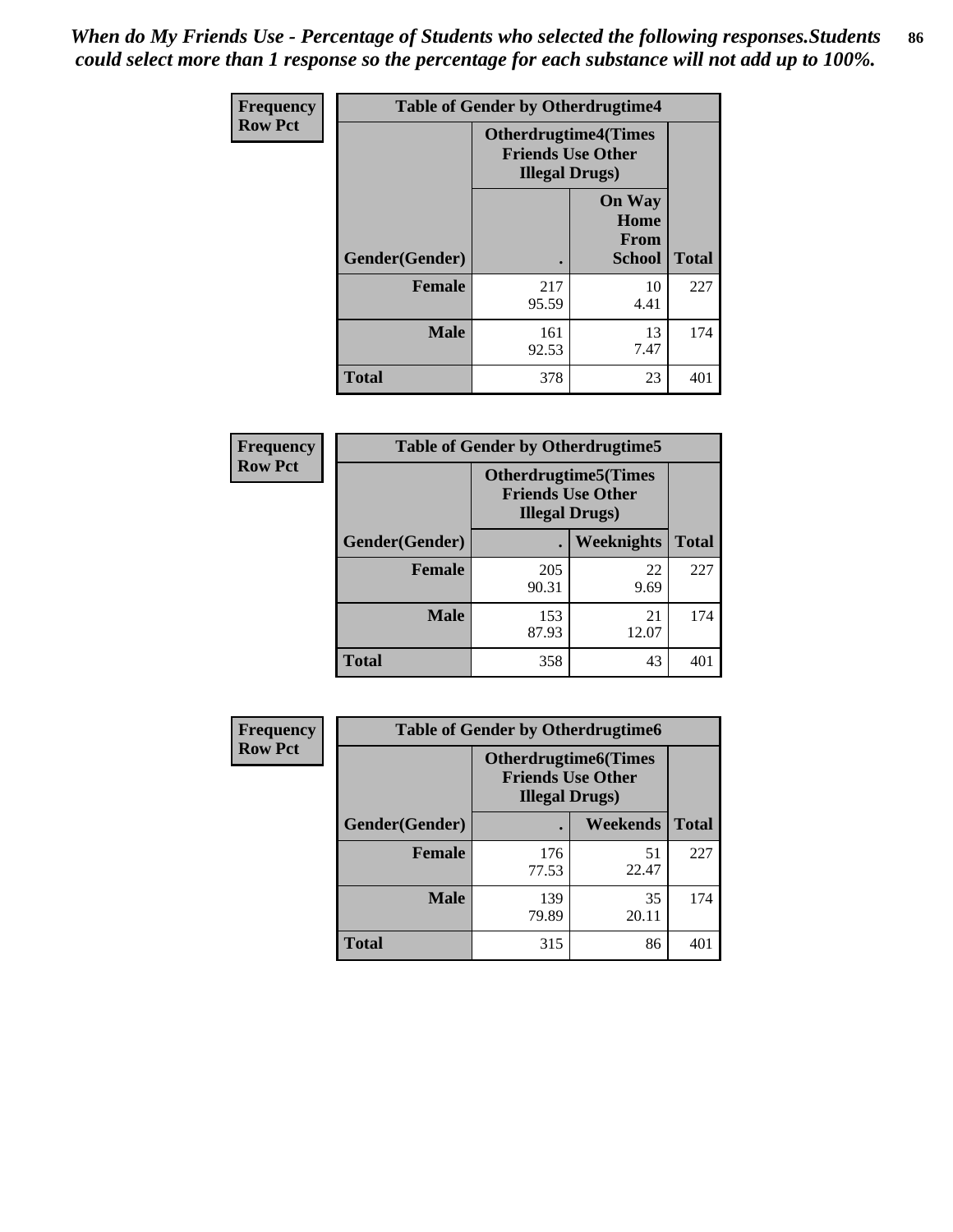# *Other Questions* **87**

| <b>Frequency</b> | <b>Table of Gender by Educationalcohol</b> |                                                                                                                                       |                |              |  |
|------------------|--------------------------------------------|---------------------------------------------------------------------------------------------------------------------------------------|----------------|--------------|--|
| <b>Row Pct</b>   |                                            | <b>Educationalcohol</b> (I<br>have been taught<br>about alcohol,<br>tobacco,<br>and other drugs<br>within the last year<br>at school) |                |              |  |
|                  | Gender(Gender)                             | <b>Yes</b>                                                                                                                            | N <sub>0</sub> | <b>Total</b> |  |
|                  | <b>Female</b>                              | 163<br>71.81                                                                                                                          | 64<br>28.19    | 227          |  |
|                  | <b>Male</b>                                | 116<br>66.67                                                                                                                          | 58<br>33.33    | 174          |  |
|                  | <b>Total</b>                               | 279                                                                                                                                   | 122            | 401          |  |

| Frequency      | <b>Table of Gender by Rodedrinking</b> |                                                                                                                     |                |              |  |
|----------------|----------------------------------------|---------------------------------------------------------------------------------------------------------------------|----------------|--------------|--|
| <b>Row Pct</b> |                                        | Rodedrinking(In<br>the past 30 days I<br>have ridden in a<br>car with a driver<br>who had been<br>drinking alcohol) |                |              |  |
|                | Gender(Gender)                         | Yes                                                                                                                 | N <sub>0</sub> | <b>Total</b> |  |
|                | <b>Female</b>                          | 28<br>12.33                                                                                                         | 199<br>87.67   | 227          |  |
|                | <b>Male</b>                            | 25<br>14.37                                                                                                         | 149<br>85.63   | 174          |  |
|                | <b>Total</b>                           | 53                                                                                                                  | 348            | 401          |  |

| Frequency      | <b>Table of Gender by Drugsschool</b> |                                                                                                                                     |                |              |  |
|----------------|---------------------------------------|-------------------------------------------------------------------------------------------------------------------------------------|----------------|--------------|--|
| <b>Row Pct</b> |                                       | <b>Drugsschool</b> (During<br>the past 12 months,<br>I have been offered,<br>sold,<br>or given illegal drugs<br>on school property) |                |              |  |
|                | Gender(Gender)                        | Yes                                                                                                                                 | N <sub>0</sub> | <b>Total</b> |  |
|                | <b>Female</b>                         | 40<br>17.62                                                                                                                         | 187<br>82.38   | 227          |  |
|                | <b>Male</b>                           | 30<br>17.24                                                                                                                         | 144<br>82.76   | 174          |  |
|                | <b>Total</b>                          | 70                                                                                                                                  | 331            | 401          |  |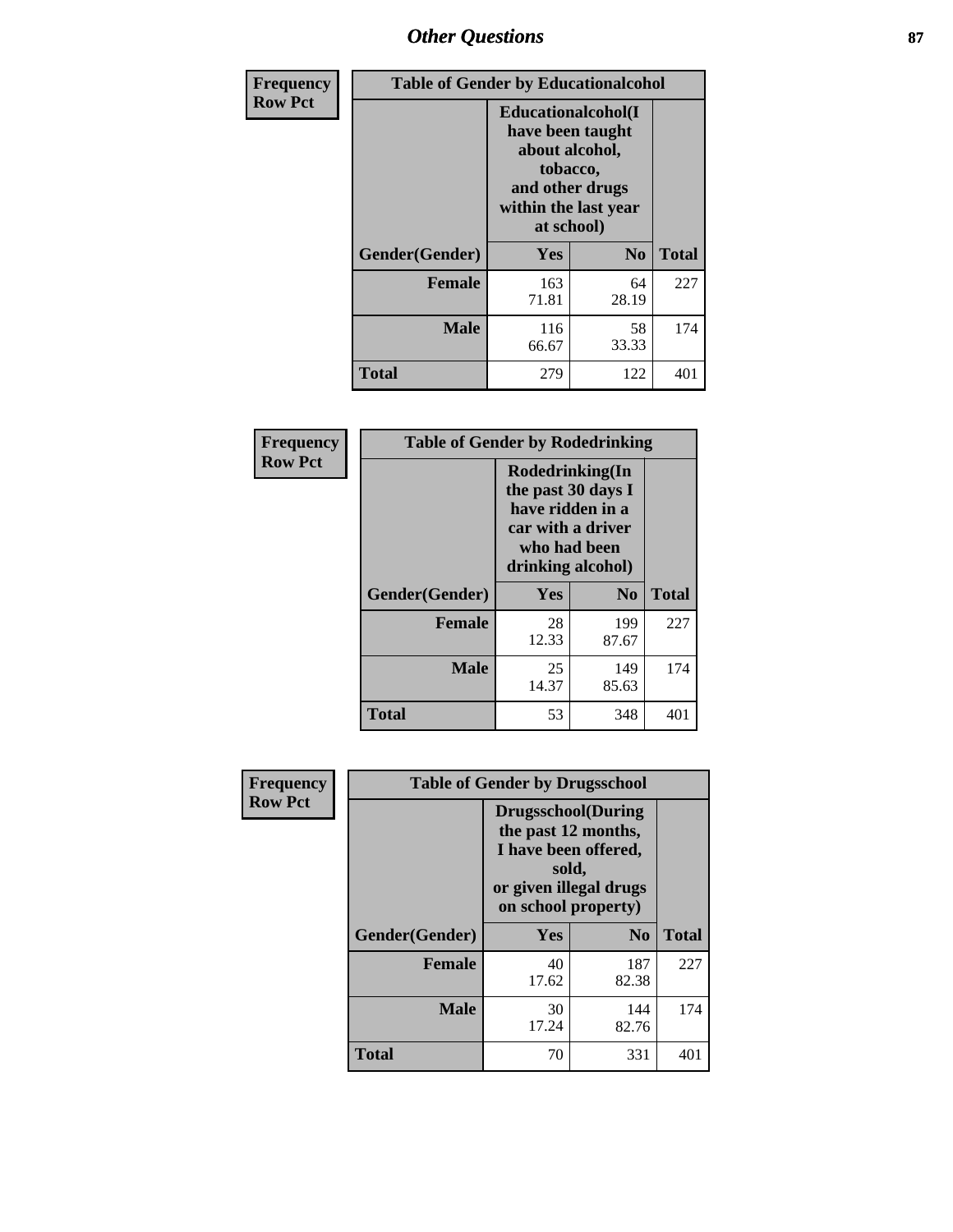# *Other Questions* **88**

**Frequency Row Pct**

| <b>Table of Gender by Bingedrinking</b> |                                                                                                                |                   |                   |                   |                        |                               |                          |              |
|-----------------------------------------|----------------------------------------------------------------------------------------------------------------|-------------------|-------------------|-------------------|------------------------|-------------------------------|--------------------------|--------------|
|                                         | <b>Bingedrinking(I have drunk five or more</b><br>drinks of alcohol at one sitting during the<br>last 30 days) |                   |                   |                   |                        |                               |                          |              |
| <b>Gender</b> (Gender)   Days           | $\mathbf 0$                                                                                                    | 1 or<br>2<br>days | 3 to<br>5<br>days | 6 to<br>q<br>days | 10<br>to<br>19<br>days | <b>20</b><br>to<br>29<br>days | All<br><b>30</b><br>days |              |
|                                         |                                                                                                                |                   |                   |                   |                        |                               |                          | <b>Total</b> |
| <b>Female</b>                           | 197<br>86.78                                                                                                   | 5<br>2.20         | 12<br>5.29        | 5<br>2.20         | 3<br>1.32              | 4<br>1.76                     | 0.44                     | 227          |
| <b>Male</b>                             | 144<br>82.76                                                                                                   | 6<br>3.45         | 6<br>3.45         | 5<br>2.87         | 10<br>5.75             | 2<br>1.15                     | 0.57                     | 174          |

| Frequency      | <b>Table of Gender by Educationaids</b> |                                                                                                 |             |              |
|----------------|-----------------------------------------|-------------------------------------------------------------------------------------------------|-------------|--------------|
| <b>Row Pct</b> |                                         | <b>Educationaids</b> (I<br>have been taught<br>about HIV/AIDS<br>at school in the<br>past year) |             |              |
|                | Gender(Gender)                          | Yes                                                                                             | $\bf N_0$   | <b>Total</b> |
|                | <b>Female</b>                           | 166<br>73.13                                                                                    | 61<br>26.87 | 227          |
|                | <b>Male</b>                             | 114<br>65.52                                                                                    | 60<br>34.48 | 174          |
|                | <b>Total</b>                            | 280                                                                                             | 121         | 401          |

| <b>Frequency</b> | <b>Table of Gender by Suicideconsider</b> |                 |                |              |  |
|------------------|-------------------------------------------|-----------------|----------------|--------------|--|
| <b>Row Pct</b>   |                                           | Suicideconsider |                |              |  |
|                  | Gender(Gender)                            | Yes             | N <sub>0</sub> | <b>Total</b> |  |
|                  | <b>Female</b>                             | 21<br>9.25      | 206<br>90.75   | 227          |  |
|                  | <b>Male</b>                               | 8<br>4.60       | 166<br>95.40   | 174          |  |
|                  | Total                                     | 29              | 372            | 401          |  |